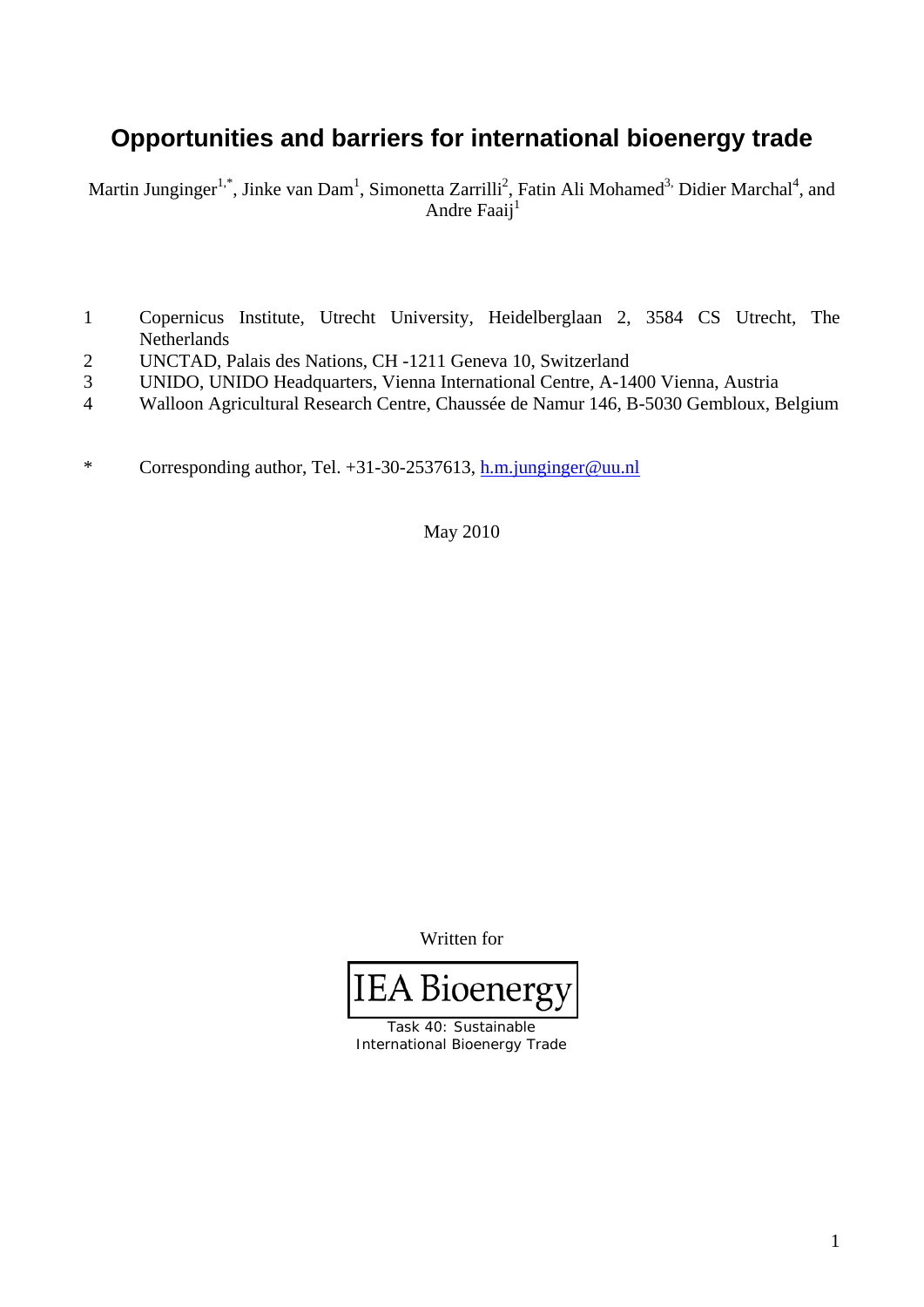#### Abstract

In the past years, the international trade of various bioenergy commodities has grown rapidly, yet this growth is also hampered by a number of barriers. The aim of this paper is to obtain an up-to-date overview of what market actors currently perceive as major opportunities and barriers for the current and future development of international bioenergy trade. The work focuses on three internationallytraded bioenergy commodities: bioethanol, biodiesel and wood pellets. Data was collected through an internet-based questionnaire. The majority of the 141 respondents had an industrial background, with other contributions from NGO's scientists, policy makers and other groups (e.g. certifiers). Geographically, two thirds were from (mainly Western) Europe, with other minor contributions from all other continents. Results show that import tariffs and sustainability criteria are perceived as major barriers for the trade of bioethanol (and to a lesser extend of biodiesel), while logistics are seen as a major obstacle, especially for wood pellets. Development of technical standards was deemed more as an opportunity than as a barrier for all three commodities. Phytosanitary measures were not an issue for any of the investigated commodities, but may prevent the trade of other (mainly solid and unrefined) biomass, such as wood chips. Most important drivers for international biomass trade were high (and strongly fluctuating) oil prices, and strong global policies on a) greenhouse gas emission reductions, b) the use of biomass for heating and electricity, and c) the use of biofuels for transportation. Concluding, some barriers for bioenergy trader are commodity specific, and will need specific actions to overcome. As a first step, import tariffs for biofuels could be reduced or abolished, linked to multi-national trade agreements and harmonization (including provisions on technical standards and sustainability requirements) which might provide the necessary preconditions for further sustained growth of international bioenergy trade.

A shortened version of this report has been submitted to Energy Policy. This background report contains additional information, including the original survey and all answers provided by the respondents. Preferably, please use the following reference for citation:

Junginger, M., van Dam, J., Zarrilli, S., Ali Mohamed, F., Marchal, D., Faaij, A., Opportunities and barriers for international bioenergy trade. Manuscript submitted for publication in Energy Policy, May 2010.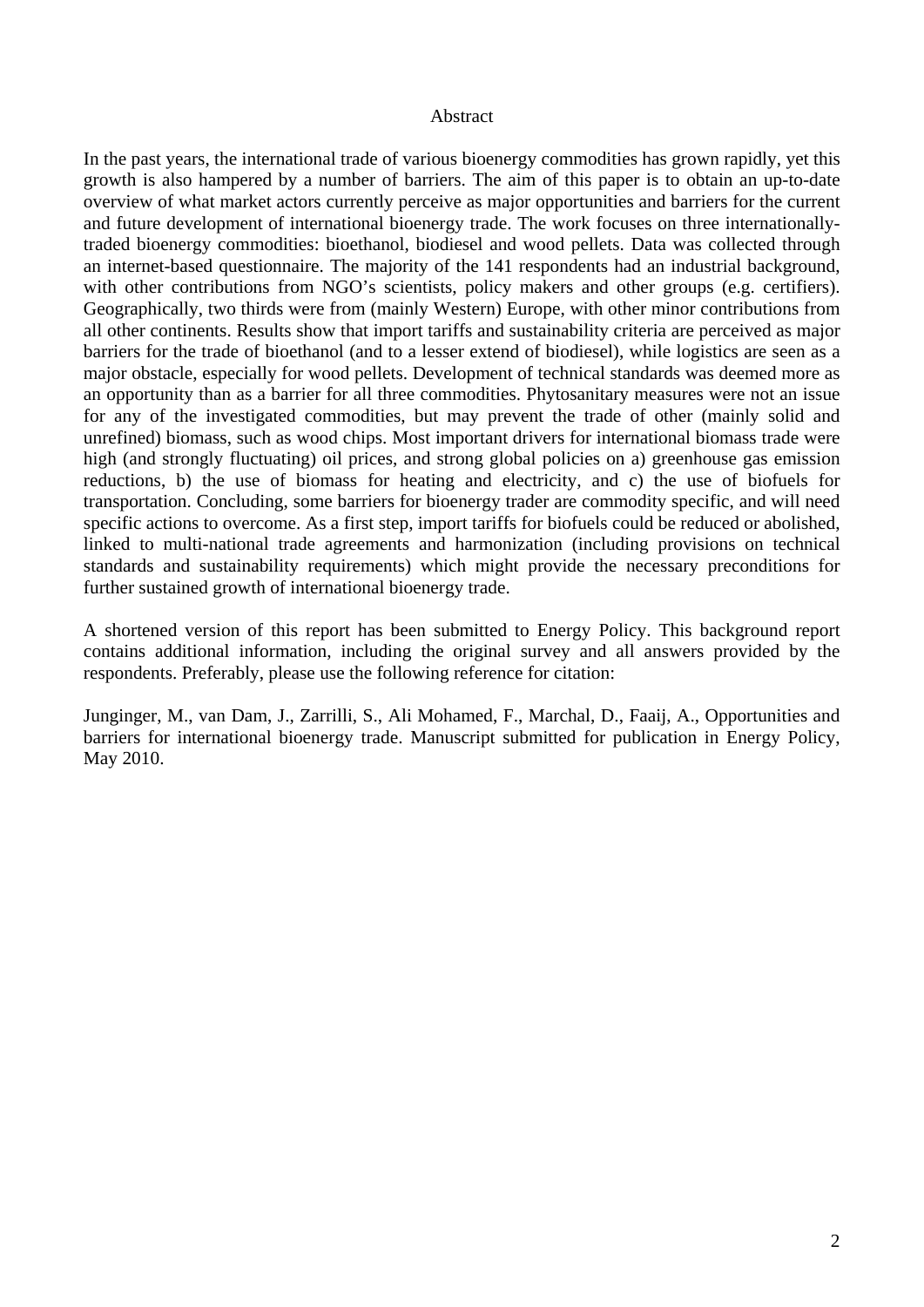# **Table of Content**

| 3 Overview of the commodities investigated: bioethanol, biodiesel and wood pellets7 |  |
|-------------------------------------------------------------------------------------|--|
|                                                                                     |  |
|                                                                                     |  |
|                                                                                     |  |
| 4. Bioenergy trade barriers – a review of literature and stakeholder views11        |  |
|                                                                                     |  |
|                                                                                     |  |
|                                                                                     |  |
| 4.4 Sustainability criteria and certification systems for biomass and biofuels22    |  |
|                                                                                     |  |
|                                                                                     |  |
|                                                                                     |  |
|                                                                                     |  |
|                                                                                     |  |
|                                                                                     |  |
|                                                                                     |  |
| 5.2. Main barriers and drivers identified for international bioenergy trade36       |  |
|                                                                                     |  |
|                                                                                     |  |
|                                                                                     |  |
|                                                                                     |  |
|                                                                                     |  |
|                                                                                     |  |
|                                                                                     |  |
|                                                                                     |  |
|                                                                                     |  |
|                                                                                     |  |
|                                                                                     |  |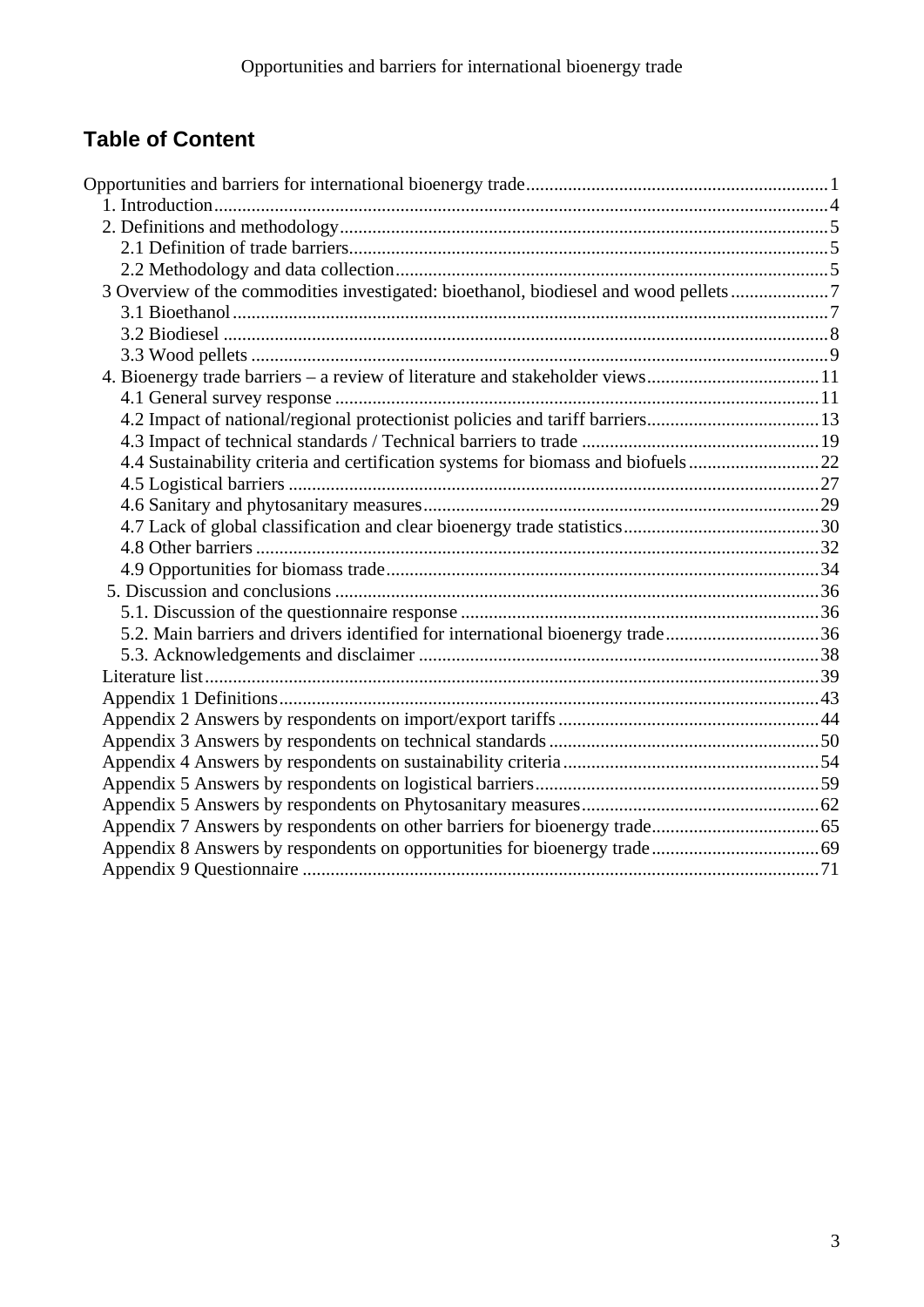## *1. Introduction*

*Background*: Task 40 under the IEA Bioenergy Agreement entitled: 'Sustainable International Bioenergy trade; securing supply and demand', started in 2004 and currently has fourteen country members and the European Commission. A key element of the work program is to monitor and analyze experiences with the rapidly growing international bioenergy<sup>1</sup> trade in solids, liquid fuels and power while simultaneously evaluate opportunities and barriers for the development of a sound international market. In 2006, Task 40 produced a first overview of opportunities and barriers for sustainable international bioenergy trade and strategies to overcome them<sup>2</sup>. This overview was mainly based on the anecdotal information from task 40 country reports and from the expertise of all task 40 members.

*Other work:* Since the previous Task 40 publication in November 2006 (Junginger et al., 2006), the use of (liquid) biofuels has received a lot of (largely negative) attention. In Germany, for example, the authorities have decided to reduce quotas and to increase taxes following the controversy on the ecological integrity of biofuels, and probably also due to the cost borne by the German economy (EurObserv'ER, 2009). Consequently the role of international trade in biofuels has been discussed by several authors (see e.g. Dufey, 2007; EurActiv, 2009; Heinimö and Junginger, 2009; Londo et al., 2010; Murphy 2008; Oosterveer and Mol, 2010; Steenblik, 2007; De la Torre Ugarte, 2008; and Zarrilli, 2008). However, these are all qualitative assessments. To our knowledge no quantitative inventory of barriers for bioenergy trade has been established so far based on stakeholder input. Also, these studies focus (almost) solely on liquid biofuels for transportation, neglecting a similarly rapidly growing international solid biomass fuel market.

*Aim, scope and timeframe of this study*: In 2008, Task 40 decided that renewed and more comprehensive effort was necessary to get an overview of current opportunities and barriers for international bioenergy trade. The **aim is this time to get an up-to-date overview of what the market actors currently perceive as major opportunities and barriers for the current and future development of international bioenergy trade**. The work will focus on three internationally-traded bioenergy commodities: 1) bioethanol 2) biodiesel 3) wood pellets. The choice for these commodities is motivated by a) a strong growth of trade in the past decade and b) the expected further growth in coming years due to the ambitious biofuels  $\&$  renewable electricity targets in the EU, the US and elsewhere, current high and volatile fossil fuel prices and commitments to reduce GHG emissions. Definitions of terms and background information on the three commodities investigated is given in section 2.

Describing barriers and opportunities is politically sensitive. An issue that market actors in one world region may see as a barrier to bioenergy, may for market actors in another region be regarded as an opportunity. Our aim is to make an overview of these different views, identify common viewpoints, and, where different views exist, thrive to describe these equally.

This report organizes as follows: section 2 provides a number of definitions and describes the methodology and data collection. Section 3 a brief overview of the production and trade of the biomass commodities investigated is presented. Next, in section 4, an overview of the bioenergy trade barriers and opportunities is given, subdivided for each topic into a literature review and an overview of the survey results. These are summarized an discussed in section 5.

<sup>&</sup>lt;sup>1</sup> See Appendix 1 for the definition of bioenergy, biomass and various other terms.

<sup>2</sup> See www.bioenergytrade.org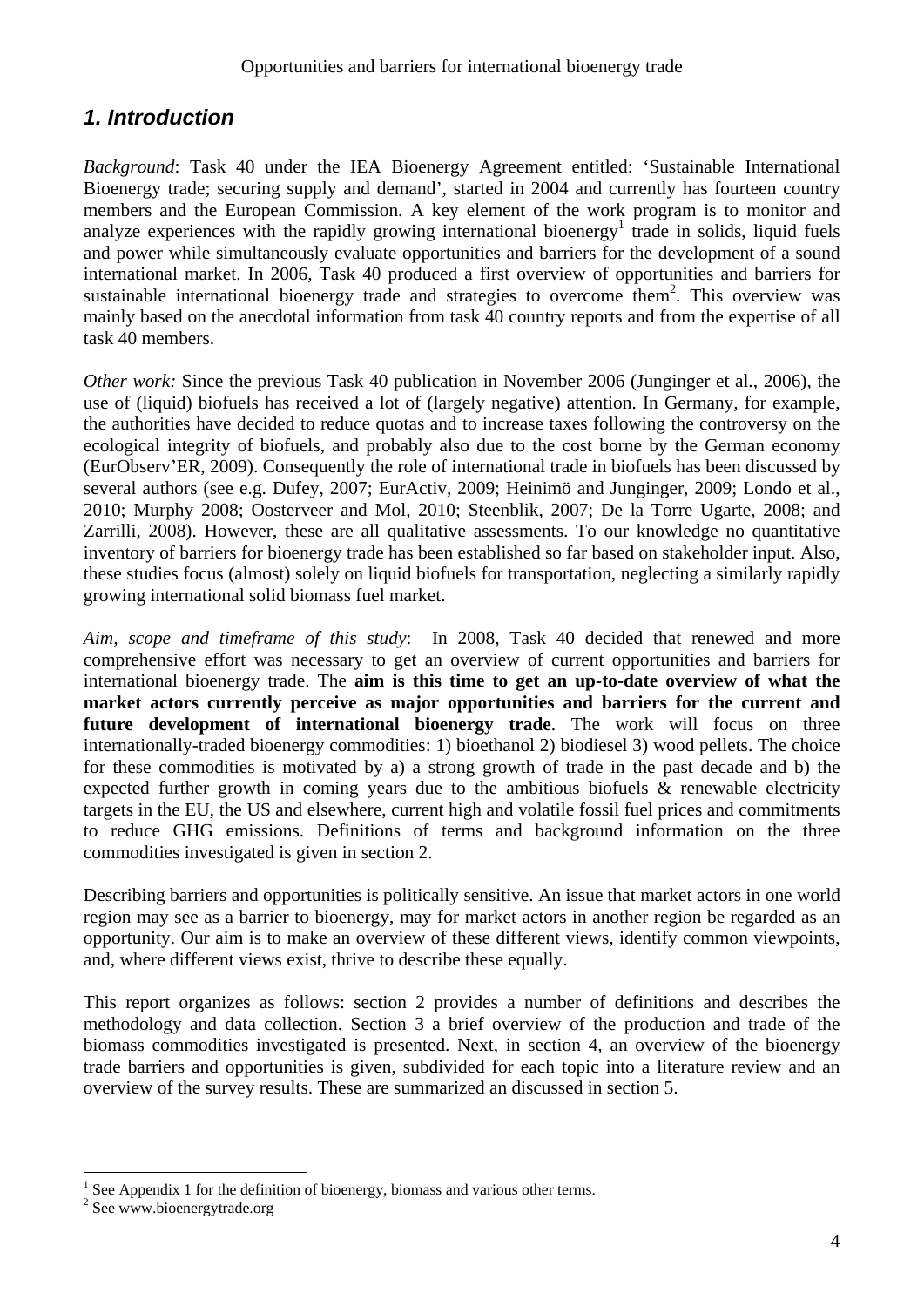## *2. Definitions and methodology*

## **2.1 Definition of trade barriers**

For this paper, we do define 'barriers for international bioenergy trade' very widely, mainly determined by what various stakeholders may perceive as a barrier to bioenergy trade. Principally, a bioenergy trade barrier is defined as *any issue that either directly or indirectly hinders the growth of international trade of biomass commodities for energy end-use*. It is difficult to draw a clear line what (indirect) *trade* barriers are, and what *general* barriers hamper the use of biomass (irrespective of being traded or used domestically). For example, the current food-vs-fuel debate (e.g. should vegetable oils be used as feedstock for biodiesel) affects biomass use in general, and will not be discussed here as specific barrier to trade. Yet, this debate is likely to have direct impacts on the amount of ethanol, vegetable oils and biodiesel traded globally in the coming years. Also the global economic crisis is affecting bioenergy trade, but as it also affects biomass production, consumption, oil prices etc., we do not list it as a 'trade barrier'.

In the expert literature, "trade barriers are typically classified as tariff, para- and non-tariff barriers (UNCTAD, 2008). The United Nations Conference on Trade and Development (UNCTAD) is also carrying out further work to develop methodologies, classifications, quantification and development impacts of Non-Tariff Barriers (NTB's) to trade (UNCTAD, 2006). These definition systems, however, have neither been used for this paper nor for the questionnaire, as many of the market actors we target in the questionnaire may not be familiar with it, and such a detailed classification may deter participants from fully completing the questionnaire.

## **2.2 Methodology and data collection**

To obtain input from market actors, an online questionnaire was designed. Based on a literature survey, a number of categories of trade barriers were defined and used in the questionnaire. These categories are presented and described further in section 4.2-4.7, along with concrete examples. They focus on three selected bioenergy commodities: bioethanol, biodiesel and wood pellets. For each category, a number of questions (with a number of predefined possible answers) were asked. The questionnaire also contained two free sections, one where stakeholders could indicate what additional barriers they had encountered in bioenergy trade, and a second section where they could highlight the opportunities they saw for the future. These are discussed in sections 4.8 and 4.9 respectively.

The questionnaire was mainly aimed at industry actors (e.g. producers, traders, consumers and industry associations) and their view on opportunities and barriers for bioenergy trade. To a lesser extent, the questionnaire was also sent to policy makers, NGOs and other experts from academia and other institutions. The questionnaire was open for all parties interested, and was openly advertised on the Task 40 homepage. A copy of the questionnaire is available in appendix 9 of this report.

The questionnaire was designed and tested internally with the members of IEA Bioenergy Task until the end of 2008. After this, the questionnaire was open between February  $12<sup>th</sup>$  and July  $24<sup>th</sup>$  2009. To obtain a comprehensive market overview, the questionnaire was sent to all contacts of the Task 40 national team members. In addition, to reach a large amount of stakeholders, cooperation was sought with UNCTAD and UNIDO. UNIDO was able to send out the questionnaire to almost 1000 biomass producers and traders across the world. Finally, in addition, the invitation was sent to market actors outside the Task 40 member countries, which have considerable trade volumes, e.g. Malaysia,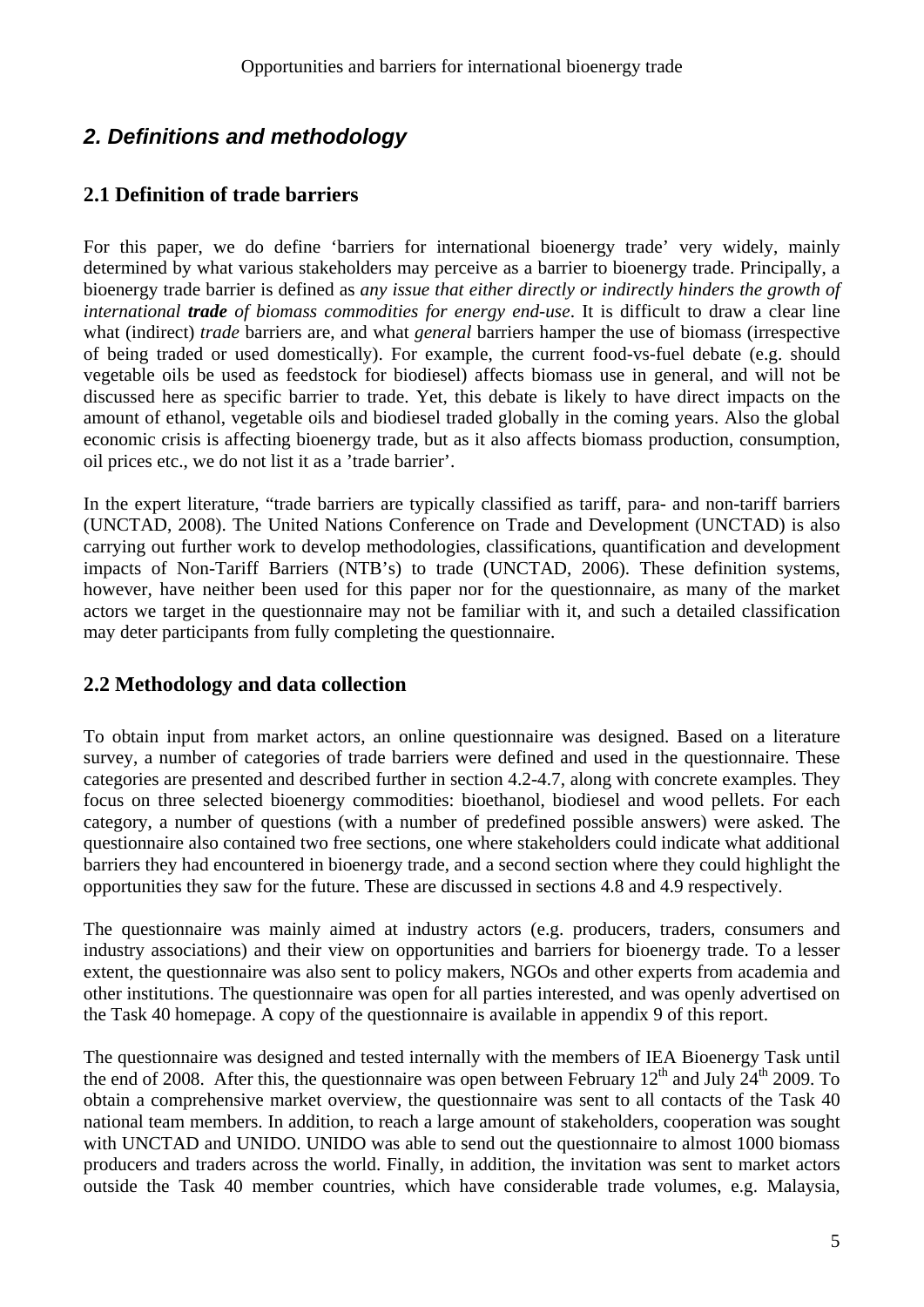Indonesia, Argentina etc. for biodiesel and several Eastern European countries for wood pellet production. Many of the major bioethanol producers and consumers (Brazil, US, and many EU countries) are all members of Task 40. Also, several bioenergy / industry associations in these regions were contacted and asked to distribute the questionnaire to their members as well.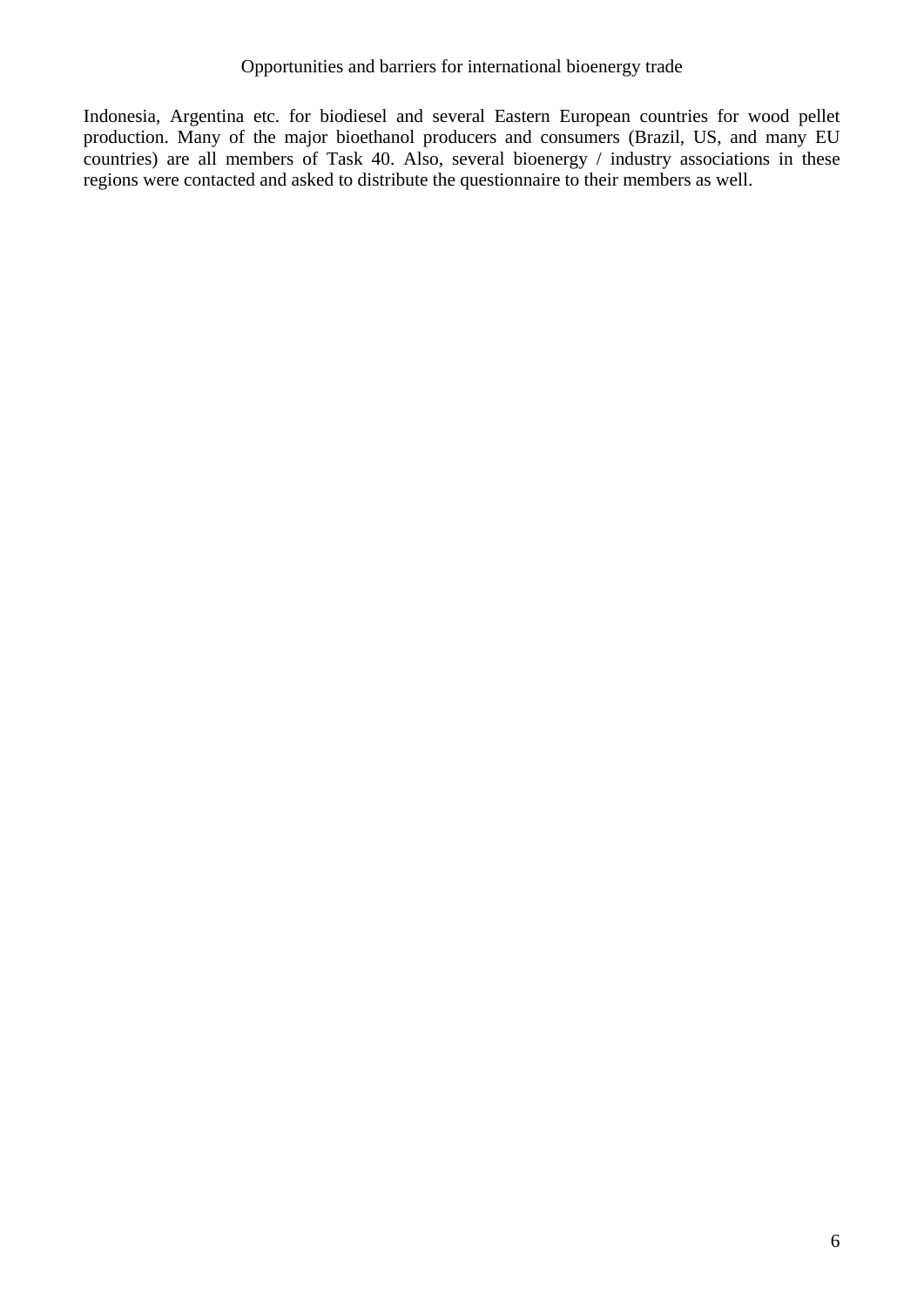## *3 Overview of the commodities investigated: bioethanol, biodiesel and wood pellets*

In this section, a brief overview of the production and trade of the biomass commodities investigated is presented. In table 1a summary is shown for bioethanol, biodiesel and wood pellets.

| Table 1. Overview of grobal production and trade of the major biomass commodities in 2006 |                                                                                                           |                                                    |                                                      |  |
|-------------------------------------------------------------------------------------------|-----------------------------------------------------------------------------------------------------------|----------------------------------------------------|------------------------------------------------------|--|
|                                                                                           | <b>Bioethanol</b>                                                                                         | <b>Biodiesel</b>                                   | Wood pellets                                         |  |
| Global production in<br>2008 (tonnes)                                                     | $52.9^{b}$                                                                                                | $10.6^\circ$                                       | $11.5^{\circ}$                                       |  |
| Global net trade in 2008<br>$(honnes)^a$                                                  | $3.72^{b}$                                                                                                | $2.9^\circ$                                        | Approx. $4^d$                                        |  |
| Main exporters                                                                            | Brazil                                                                                                    | United States Argentina,<br>Indonesia and Malaysia | Canada, USA, Baltic<br>countries, Finland,<br>Russia |  |
| Main importers                                                                            | USA, Japan, European<br>Union                                                                             | European Union                                     | Belgium, Netherlands,<br>Sweden, Italy               |  |
| $\sim$                                                                                    | While highland and wood pollate are elmost avaluatualy traded as an aparay service highthanol may also be |                                                    |                                                      |  |

Table 1: Overview of global production and trade of the major biomass commodities in 2008

a While biodiesel and wood pellets are almost exclusively traded as an energy carrier, bioethanol may also be used of other end-uses. As a rough guess, more than 75% of the traded bioethanol is used as transport fuel.

b Based on FAPRI (2009), EurObserv'ER (2009) and Martinot and Sawin (2009)

c Based on FAPRI (2009), (Martinot and Sawin, 2009), (CARD, 2008) and EurObserv'ER (2009)

d Based on Sikkema et al. (2009), Bradley et al. (2009) and Spelter and Toth (2009).

## **3.1 Bioethanol**

*Bioethanol (ethyl alcohol)* is a liquid biofuel which is currently mainly produced from organic feedstocks containing sugars – such as sugarcane, corn, wheat, sugar beet, molasses, and other crops/feedstocks containing sugar or starch through a fermentation process. Fuel bioethanol is traded under HS code 2207, which covers denatured and undenatured alcohol. Both can be used as fuel ethanol, but denatured ethanol is often used as solvent (UNCTAD, 2008). In this case a chemical compound is added to ethanol to make it undrinkable and removing it is expensive (Rosillo-Calle and Walter, 2006). Anhydrous bioethanol (ethanol with less than 1% water) can be blended with gasoline in varying quantities up to pure ethanol (E100), and most spark-ignited gasoline style engines will operate well with mixtures of 10% ethanol (E10). Cars with especially designed engines (so-called flexi-fuel cars) can run on any mix of gasoline and hydrous bio-ethanol. In literature the term "ethanol" is used more frequently than the term "bioethanol". In this paper, the term 'bioethanol' is used to indicate that ethanol was produced from organic feedstocks. Bioethanol can also be processed further to ETBE, which can also be blended with gasoline as a biofuel. However, within the frame of this study we only analyze the trade of bioethanol.

Production. The European bioethanol production estimations for 2008 vary between 2.8 billion litres / 2.2 million tonnes (according to EBIO) and 2.3 billion litres / 1.8 million tonnes according to the European Union of Ethanol Producers (EurObserv'ER, 2009). These figures show a strong growth for European bioethanol production after a significant slowdown in production growth between 2006 and 2007. In the USA, production of ethanol reached 9,000.0 million gallons (about 27 million tonnes) in 2008, whereas Brazil produced 6,472.2 millions gallons (about 19.3 million tonnes).

World fuel ethanol production increased by 34% in 2008 to 67 billion litres (about 52.9 million tonnes). Thus, global fuel ethanol production by 2008 had more than doubled from 30 billion litres (about 23.7 million tonnes) in 2004 (Martinot and Sawin, 2009). The two leading ethanol producers for the year 2008 were the United States (34 billion litres, 26.8 million tonnes) and Brazil (27 billion litres, 21.3 million tonnes). They represented 91% of the 2008 world production. Projection for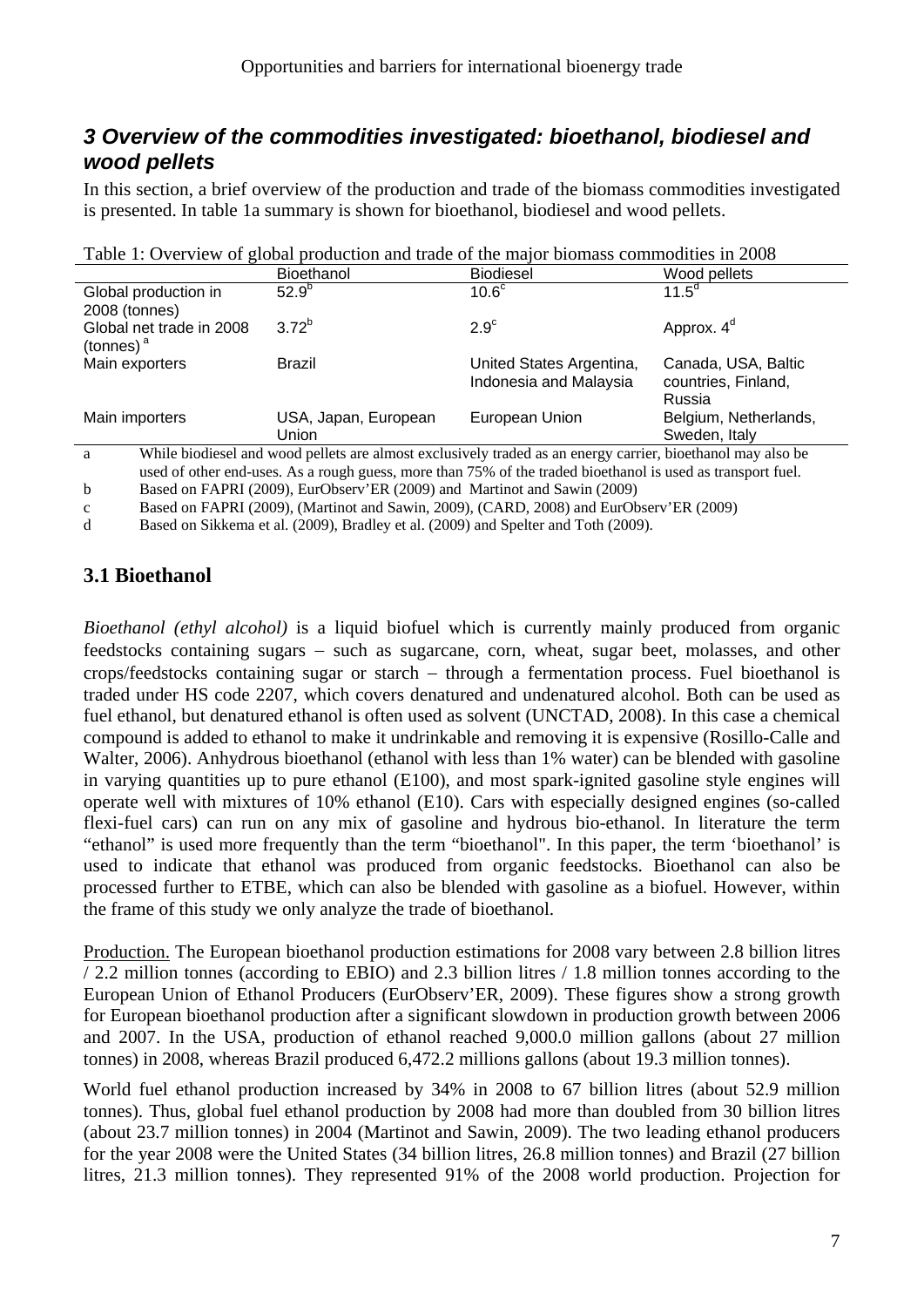global production in 2009 and 2010 are respectively 19.98 billion gallons (59.7 million tonnes) and 22.12 billion gallons (66.1 million tonnes) (FAPRI, 2009).

Consumption: The United States consumes more bioethanol as transportation fuel than any other country in the world. In 2008, total consumption was about 9,511 million gallons (about 28.4 million tonnes) of which about 4.6% was imported. Brazilian fuel bioethanol consumption amounted in 2008 to approximately 5,509 million gallons (=about 16.5 million tonnes). In the EU, the consumption of bioethanol for transportation is largest in France, Germany, Sweden and The Netherlands (EurObserv'ER, 2009). Europe produced in 2008 an amount of ethanol equivalent to 64% of its consumption. Total consumption in 2008 in the EU was 887 million gallons (= 2.6 million tonnes) (FAPRI, 2009).

Global trade: Data related to fuel bioethanol trade are imprecise on account of the various potential end-uses of ethanol (i.e. fuel, industrial use, and beverage use) and also because of the lack of proper codes for biofuels in the HS. Brazil is the largest exporter, with the USA and the EU being the largest importers. In 2008, total trade of ethanol was estimated to be about 3.7 million tonnes, with Brazil as the main exporter, and the USA, EU, Canada, EU and Japan as the main importers. According to FAPRI (2009), world ethanol net trade increased by 20.2% in 2008; it decreases in 2009 by 1.3%. EBIO estimates imports at 1.9 billion litres /1.5 million tonnes (400 million litres / 350 thousand tonnes more than in 2007) including 1.4-1.5 billion litres / 1.1-1.2 million tonnes from Brazil. The United Kingdom and Sweden are among the largest European importers. It is estimated that in 2008, the EU imported about 32% of all ethanol used as transport fuel.

| <b>Net Exporters</b> | Net Importers |                      |      |
|----------------------|---------------|----------------------|------|
| <b>Brazil</b>        | 4410          | <b>United States</b> | 1651 |
| China                | 197           | European Union       | 1204 |
|                      |               | Canada               | 625  |
|                      |               | Japan                | 564  |
|                      |               | <b>ROW</b>           | 563  |
| <b>Net Exports</b>   | 4607          | <b>Net Imports</b>   | 4607 |

Table 2 Overview of bioethanol trade in 2008 (million litres). Source: FAPRI (2009)

## **3.2 Biodiesel**

*Biodiesel* refers to a vegetable oil- or animal fat-based diesel fuel consisting of long-chain alkyl (methyl, propyl or ethyl) esters. Typical feedstocks for biodiesel are vegetable oils such as rape seed oil, soy bean oil, palm oil etc. or animal fat (tallow). Esterification is mainly carried out with methanol. Biodiesel is meant to be used in standard diesel engines and is thus distinct from the vegetable and waste oils used to fuel converted diesel engines. Biodiesel can be used alone, or blended with fossil diesel.

Production: World biodiesel production increased sixfold from 2 billion litres (about 1.8 million tonnes) in 2004 to 12 billion litres (about 10.6 million tonnes) in 2008 (Martinot and Sawin, 2009). The EU is responsible for about two-thirds of world biodiesel production, with Germany, France, Italy and Spain being the top EU producers. By the end of 2008, EU biodiesel production capacity reached 16 billion litres (=14.1 million tonnes) per year. Actual European biodiesel production rose to 7.8 million tonnes in 2008, equivalent to a 35.7% increase between 2007 and 2008. Outside of Europe, the main biodiesel producers include the United States, Argentina and Brazil.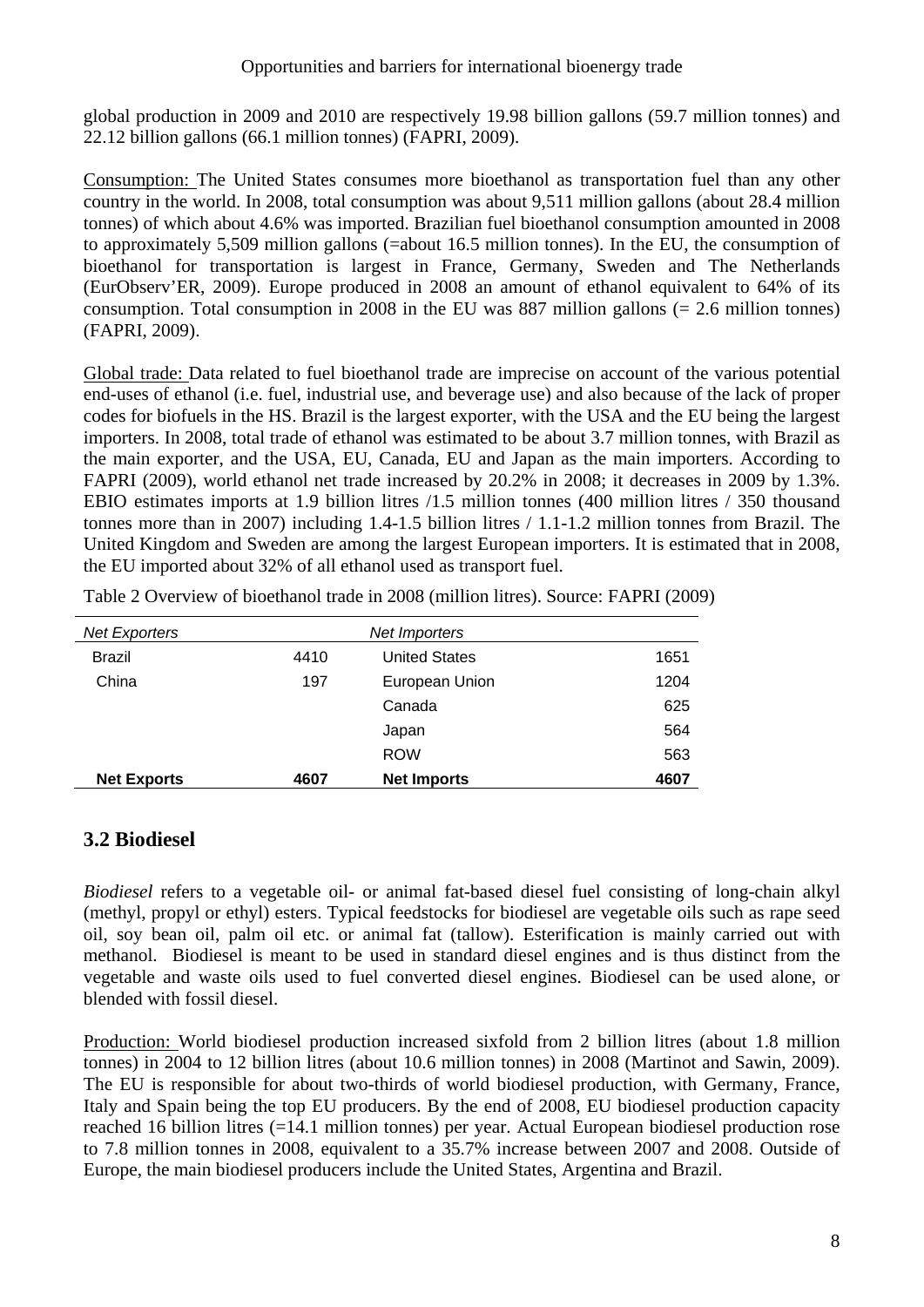Consumption: In the European Union, currently by far the largest biodiesel consumer, biodiesel consumption in 2008 amounted to about 9.2 million tonnes (EurObserv'ER, 2009). The largest single consuming country was Germany, with 2.9 million tonnes in 2008. While policies aimed at stimulating the use of biodiesel have been put in place in several other countries outside the EU, actual use remains still limited.

Global trade: Biodiesel is mainly traded under HS Codes 38249099 and 38249029 (biodiesel 100%). In table 1, an overview of trade flows is shown. There is evidence that trade in biodiesel has been increasing strongly since 2005. For example, in the US, imports of biodiesel increased from less than 130,000 tonnes in 2005 to more than 200,000 tonnes in 2007. Exports increased even more, from less than 130,000 tonnes in 2006 to more than 1.25 million tonnes in the first half of 2008 (January until August) alone. More than 95% of global exports in 2008 were directed towards the EU (CARD, 2008). The EU has the world's most developed biodiesel industry in 2008, since its production increased 6%. The production declines 7% in 2009 because of strong competition from abroad (FAPRI, 2009): The European biodiesel industry has suffered from biodiesel imports from the United States over the last few years. US gross exports have increased from negligible levels in 2005 to about 1.4 million tonnes in 2008 (EBB 2009c), compared to net export about 1.175 million tonnes, (FAPRI, 2009). Also Argentine exports to EU increased strongly from 70 000 tonnes in 2008 to an estimated 1 million metric tonnes in 2009 (EBB, 2009b). EBB explains the strong increase in American biodiesel imports (produced essentially from soybean) primarily by US government subsidies of \$264 per  $m^3$  (\$300 per tonne), see also section 4.1.1. Brazil (a major biodiesel producer) does not export biodiesel in any significant quantities because of a domestically mandated renewable fuel requirement that 3% of its biodiesel must be included in its diesel pool (Taylor, 2009).

| <b>Net Exporters</b> |          | Net Importers      |          |
|----------------------|----------|--------------------|----------|
| Argentina            | 999.42   | European Union     | 1,135.71 |
| Brazil               | $-3.78$  | Japan              | 15.14    |
| Indonesia            | 386.14   | <b>ROW</b>         | 1,760.35 |
| Malaysia             | 193.07   |                    |          |
| <b>United States</b> | 1,336.35 |                    |          |
| <b>Net Exports</b>   | 2,918.77 | <b>Net Imports</b> | 2,918.77 |

Table 3 Overview of biodiesel trade in 2008 (Million Litres). Source: FAPRI (2009).

## **3.3 Wood pellets**

*Wood pellets* are a type of wood fuel generally made from compacted sawdust. They are usually produced as a byproduct of sawmilling or other wood transformation activities. In past years, increasingly also round wood and wood chips are used as feedstock. Wood pellets typically have a low moisture content (below 10%) and a high energy density compared to many other solid biomass types. These properties allow efficient storage and long-distance transport. Wood pellets can be used on various scales, ranging to combustion in stoves for heating of households to (co-)firing for electricity production in plants with over 100 MW electrical capacity.

Production mainly takes place in Europe and North America. As a rough estimate, approximately 630 pellet plants produced about 8 million tonnes of pellets in 30 European countries for the year 2008. The average Europe utilisation rate of pellet production capacity in 2008 was about 54%. The 2009 pellets production in Europe is estimated at about 8.3 million tonnes (Sikkema et al., 2009). The North American production has grown from 1.1 million tonnes in 2003 to 3.2 million tonnes in 2008. Wood pellet production in the United States in 2008 amounted to 1.8 million tonnes, which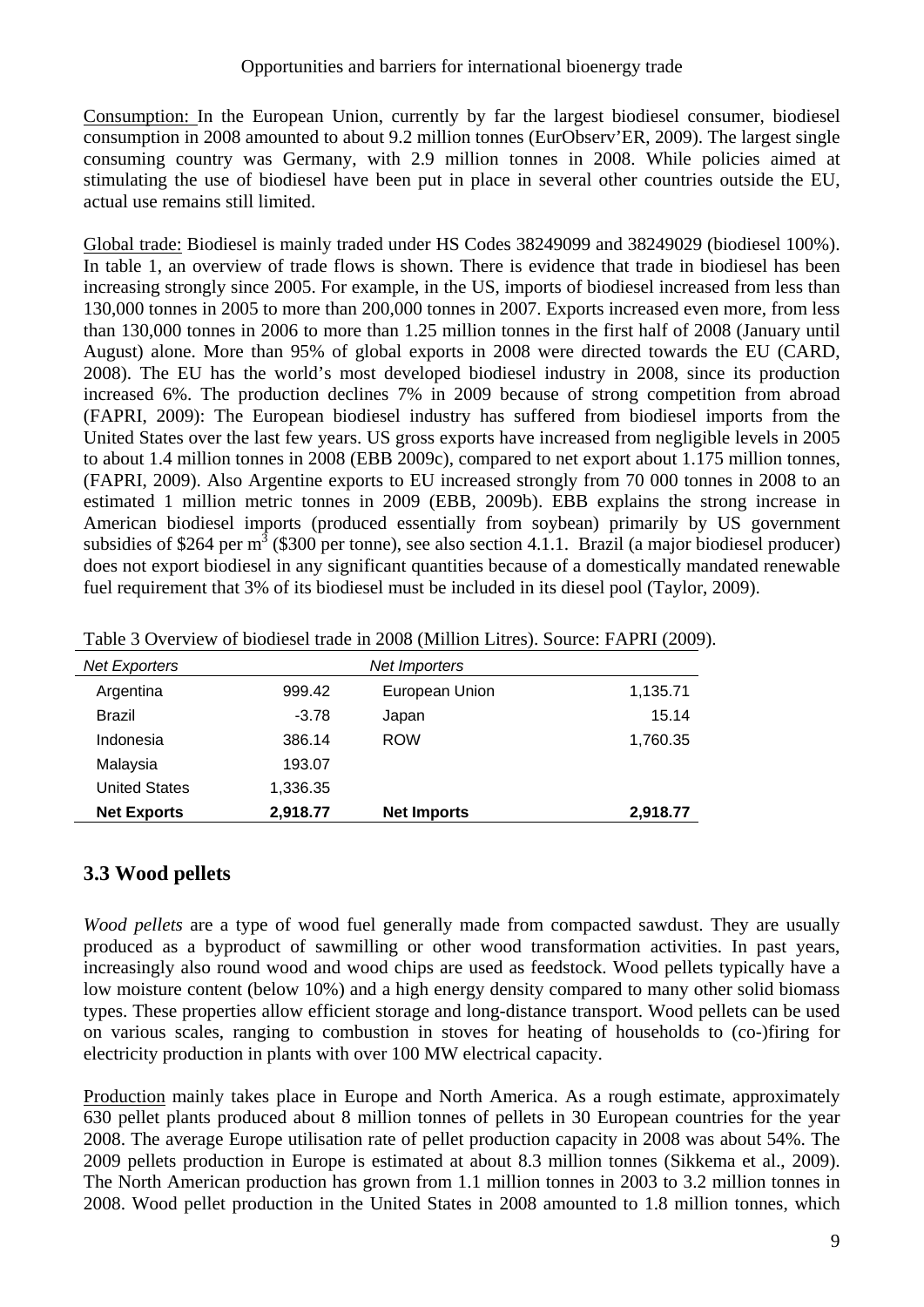represented 66% of capacity. In Canada, the estimated production was 1.4 million tonnes (81% of capacity). Indications are that both production capacity and actual production have increased during 2009, especially in the US and several European countries. This production volume has been built up within the last decade. Before 1998, pellets were only used on a marginal scale, mainly in Scandinavian countries and Austria.

Consumption is high in many EU countries and the US. Following Sikkema et al. (2009), the European consumption for 2009 is expected to be about 8.5 million tonnes. Countries having a high consumption level are Sweden, Denmark, the Netherlands, Belgium, Germany and Italy. Sweden is by far the largest user of pellets (1.8 million tonnes), whereas the other countries cited have estimated consumption levels around one million tonnes. End-uses can vary widely: from small-scale residential heating systems (heating single houses), to medium-scale district heating and CHP systems to co-firing in large-scale coal power plants. Use for domestic heating is especially common in Austria, Italy, Germany and the US. Use of pellets for mainly co-firing is currently occurring in the Netherlands, Belgium (Marchal et al., 2009; Ryckmans et al., 2006) and the UK. In Sweden, Finland and Denmark, pellets are used on all scales.

Global trade has been growing exponentially for the past ten years. The first intercontinental wood pellet trade has been reported in 1998, for a shipment from British Columbia (Canada) to Sweden. Since then, Canada has been a major exporter of wood pellets, both to Europe (especially Sweden, the Netherlands and Belgium), but also to the US. In recent years, the US has also started to export wood pellets to Europe, and Canadian producers have started to export to Japan. For 2007, it is estimated that about 495,000 tonnes were exported to the US (primarily by train), 740,000 tonnes were shipped from Canadian producers to European consumers, another 110,000 tonnes to Japan (Bradley et al. 2009). Regarding European trade, in 2009, total imports of wood pellets by European countries were estimated to be about 3.4 million tonnes, of which about half of it can be assumed to be intra-EU trade. Total export is estimated at 2.7 million tonnes, predominantly intra –EU trade.

Large pellet markets (larger than 500,000 tonnes) can be found in Austria, Belgium, Denmark, Germany, Italy, the Netherlands, Russia and Sweden (Sikkema et al., 2009). Total 2009 export is estimated at 2.7 million tonnes, mainly intra trade. Some large markets, such as Germany and Austria, are largely self-sufficient, other markets depend on the import of wood pellets, like the Netherlands, Belgium and Denmark. Rotterdam is one of the major hubs for imported pellets, St. Petersburg and Riga those for export.

Main trade routes of European pellet volumes are from North America to the Netherlands and Belgium, having average overseas shipments of 20,000 to 30,000 tonnes per freight, and from Baltic States and Russia to Scandinavia by coasters, having average loads from 4,000 to 6,000 tonnes. There are also important route by truck (average loads: 24 tonnes) from Austria to Italy (Sikkema et al., 2009).

Unfortunately, there is not (yet) a dedicated code for wood pellets in the Harmonized System Commodity Description and Coding System (HS). They are generally traded under HS code 4401300000 (440130 Sawdust and wood waste and scrap, whether or not agglomerated in logs, briquettes, pellets or similar forms), most frequently under 44013090 (wood waste, non sawdust). However, since the  $1<sup>st</sup>$  of January 2009, official export and import figures on pellets are published by Eurostat using the CN product code "44.01.3020", defined as "sawdust and wood waste and scrap, agglomerated in pellets" (Sikkema et al., 2009).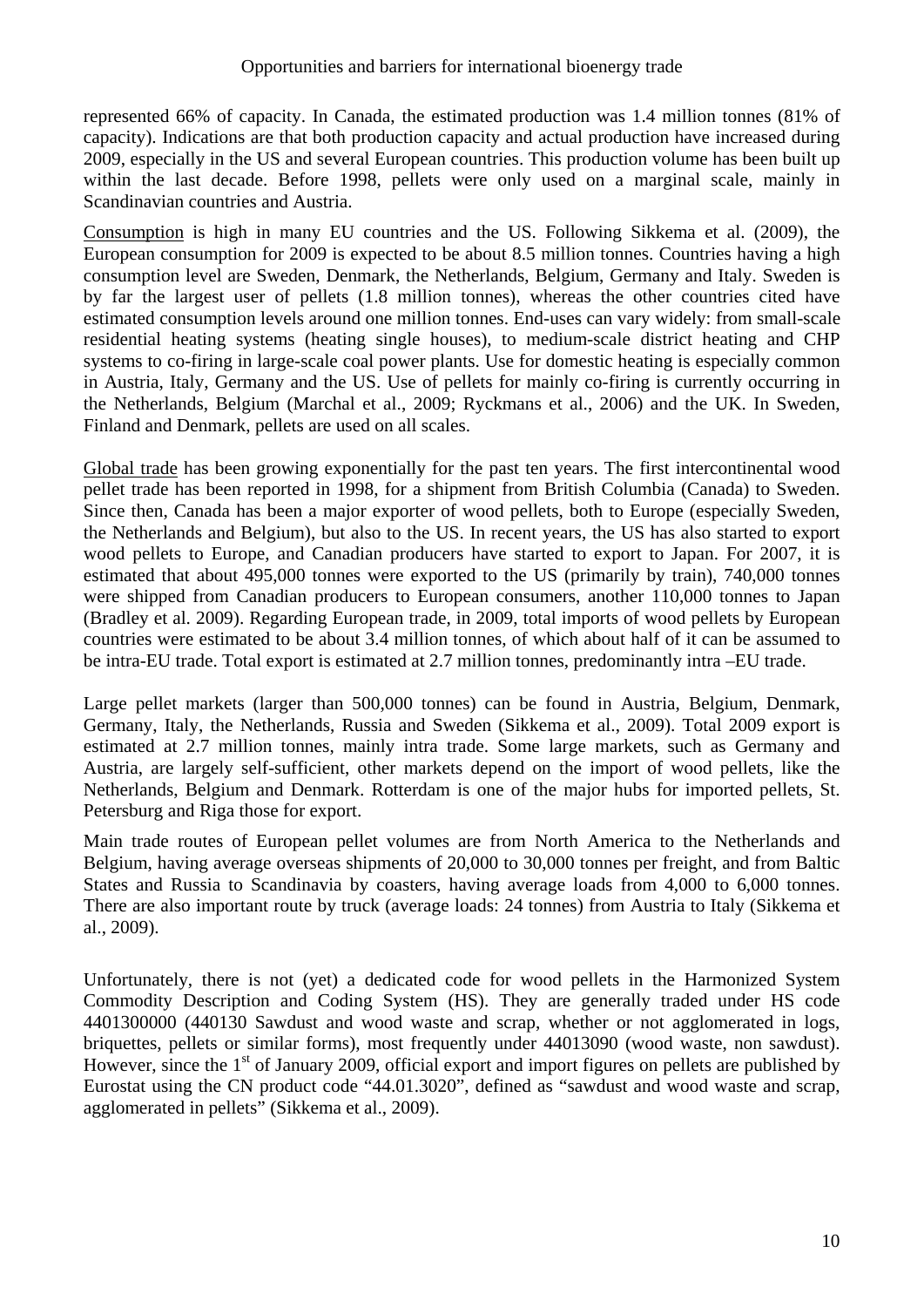## *4. Bioenergy trade barriers – a review of literature and stakeholder views*

#### **4.1 General survey response**

In total, 141 participants completed the questionnaire, although not every participant responded to each question. Typically, between 80 and 110 respondents provided answers to the individual questions. As can be seen in figure 1, the majority of participants had an industrial background (including producers, consumers and traders), with other contributions from NGO's scientists, policy makers and other groups (e.g. certifiers). When asked about their expertise, most participants indicated that they had specific expertise on one of the chosen commodities; 13% indicated to have general expertise (see figure 2). Regarding the geographical distribution of the respondents, more than two thirds were from (mainly Western) Europe, with other minor contributions from North America (almost exclusively from the US), South America (Brazil and Argentina), Africa (mainly South Africa) Asia (amongst others Malaysia, Indonesia, South Korea and Japan) and a single participant from Australia (see figure 3).

In the following sections, each of the trade barrier categories formulated will be shortly described based on a literature review, followed by an overview of the responses and particular comments by individual respondents. The survey results are presented for each of the possible trade barriers. In the graphs displaying the results, a differentiation is made between the answers given by all respondents, and the answers provided by (self-indicated) experts for the specific commodity (bioethanol, biodiesel or wood pellets).



Figure 1. Background of the questionnaire respondents.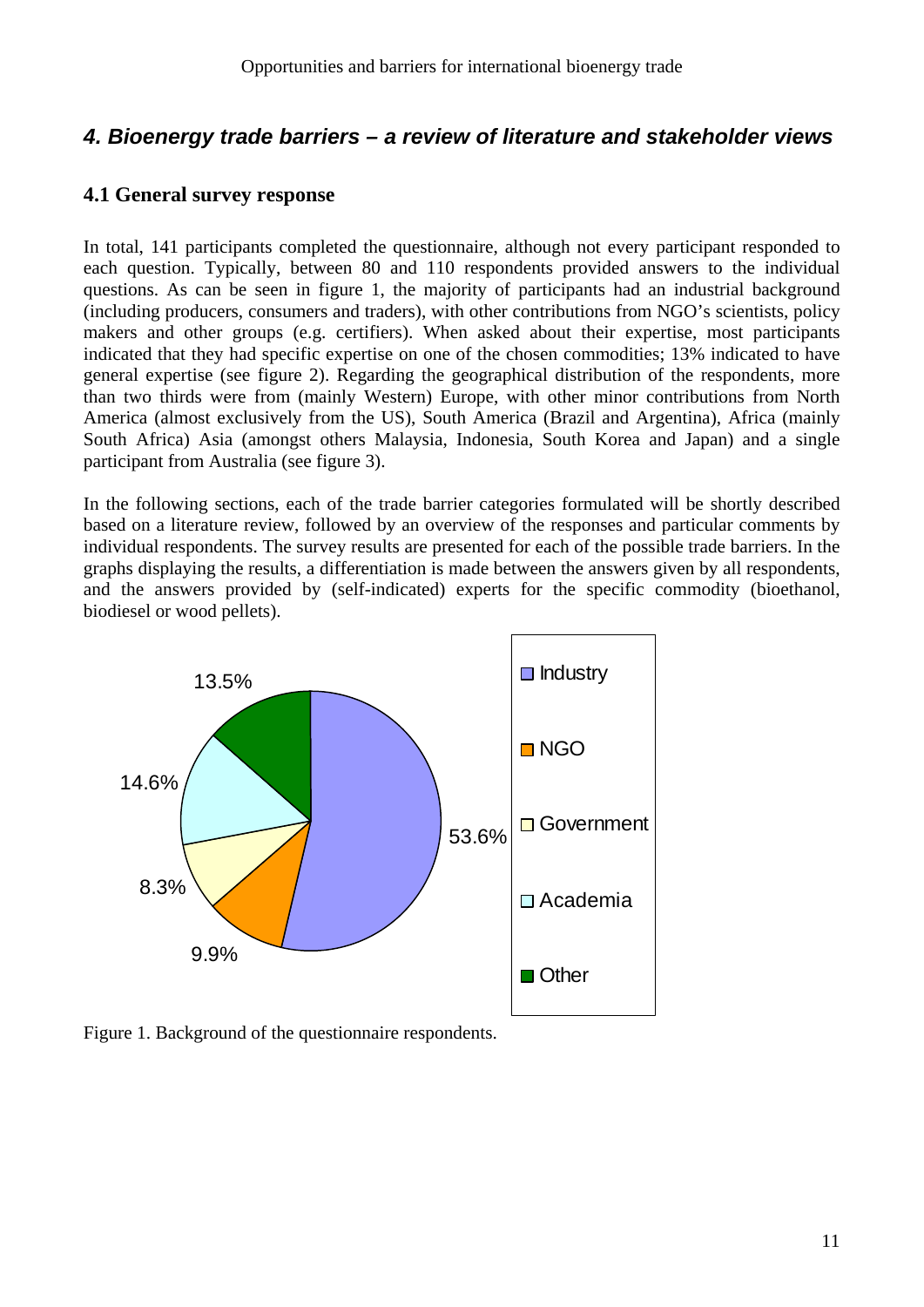

Figure 2. Area of main expertise of the questionnaire respondents.



Figure 3. Geographical origin of the questionnaire respondents.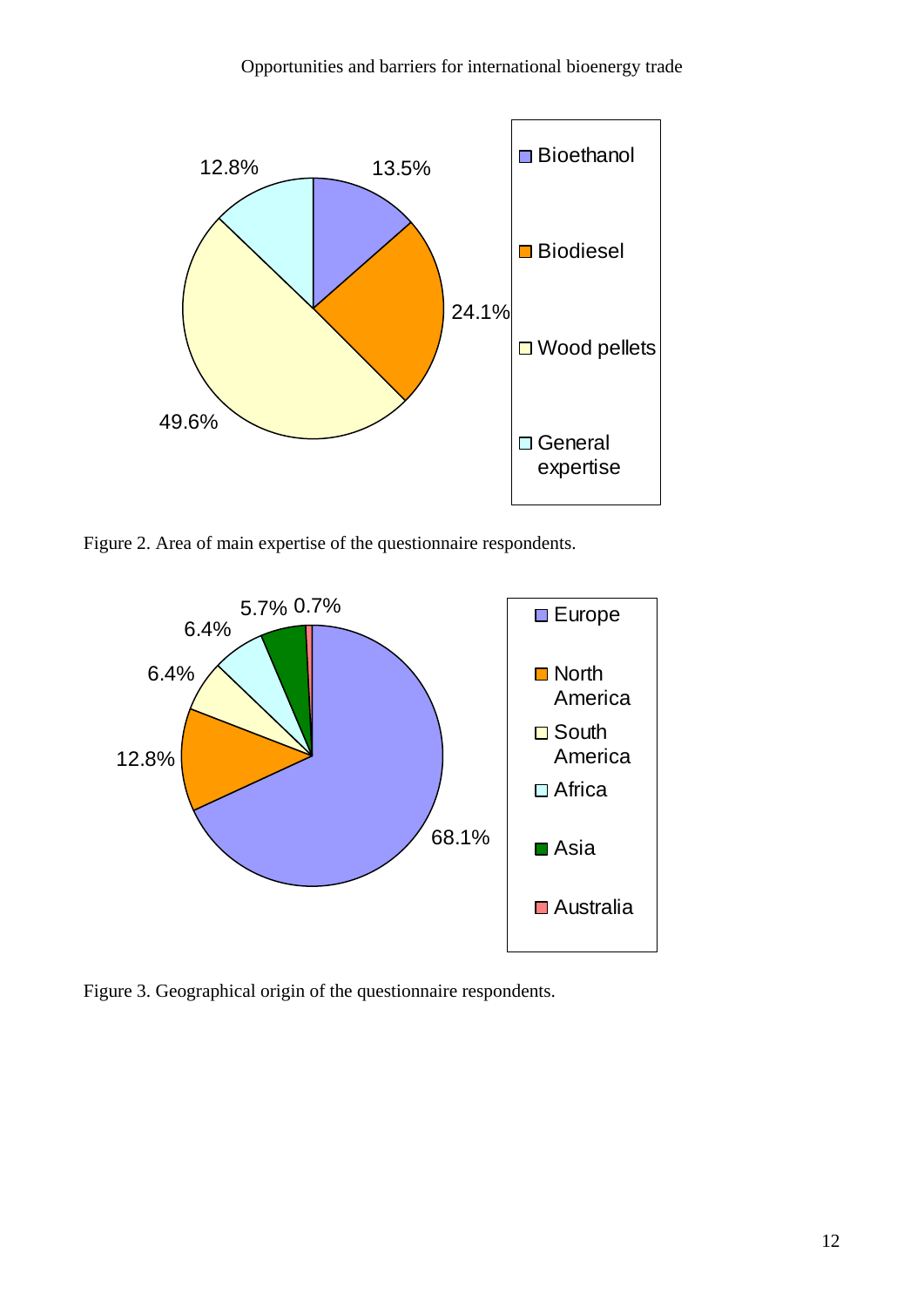### 4.2 Impact of national/regional protectionist policies and tariff barriers

#### 4.2.1. Literature review

The use of biofuels is supported in many countries by governments, the main drivers of biofuels support policies being energy independence (linked to high and volatile fossil fuels prices), climate change stabilization (linked to the potential greener profile of biofuels as compared to fossil fuels) and rural development (linked to the fact that biofuels feedstocks are agricultural commodities). To mitigate the generally higher production costs of biofuels, many governments have supported domestic production through the granting of incentives, such as tax exemptions and subsidies. Countries, especially developed ones, have each set up their own support schemes, with the result of shielding domestic producers from foreign competition and hindering international trade. Incentives are often geared towards the promotion of domestic agricultural feedstocks and interests, rather than the promotion of biofuels with economic, energetic or environmental advantages. For a comprehensive overview of subsidies for liquid biofuels, see Steenblik (2007). Similarly, for the use of solid biofuels for heating and electricity production, various support mechanisms exist, such as feed-in premiums, tax exemptions or quotas. In principle, three different policy instruments can be distinguished:

#### *1) Measures to promote domestically produced biomass (in some cases over imported biomass) for energy purposes*

Governments support the biofuels industry through a multiplicity of policies and instruments. At the beginning of the supply chain are subsidies to goods and services that are consumed in the production process. Among the largest of these are measures supporting producers of biofuel feedstocks. These subsidies are often accompanied by grants, or reduced-cost credit, for building the necessary infrastructure to convert feedstocks into fuels, namely ethanol refineries and biodiesel manufacturing plants. These types of subsidies have the effect of both lowering the fixed costs and the investor risks of new plants, and of improving the return on investment. Then there are the subsidies directly linked to the volumes produced or used. Indeed, biofuel producers benefit from exemptions from fuel-excise taxes, and from grants or tax credits related to the volume of biofuels produced, sold or blended with fossil fuels. Tax credits are specific allotments of money that are given to oil companies when they blend biofuels into their fossil fuels, or to the biofuels industry.

The following list includes a number of examples of policy measures promoting the use of (domestic) feedstocks for liquid biofuel production:

- In France, tax exemptions are available only for biofuels that are both produced and sold in the French market. Producers from other EU countries are thus excluded, leaving them at a competitive disadvantage (Euractiv, 2008).
- In the United States, Support is also provided to the downstream segment of the biofuels market through grants, tax credits and loans to build the infrastructure needed for the storing, distribution and retailing of biofuels and to purchase fleets that can transport them. Finally, government procurement programmes may give preference to the purchase of biofuels (Koplow, 2009)
- In the United States almost all production stages of biofuels are subsidized; in many locations producers could tap into multiple subsidies at once. Steenblik (2007) reports that several U.S. states provide their own volumetric subsidies to support in-state production of bioethanol or biodiesel at rates equivalent to  $\epsilon 0.04$  per litre or more. In a few cases, these subsidies are contingent on the use of feedstock produced in the same state (in addition to federal subsidies). Indeed producers could tap into multiple subsidies at the same time.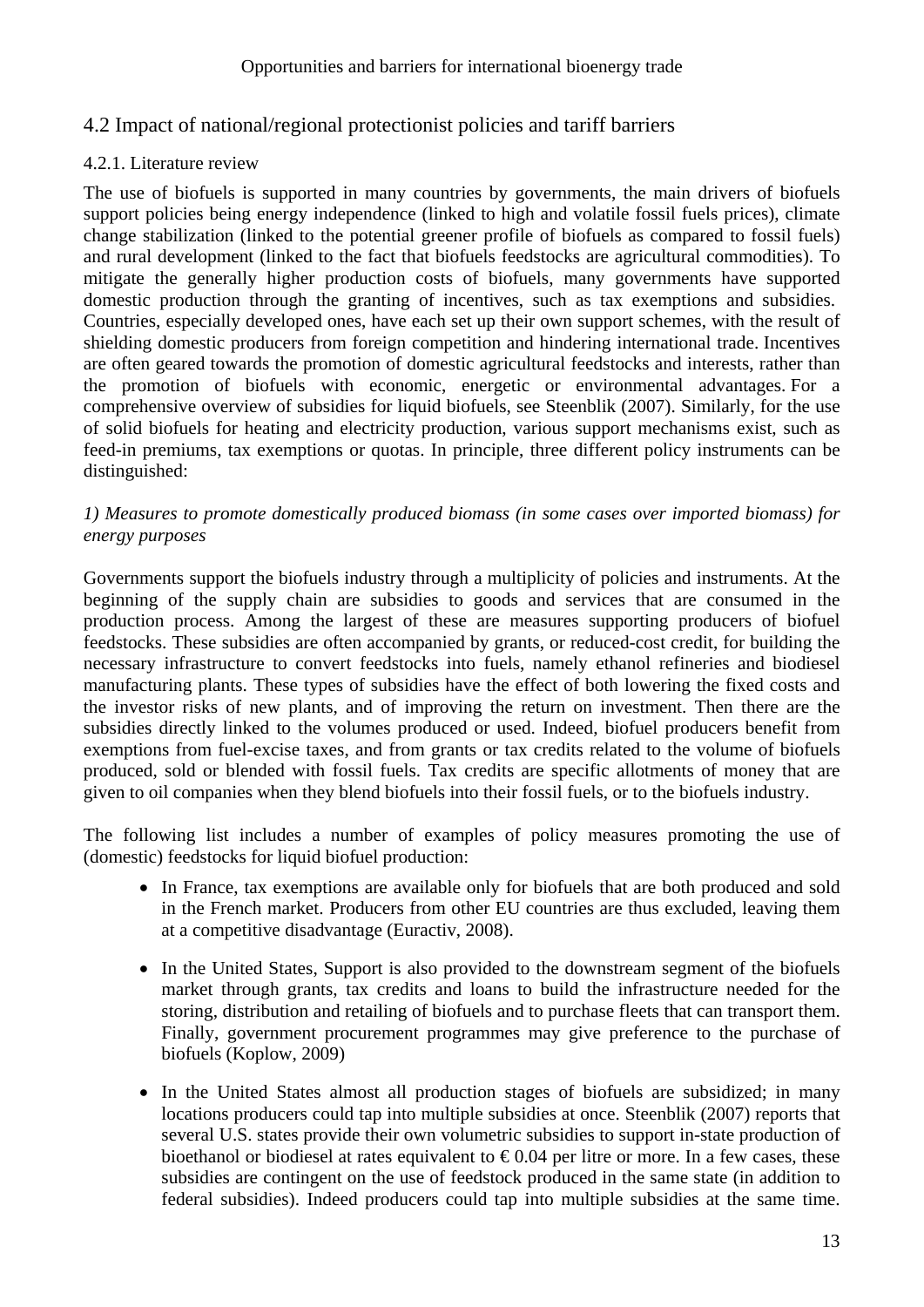Furthermore, companies that blend ethanol into gasoline, including imported ethanol, benefit from a Volumetric Ethanol Excise Tax Credit of \$0.45 per gallon. Companies that blend biodiesel, excluded imported biodiesel, into diesel fuel benefit from a Volumetric Biodiesel Tax Credit of \$1 per gallon. Producers of cellulosic ethanol benefit from a production tax credit of \$1.01 per gallon (Koplow, 2009). Support is also provided to the downstream segment of the biofuels market through grants, tax credits and loans to build the infrastructure needed for the storing, distribution and retailing of biofuels and to purchase fleets that can transport them. Finally, government procurement programmes may give preference to the purchase of biofuels (Koplow, 2007; Doornbosch and Steenblik, 2007).

- The EU is promoting domestic ethanol production through tax reduction of as much as  $\epsilon$ 0.65 per litre in Germany and  $\epsilon$ 0.525 per litre in Sweden (Oosterveer and Mol, 2010).
- Brazil also introduced a Social Fuel Seal to take into account regional social inequalities and the agro ecological potential for biodiesel feedstock production. Certification enables biodiesel producers to benefit from reduced taxation rates on biodiesel, eligible for 80% of the biodiesel volume auctioned. The rate of tax exemption is 100% for biodiesel certified with the Social Fuel Seal produced from castor oil or palm oil in the north and north-east regions, versus 67% for biodiesel produced from any other source in other region (Oosterveer and Mol, 2010).
- *2) Import tariffs for various biomass commodities:*

Tariffs are applied on **bioethanol** imports by both by EU (0.192  $\epsilon$  per litre) and the US (0.1427 US\$ per litre and an additional 2.5% *ad valorem*). In general, the most-favoured nation (MFN) tariffs range from roughly 6% to 50% on an *ad valorem* equivalent basis in the OECD, and up to 186% in the case of India (Steenblik, 2007).

Several preferential trade arrangements concluded in the past by the EU with developing countries foresaw either no duties or reduced tariffs for ethanol, including the Generalized System of Preferences (GSP, which applies to many developing countries), the Cotonou Agreement (African, Caribbean, and Pacific countries; or ACP Group), the Everything But Arms (EBA) initiative (for developing countries), among others. Pakistan, with a 20 percent share of EU ethanol imports, was the largest exporter under preferential trade arrangements. Other ethanol-exporting developing countries that benefited from EU trade preferences are Guatemala, Peru, Bolivia, Ecuador, Nicaragua, and Panama (which benefited from unlimited duty-free access accorded under special drug diversion programs); Ukraine and South Africa (under the GSP); the Democratic Republic of Congo (under the EBA); Swaziland and Zimbabwe (as ACP countries); and Egypt (under the Euro-Mediterranean Agreement).

The GSP that applied from January 1, 2006, to December 31, 2008, no longer provided for any tariff reduction for ethanol. The situation has not changed with the new GSP, which entered into force on January 1, 2009, and will remain in operation until the end of 2011. However, the special incentive arrangement for sustainable development and good governance, known as GSP+, which offers additional tariff reductions to support "vulnerable" developing countries in their ratification and implementation of international conventions in the fields of human rights, sustainable development, core labor standards, and good governance, provides unlimited and duty-free access to ethanol. Sixteen beneficiary countries have qualified to receive the additional preferences: Armenia, Azerbaijan, Bolivia, Colombia, Costa Rica, Ecuador, El Salvador, Georgia, Guatemala, Honduras, Mongolia, Nicaragua, Paraguay, Peru, Sri Lanka, and Venezuela. An important feature of the GSP is that, whenever an individual country's performance on the EU market over a three-year period exceeds or falls below a set threshold, preferential tariffs are either suspended or reestablished. This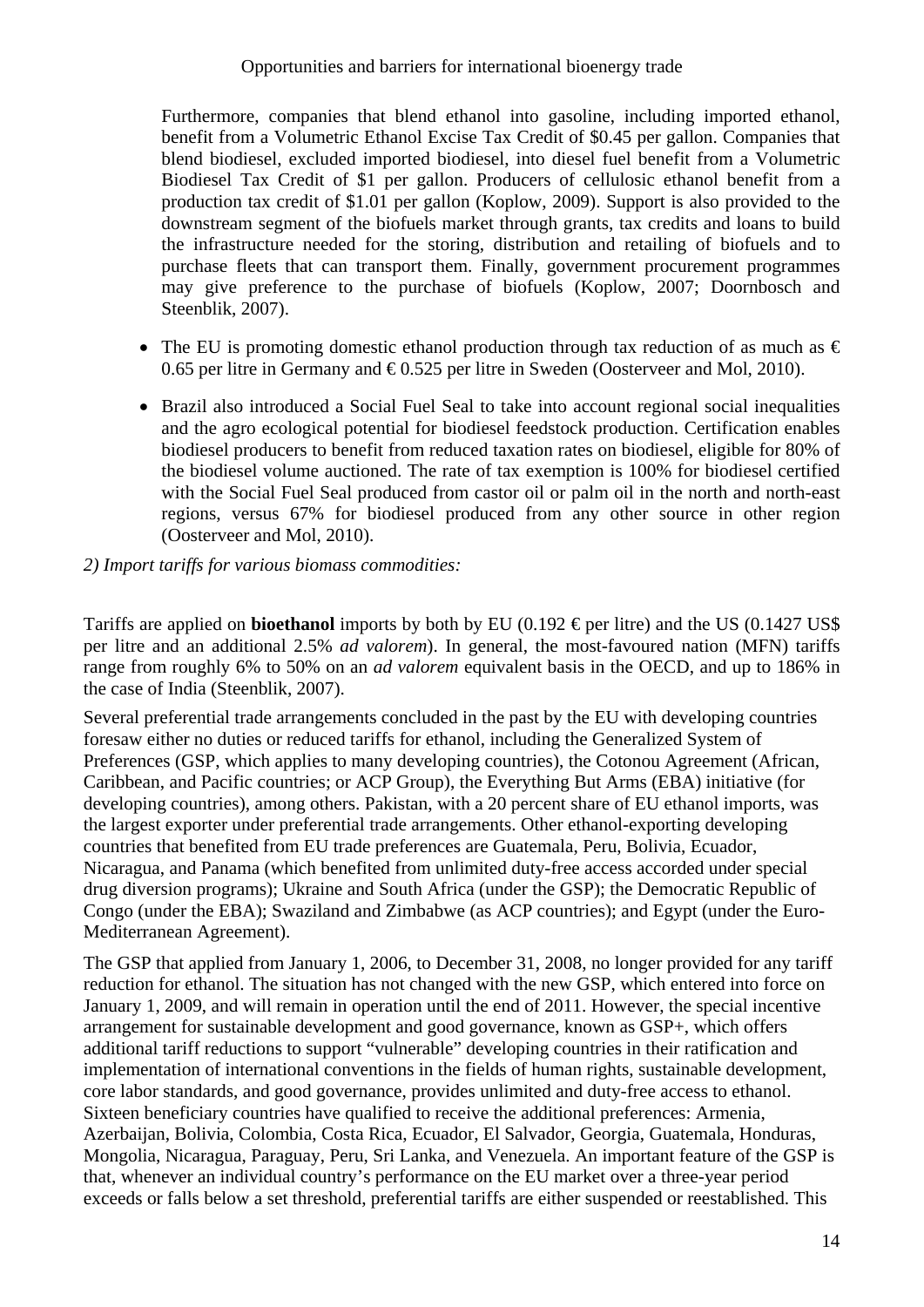graduation mechanism is relevant only for GSP and GSP+ preferences, while access for developing countries under EBA is not affected. Pakistan, one of the most competitive ethanol producers and exporters, lost its privileged status under the GSP in October 2005 and appears to be unable to overcome the tariff barrier in the European market.

Duty-free and quota-free access is granted to developing countries under the EBA Initiative. While exports of ethanol from EBA countries have so far been negligible, new opportunities may emerge in those countries, particularly as a result of increased sugar cane cultivation and foreign investments, including from Brazil. Under the Cotonou Agreement, ACP countries qualified for duty-free access for ethanol. However, imports of ethanol from South Africa, which exported on average approximately 5 million liters a year to the EU during 2002–04, have been subject since January 1, 2006, to the full MFN duty. Starting January 1, 2008, new agreements on trade and economic cooperation (the Economic Partnership Agreements) have started replacing the Cotonou Agreement and will govern trade relations between the ACP and the EU.

For both the US and the EU, loopholes in legislation have been reported in the past to circumvent import tariffs. For the EU, blending bioethanol with other chemicals and importing it as miscellaneous chemicals has been reported as a loophole (Desplechin, 2007). In the US, oil companies, the Caribbean Basin Initiative ("CBI") currently allows the of import significant quantities of bioethanol (up to 7% of the US market, 6.8 billion gallons in 2007) without having to pay the tariff mentioned above<sup>3</sup>. A significant share of this bioethanol may originate from Brazil or the EU, which is shipped as wet bioethanol to a CBI country, and, after dehydration, can be reexported to the US. While some sources have called the indirect import from Brazil a loophole (Lane, 2008), it is legally correct, and one can also argue that CBI countries do not have the capacity to produce enough ethanol to fully use the quota granted to them. The option to dehydrate Brazilian or European ethanol in CBI countries is spurring some investments in those countries<sup>4</sup>...

**Biodiesel**, classified as chemical under HS 3420.90, used to be subject to much lower import tariffs than bioethanol ranging from 0% in Switzerland to 6.5% in the EU and the USA. Tariffs applied by developing countries are generally between 14% and 50% (Steenblik, 2007). For example, Brazil applies an import tariff of 14%. However in 2008, biodiesel import from the US to Europe increased tremendously. The European Biodiesel Board (EBB) explained the strong increase in American biodiesel imports (produced essentially from soybean) primarily by US government subsidies of \$264 per  $m^3$  (\$300 per tonne). EBB submitted a complaint to the European Commission in April 2008 in order to prevent the situation causing further harm to the European biodiesel industry. They were awarded the case by the Commission in March 2009, through the approval of the temporary imposition (of six months maximum) of antidumping and anti-subsidy rights on American biodiesel imports. On  $7<sup>th</sup>$  July 2009 this decision was extended by the Council of Ministers for a period of five years. These fees stand between €213 and €409 per tonne (EurObserv'ER, 2009). Furthermore, biodiesel feedstocks as agricultural commodities, are generally protected through agricultural support payments and tariffs. Oilseeds, many of which can be used to produce biodiesel, are an exception for the EU, which has an agreement in place to accept oilseeds duty free (Murphy, 2008)

For **wood pellets**, no examples of import tariffs are known. Russia has recently imposed export tariffs for roundwood, which particularly limits the export to the Baltic countries and Finland (Heinimö, 2008). This in turn diminished the amount of roundwood processed (and sawdust

 $\overline{a}$ 

<sup>&</sup>lt;sup>3</sup> More specifically, the US allows duty-free and quota-free entry for ethanol from CBI countries on the basis of the CBI and US-CAFTA agreements. If the local feedstock content is lower than 50%, limitations apply on quantity of duty-free ethanol. Nevertheless, up to 7% of the US market may be supplied duty-free by CBI ethanol containing no local feedstocks.

<sup>&</sup>lt;sup>4</sup> On the other hand, one can argue that CBI countries do not have the capacity to produce enough ethanol to fully use the quota granted to them. The option to dehydrate Brazilian or European ethanol in CBI countries is spurring some investments in those countries.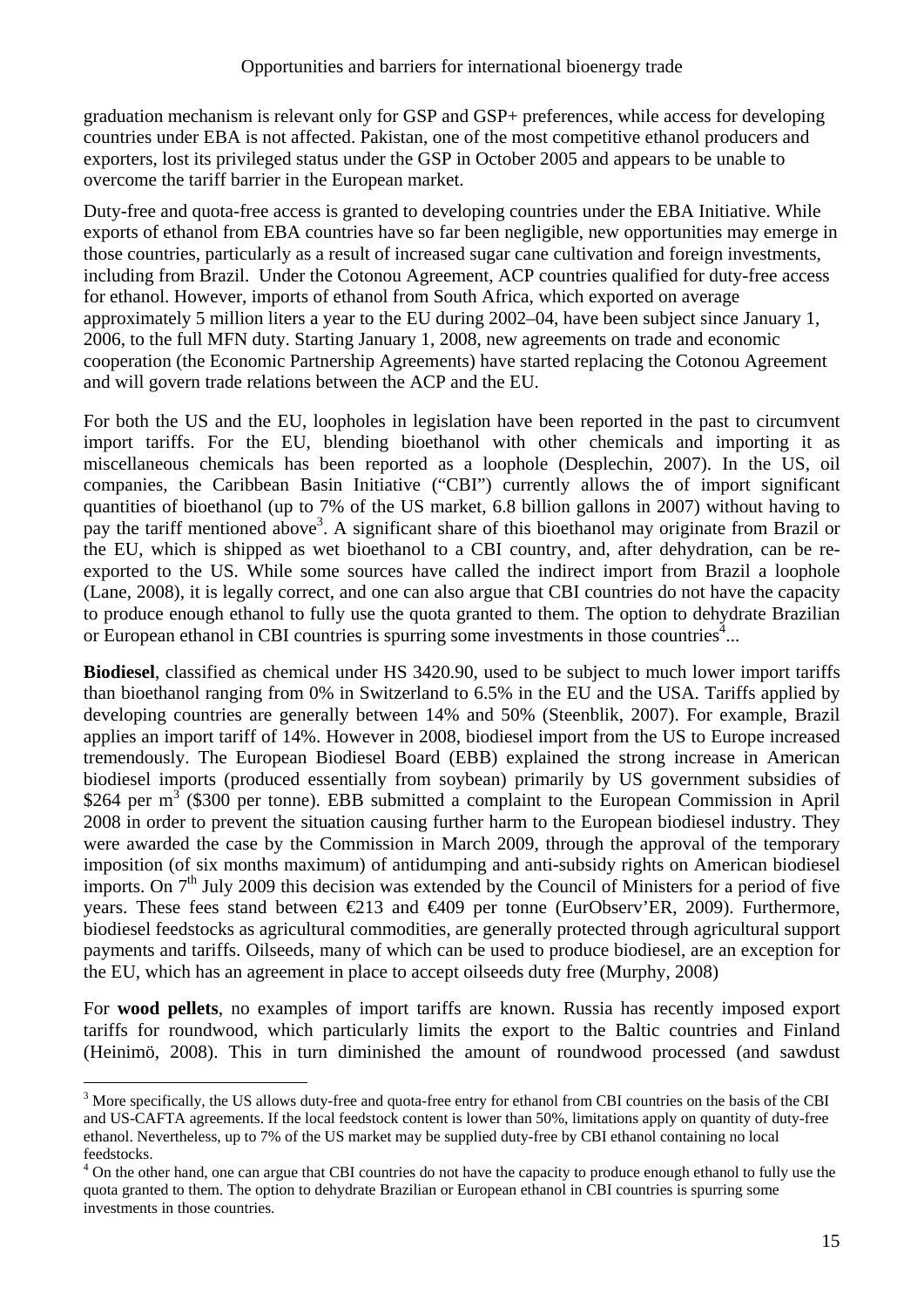#### Opportunities and barriers for international bioenergy trade

produced), which in the end effectively limits wood pellet production and export from these countries. While the export tariff on Russian roundwood thus ultimately affects the wood pellet trade, it is only an indirect effect.

#### *3) Export subsidies, intended for domestically-produced biomass*

Export subsidies or tariffs can also have an impact on trade of biomass commodities. As a first example, in Argentina, a differential export tax is in place between soy oil (32%) and **biodiesel**  (20%). While the Argentine Renewable Energy Chamber argues that this is a "very simple way to create investment incentives that generate more complex and high-paying jobs" (CADER, 2009), while according to the EBB (2009b), it "creates a clear distortion, as it creates an artificial incentive for the production and export of the finished product biodiesel rather than its raw material (soybean oil)", which it considered unfair competition compared to European biodiesel. As a second example, the above-mentioned volumetric biodiesel tax credit was probably not intended as an export subsidy, but certainly did spur exports towards the EU. As a third example, Russia imposed export tariffs for roundwood, which particularly limits the export to the Baltic countries and Finland (Heinimö and Alakangas, 2009). This in turn diminished the amount of roundwood processed (and sawdust produced), which in the end effectively limits **wood pellet** production and export from these countries, and thus indirectly affected the wood pellet trade.

Summarizing, on basis of the literature overview, it seems that tariff barriers are particularly important for liquid biofuels, while no or only indirect tariff barriers for wood pellets (or other solid biofuels) were found in the literature.



4.2.2 Survey results

Figure 4. Overview of questionnaire responses on import export tariffs.

The respondents were asked whether tariffs are (or can be) a barrier for the bioethanol, biodiesel or wood pellets, and whether there are also cases where tariffs may stimulate trade. The answers are shown in figure 4.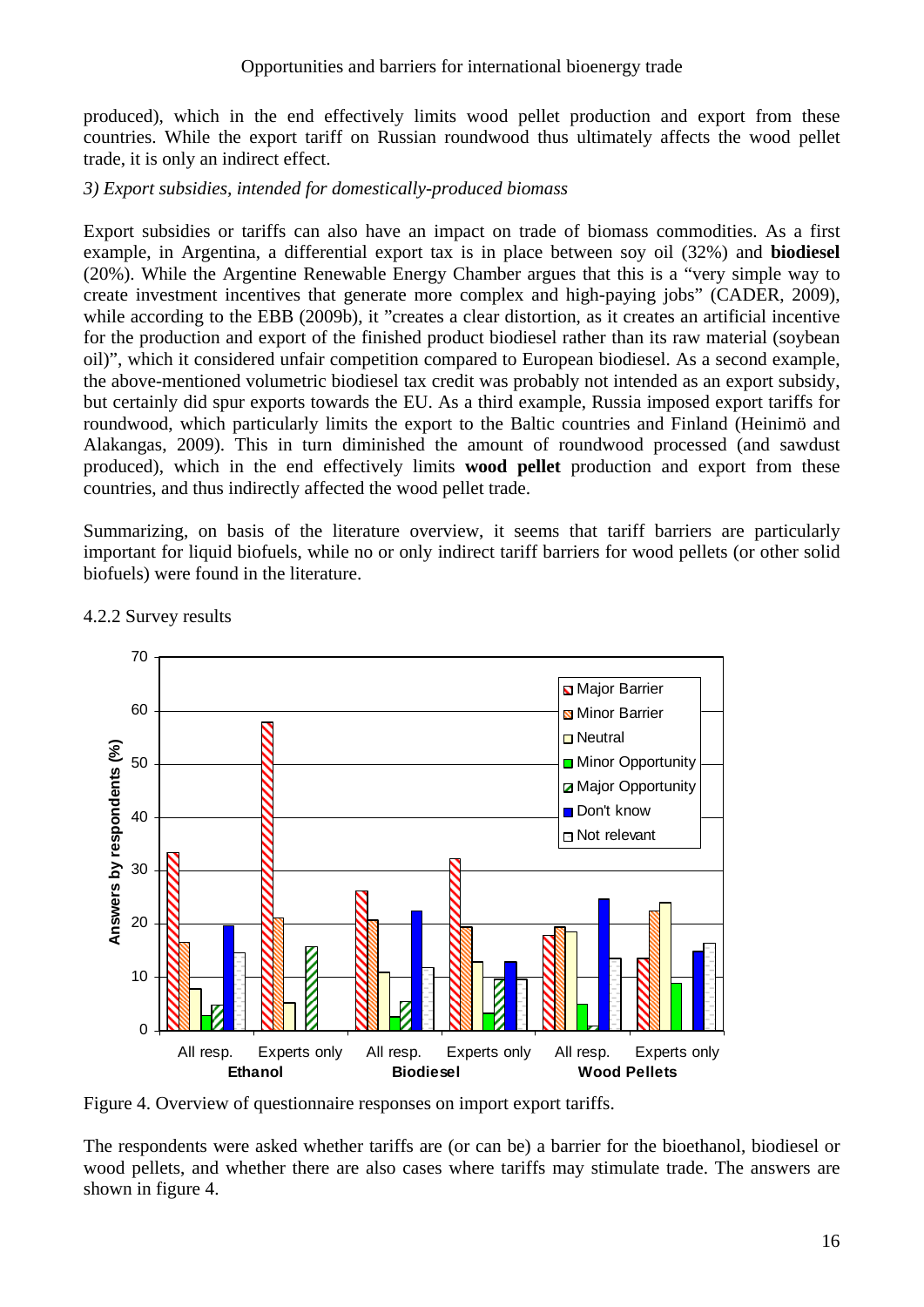#### Opportunities and barriers for international bioenergy trade

For wood pellets, all open-text contributions indicated that there are indeed no import or export tariffs in existence. But, as expected from the literature review, a majority of (informed) respondents thought that tariff barriers for ethanol and (to a somewhat lesser extent biodiesel<sup>5</sup>) should be considered a (major) trade barrier.

Regarding the bioethanol trade, a Swedish respondent remarked "Especially the development of the Flexifuel car market (in Europe) is strongly inhibited by the customs on sugarcane ethanol in the EU. A lower import tariff on bioethanol would be a greater competitor to gasoline. The EU focus on not competing with European ethanol production, when the focus should be replacing imported oil products". Similarly, a Brazilian respondent remarked: "The ethanol exports are very limited in major consumption markets (USA and EU) due to trade barriers. The CBI agreement, the way which Brazilian exports go to the USA, does not make any economic or environmental sense, nor the corn ethanol program in USA. If we had free ethanol trade, we would have massive GHG savings."

For biodiesel, a more differentiated picture was found: while still about 45% of all experts thought import tariffs for biodiesel were major or minor barriers for trade, views on this matter differed. A Malaysian producer stated: "By creating Trade Barriers through Import/Export Tariffs, the market for Biodiesel is completely distorted. More expensive and not so environment friendly sources of vegetable oils are used in preference to more cost effective and more environment friendly Biodiesel. In addition when land is scarce for cultivation high yielding crops like Oil Palm have a much better comparative advantage and should be allowed to trade in an open market without trade barriers." An Argentinean remarked that next to import tariffs, also the Argentinean export tariffs were a major barrier to biodiesel trade.

An Italian producer on the other hand defended the use of import tariffs: "The case of the US 'splash and dash' practice for biodiesel well explain how export subsidies might affect biofuel international trade. I think that this kind of market distortion should be avoided in order to allow a fair biofuel chain development in all different market. The EU issue to undertake a balanced approach between import and internal production of biofuel should be pursued by means of fair tariff and trade procedures and at the same time by allowing the development of national biofuels chain with a special care for sustainable local agricultural production."

The European Biodiesel Board (EBB) formulated a comprehensive contribution to this topic (see appendix 1 for all full answers of respondents). They stated "…on the one hand, import tariffs for biodiesel do not represent a trade barrier, especially within the EU, where only a 6,5% ad valorem duty is levied on biodiesel imports. The fact that the EU biodiesel market is not overly protected has been clearly illustrated by the surge of so called US "B99" biodiesel exports to the EU in 2007 and 2008. More than 1,05 million tonnes (2007) and almost 2 million tonnes (2008) of heavily subsidized and dumped US biodiesel were exported to the EU, until anti-dumping and countervailing measures were eventually imposed by the EU last March 12th, following the complaints lodged by EBB. On the other hand, some trade practices emerging at international level are raising major concerns in terms of fair international trade in biodiesel. This is first of all the case for the US subsidy scheme referred to as "blender's credit" (1\$/gallon = 300\$/tonne) applicable to both biodiesel consumed in the US and exported outside the US. The measures adopted by the EU last March 12th (prolonged for 5 years on July 10th) are of course bringing a major relief for EU producers. These measures against US B99 were not at all a protectionist move but they merely contributed to re-establish the level-playing field that EU biodiesel producers can legitimately enjoy."

 $\overline{a}$ 

 $<sup>5</sup>$  Note that the situation for biodiesel changed significantly whilst the questionnaire was open, as the EU initiated anti-</sup> dumping and countervailing measures regarding US Biodiesel imports on March 12<sup>th</sup> 2009.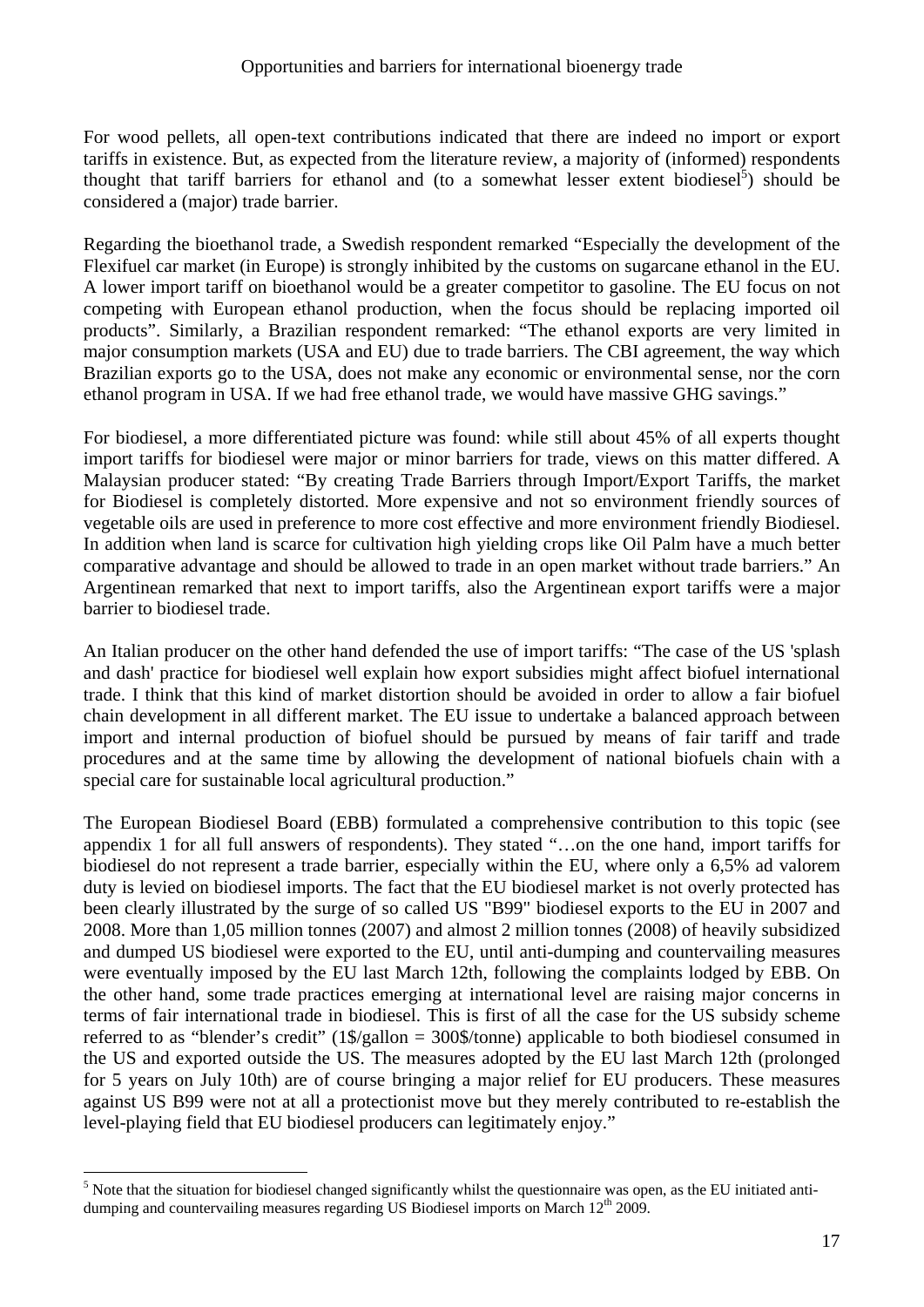Furthermore, the EBB considered he Differential Export Tax scheme applicable in Argentina as a major concern, as it ".. artificially incentives the processing of soybean oil into biodiesel, which is then massively exported outside the country.". Finally, it also pointed out that "the tariff preferences currently granted under the EU Generalized System of Preferences (GSP) are particularly questionable in some cases, notably when it comes to Malaysia, Indonesia and Argentina…. the GSP has always been meant to be a development tool, while Malaysia, Indonesia and Argentina are far from being developing countries when it comes to their biodiesel or vegetable oil exports". They also considered the GSP "… as inconsistent, considering that the EU is since July 2009 levying a duty on the corresponding raw material coming from the very same countries (5,1% on palm oil from Malaysia and Indonesia imported under CN code 1511 90 91 10)."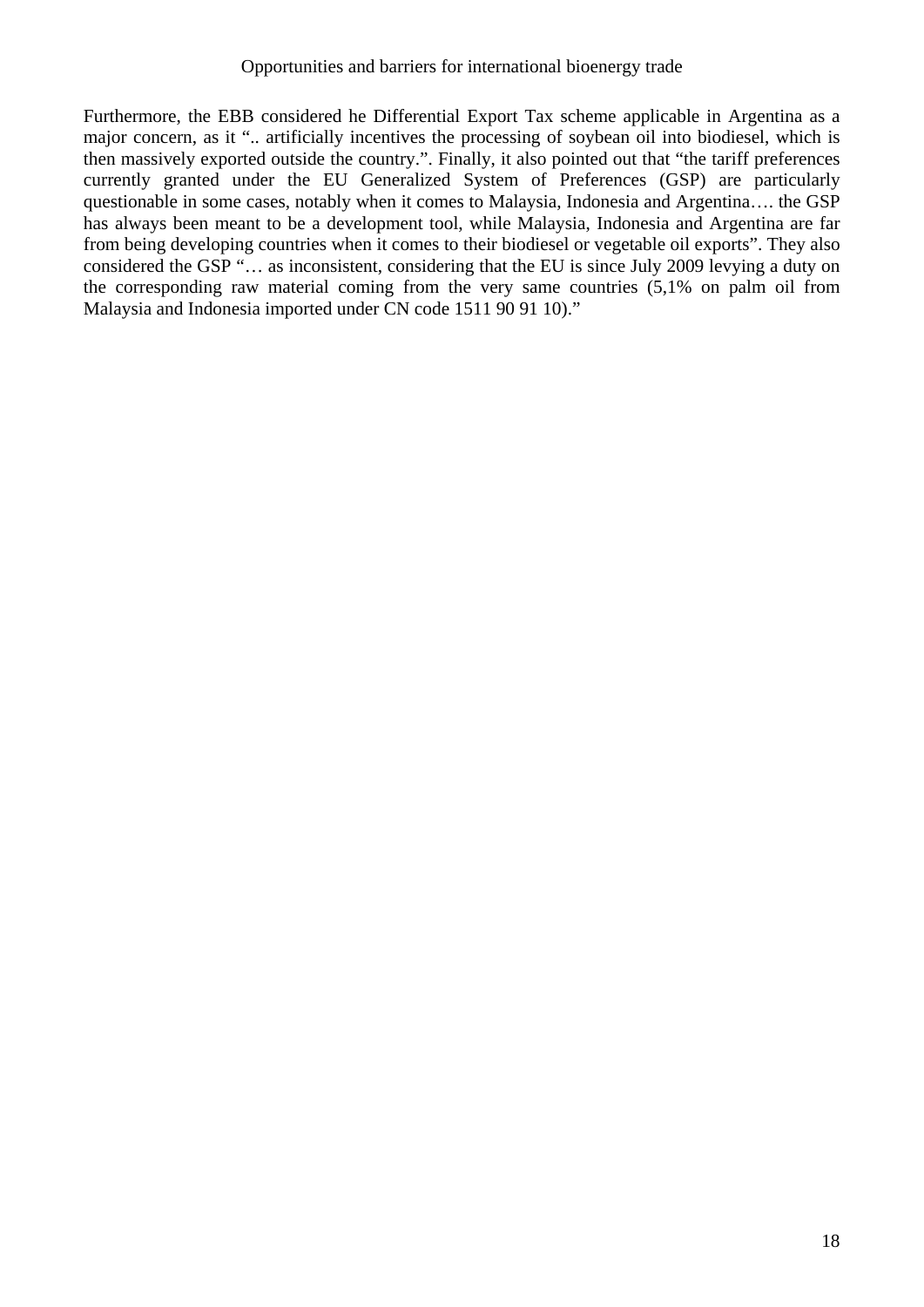## **4.3 Impact of technical standards / Technical barriers to trade**

#### 4.3.1 Literature review

Technical standards describe in detail the physical and chemical properties of fuels. Regulations pertaining to the technical characteristics of liquid transport fuels (including biofuels) exist in all countries. These have been established in large part to ensure the safety of the fuels and to protect consumers from buying fuels that could damage their vehicles' engines. Two types of technical regulations affect trade in biofuels: maximum percentages of bioethanol or biodiesel which can be mixed with petroleum fuels in the blends commercially available; and regulations pertaining to the technical characteristics of the biofuels themselves. **For bioethanol and biodiesel**, over the course of 2007 experts from standards developing organizations (SDOs) in the United States, Brazil and the European Union (EU) reviewed standards, including the technical documents produced by the American Society for Testing and Materials (ASTM), the Associação Brasileira de Normas Técnicas (ABNT), and the European Committee for Standardization (CEN). They jointly-authored a report that identified 16 standard specifications for bioethanol and 24 for biodiesel that fall into three categories:

- Specifications that are similar among all three regions and can be considered compatible;
- Specifications with differences that could be aligned in the short term  $\left($  <12 months):
- Specifications for which fundamental differences exist and are deemed irreconcilable.

The U.S., Brazilian and EU experts formed the core team of the Codes and Standards Working Group of the International Biofuels Forum. The Group includes as well China, India and South Africa. The report found "much common ground and few impediments to Biofuels Trade". For bioethanol, 9 of the 16 bioethanol specifications are considered 'in alignment.' All but one of the remaining specifications could be aligned in the short term. Despite modest differences, the report concludes that existing specifications present no impediment to global trade in bioethanol. For biodiesel, however, only six of the 24 biodiesel specifications are considered 'in alignment', while nine factors are deemed irreconcilable. This difference is explained by the fact that bioethanol is a single chemical compound (independently from which feedstock it is produced), whereas biodiesel is not a single chemical entity, but is derived from several types of feedstock that can translate to variations in the chemical composition of the biodiesel (e.g. different chain lengths, varying number of double bonds), which again influences the performance characteristics of the finished fuel.

The report suggests that many differences can be dealt with by blending various types of biodiesel to create an end-product that meets regional specifications for fuel quality and emissions. Other sources (Euractiv, 2009, Jank, 2007) however, have argued that by fixing, for example, maximum levels of iodine for vegetable oils used in biodiesel (based on the argument that these are more suitable for the cooler European climate), the EU is placing a de facto ban on biodiesel produced from palm and soy oils and is largely favouring its main European biodiesel feedstock crop: rapeseed. Thus, **purely technical specifications** (in this example imposed by the EU) **may function as a barrier to (bioenergy) trade.** For example, the EU introduced a biodiesel standard (DIN EN 14214) which fixes, among others, the iodine level required for vegetable oil used for the production of biodiesel, which in turn determines the type of feedstock that can possibly be used. Only rapeseed oil complies easily with this standard, limiting the use of soy oil and (to a lesser extent) palm oil (Oosterveer and Mol, 2010).

For **wood pellets**, for the EU, the CEN/TC 335 working group developed biomass standards to describe all forms of solid biofuels within Europe, including wood chips, wood pellets and briquettes, logs, sawdust and straw bales. Specifically for wood pellets, the CEN/TS 14961 standard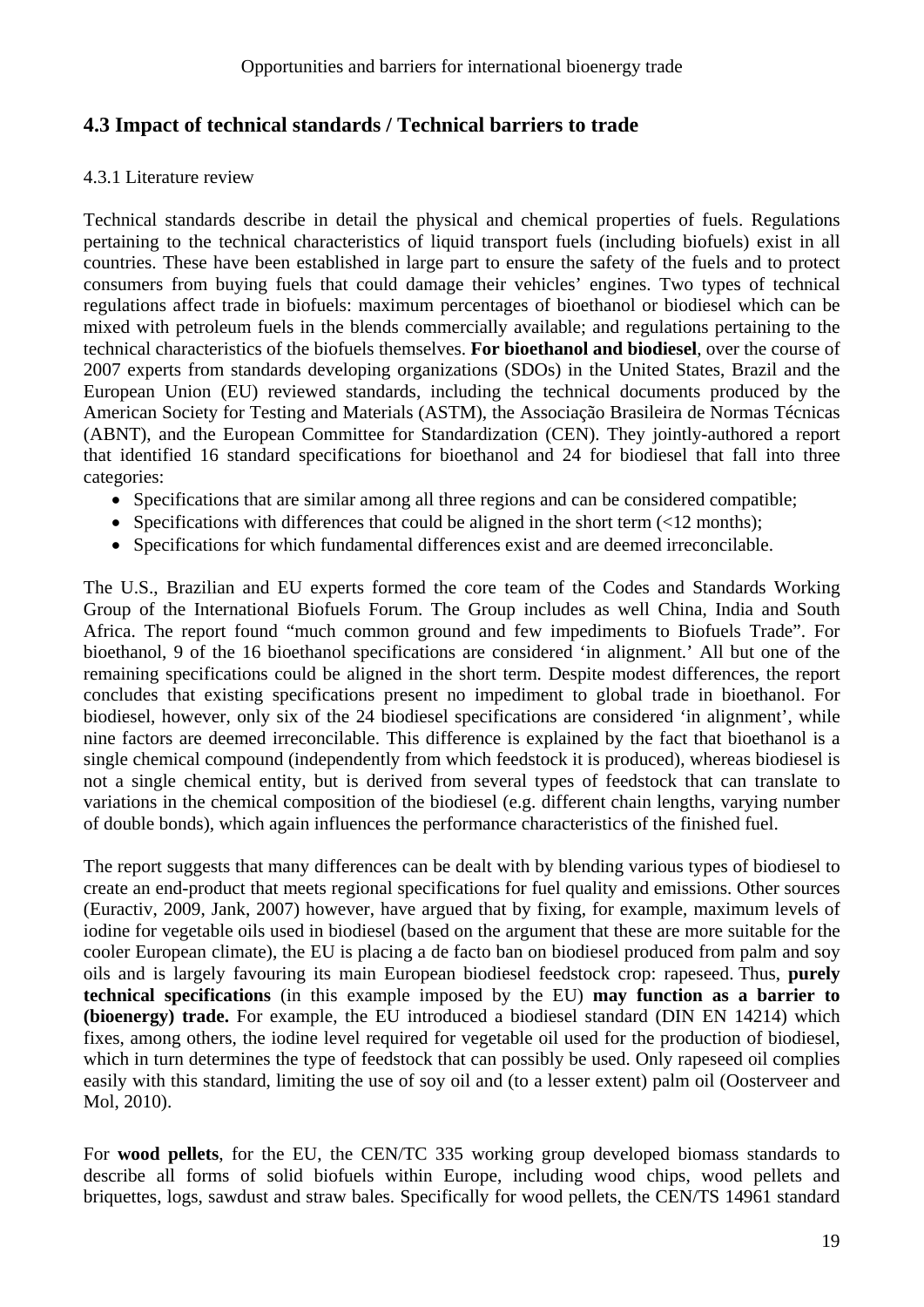divides wood pellets in various classes regarding size, ash content, mechanical durability etc. Next to this, various European countries have developed their own quality standards, e.g. Austria (Önorm M7137), Germany (DIN51731), and Italy (Pellet Gold).These pellet standards are mainly aimed at pellet use for non-industrial small-scale heating, where e.g. ash content is critical. Pellets for industrial use (e.g, for co-firing with coal) are often not delivered without standards. As an example, GDF-SUEZ / Electrabel utility has developed its own standard for pellets imported to feed power plants in Belgium (Marchal et al., 2009).

While a multitude of different technical standards may hamper trade, this has so far not been reported for wood pellets.

#### 4.3.2. Survey results

The respondents were asked whether standards for ethanol, biodiesel or wood pellets may impede or facilitate international trade. As can be seen in figure 5, about 45% of the ethanol experts and 40% of biodiesel experts thought that technical standards were a minor or major barrier to trade. However, for biodiesel, also more than 25% thought that a technical standard for biodiesel would actually create opportunities for trade. In comparison, regarding wood pellets, more than 50% of the experts thought that the establishment of an internationally accepted technical industrial wood pellet standard would be a (major) step to enhance the global trade.



Figure 5. Overview of questionnaire responses on technical standards.

In general, all respondents recognized that technical standards are a basic requirement for large-scale international trade. This was indicated for bioethanol, biodiesel and wood pellets. However, as one of the respondents from Indonesia remarked: "developed countries must be reasonable to set a standard specifically for products from developing countries, because lack of technology and capital. Unless developed countries share the technology and investment, it will be difficult for developing countries to produce bioethanol or biodiesel to meet international high quality standard". On the other hand, a Belgian respondent argued that "Technical standards regulating biodiesel quality and specifications in the different regions of the world does not represent an obstacle to trade, despite some regional differences". This has been acknowledged by the EU/US/Brazil Tripartite Task Force in its report on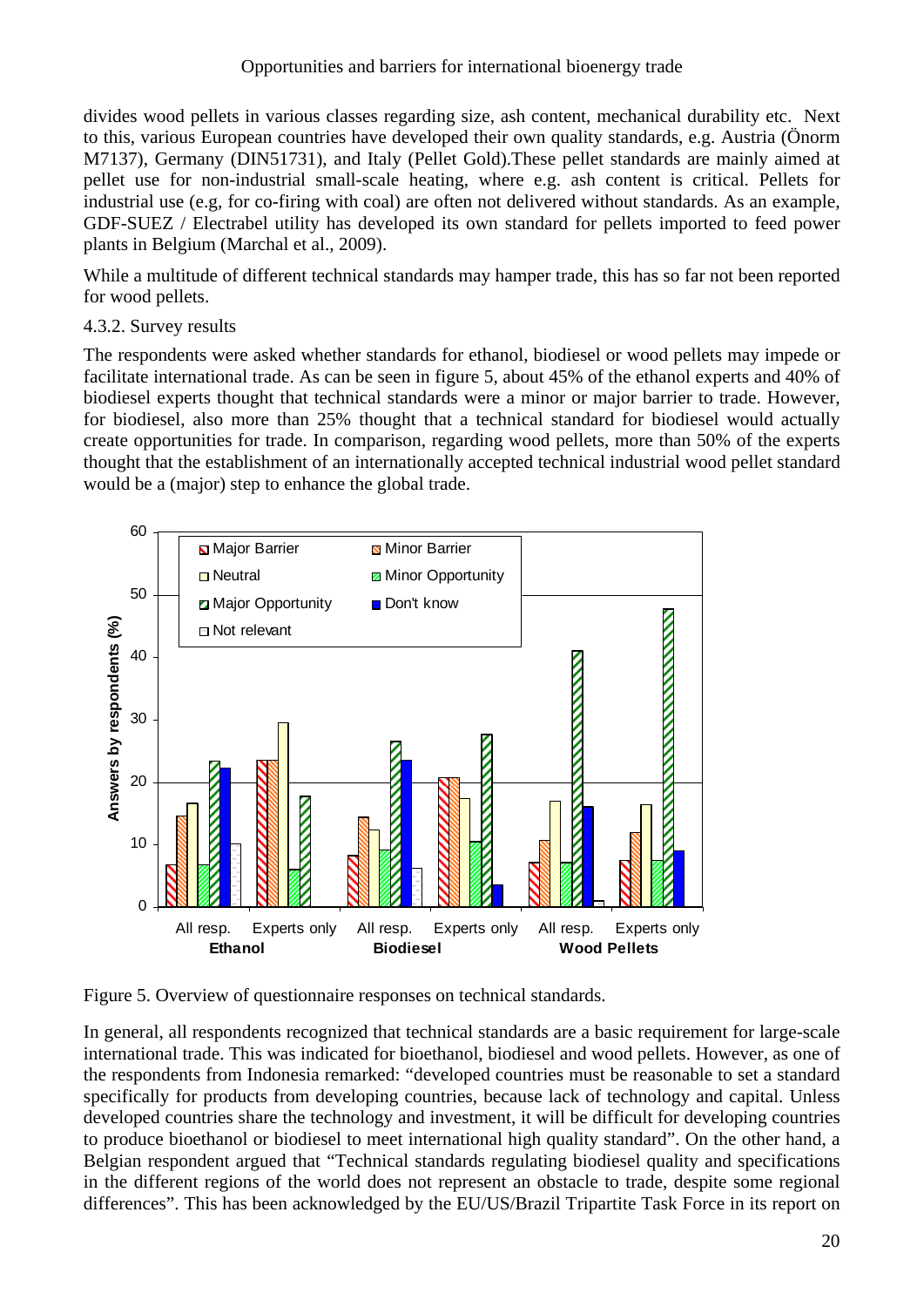internationally compatible biofuels standards Tripartite Task Force (2007). More specifically, the report states that "While some methods, test parameters, or parameter limit values are not currently aligned, their non-alignment may not have much of an impact if biodiesel made in one region is destined for use in another region". The fact that biodiesel standards do not represent an obstacle to trade has been further evidenced by the fact that US B99 biodiesel has been massively exported to the EU in 2007 and 2008, despite some minor differences between the ASTM and EN biodiesel standards."

For wood pellets, it was mentioned that technical standards will improve confidence in the market and should therefore increase trade. Also, a market actor remarked that there is "..a great deal of uncertainty regarding origin and quality of wood pellets. A strong and commonly used standard may help to remove this uncertainty". Furthermore, it was pointed out that "standards reduce transaction costs (reduce the cost of information) and thereby facilitate trade". In addition, respondents raised also (slight) concerns: multiple sets of standards which are not aligned could hamper trade. Also, a too strict standard (e.g. regarding ash content) could cause higher costs for producers, and as (wood pellet) markets are still in a developing stage, standards might hamper the development by blocking out opportunities.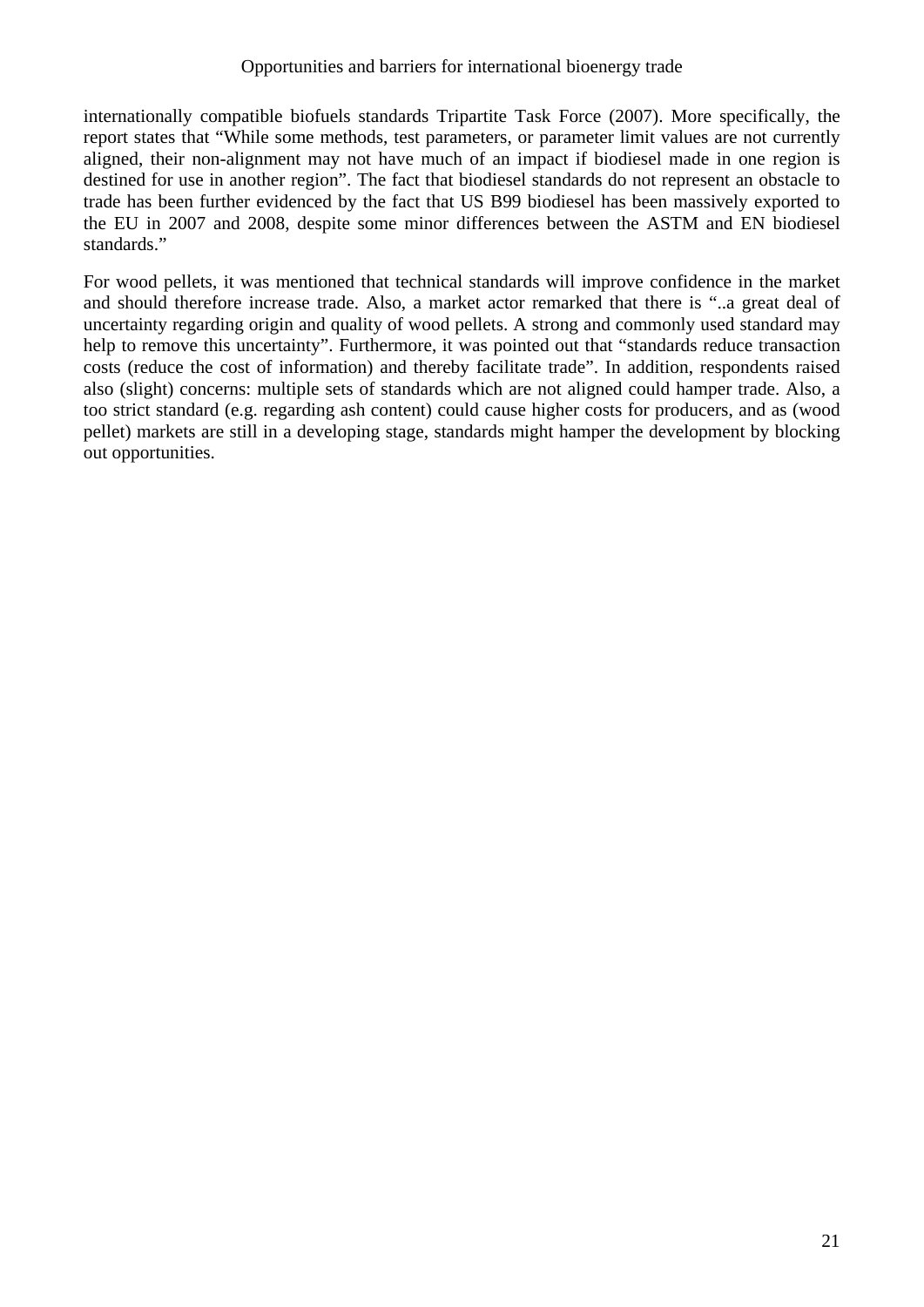### **4.4 Sustainability criteria and certification systems for biomass and biofuels**

#### 4.4.1 Literature review

 $\overline{a}$ 

In recent years, sustainability requirements have increasingly been imposed (or are considered) on either a) feedstocks (such as palm oil) or b) final products. Such requirements relate to non-productrelated processes or production methods (PPMs). The different standards and regulations under consideration are discussed in more detail by van Dam et al. (2008) and van Dam et al. (2010), and can be summarized in three categories:

1. Private-sector business-to-business standards, which are promulgated by non-governmental bodies and are strictly speaking voluntary. Examples for **wood pellets** are the Green Gold Label by Control Union, or the GDF-SUEZ / Electrabel label by SGS and Laborelec ((Marchal et al., 2009; van Dam et al. 2010; Ryckmans et al., 2006) and the sustainability policy for biomass by Drax (Drax, 2009). For **bioethanol**, the 'verified sustainable ethanol initiative' launched by Sekab and UNICA is a clear example of a voluntary industry standard.

2. Voluntary standards, initiated by governments or other private initiatives, which are often implemented in connection with positive labels, and are intended to reward (through the higher prices expected to be paid by concerned consumers) performance beyond the norm. Examples of other initiatives that are the Roundtable on Sustainable Palm Oil (RSPO), the Roundtable on Responsible Soy (RTRS), the Roundtable on Sustainable Biofuels (RSB) and the Global Bio-energy Partnership (GBEP)<sup>6</sup> (see van Dam et al. 2010 for a comprehensive overview). Such voluntary standards may be seen as opportunity to differentiate a product from that of competitors in the market.

3. Regulations linked to tax exemptions, subsidies or other policy instruments which make the eligibility of a biomass product dependent on certification at some stage of its production process or processing. Examples for **liquid biofuels** are the Renewable Transport Fuel Obligation (RTFO) in the UK, the German Biofuel Quota Law, the Energy Independence and Security Act (EISA) in the United States and the European discussion on the draft fuel quality directive and the renewable energy directive (RED) (see van Dam et al. 2010 for an overview). For **wood pellets**, for example Walloon authority imposes that each supplier undergoes an audit within six months for certification of imported biomass, which examines the sustainability of the wood sourcing as well as detail of the energy balance (through an energy audit including GHG emissions) of the whole supply chain (Marchal et al., 2009; Ryckmans et al., 2006).

In 2009, standardization organizations such as CEN and DIN have also announced to develop sustainability standards:

• The European Committee for Standardization (CEN, 2010) has implemented the CEN/TC 383 "Sustainably produced biomass for energy application" technical committee. TC 383 will develop several standards dealing with terminology, calculation of the GHG emission balance associated with sustainable biofuels and bioliquids using lifecycle approach, biodiversity and environmental aspects, conformity assessment (including chain-of-custody).

<sup>&</sup>lt;sup>6</sup> Both, the BRB and the GBEP are "hybrid" international entities, since they include representatives of governments, of private entities (companies, associations of producers), international organizations and NGOs. It is unclear whether such entities can be regarded as international standardization bodies. If this were the case, the principles and criteria they develop should be regarded as international standards and should be covered by a presumption of conformity with the Agreement on Technical Barriers to Trade (TBT Agreement). On the other hand, if these initiatives are regarded as private schemes which fall outside the scope of the TBT Agreement, they escape from multilaterally-agreed trade rules – such as non-discrimination, abstention from creating unnecessary obstacles to trade, proportionality and transparency. Nevertheless, they could have a significant impact on trade flows.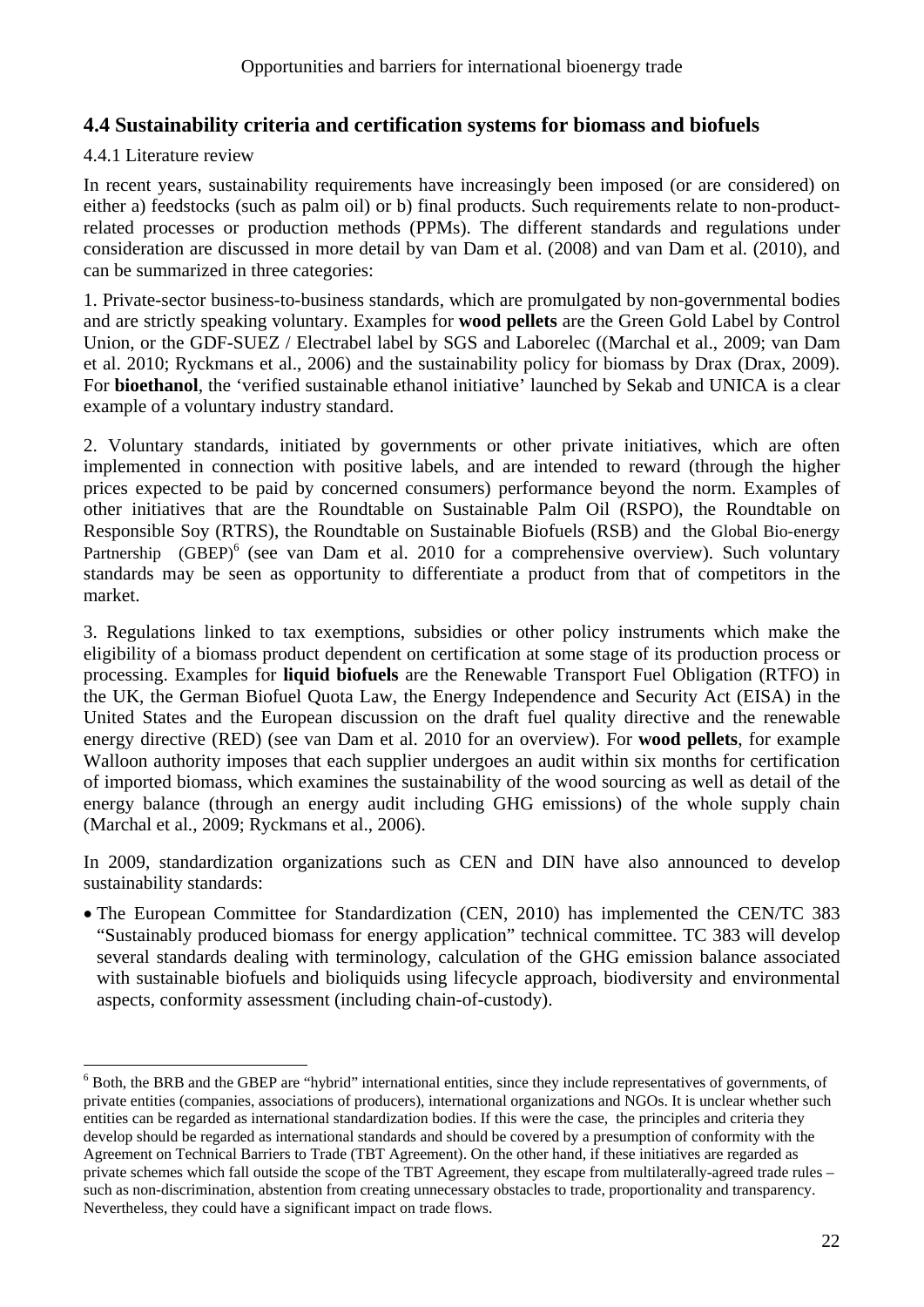International Organization for Standardisation (ISO, 2010) will develop an International Standard to address sustainability issues linked to bioenergy. The standard will be produced by a new ISO project committee, "ISO/PC 248, Sustainability criteria for bioenergy". ISO/PC 248 will bring together international expertise and state-of-the-art best practice to discuss the social, economic and environmental aspects of the production, supply chain, and use of bioenergy, and identify criteria that could prevent it from being environmentally destructive or socially aggressive. It was decided to develop this new standard due to the growing international interest in bioenergy, and the current lack of globally harmonized sustainability criteria. The future standard (ISO 13065) should help to avoid technical barriers to trade on bioenergy. It will disseminate technical know-how and stimulate the ongoing pursuit for quality through the incentive to research.

It is too early to say whether any of the sustainability certification schemes in existence or proposed will on balance enhance or hinder trade. In the absence of legally binding legislation in many countries, but with the ongoing debate regarding the sustainability of bioenergy (in terms of competition with food, GHG emission reductions, impacts on biodiversity etc.), some private parties have come up with voluntary standards. Such private-sector standards can have a small or a large effect on trade, depending on the share of the market they cover, the way they are implemented, their complexity, and so forth. At the moment, none of the private, voluntary standards appear to be influencing trade flows or volumes.

With the recent publication of sustainability criteria in the renewable energies directive (RED) (European Commission, 2009) *for liquid transport fuels*, this situation has changed. The directive notably provides requirements for greenhouse gas emission reductions, the biofuels in question must not be produced from raw materials being derived from land of high value in terms of biological diversity or high carbon stocks. Furthermore, the Commission shall present a report every two years on the impact of increased demand for biofuel on sustainability in the EC and in third countries, and on the impact of the EU biofuel policy on the availability of foodstuffs at an affordable price, in particular for people in developing countries, and on wider development issues. Also in the USA, the Renewable Fuel Standard (RFS) -included in the Energy Independence and Security Act (EISA) provides provisions on the promotion of biofuels (especially cellulosic biofuels). EISA mandates minimum GHG reductions from renewable fuels, discourages use of food and feed crops as feedstock, permits use of cultivated land and discourages (indirect) land-use changes.

On the other hand, for *solid* biomass and biogas for heat and electricity, a recent report by the European commission (European Commission, 2010) stated on the other hand that binding criteria would impose substantial costs on European economic actors, bearing in mind that at least 90% of biomass consumed in the EU comes from European forest residues and by-products of other industries. Hence, the report concluded that more detailed legislation is not necessary.

With these developments, it is likely that – at least for the European Union and the USA – sustainability criteria will have a potentially much larger impact on trade of liquid biofuels compared to the trade of solid biomass.

Regarding the development of sustainability criteria and certification systems, a number of (potential major) barriers may be distinguished:

 Criteria, especially related to environmental and social issues, could be too stringent or inappropriate to local environmental and technological conditions in producing developing countries. The fear of many developing countries is that if the selected criteria are too strict criteria or are based on the prevailing conditions in the countries setting up the certification schemes, only producers from those countries may be able to meet the criteria, thus these criteria may act as trade barriers. Many developing nations therefore view attempts to introduce sustainability criteria as a form of "green imperialism". Concerns that the criteria wish to tackle are extremely diverse, ranging from purely commercial aims to rainforest protection, banning the use of genetically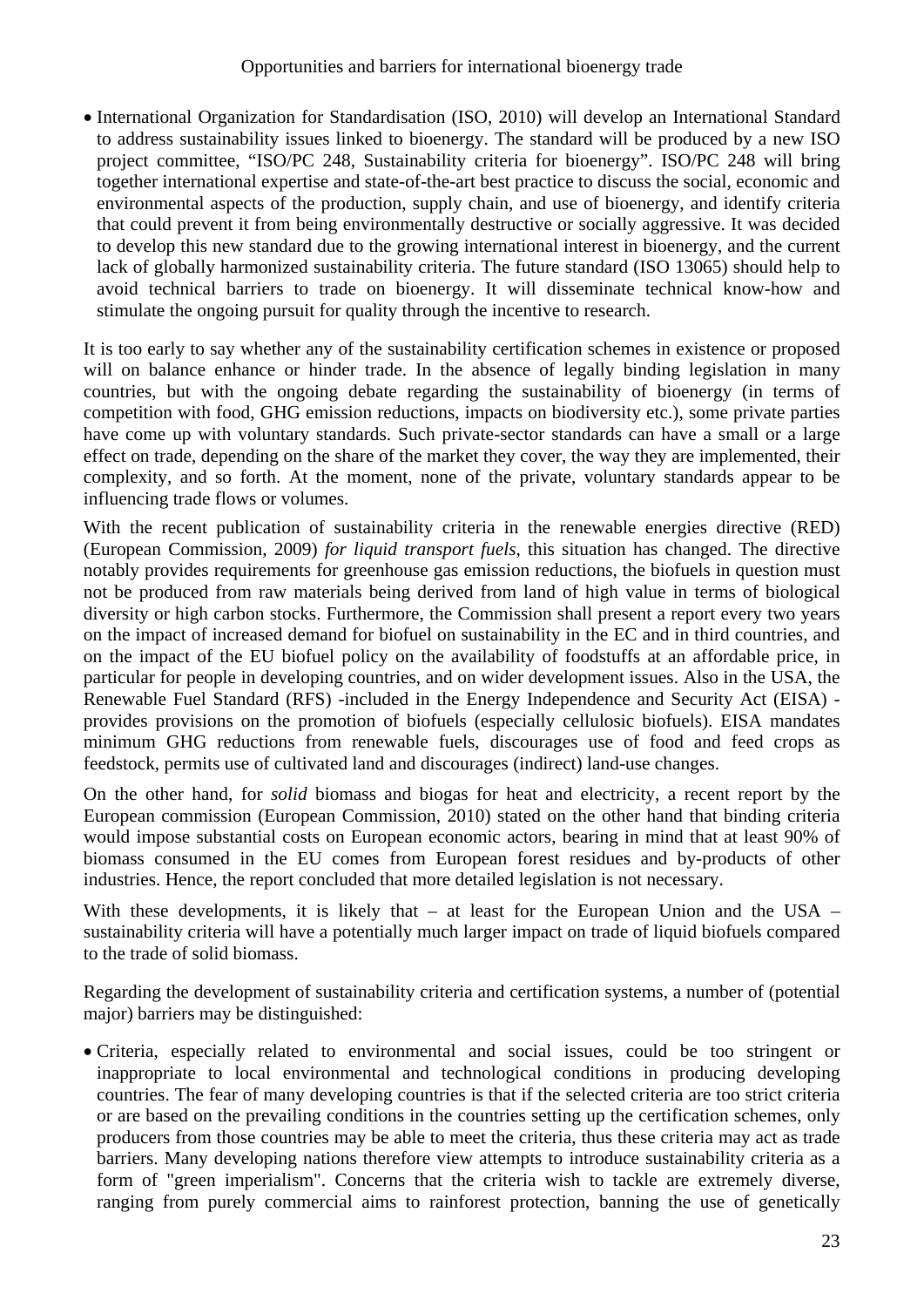modified crops or preventing child labor. There is a danger that a compromise on the one hand could result in overly detailed rules that lead to compliance difficulties, or on the other hand in standards so general that they become meaningless.

- Linked to strict sustainability criteria, the costs for a) implementing measures to meet the sustainability criteria, and b) monitoring and certification of the biomass produced may worsen the economic competitiveness, especially of small farmers in developing countries. Exploratory studies by Smeets et al (2008) and Smeets and Faaij (2010) indicate that production costs in Brazil for ethanol from sugarcane and may increase to 36% (ethanol from sugarcane) or 42% (eucalyptus wood chips), especially due to strict environmental criteria.
- For biofuels certification schemes sponsored by governments, certification is in most cases linked to tax breaks and other incentives, or it is the precondition for biofuels to be counted towards national or regional utilization targets. Contrary to other certification and labeling initiatives that are meant to influence consumers and help them distinguishing products on the market on the basis of certain characteristics, biofuels certification is linked to important financial benefits or to the capacity to fulfill national utilization targets. These elements make certification an increasingly important issue, including in international trade. Differentiating products, including biofuels, on the basis of how they have been produced and of their impact through their life cycle remains, however, a complex endeavour, both from practical and legal points of view.
- The possible proliferation of different technical, environmental and social sustainability standards for biofuels production: With current developments by the European Commission, different European governments, several private sector initiatives, initiatives of round tables and NGO's, there is a real risk that on the short term a multitude of different and partially incompatible systems will arise. If there are too many schemes in operation, each including a different set of requirements, then compliance, especially by small producers in developing countries, may become difficult. If they are not developed globally (with the participation of both industrialised and developing countries) or without clear rules for mutual recognition – such a multitude of systems could potentially become a major barrier for international bioenergy trade instead of promoting the use of sustainable biofuels production. Additionally, lack of internationally systems may cause market distortions. For example, if different countries or world regions impose different GHG reduction requirement, this may effectively exclude specific region-crop combinations for stringent GHG reduction requirement, causing that these products then are exported to regions with less severe requirements.
- Other issues currently debated are e.g. the inclusion of indirect land use change (iLUC) and food security. These issues cannot easily be tackled by certification systems but require wider land-use management and planning (van Dam et al., 2010).

#### 4.4.2. Survey results

The respondents were asked how sustainability criteria for bioenergy commodities could influence bioenergy trade. This greatly divided the questionnaire respondents, as can be seen in figure 6. Especially for ethanol, there is an extreme difference between the expectation of the experts, where almost 60% considered it a major barrier, and the total of all respondents, where less than 20% expected this to be major barrier. Also, it is remarkable that both for biodiesel and wood pellets, the majority of experts thought that sustainability criteria would be an opportunity for trade. Yet, 25% of all biodiesel experts thought that they were a major barrier – demonstrating that opinions were quite divided.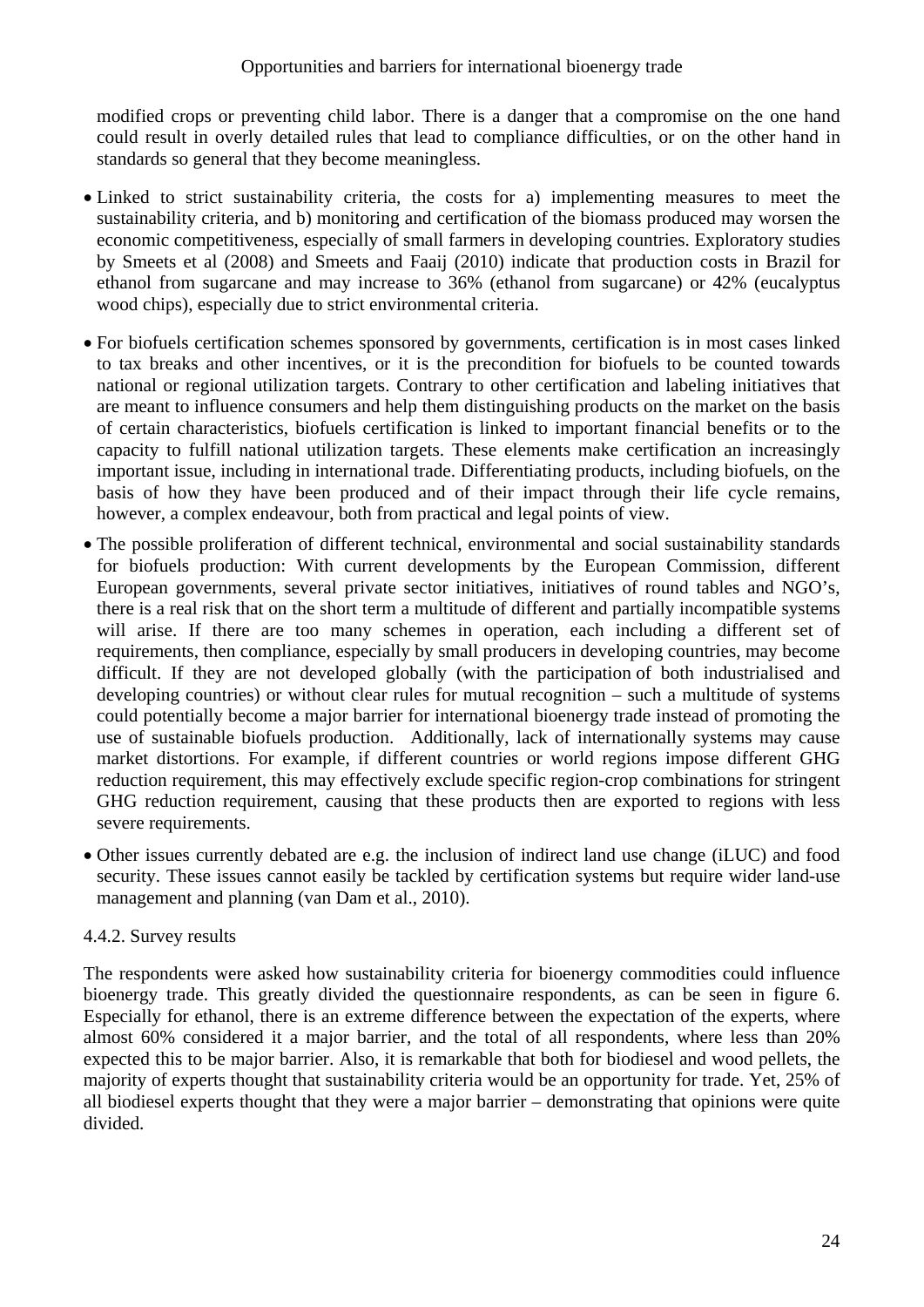

Figure 6. Overview of questionnaire responses on sustainability criteria.

The differing views may largely be explained by the fact that at the moment, there is no universally accepted definition of 'sustainable biomass'. Many respondents agreed that biomass has to be produced sustainably, but it strongly depends on how sustainability criteria are formulated. If too strict, or too many different standards, sustainability criteria may become a major hindrance for trade (for all answers, see appendix 4).

A Brazilian ethanol expert thought that sustainability criteria are not working yet as a major trade barrier, but he feared that as soon as the Energy directive comes in line, it might be a major trade barrier. At the same time, he recognized that they might help the producers to have a cleaner production line. A biodiesel expert from Malaysia was less optimistic: he pointed out that i) sustainability standards are required for biofuels but not for other, similar commodities, with similar environmental, social and GHG impacts, ii) there is continuing future uncertainty due to ongoing review provisions of the EU RED, and iii) it is unclear which standards, certification and Chain of Custody procedures will be applied. His expectation was that sustainability criteria will be used as non-tariff barriers. This view is shared by more organizations from Malaysia and Indonesia: in December 2009, the Malaysian Palm Oil Council (MPOC) announced that Malaysia and Indonesia, the world's leading palm oil producers, and other palm oil producing countries may group together and file a case to the World Trade Organisation (WTO) against the European Union (EU) for introducing sustainability criteria in the RED. In their view, the EU directive seeks to restrict the import of palm oil for biofuel usage in Europe in favor of the heavily subsidized home-grown rapeseed oil (MPOC, 2009).

The EBB conceded that ensuring the sustainability of bioenergy and biomass production is a legitimate concern, but pointed out that the way in which sustainability requirements are implemented at international level can represent a significant barrier to fair international trade. In the view of EBB, the bottom line is that sustainability criteria should be implemented in a transparent, horizontal, cost-effective and WTO-compatible way.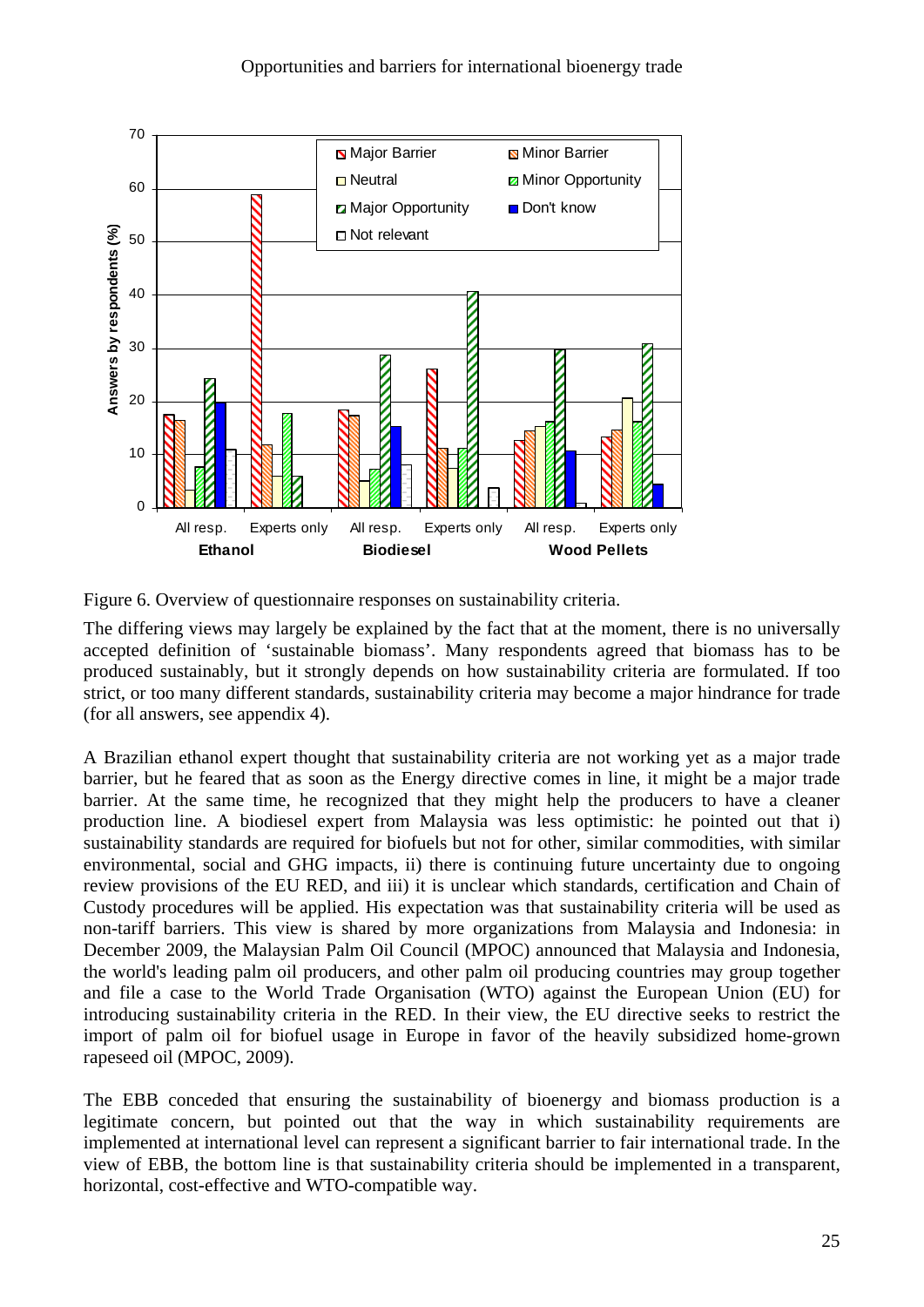Some wood pellet experts see sustainability criteria as a way to differentiate themselves from liquid biofuels. They remarked that "proof of sustainability of the chain will help wood pellets to be distinguished from other biofuels which have in the past lead to major concerns of the sustainability of biomass in general". Another expert thought that "Governments are reluctant to subsidize the use of wood pellets because of sustainability issues. A sustainability standard might help. Major users will only use wood pellets that are (internationally) certified, for (1) trading reasons (2) corporate social responsibility reasons, and (3) getting subsidies." Furthermore, an expert remarked: "…more clarity on sustainability would actually boost biofuels trade; the lack of an agreement on what's sustainable and what's not is hampering the development and use of new products." One respondent stated that "…there needs to be a minimum level of environmental standards of production. For example, the production of WPs for energy consumption should begin with certified forests". Another expert worried that "Certifying and monitoring sustainability criteria costs money per ton wood pellets traded. Unless linked to subsidies, this will result in less buying power from EU". Regarding the administrative burden, a concern was that "sustainability criteria could make it very difficult for WP producers to comply with at the short run. It's another regulation to worry about and this is very time consuming to sort out. This hinders the continuity of trade."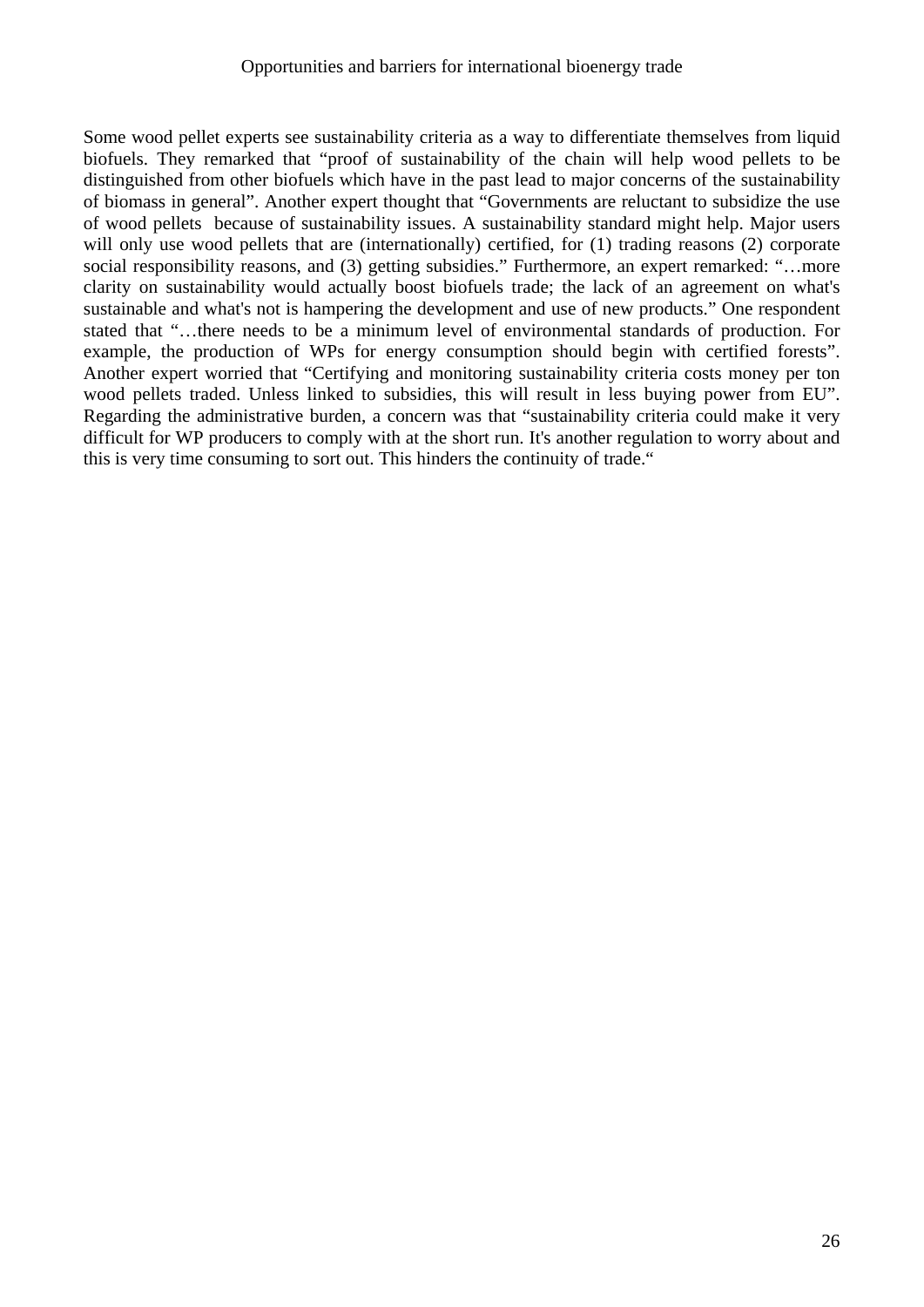## **4.5 Logistical barriers7**

#### 4.5.1 Literature review

One of the problems of logistical barriers is a general lack of technically mature pre-treatment technologies in compacting biomass at low cost to facilitate transportation, although this is fortunately improving. Densification technology has recently improved significantly e.g. for wood pellets although this technology is only suitable for certain biomass types. Also, the final density per cubic meter is still far less than e.g. oil given the nature of biomass. Pyrolysis or torrefaction may be a possible pre-treatment option, but still there is a need to demonstrate it on a commercial scale. In the case of the import of liquid biofuels (e.g. bioethanol, vegetable oils, biodiesel), this is not an issue, as the energy density of these biofuels is relatively high.

When setting up biomass fuel supply chains for large-scale biomass systems, logistics are a pivotal part in the system (Cherubini et al., 2009; Frombo et al., 2009; Junginger et al., 2001). Various studies have shown that long-distance international transport by ship is feasible in terms of energy use and transportation costs (e.g. Sikkema et al., 2010, Magelli et al., 2009; van Dam, et al. 2009) but availability of suitable vessels and meteorological conditions (e.g. winter time in Scandinavia and Russia) need be considered. Availability of vessels is of course closely linked to international shipping rates of dry bulk (for wood pellets) or dedicated tankers for bioethanol and biodiesel. Shipping rates have been fluctuating strongly in the past years – from 2005 to 2007, and tripling of dry bulk rates were reported for Panamax vessels (Bradley et al. 2009). Shipping rates determine especially for (western Canadian) wood pellets a large percentage of the total costs delivered to the end user in Europe. Harbor and terminal suitability to handle large biomass streams can also hinder the import and export of biomass to certain regions. The most favorable situation is when the end user has the facility close to the harbor avoiding additional transport by trucks.

Local transportation by truck or train (both in biomass exporting and importing countries) may be also a high cost factor, which can influence the overall energy balance and total biomass costs. For example, in Brazil, new sugarcane plantations are considered in the Centre-West, but the cost of transport and lack of infrastructure to transport **bioethanol** to the demand centres (either domestically or for export) can be a serious constraint. Due to the increasing export demand for bioethanol, Brazil is encouraging major investments in dedicated long-distance bioethanol pipelines and terminals. For the US, Steenblik (2007) notes that numerous states and municipalities are helping to finance the upgrading or construction of new rail spurs to biofuel, particularly bioethanol, plants. Of course, the more money is invested in transport infrastructure to bring bioethanol from the American heartland to the coastal demand centres, where the majority of transport fuel is consumed — the harder it will be, politically, to eliminate the tariff that keeps cheaper, imported, bioethanol from being delivered directly to these areas by ship. For **wood pellets**, further growth of transport of wood pellets from the hinterland of British Columbia to the Ports of Vancouver and Prince Rupert by train may be seriously hampered by limited logistical infrastructure (e.g. single rail tracks).

The **lack of significant volumes of biomass** can also hamper logistics. In order to achieve low costs, large volumes need to be shipped on a regular basis. Only if this can be assured, there will be forthcoming investment on the supply side (e.g. new biomass pellet factories) at this will reduce costs per tonne significantly through economies of scale. The **bulky nature of biomass fuels and the relatively low value per unit would restrict availability of suitable areas for handling these fuels in busy ports**. On the other hand, this bulky nature in combination with high demand for specific biomass streams means that the present capacity (incl. storage, handling equipment, etc.) of

 $\overline{a}$  $7$  This section is largely based on Junginger et al. (2006).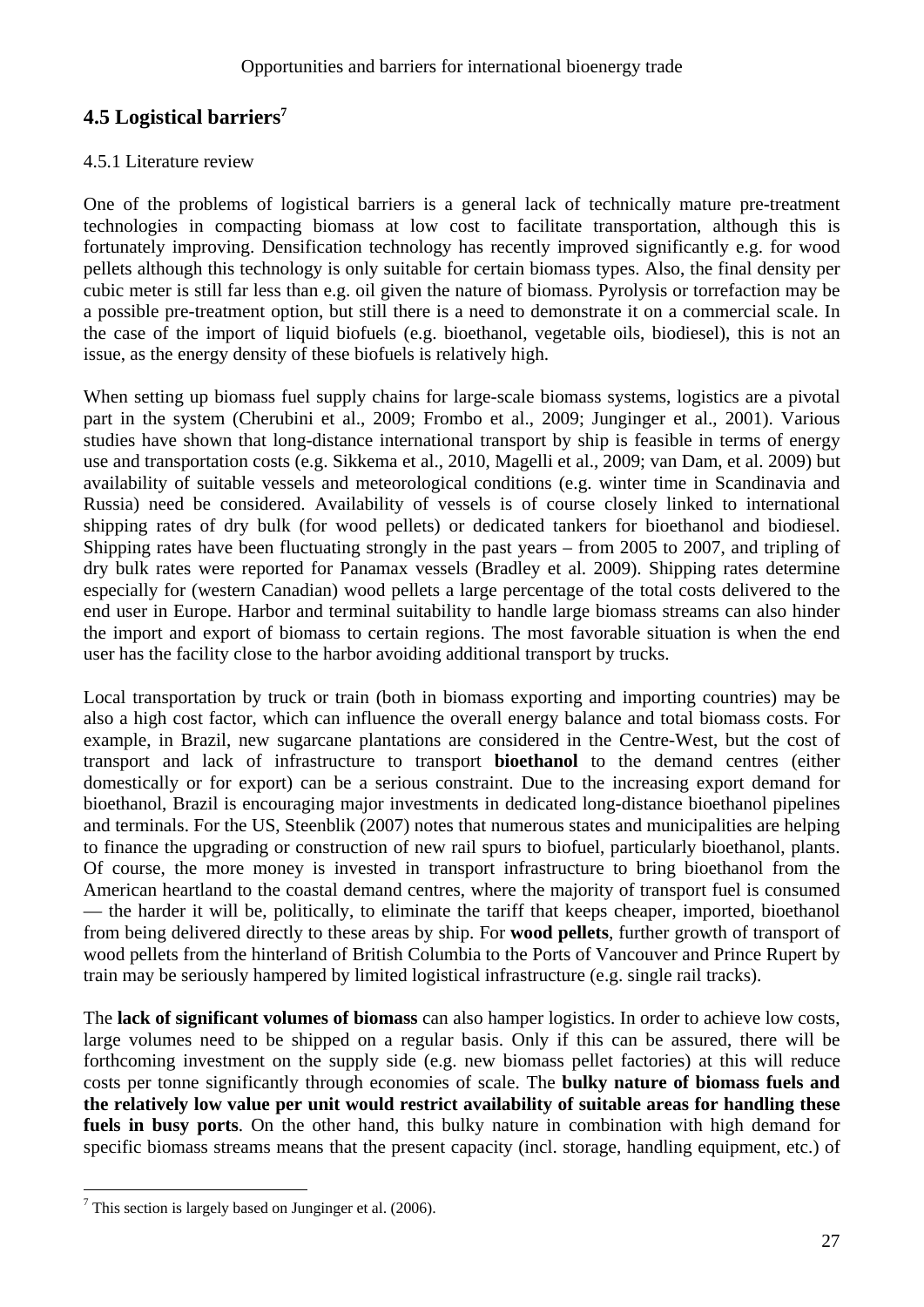some harbors (e.g. Stockholm, Gothenburg, Immingham, several harbors in the Baltic States) is fully utilized. A further increase in biomass handling would require specific investment.

#### 4.5.2. Survey results



Figure 7. Overview of questionnaire responses on logistical barriers.

The respondents were asked how important logistical barriers are for the development of international bioenergy trade. As a first remark, many respondents pointed out that logistics are just a challenge, which has to be met for any commodity. Nevertheless, compared to all other trade barriers discussed so far, logistic barriers are the largest for wood pellets, with 75% of all experts considering them a major or at least minor hurdle (see figure 7). Logistics were also seen by 40-45 respondents as a barrier for liquid biofuels, though in the comments, respondents remarked that this was mainly the case for the supply-side, i.e. in many developing countries, such as South Africa and Indonesia. Bad roads, and insufficiently developed port infrastructure may be the prime reasons why exports of biofuels are commercially not viable at the moment.

As a general observation for wood pellets was that many port facilities are designed of the import of high value goods and bulk commodities such as coal. Sensitive material (e.g. wood pellets) have a lower value, and are difficult to handle and manage without proper infrastructure. In addition, the safety aspect may also play an increasingly important role. A Dutch trader mentioned that "permits for storage of wood pellets are for e.g. the Rotterdam area very difficult to obtain, which seriously limits large-scale use of wood pellets."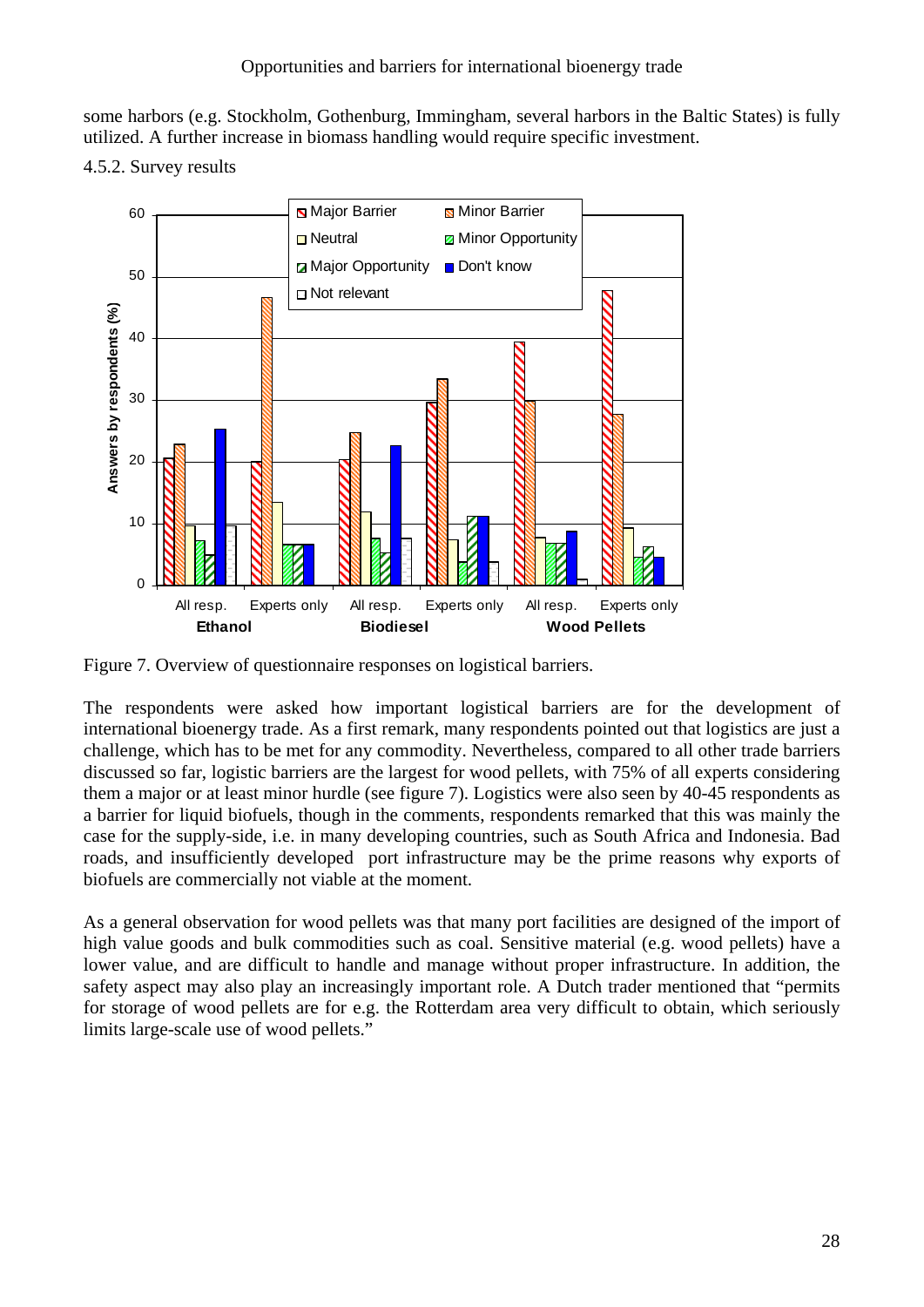## **4.6 Sanitary and phytosanitary measures**

#### 4.6.1 Literature review

For **liquid biofuels**, final products may face sanitary and phytosanitary (SPS) measures or technical regulations applied at borders. SPS measures mainly affect feedstocks which, because of their biological origin, can carry pests or pathogens. One of the most common forms of SPS measure is a limit on pesticide residues. Even though pesticide residues are regulated mainly to ensure the safety of food and beverages, and are much less of a problem in biofuels feedstocks that will undergo thermal or chemical processing, customs agents nonetheless may have no other choice than to apply the same regulations to vegetative biofuel feedstocks as to crops destined for human or animal consumption, especially if they have no way of determining the product's end use. Meeting pesticide residue limits is usually not difficult, but on occasion has led to the rejection of imported shipments of crop products, especially from developing countries (Steenblik, 2007). For **wood pellets** no sanitary and phytosanitary measures have been found. But for example undebarked untreated round wood and chips from outside Europe are (with a few exceptions) not allowed and are inspected thoroughly for import into the EU (see also Heinimö and Alakangas, 2006). Similarly, agricultural residues which could be used either as fodder or for production of heat and electricity may currently be denied entry if they do not meet certain fodder requirements. These kind of practices may be avoided when adequate technical/sustainability standards are in place.

Major Barrier Minor Barrier 60 □ Neutral 2 Minor Opportunity ■ Major Opportunity ■ Don't know 50 □ Not relevant Answers by respondents (%) **Answers by respondents (%)** 40 30 20 10  $\overline{0}$ All resp. Experts only All resp. Experts only All resp. Experts only **Ethanol Biodiesel Wood Pellets**

4.6.2 Survey results

Figure 8 Overview of questionnaire responses on phytosanitary measures

The respondents were asked whether SPS measures were a barrier to bioenergy trade. Perhaps the most striking observation from figure 8 is that most respondents (including the experts) indicated that they did not know about any phytosanitary measures. This illustrates that for the three selected commodities, phytosanitary measures are not a barrier. Several respondents remarked that SPS in some cases may actually present an opportunity (e.g. for feedstocks that are unsuitable for the food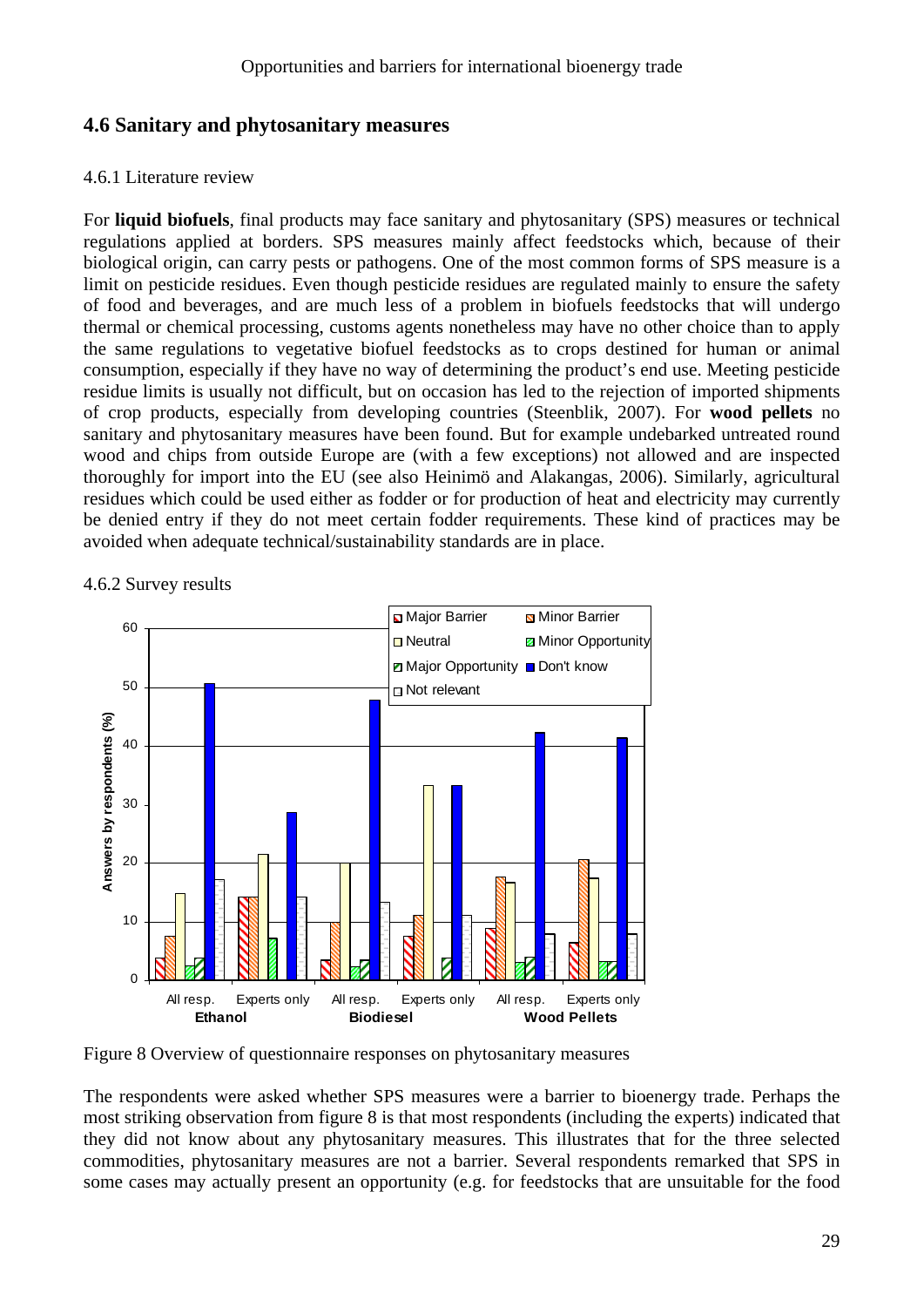chain to be converted into biofuel), and that in some cases raw materials (e.g jatropha seeds for biodiesel, or wood chips for wood pellet production) do face SPS measures.

## **4.7 Lack of global classification and clear bioenergy trade statistics**

#### 4.7.1 Literature review

 $\overline{a}$ 

A fundamental problem is that for many bioenergy carriers, several end-uses are possible, and thus it is hard to determine how much exactly is traded for energy purposes. Biomass commodities traded almost exclusively for energy end-uses are ETBE (bioethanol), FAMAE (biodiesel or solvent), fuelwood and charcoal. These commodities have their own HS-codes, and therefore their trade can be monitored rather straightforward. Categorizing new bioenergy commodities (such as pyrolysis oil, pellets from various agricultural residues, torrefied pellets etc) are challenges for the future. Especially problematic are agricultural commodities like cereals and oilseeds, animal or vegetal fats and oils  $(e.g.$  palm oil), which can all serve as feedstock for biofuel<sup>8</sup>. Thus, it is practically impossible to determine how much is traded of energy purposes, and estimates have to rely on crude assumptions and interviews with market parties.

Furthermore, the lack of a clear classification for biofuels within the harmonized system (HS) is another key factor restricting global trade. Import standards vary from country to country and there is no consensus yet whether (liquid) biomass fuels should be considered as an agricultural or industrial good. Trade classification has important implications for countries' tariff reduction commitments as well as the national support schemes they can apply (EurActiv, 2009). Oosterveer and Mol (2010) underline that the WTO has not yet developed specific disciplines on trade in energy goods and therefore only the general WTO rules are applicable. They explain that the specific problem to determine the trade regime for biofuels concerns their classification. Bioethanol, which is considered an agricultural good, falls under the Agreement on Agriculture (AoA), while biodiesel is classified as an industrial good and falls subsequently under GATT.

**Wood pellets** are currently not included as separate category in the HS system, but fall under wood wastes. The joint UNECE / FAO working party on forest economics and statistics and other bodies have pointed out the need for some changes to the HS in order to show the role of wood in energy supply. The next revision of the HS is scheduled to be implemented on 1 January 2012. The Inter secretariat Working Group (IWG) on forest sector statistics (FAO, Eurostat, ITTO) will attempt to have wood pellets added to the HS 2012 revisions (UNECE Secretariat, 2008). In the EU, since the 1<sup>st</sup> of January 2009, official export and import figures on pellets are published by Eurostat using the product code "44.01.3020", defined as "sawdust and wood waste and scrap, agglomerated in pellets" (Sikkema et al., 2009).

<sup>&</sup>lt;sup>8</sup> This raises the question whether trading of raw feedstocks (e.g. palm oil) should at all be considered 'bioenergy' trade. If oil imported from Malaysia to the Netherlands, and then converted to biodiesel in the Rotterdam harbor, this will be counted as 'domestic' production of biodiesel. However, from an energy point of view, over 90% of the energy embodied in the biodiesel was produced abroad (i.e. the carbon was fixed from the atmosphere in Malaysia).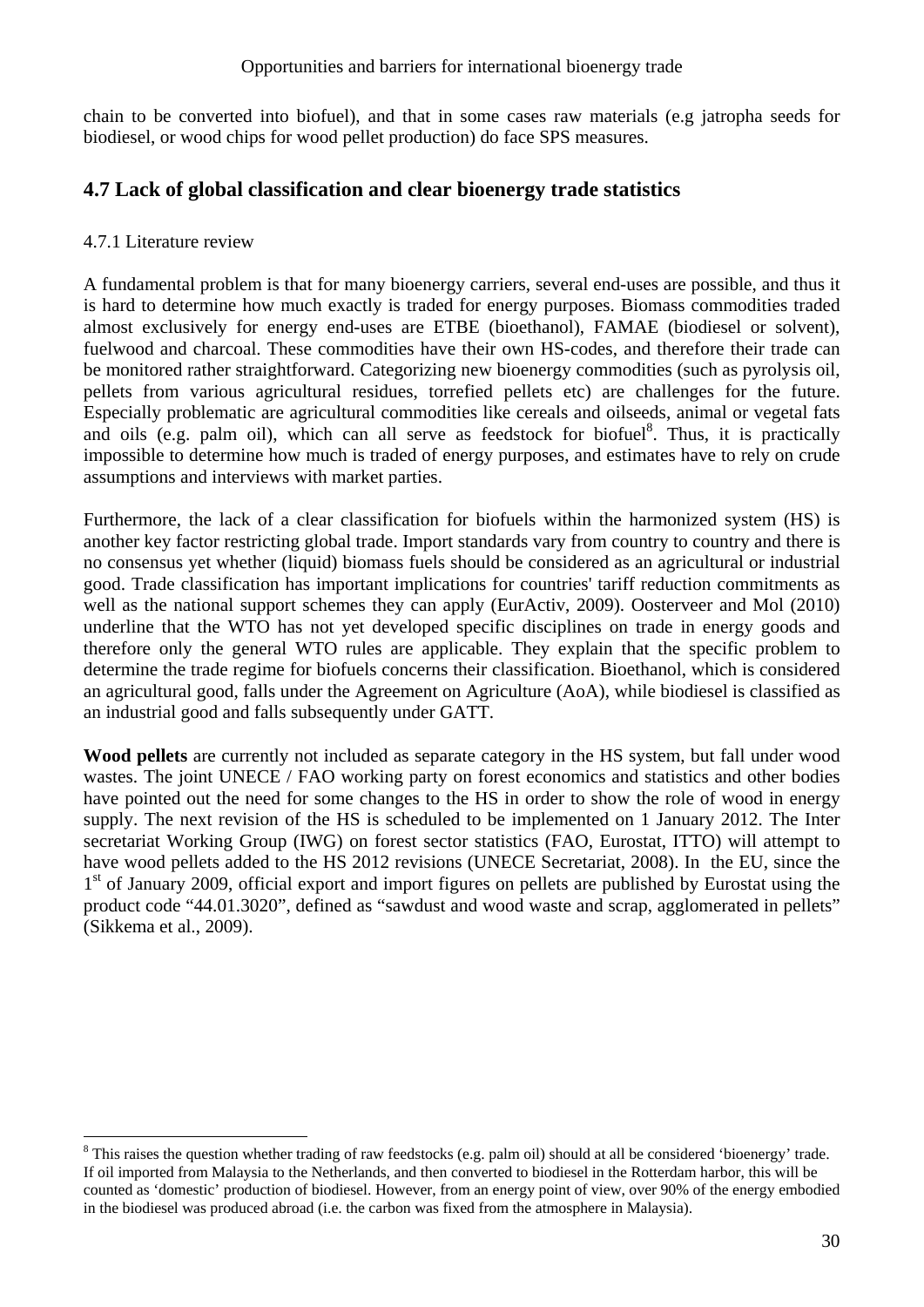#### 4.7.2. Survey results



Figure 9. Overview of questionnaire responses on lack of global classification and clear bioenergy trade statistics.

As shown in figure 9, the issue of lacking statistics was only considered a minor issue for ethanol (for which indeed general statistics exist), a somewhat bigger issue for biodiesel, and a major issue for wood pellets.

Specifically for biodiesel, the EBB pointed out that until "2008, there was no specific CN code at EU level for biodiesel imports. This made the tracking of biodiesel imports before 2007 rather difficult. Now that a specific CN code 3824 90 91 has been provided to cover imports of biodiesel (FAME), there is still a concern that some traders may still continue to use the residual code 3824 90 97 when entering biodiesel in the EC, notably to circumvent the EU duties on US biodiesel. More generally, the EBB pointed out that current customs definition/classification of biodiesel (on EU or World Customs Organization level) covers only currently traded biodiesel ("fatty acid methyl ester"). Next generation biodiesel technologies (e.g. Fischer-Tropsch Fuels) remain classified in chapter 27 of the harmonized nomenclature. It seems particularly important that future negotiations on biodiesel customs classification takes into account the latest technological developments (also for instance algae biodiesel) and promotes a classification/definition that takes full account of these different fuels.

For wood pellets, several respondents pointed out that the lack of decent statistics on production, trade and consumption makes investment decisions riskier, will limit capital flows, and it will become difficult to continue to develop policies for increased production and use of bioenergy in competition with other renewable energy sources. Other market actors however pointed out that market intransparencies may on the short term also create opportunities for trade.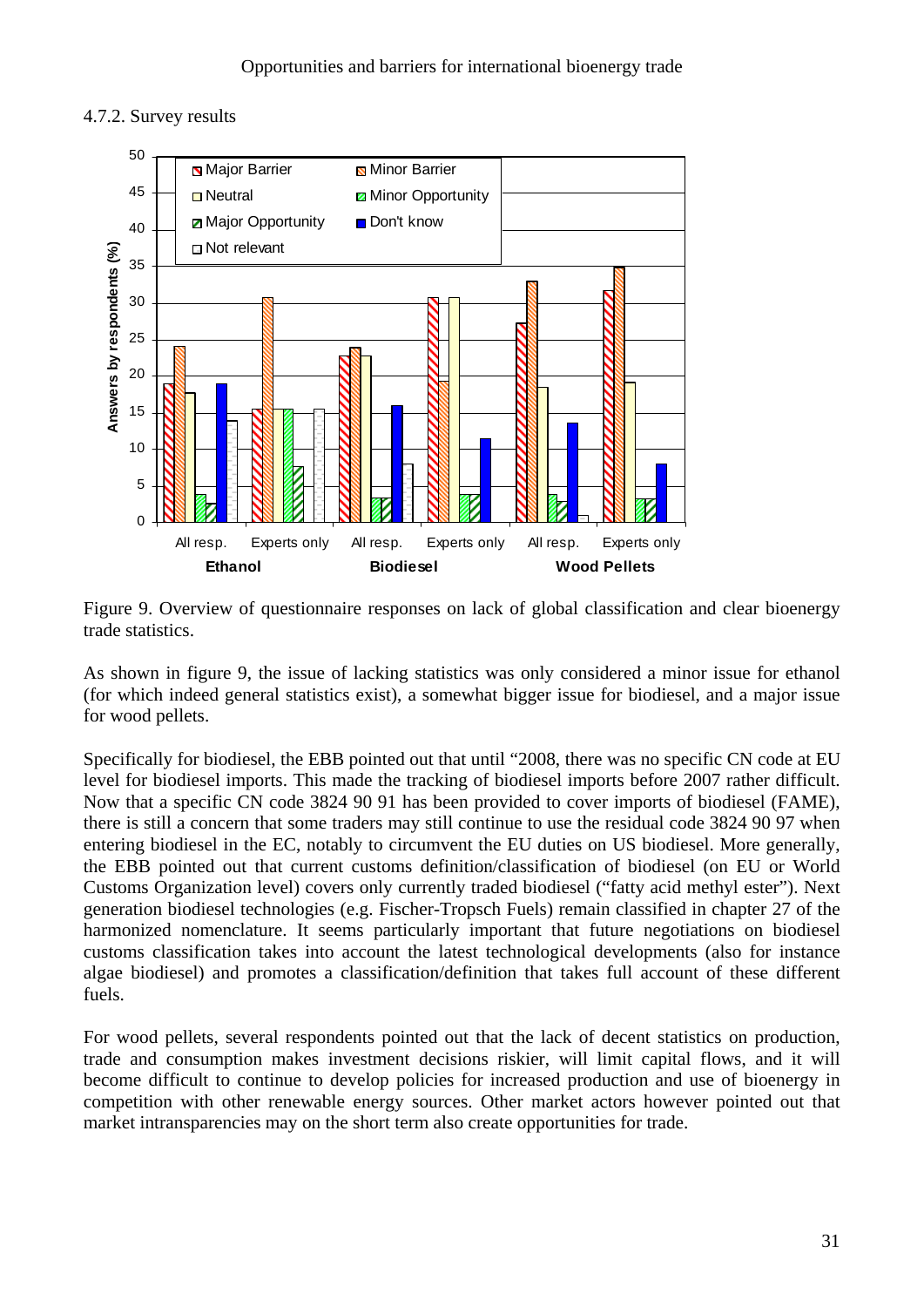## **4.8 Other barriers**

#### 4.8.1. WTO developments

One issue not discussed so far are world trade regulations and their (possible) impact on biomass trade for energy – both positive and negative. This is of course linked to (the removal of) tariff barriers, but also to the introduction of sustainability criteria for biomass.

In the past years, Brazil was pushing hard under the (currently stalled) 'Doha Round' of multilateral trade negotiations to get biofuels classified as an environmental good. This would have qualified it for an accelerated phase-out of tariffs. On the other hand, a joint EU-US proposal to fully eliminate tariffs on a list of 43 products identified as "environmentally friendly" by the World Bank, including solar panels and wind turbines, does not include biofuels (EurActiv, 2009). To justify the exclusion of ethanol from their joint proposal, the United States and the EC have argued that trade liberalization in ethanol should be negotiated as part of the separate WTO market access negotiations for agricultural goods.

One argument put forward by the EU and the US is that in the context of constantly changing technology, they must take into account the question of "relativity" of green products – the so-called "clean vs. cleaner" debate. What may seem environmentally-friendly now may not be perceived in the same way in five years' time. The concern is that if tariffs are fully eliminated on relatively green products such as bioethanol, cleaner technologies that become available in the future, such as second generation biofuels made from non-food, woody crops, will lose the possibility of enjoying additional trade advantages. But Brazil and other bioethanol exporting developing nations, including Pakistan and Egypt, say the EU and US are merely being protectionist and attempting to put their own producers at an advantage (EurActiv, 2009).

The debate is linked to another key question that will need tackling: Whether different types of biofuels should be considered as "like products" or not, seeing as they present different benefits and flaws in terms of greenhouse gas reductions, energy efficiency and sustainability.

While the most favoured nation (MFN) principle incorporated into GATT article I requires equal treatment among different countries, the national treatment obligation incorporated into GATT article III requires the treatment of imported goods, once they have entered the country and cleared customs, to be no worse than for domestically-produced "like" goods, especially in regard of internal taxes and regulations. MFN and National Treatment make together the "non discrimination" principle. Based on the principle of "non discrimination", WTO law demands that its members apply the same tariff rates and the same taxes and regulations to all imports of products that are close substitutes of domestic products, regardless of their country of origin. Countries that do not respect these principles are liable to legal action in the WTO (EurAvtiv, 2009, van Dam et al. 2008). The legitimacy of product differentiation based on how goods have been manufactured and on their impact through the life cycle is still an open issue under WTO rules (Zarrilli, 2008).

4.8.2 Other barriers mentioned by questionnaire respondents

Next to the barriers discussed in the previous sections, respondents also had the opportunity to point out additional barriers (see appendix 7 for all answers). Many of these comments were related to the barriers already addressed earlier in the questionnaire, e.g. logistical issues, the danger of multiple and fragmented sustainability certification systems, and policies protecting national markets. A few respondents raised also the following concerns: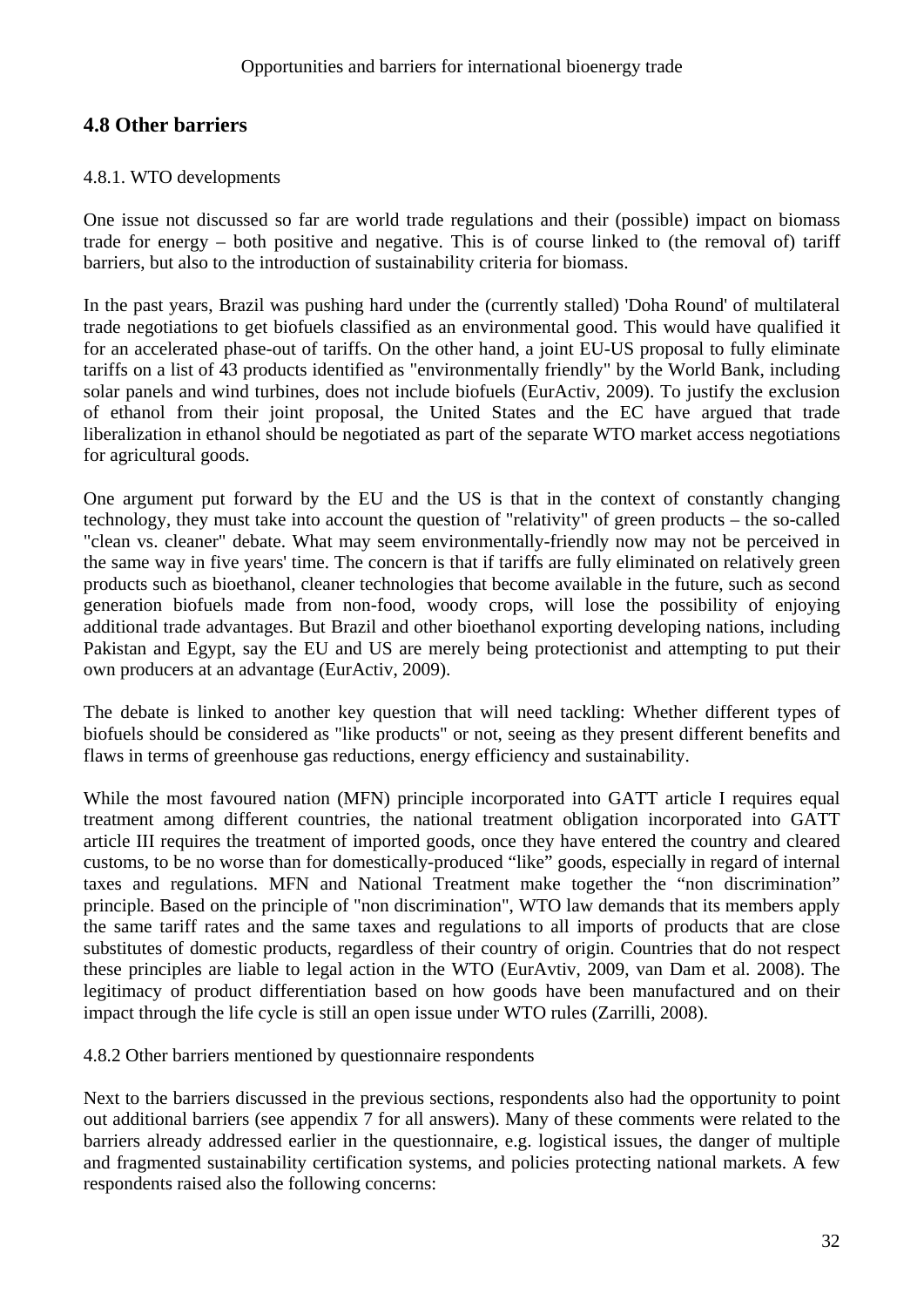- Local control of export transactions by large multi-nationals, limiting exports of small-scale producers as they have to abide to the multinationals' export regulations and restrictions.
- Difficulties to find buyers and sellers of biomass, as these markets are often still very immature
- Improving the physical properties of biomass (e.g. through torrefaction) to improve handling and long-distance shipping
- Increasing administrative burdens and institutional barriers
- Lack of transparent wood pellet prices
- Many wood pellet market actors remarked that varying subsidy schemes in different countries create "artificial" and unstable trade flows and an unlevel playing field

Furthermore, as a final remark, a few respondents stated that they believed in "local for local", i.e. that biomass should first and foremost produced be before any biomass imported (possibly even if available at lower costs). To achieve this some proposed that policies should in first instance stimulate local production before any support is given to imported biomass.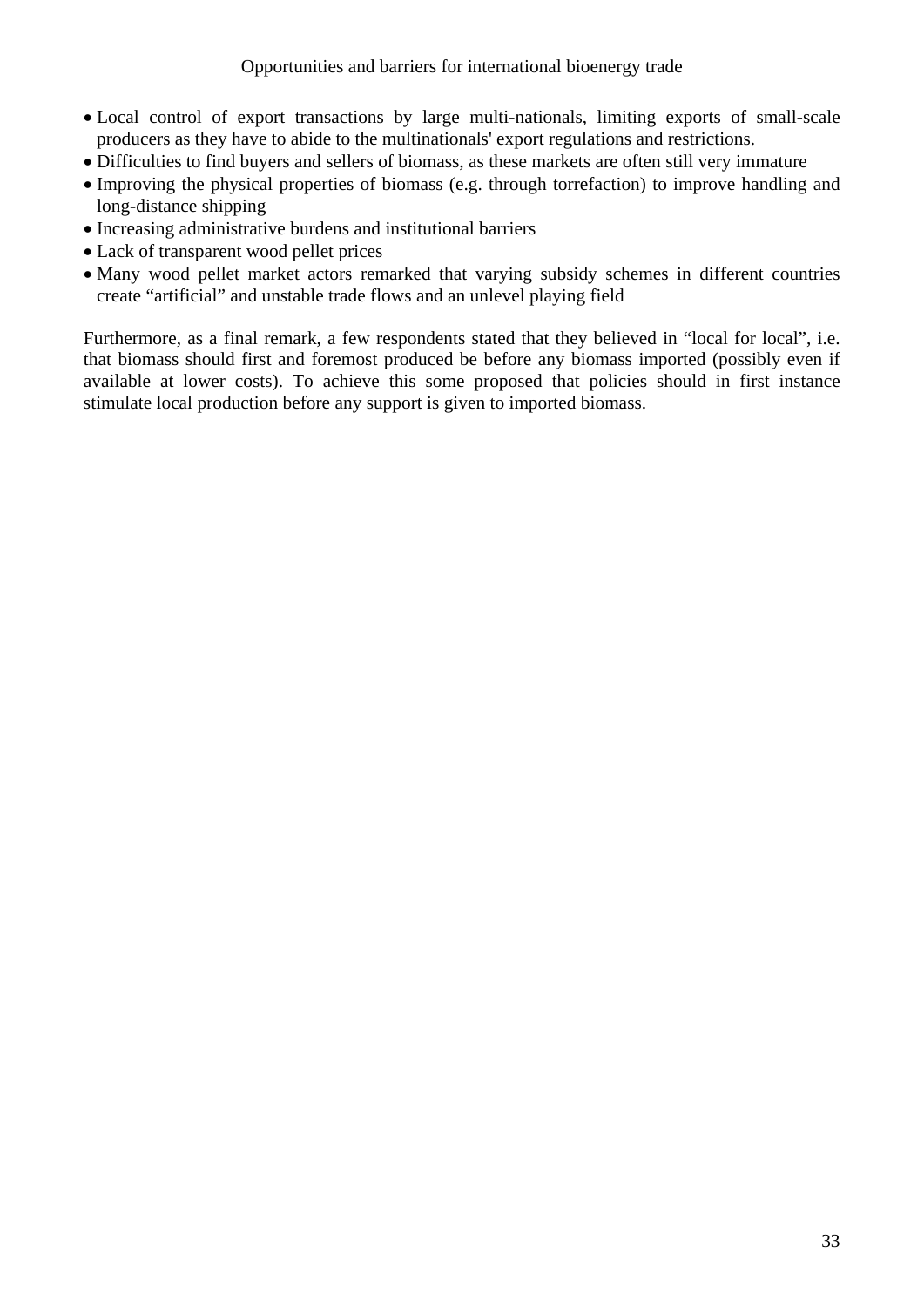## **4.9 Opportunities for biomass trade**

After the extensive effort to obtain an overview of barriers for bioenergy trade, last but not least, respondents were also asked what they thought to be the biggest opportunities and drivers for international bioenergytrade. The results are shown in figure 10.



Figure 10. Opportunities for Bioenergy trade.

As shown in figure 10, high oil prices and strong GHG emission reduction policies are most important for all commodities investigated. Not surprisingly, high coal prices were only seen an opportunity for wood pellets (as about half of the global wood pellet production is used to replace coal in power plants). However, the importance of coal prices for wood pellet trade was deemed less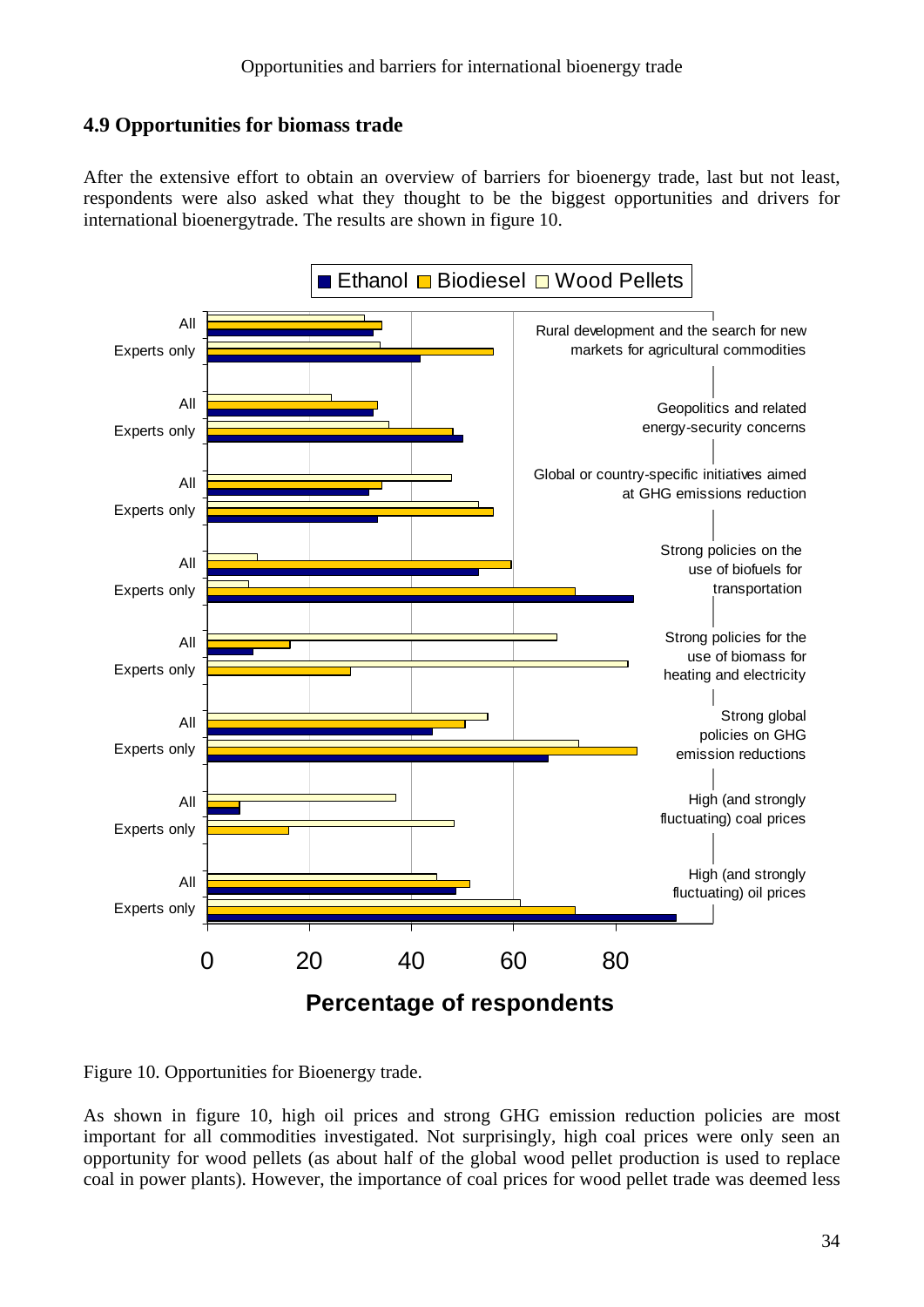of an opportunity (only 50% of the experts thought so) compared to high oil prices as driver for biodiesel (more than 70%) and especially ethanol (more than 90%).

Strong policy support for liquid biofuels (for ethanol and biodiesel) and for electricity and heat from biomass (for pellets) was also deemed very important conditions for further growth of international bioenergy trade. Global or country-specific initiatives (not initiated by governments) aimed at GHG emissions reduction were deemed less important drivers for biomass trade.

Also energy-security concerns, rural development and the search for new markets for agricultural commodities were only seen as minor drivers. The geopolitical concerns were deemed more important drivers for ethanol and biodiesel import (as coal is less of concern for the security of supply than oil). Rural development were seen as the largest opportunity for biodiesel (probably because of the small-scale initiatives to produce it from small-scale Jatropha plantations), and again the least for wood pellets.

Also somewhat remarkable is the fact that the experts are in almost all cases more optimistic on the opportunities for "their" commodity than the average of all respondents. In the case of high oil prices as driver for ethanol trade, this difference is 90% for ethanol experts vs. 50% for all respondents.

Next to these opportunities, respondents were also asked whether they saw any other factors that might create opportunities for increasing biomass trade (see appendix 8). Answers partially overlapped with the opportunities above (e.g. strong policies on GHG emission reduction and support schemes for electricity, heat and transport fuels were frequently mentioned). Other opportunities were:

- High prices for natural gas (in addition to oil and coal)
- Using biomass from new areas with abundant feedstock reserves (e.g. Russia, Africa, Latin America and Australia)
- Payment for ecosystem services (of which biomass could be one)
- (Hopefully) lower shipping costs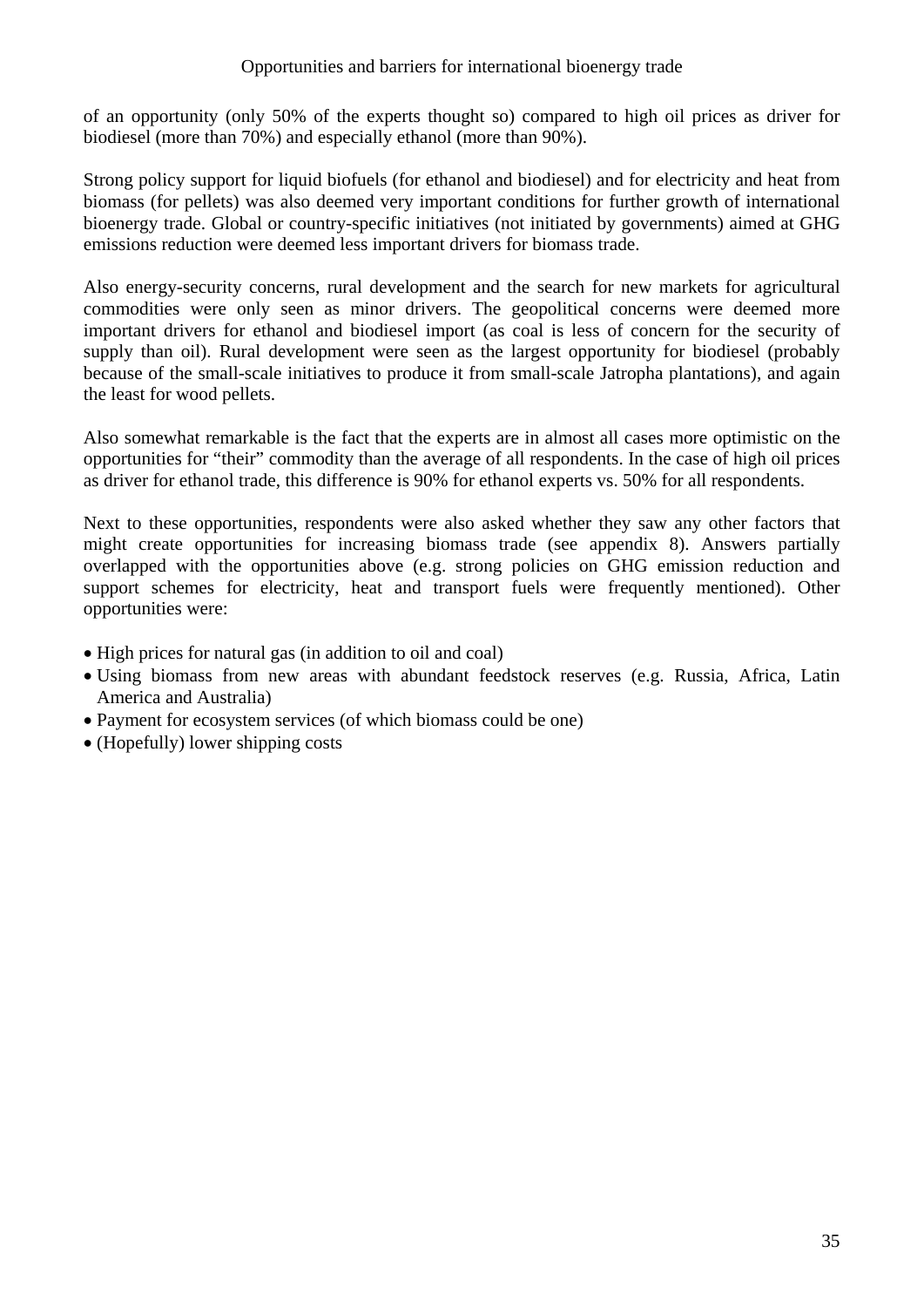# **5. Discussion and conclusions**

### **5.1. Discussion of the questionnaire response**

With 141 participants, the overall number of respondents was somewhat lower than originally anticipated, yet sufficient to identify trends and draw significant conclusions. More than 50% of the respondents worked in the industry, and the remainder of respondents was divided over NGO's, academia, governments and other backgrounds, which is a good precondition to obtain views from different angles. Wood pellet experts constituted the largest expert group with 70 experts, followed by smaller groups of biodiesel and ethanol experts. The smallest group (18 respondents) indicated that they only had general knowledge. It has to be pointed out that all respondents were free to qualify themselves as experts, while we had no means to check their actual level of expertise. However, from the many additional comments and explanations, it became clear that many of the respondents had in-depth knowledge of the topics.

The geographical coverage was not ideal, as more than two thirds of all respondents were based in Europe. This was somewhat expected, as the questionnaire was disseminated mainly through the network of the Task 40 members (of which 10 are situated in Europe). We attempted to compensate for this by sending the invitation to the questionnaire to another 1000 recipients, of which a significant part was also in Latin America, Asia and Africa (we aimed for 80% market coverage of biomass producers and traders for each region), but the response was relatively low. This may partially be due to the fact that the questionnaire was only in English, and could only be completed over using the internet. Thus, there is a chance that the views of (mainly exporting) countries in Latin America, Asia and Africa are underrepresented. Where possible, we did include the views of respondents from these areas in the discussion of each barrier.

## **5.2. Main barriers and drivers identified for international bioenergy trade**

As a first and general observation, it was clear from the start that biomass commodities are rather heterogeneous in terms of production methods, chemical and physical composition and final end use, and thus barriers and drivers for their use and trade vary significantly. Yet, a number of general barriers and opportunities for bioenergy trade were identified.

Regarding *import or export tariffs*, tariffs for ethanol have been established for many years, while for biodiesel, these have only emerged fairly recently (examples are Argentinean export tariffs for biodiesel and the EU import tariff for biodiesel from the USA). In the RED, the EC states that it aims to meet the European biofuels targets using a combination of domestic production and imports of biofuels, and to this end, will propose "relevant measures to achieve a balanced approach between domestic production and imports, taking into account, inter alia, the development of multilateral and bilateral trade negotiations, environmental, social and economic considerations, and the security of energy supply." With the increasing production volumes in South-East Asia, Latin America, the US and the EU, it is possible that trade volumes from producers in developing countries may further increase, which may lead to further competition with domestic European producers. This could lead to further escalating trade conflicts – for example the EBB is currently investigating the possibilities for further actions against Argentina's differential export tax (EBB, 2009b). Instead, we would recommend that policy makers from the major producing and consuming regions in developing and developed countries explore the possibilities for joint international trade agreements to enable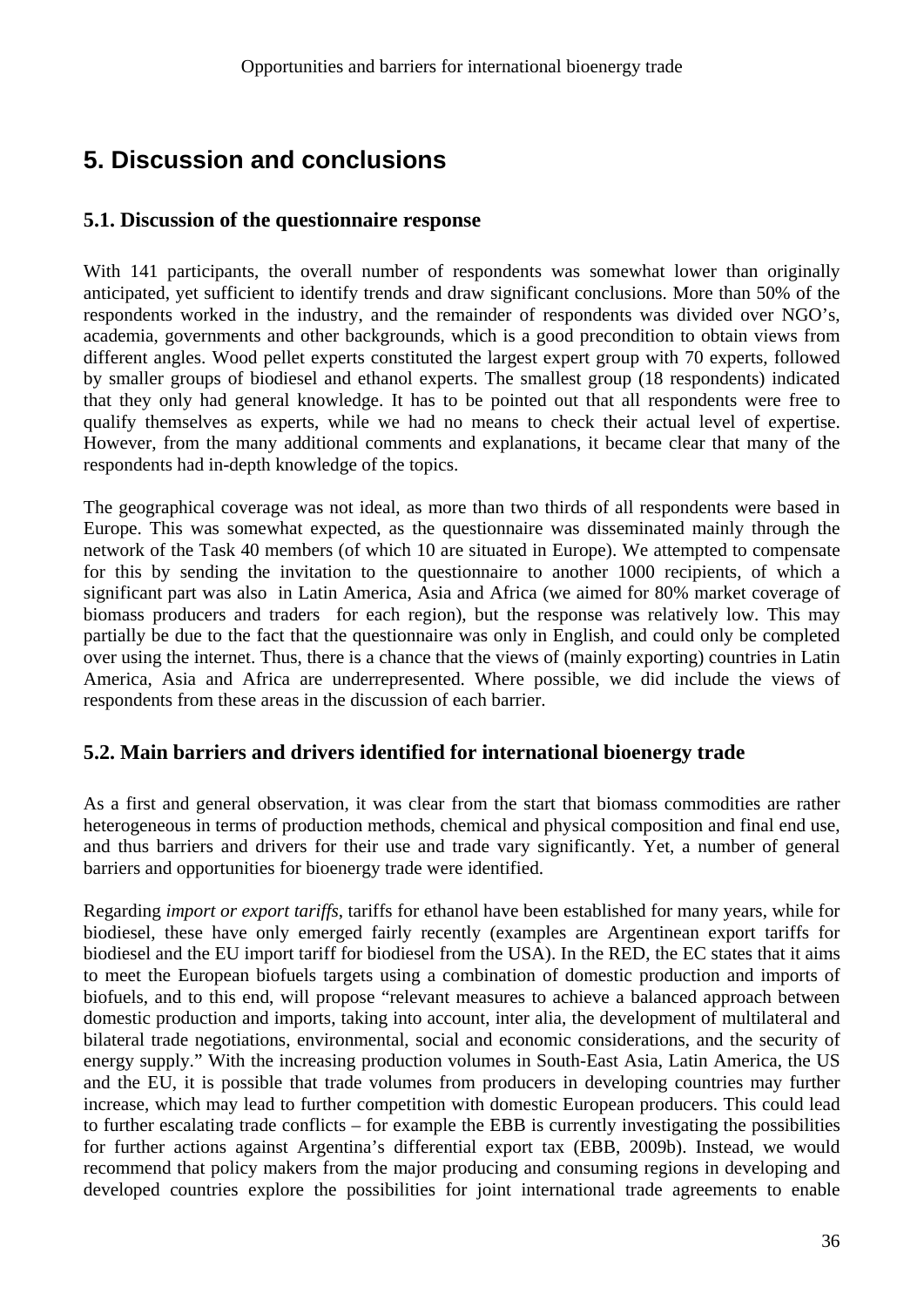developing countries to produce biofuels for export, and to allow developed countries to meet their bioenergy (and renewable energy) targets.

As solid biomass is today mainly destined to produce renewable electricity and heat (which can also be produced by many other technologies), the chances seem smaller that tariff barriers are introduced for solid biomass commodities, although indirect effects (such as the export tariff of Russian raw wood to Finland and the Baltic states) may still have an impact. Another important aspect is that so far, solid biomass is mainly based on by- and waste products from agriculture and forestry, while liquid biomass have a higher value and are almost exclusively produced from food and fodder crops.

Regarding the introduction of *technical standards*, the overall impression we received from respondents is that the advantages outweigh the disadvantages – this was especially the case for wood pellets. The advantages of a uniform product were deemed high. The fear that technical standards might be used to ban especially biodiesel based on soy or palm oil from European markets was not a major concern of the respondents, as large amounts soy-based biodiesel have been imported to the EU in past years. Thus, overall, the introduction of technical standards should probably be seen as an opportunity rather than a barrier. The fact that already the major producing regions have started to compare (and possibly align) there technical standards for ethanol and biodiesel is a sign that international policy cooperation may lead to new opportunities for international bioenergy trade. For the future, we recommend that policy makers anticipate the development of new bioenergy commodities (such as Fischer-Tropsch diesel or torrefied biomass pellets) and recognize the necessity to (timely) develop technical standards for them, and to include them in global trade statistics.

Regarding the impact of *sustainability criteria*, respondents clearly recognized that there is a need to substantiate the sustainable production of (especially liquid) biofuels. On the other hand, many respondents mentioned that there is so far no consensus on what should be considered sustainable production, and how this should be certified. In the end, it will probably depend on whether one (or a few) systems will become generally accepted, and whether these systems are workable and affordable. However, if the current mushrooming of new initiatives continues, it will likely become a burden for international trade rather than a stimulant. Again, a dialogue of policy makers from the EU, US and major producing regions to come to internationally accepted (minimal) sustainability requirements for liquid (and possibly also solid) bioenergy commodities could create new opportunities for sustainable bioenergy trade. The views of European stakeholders towards such a harmonized system are further described in Van Dam and Junginger (2010).

As pointed out by some respondents, *logistics* are "just another issue that every commodity faces", and in that sense not especially related to biomass commodities. However, in particular solid biomass commodities are often characterized by a low energy density and a relatively low value, and they have to be handled with care. This makes the costs for logistics sometimes higher than the production costs of the biomass delivered at the farm/factory gate, and can thus be a prohibitive factor for international trade. While policy makers may play a role in overcoming logistical obstacles (e.g. by building better roads and other infrastructure), dedicated investments for e.g. wood pellet handling equipment will probably have to come largely from the industry itself.

Regarding other barriers, *phytosanitary measures* were not deemed an issue for the three commodities investigated in this study, but it is likely a major issue for wood chips and other untreated solid biomass, requiring more detailed investigation in the future.

Finally, concerning the *main drivers for bioenergy trade*, the obvious most important factors were fossil fuel prices (especially oil prices) and policy support, which can be subdivided in support for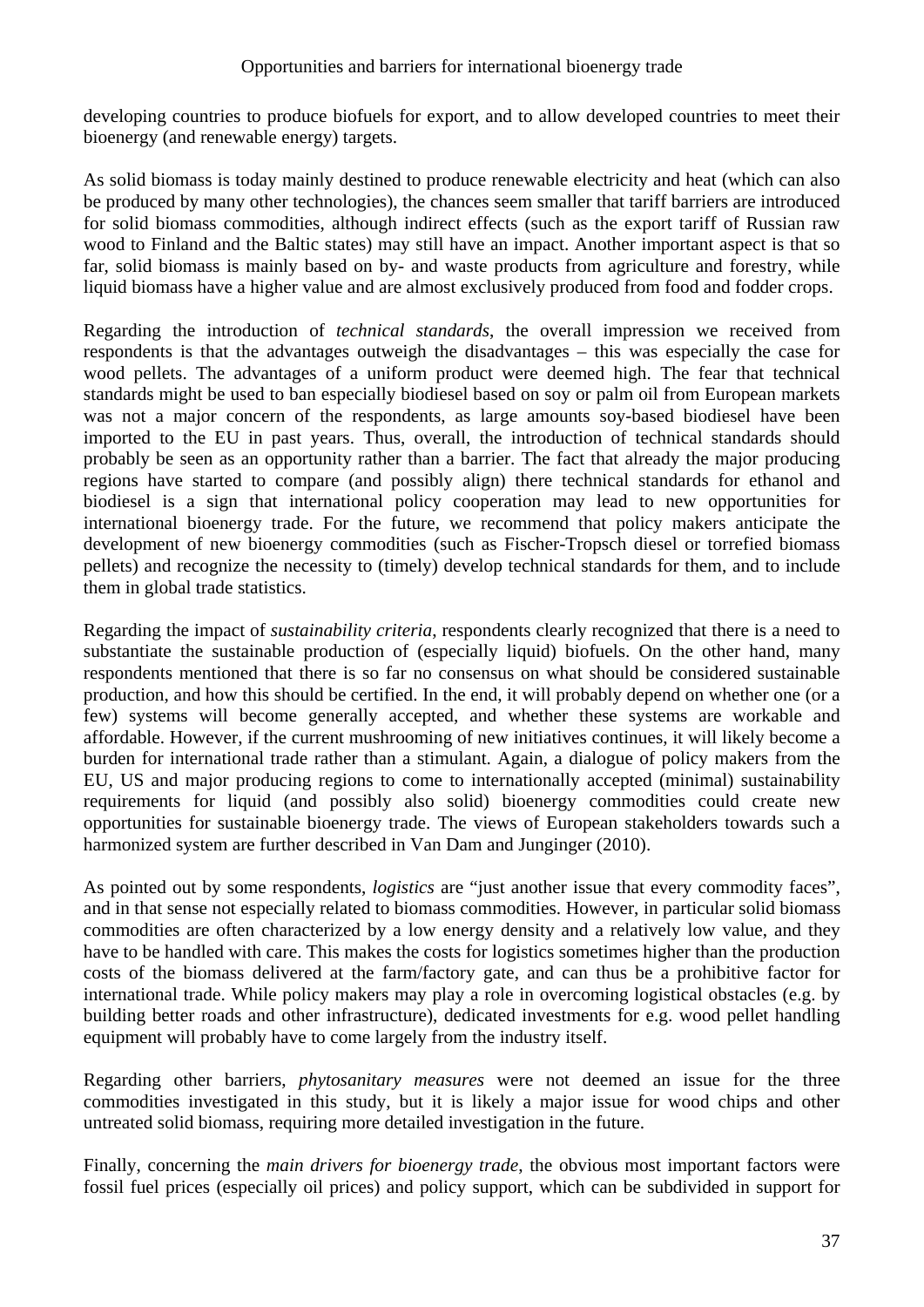renewable electricity, heat and transport fuels, and strict policies to curb GHG emissions. With on the one hand a weak result in Copenhagen, and on the other hand again increasing oil prices since the beginning of 2009, it remains to be seen how much they will stimulate the further growth of international bioenergy trade.

In summary, we conclude that there are serious issues limiting further growth of each of the commodities investigated. Interestingly, the main drivers for trade of all commodities are basically the same (climate change and policy support for bioenergy). However, the main barriers are often commodity dependent, which can be explained given the different geographical production regions, physical properties and (end-) uses. Thus, for some of the barriers, specific actions will be required by market parties and policy makers. As pointed out above, import tariffs for biofuels could be reduced or abolished, linked to multi-national trade agreements and harmonization (including provisions on technical standards and sustainability requirements) which might provide the necessary preconditions for further sustained growth of international bioenergy trade.

### **5.3. Acknowledgements and disclaimer**

We would like to thank all survey participants for their time and effort, and the support from all Task 40 members.

This report was written for IEA Bioenergy Task 40. The issues, positions, and strategies described are those of the authors, and are not necessarily those of all members of IEA Bioenergy Task 40, nor of the members of the IEA Bioenergy Executive Committee.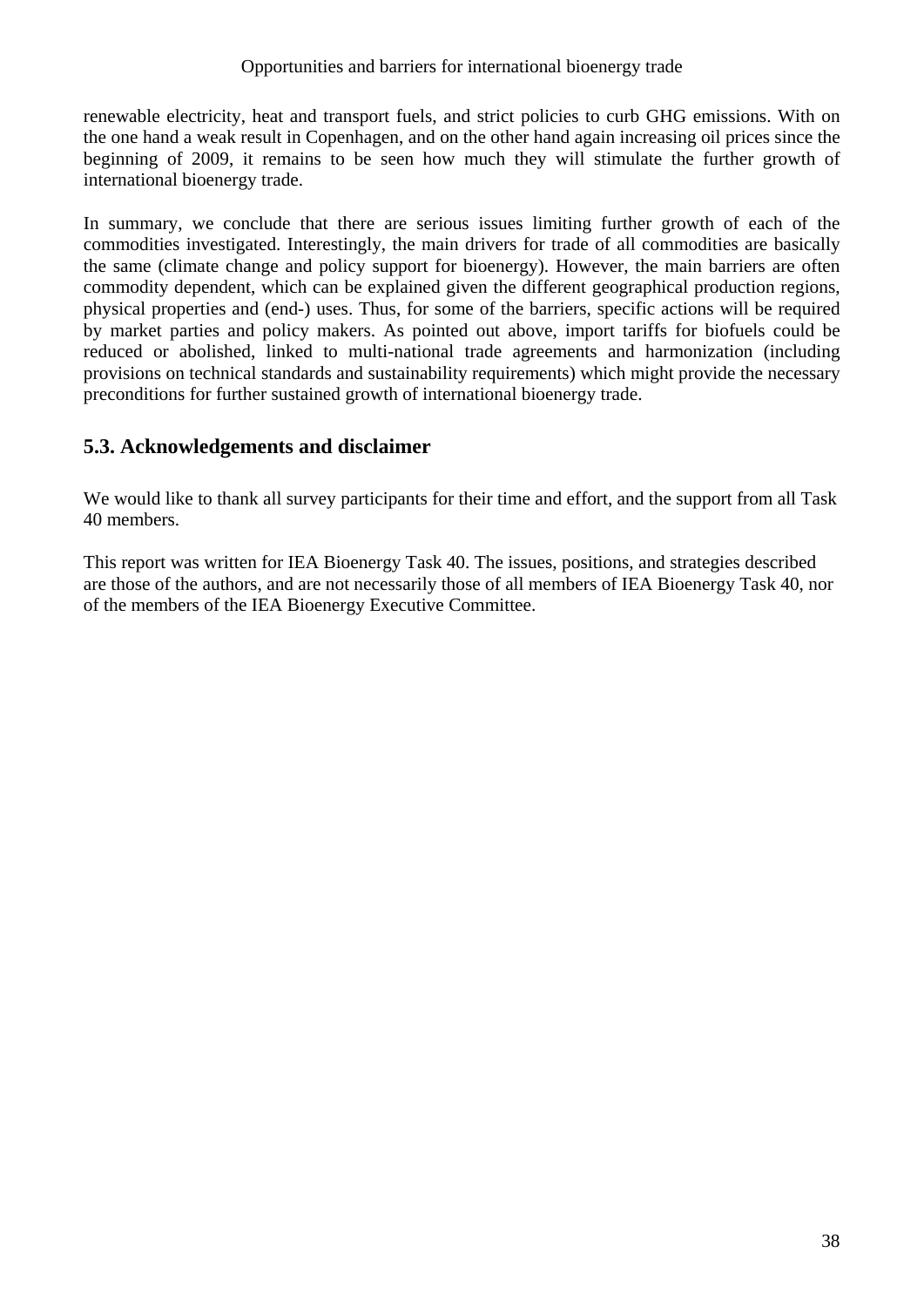### *Literature list*

- Bradley, D., Diesenreiter, F., Wild, M., Tromborg, E. (2009), World Biofuel Shipping Study, for IEA Bioenergy Task 40, 38 p., available at http://www.bioenergytrade.org
- CARD, (2008) Splashing and Dashing Biodiesel, Centre for Agricultural and Rural Development, available at http://www.card.iastate.edu/iowa\_ag\_review/fall\_08/article3.aspx
- Cherubini, F., Bird, N.D., Cowie, A., Jungmeier, G., Schlamadinger, B., Woess-Gallasch, S. (2009). Energy- and greenhouse gas-based LCA of biofuel and bioenergy systems: key issues, ranges and recommendations. Resources, Conservation and Recycling, **53**, 8, 434-447.

CEN (2010). Website http://www.cen.eu, last accessed 05.02.210.

- Desplechin, E., 2007. Customs inconsistencies destabilise European bioethanol industry, International bioethanol association, available at: http://www.industrialethanol.org/uploads/IEA%20Biofuels%20Article%20Nov%2007.pdf
- Doornbosch, R., and R. Steenblik (2007) "Biofuels: Is the Cure Worse than the Disease?" In *OECD Round Table on Sustainable Development.* 2007, Paris. Available at: http://www.oecd.org/dataoecd/15/46/39348696.pdf
- de Wit, M., Faaij, A. (2009). European biomass resource potential and costs. Biomass and Bioenergy (2009), doi:10.1016/j.biombioe.2009.07.011.
- Drax (2009) Sustainability Policy for Biomass, available at: http://www.draxpower.com/biomass/sustainability\_policy/
- Dufey A., (2007) International trade in biofuels: Good for development? And good for environment? International Institute for Environment and Development, 2007, available at www.iied.org
- EBB, (2008), "Statistics. the EU biodiesel industry", European Biodiesel Board, 2008-03-28, http://www.ebb-eu.org/stats.php#.
- EBB (2009a) EBB priorities for 2010: undistorted international trade and implementation of EU sustainability rules, European Biodiesel Board, Press release, 26 November 2009, Available at: http://www.ebb-

eu.org/EBBpressreleases/PR%20Outcome%20of%202009%20EBB%20General%20Assembly%2 020091126.pdf

- EBB (2009b) Restoring a level-playing field with Argentine biodiesel producers. European Biodiesel Board, Press release, 18 December 2009, available at: http://www.ebbeu.org/EBBpressreleases/Restoring%20Level%20Playing%20Field%20with%20Argentine%20bi odiesel%20producers.pdf
- EBB (2009c) 2008-2009: EU biodiesel industry shows resilience amid unfair international competition and degraded market conditions EBB publishes annual biodiesel production and capacities statistics. European Biodiesel Board, Press release, July 15th, 2009, Available at: http://www.ebb-

eu.org/EBBpressreleases/EBB%20press%20release%202008%20prod%202009%20cap%20FINA L.pdf

- Euractiv (2009), Dossier Biofuels, Trade and Sustainability, Last update 29 July 2009. Available at: http://www.euractiv.com/en/trade/biofuels-trade-sustainability/article-171834
- European Commission (2009) Directive 2009/28/EC of the European Parliament and of the Council of 23 April 2009 on the promotion of the use of energy from renewable sources. Available at: http://eur-lex.europa.eu/LexUriServ/LexUriServ.do?uri=CELEX:32009L0028:EN:NOT
- European Commission (2010) The Commission's report on sustainability requirements for the use of solid and gaseous biomass sources in electricity, heating and cooling. Available at: http://ec.europa.eu/energy/renewables/transparency\_platform/transparency\_platform\_en.htm
- EurObserv'ER (2009). Biofuels barometer. Systèmes Solaires, le Journal des energies renouvelables, 192, available at http:// www.energies-renouvelables.org, 08.01.2010.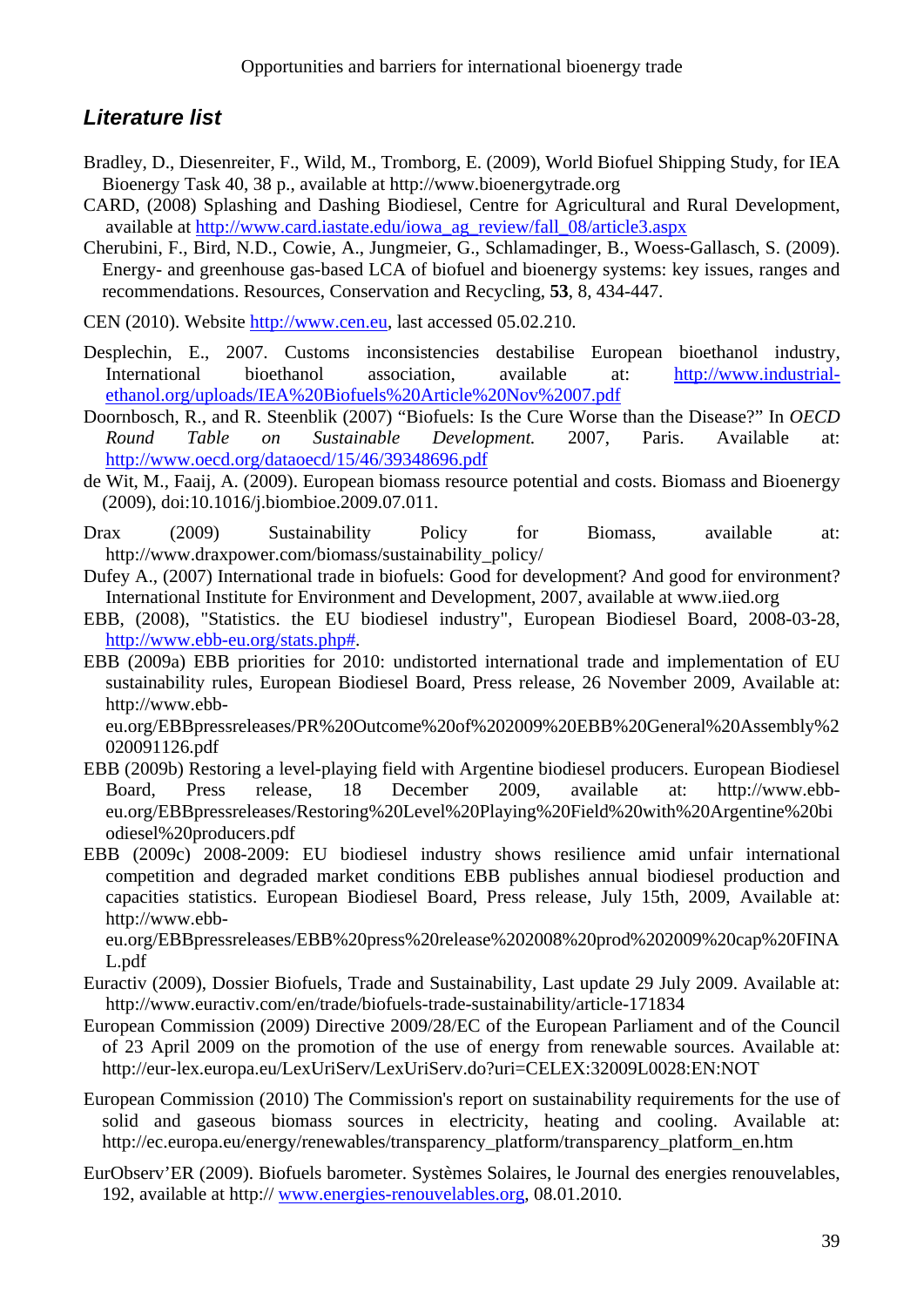- FAPRI (2009). FAPRI 2009: U.S. and World agricultural outlook. FAPRI Staff Report 09-FSR 1, ISSN 1534-4533, Food and Agricultural Policy Research Institute. Iowa State University, University of Missouri-Columbia, 411 p., available at http://www.fapri.iastate.edu, 15.01.2010.
- FO Licht. World Ethanol & Biofuels Report 2006; various issues.
- FO Licht, 2008, Changing the Climate: Ethanol Industry Outlook 2008" (PDF). Renewable Fuels Association. Retrieved on 2008-05-10.
- Frombo, F., Minciardi, R., Robba, M., Rosso, F., Sacile, R. (2009). Planning woody biomass logistics for energy production: A strategic decision model. Biomass and Bioenergy, **33**, 3, 372- 383.
- Hamelinck, C., Suurs, R., Faaij, A. (2005). International bioenergy transport costs and energy balance. Biomass and Bioenergy, **29**, 2, 114-134.
- Heinimö, J. (2008) Country report of Finland 2008, for IEA BIOENERGY TASK 40 "Sustainable International Bioenergy Trade: Securing supply and demand", August 2008, available at www.bioenergytrade.org
- Heinimö, J., Junginger, M. (2009). Production and trading of biomass for energy An overview of the global status. Biomass and Bioenergy, **33**, 9, 1310-1320.
- HGCA, 2008. Biodiesel 'Splash and Dash', press release 8 October 2008, Available at: http://www.hgca.com/content.output/3629/3629/Markets/Market%20News/Biodiesel%20%27Spl ash%20and%20Dash%27%20.mspx
- ISO (2010). ISO standard to make bioenergy sustainable, Press release 07.01.2010, available at http://www.iso.org, 05.02.2010.
- ITA (2008), Fact Sheet Milestone Achieved in Advancing Global Use of Biofuels. International Trade Administration. Available at: http://www.trade.gov/td/standards/Biofuels/biofuels\_report\_fact\_sheet.pdf
- Jank, Marcos, Géraldine Kutas, Luiz Fernando do Amaral and André M. Nassar (2007),"EU and U.S. Policies on Biofuels: Potential Impacts on Developing Countries", German Marshall Fund of the United States, Washington, D.C.
- Junginger, M. Faaij, A., van den Broek, R., Koopmans, A., Hulscher, W. (2001) Fuel supply strategies for large-scale bio-energy projects in developing countries. Electricity generation from agricultural and forest residues in Northeastern Thailand. Biomass and Bioenergy 21 (4), pp. 259- 275.
- Junginger, M., Faaij, A., Schouwenberg, P.P., Arthers, C., Bradley, D., Best, G., Heinimö, J., Hektor, B., Horstink, P., Grassi, A., Kwant, K., Leistad, O., Ling, E., Peksa, M., Ranta, T., Rosillo-Calle, F., Ryckmans, Y., Wagener, M., Walter, A., Woods, J., (2006), Opportunities and barriers for sustainable international bioenergy trade and strategies to overcome them. IEA Bioenergy Task 40, November 2006.
- Koplow D. (2007) "Biofuels: At What Cost? Government Support for Ethanol and Biodiesel in the United States." Global Subsidies Initiative of the International Institute for Sustainable Development, Geneva, available at: http://www.globalsubsidies.org/files/assets/Brochure\_- \_US\_Update.pdf
- Koplow, D. A, (2009) Boon to Bad Biofuels. Washington: Earth Track and Friends of the Earth. 2009, available at:

http://www.foe.org/sites/default/files/FOE%20VEETC%20Evaluation%20FINAL.pdf

Ladanai S., Vinterbäck J. (2009). Global Potential of Sustainable Biomass for Energy. Report 013, Uppsala, Swedish University of Agricultural Sciences, Department of Energy and Technology, 30 p.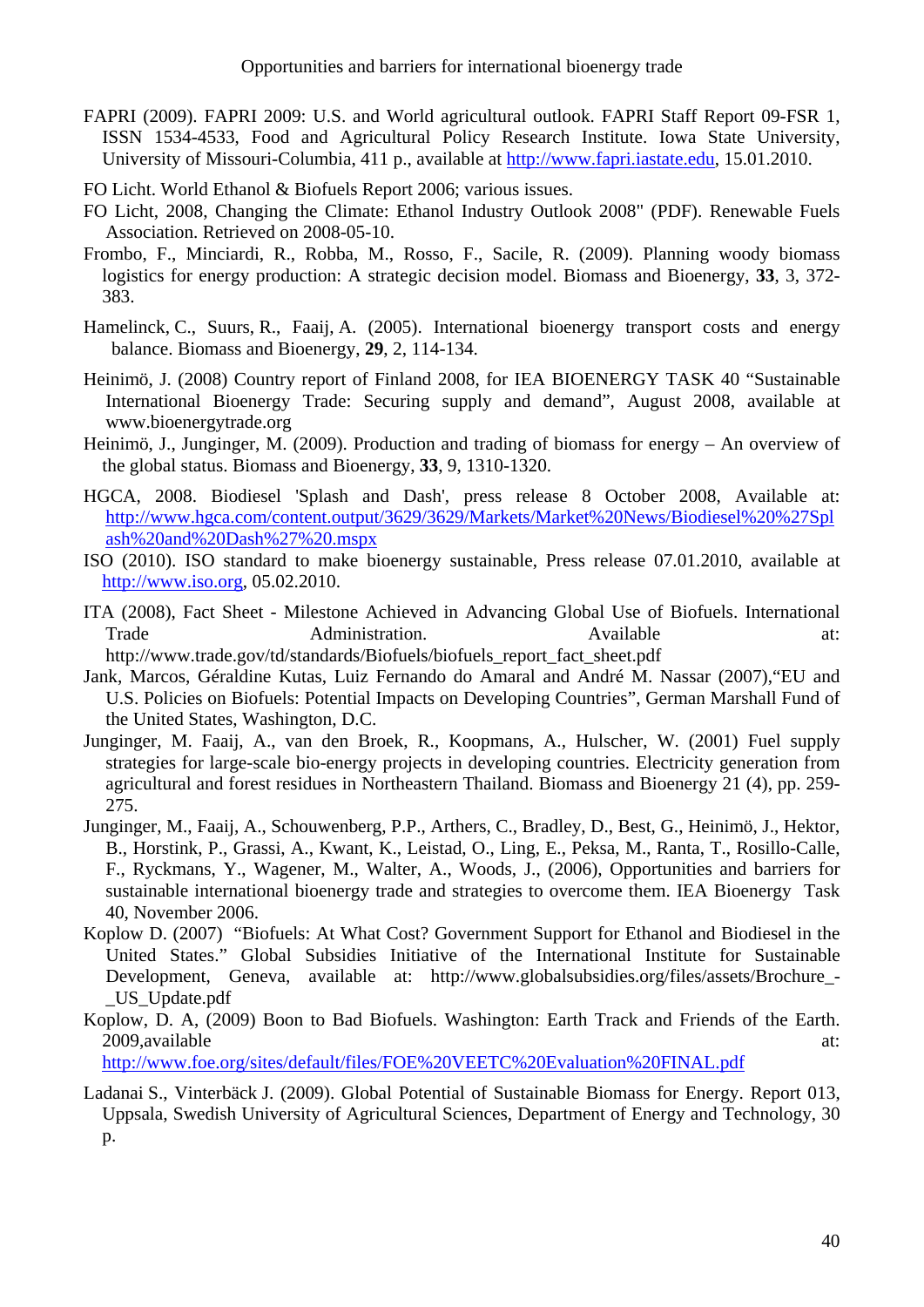- Lane, J. 2008. Statement by Renergie on the bioethanol Tariff, Biofuels digest, 8 august 2008, available at: http://biofuelsdigest.com/blog2/2008/08/05/statement-by-renergie-on-the-ethanoltariff/
- Londo, M., Lensink, S., Wakker, A., Fischer, G., Prieler, S., van Velthuizen, H., de Wit, M., Faaij, A., Junginger, M., Berndes, G., Hansson, J., Egeskog, A., Duer, H., Lundbaek, J., Wisniewski, G., Kupczyk, A., Könighofer, K. (2010). The REFUEL EU road map for biofuels in transport: Application of the project's tools to some short-term policy issues. Biomass and Bioenergy 34 (2), pp. 244-250, doi:10.1016/j.biombioe.2009.07.005.
- Magelli, F., Boucher, K., Bi, H.T., Melin, S., Bonoli, A. (2009). An environmental impact assessment of exported wood pellets from Canada to Europe. Biomass and Bioenergy, **33**, 3, 434- 441.
- Marchal, D., Van Stappen, F., Schenkel, Y. (2009). Sustainable production criteria and indicators for solid biofuels. Biotechnol. Agron. Soc. Environ., **13**, 1, 165-176.
- Martinot, E., Sawin, J.L. (Lead Authors) (2009). Renewables Global Status Report: 2009 Update. REN21 (Renewable Energy Policy Network for the  $21<sup>st</sup>$  Century), 31 p., available at http://www.ren21.net, 08.01.2010.
- MPOC (2009) Joint Plan to File Case Against EU Palm Oil Directive, Press release, 10 December 2009, available at:
	- http://mpoc.org.my/Joint\_Plan\_to\_File\_Case\_Against\_EU\_Palm\_Oil\_Directive.aspx
- Murphy, s. (2008), The multilateral trade and investment context for biofuels: Issues and challenges. Institute for Agriculture and Trade policy (IATP), April 2008. Available at: http://www.tradeobservatory.org/library.cfm?refID=102282
- NBB, (2008) "US Biodiesel Demand" (PDF), Biodiesel: The official site of the National Biodiesel Board.
- Oosterveer, P., Mol, A.P.J. (2010). Biofuels, trade and sustainability: a review of perspectives for developing countries. Biofuels, Bioprod. Bioref., **4**, 66-76.
- RFA (2009). Growing innovation, 2009 Ethanol Industry outlook. Renewable Fuels Association, 33 p., available at http://www.ethanolRFA.org, 08.01.2010.
- Rosillo-Calle, F, Walter, A. (2006) Global market for bioethanol: historical trends and future prospects. Energy for Sustainable Development 2006; X(1): 18-30.
- Ryckmans, Y., Marchal, D., André, N. (2006). Energy balance and greenhouse gas emission of the whole supply chain for the import of wood pellets to power plants in Belgium. In: Proceedings of the  $2<sup>nd</sup>$  World conference on pellets, May 30 – June 1, 2006, Jönköping, Sweden, 127-130.
- Sikkema, R., Steiner, M., Junginger, M., Hiegl, W. (2009). Development and promotion of a transparent European Pellets Market. Creation of a European real-time Pellets Atlas. Final report on producers, traders and consumers of wood pellets. Deliverable 4.1/4.2/4.3 for the Pellets@las project, 91 p., available at http://www.pelletsatlas.info, 15.01.2010.
- Sikkema, R., Junginger, H.M., Pichler, W., Hayes, S.., Faaij, A.P.C. (2010), The international logistics of wood pellets for heating and power production in Europe; Costs, energy-input and greenhouse gas (GHG) balances of pellet consumption in Italy, Sweden and the Netherlands. Biofuels, Bioproducts and Biorefining, 4 (2) pp. 132-153. doi: 10.1002/bbb.208.
- Sikkema, R., Faaij, A., Ranta, T., Gerasimov, YY., Heinimo, J., Asikainen, A., Nabuurs, G.J., (2010) Sustainable bioenergy from boreal forests in Finland and Russia with different forest management regimes. Forest Policy and Economics, Accepted for publication.
- Smeets, E., Junginger, M., Faaij, A., Walter, A., Dolzan, P., (2008) The sustainability of Brazilian ethanol - An assessment of the possibilities for certified production. Biomass & Bioenergy, 32(8) pp. 781-813, doi:10.1016/j.biombioe.2008.01.005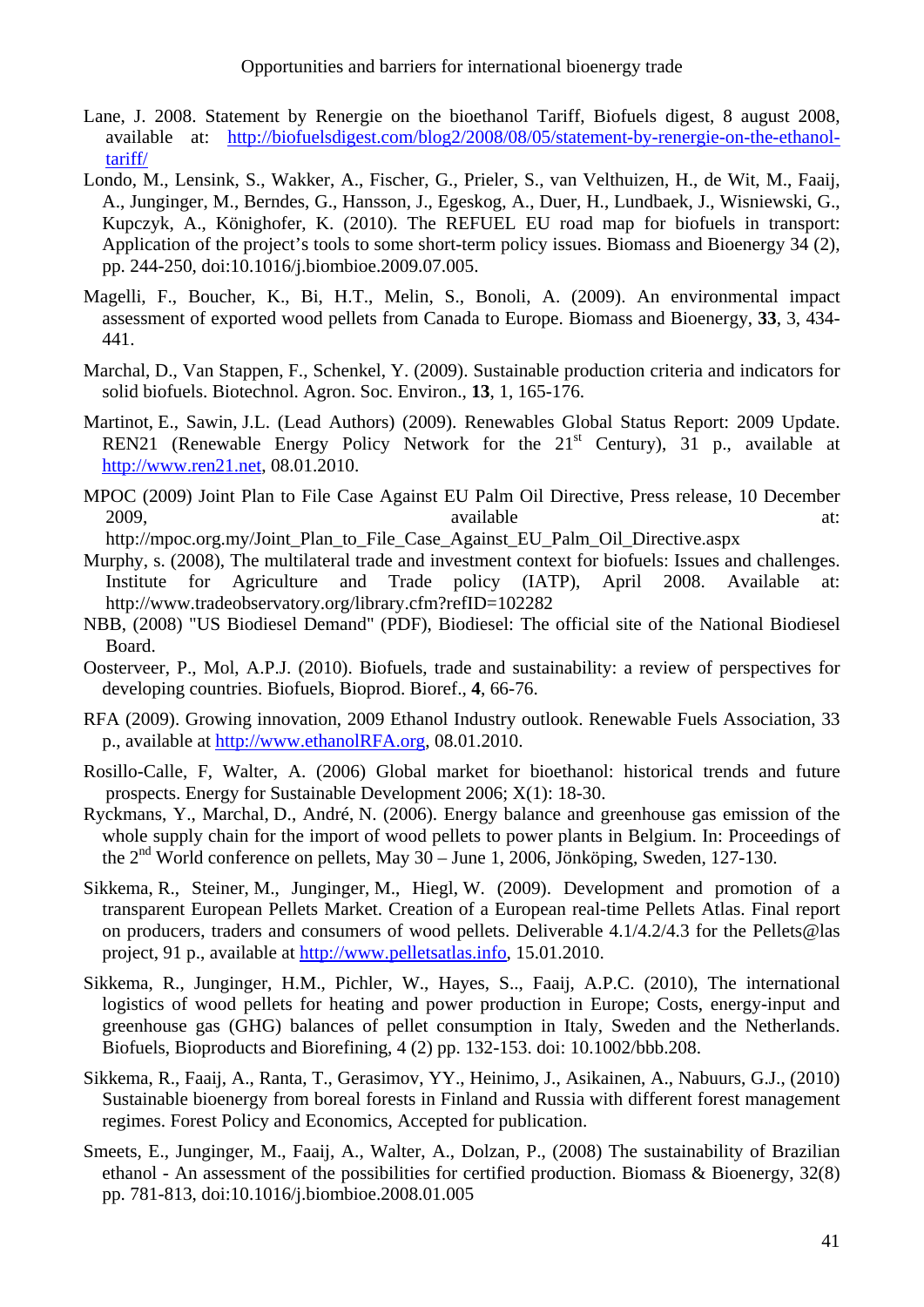- Smeets, E.M.W, Faaij, A.P.C., (2010) The impact of sustainability criteria on the costs and potentials of bioenergy production – Applied for case studies in Brazil and Ukraine biomass and bioenergy 34, pp. 319 – 333.
- Spelter, H. and Toth, D. (2009) North America's Wood Pellet Sector. Research Paper FPL-RP-656. Madison, WI: U.S. Department of Agriculture, Forest Service, Forest Products Laboratory. 21 p., September 2009.
- Steenblik, R., 2007, Subsidies: the distorted economics of biofuels, Discussion paper No. 2007-3, December 2007. The Global Subsidies Initiative (GSI), International Institute for Sustainable development (IISD), Geneva, Switzerland.
- Taylor, J. (2009) Latin American biodiesel is booming as a result of domestic demand, as well as a healthy export market, as Europe slaps duties on the US, ICIS chemical business, 30 October 2009, available at: http://www.icis.com/Articles/2009/11/02/9258980/latin-american-biodieselmarket-surges-as-europe-slaps-us-with.html accessed May 5th 2010.
- Tripartite Task Force (2007) White paper on internationally compatible biofuel standards. Tripartite Task Force: Brazil, European Union and United States of America. p. 94. Available at: http://ec.europa.eu/energy/res/biofuels\_standards/doc/white\_paper\_icbs\_final.pdf
- De la Torre Ugarte, D. (2008) Opportunities and challenges of biofuels for the agricultural sector and the future security of developing countries, UNCTAD/DITC/TED/2007/5).
- UNECE Secretariat (2008). Guidance of work area 1: Markets and statistics. Joint FAO UNECE Working Party on Forest Economics and Statistics, Timber Committee.
- UNCTAD Secretariat (2005), "Methodologies, Classifications, Quantification and Development Impacts of Non-Tariff Barriers" (Doc. No. TD/B/COM.1/EM.27/2, 23 June 2005), paper prepared for the Expert Meeting on Methodologies, Classifications, Quantification and Development Impacts of Non-Tariff Barriers (Geneva, 5-7 September 2005), United Nations Conference on Trade and Development, Geneva.
- UNCTAD (2008). UNCTAD Coding System of Trade Control Measures TRAINS, available at http://r0.unctad.org/trains\_new/tcm.shtm
- van Dam, J., Junginger, M., Faaij, A., Jürgens, I., Best, G., Fritsche, U. (2008), Overview of recent developments in sustainable biomass certification, Biomass & Bioenergy, Volume 32, Issue 8, 749-780.
- van Dam, J., Faaij, A., Lewandowski, I., Van Zeebroeck, B., (2009), Options of biofuel trade from Central and Eastern to Western European countries, Biomass and Bioenergy, 33(4), pp. 728-744.
- van Dam, J., Junginger, M., Faaij, A.P.C. (2010) From the global efforts on certification of bioenergy towards an integrated approach based on sustainable land use planning. Submitted to Renewable and Sustainable Energy Reviews, March 2010.
- van Dam, J., Junginger, M. (2010) Striving to further harmonization of sustainability criteria for bioenergy in Europe: recommendations from a stakeholder questionnaire. Manuscript in preparation, March 2010.
- Wallace, P. (2008) The Commercial and Environmental Sustainability of Biomass-Fuelled Power Generation in the United Kingdom, keynote speech, IEA International Workshop "Woodfuel Supply Chain –Sharing Experience", Warwick, England 17 September 2008. Available at: http://www.biomassenergycentre.org.uk/
- Walter, A., Rosillo-Calle, F., Dolzan, P., Piacente, E., Borges da Cunha, K., (2007) Market Evaluation: Fuel Ethanol, report for Task 40 Sustainable Bio-energy Trade; securing Supply and Demand, Deliverable 8. January 2007.
- Zarrilli (2006) The emerging biofuels market: Regulatory, trade and development implications, UNCTAD/DITC/TED/2006/4
- Zarrilli (2008) Making Certification work for sustainable Development: the case of biofuels. UNCTAD/DITC//TED/2008/1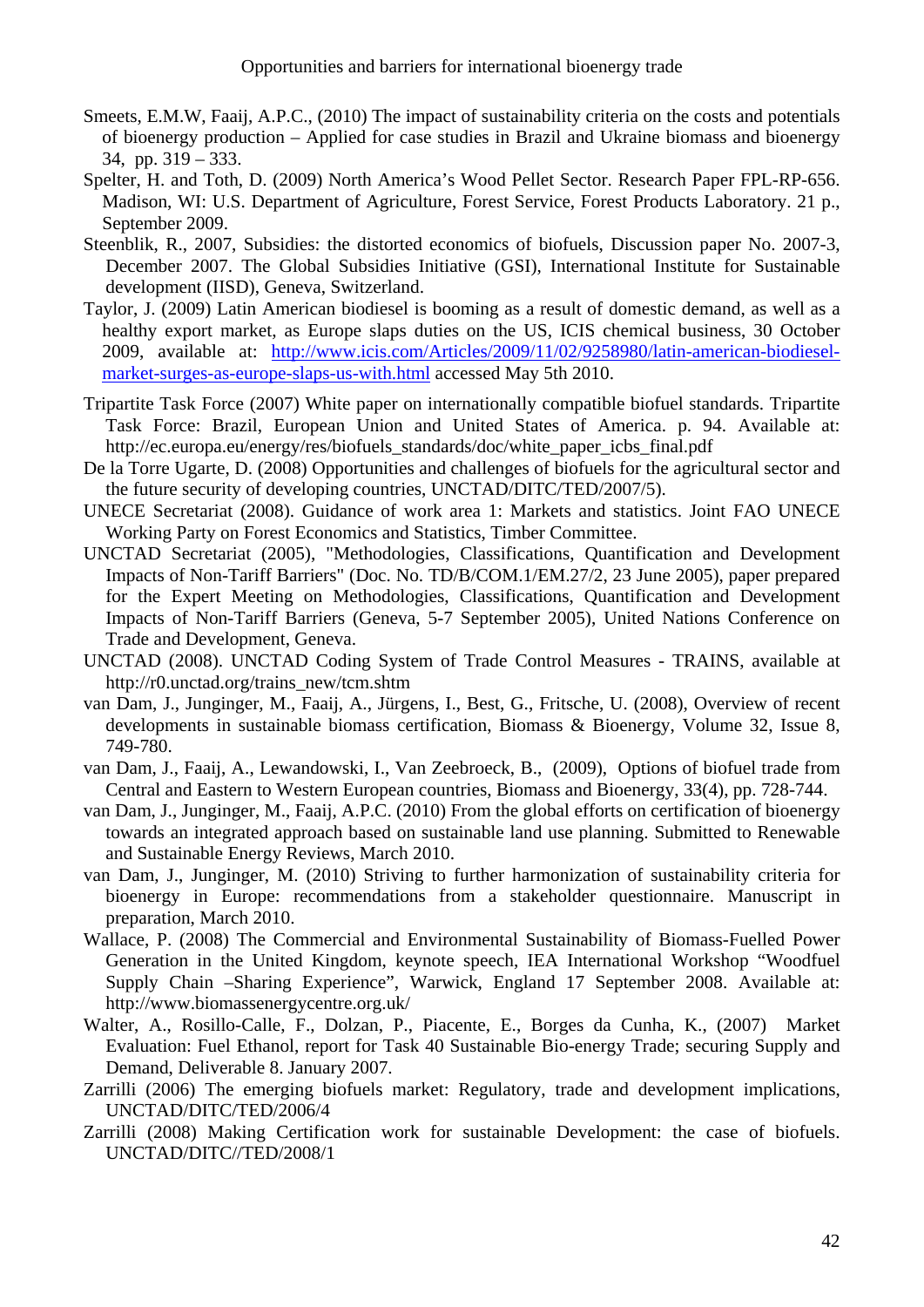### *Appendix 1 Definitions*

*Bioenergy -* renewable energy (e.g. electricity, heat or transportation fuels) produced from the conversion of the complex carbohydrates in organic matter. Organic matter may either be used directly as a fuel or processed into liquids and gases.

*Biofuels* - Fuel produced directly or indirectly from biomass. In this paper, the term biofuel applies to liquid fuels (such as bioethanol or biodiesel), produced from organic (once-living) matter, and mainly intended as transportation fuel.

*Biomass -* Organic matter available on a renewable basis. Biomass includes forest and mill residues, agricultural crops and wastes, wood and wood wastes, animal wastes, livestock operation residues, aquatic plants, fast-growing trees and plants, and municipal and industrial wastes.

*International biomass and bioenergy trade –* the physical trade of biomass and biofuels intended for an energy end-use over an international border. International trade would for example include the shipment of bioethanol from Brazil to the US for blending with gasoline. It does however *not* include:

- ethanol that is produced from a fossil (synthetic) feedstock (such as oil or natural gas)
- international trade of ethanol for other end-uses, e.g. in beverages.
- transport of ethanol from one US-state to another (i.e. without crossing an international border)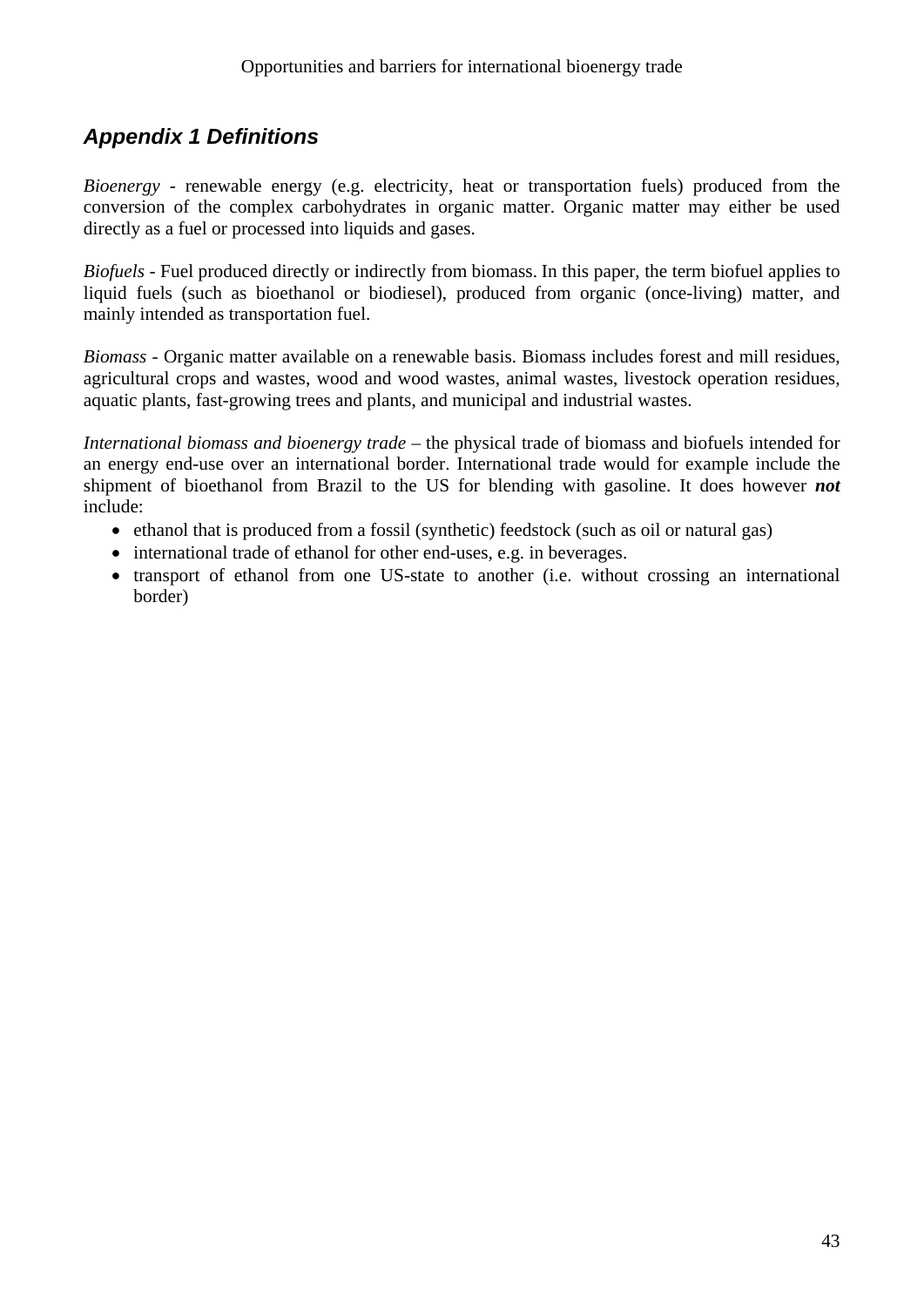## *Appendix 2 Answers by respondents on import/export tariffs*

| Country<br>Code | <b>Expertise</b>                     | Please explain your choice.                                                                                                                                                                                                                                                                                                                                                                                                                                                                                                                                                                                                                                                                                                                                                                                                                                                         |
|-----------------|--------------------------------------|-------------------------------------------------------------------------------------------------------------------------------------------------------------------------------------------------------------------------------------------------------------------------------------------------------------------------------------------------------------------------------------------------------------------------------------------------------------------------------------------------------------------------------------------------------------------------------------------------------------------------------------------------------------------------------------------------------------------------------------------------------------------------------------------------------------------------------------------------------------------------------------|
| <b>GB</b>       | Ethanol                              | Ethanol - US and EU have tariffs that prevent free flow of trade from Brasil                                                                                                                                                                                                                                                                                                                                                                                                                                                                                                                                                                                                                                                                                                                                                                                                        |
|                 |                                      | Biodiesel - EU major consumer ; counter-tariffs will mitigate the splash-and-<br>dash effect                                                                                                                                                                                                                                                                                                                                                                                                                                                                                                                                                                                                                                                                                                                                                                                        |
| <b>BR</b>       | Ethanol                              | tariffs distort markets, lower efficiency and add to costs                                                                                                                                                                                                                                                                                                                                                                                                                                                                                                                                                                                                                                                                                                                                                                                                                          |
| <b>GB</b>       | Ethanol                              | I am an African student so my view is from the African perspective. Historically,<br>i think import/export tariff constitutes a barrier especially for exporting<br>countries. Africa has a great potential for biofuels as confirmed by various<br>studies but still faces great challenges to realizing this huge bioenergy<br>potential. Brazil currently produces ethanol at the least production cost. Africa<br>for sure will need time to be as competitive in terms of production cost. Even<br>though Africa has free trade agreement with Europe, an imposition of tariffs will<br>further be a disincentive for producing biofuels in a region recognized to be<br>able to produce huge amount of it thereby reducing the size of the international<br>biofuel trade.                                                                                                    |
| ZA              | Ethanol                              | Domestic producer incentives are a very good thing to stimulate growth in<br>national markets, however the international supply shortages are too great for<br>these to be major barriers to trade. Having said that, I believe that every effort<br>should be made to discourage international trade in biofuels in this early<br>market because their export shipment emissions (from fossil fuel transport)<br>discredit the 'green' characteristics and climate benefits of biofuels.                                                                                                                                                                                                                                                                                                                                                                                           |
| <b>BR</b>       | Ethanol                              | The ethanol exports are very limited in major consumption markets (USA and<br>EU) due to trade barriers. The CBI agreement, the way which Brazilian exports<br>go to USA, doesn't make any economic or environmental sense, nor the corn<br>ethanol program in USA. If we had a free ethanol trade we would have<br>massive GHG savings.                                                                                                                                                                                                                                                                                                                                                                                                                                                                                                                                            |
| ZA              | Ethanol                              | South Africa import about 2 billion litres of petroleum products annually. I<br>believe South Africa is net exporter of ethanol (not bio-ethanol) from the<br>domestic coal to petroleum industry. An import tariff on bio-ethanol<br>(oxygenates) may increase the incentives and viability of the bio-ethanol<br>industry in South Africa. South Africa is a net export country in terms of maize<br>- we do not have a sufficient domestic market for maize (corn). An import tariff<br>on bio-ethanol may assist in getting the local bio-ethanol industry going<br>favoring the production of summer grains. However, RSA policy is not in favor<br>of tariffs - as a country we would like to see all global agricultural support<br>(PSE) to be comparable - this will definitely promote our agriculture - subsidies<br>in USA and EU countries lead to lower world prices. |
| ΖA<br>ΜY        | <b>Biodiesel</b><br><b>Biodiesel</b> | Manufacture and sell locally only<br>Inconsistent tariffs - US tariffs on PME from Malaysia but no tariffs on<br>Indonesia and Singapore                                                                                                                                                                                                                                                                                                                                                                                                                                                                                                                                                                                                                                                                                                                                            |
| ID              | Biodiesel                            | For example in Indonesia to import bioethanol or biodiesel need a special<br>license from Ministry of Trade. Also bioethanol for domestic market in<br>Indonesia are subject to special duties of USD 1.00 per liter and 10% of VAT<br>from selling price.                                                                                                                                                                                                                                                                                                                                                                                                                                                                                                                                                                                                                          |
| AT              | <b>Biodiesel</b>                     | Importing Biodiesel substituted by other countries (like B99) is a big threat to<br>the European Industry and is finally ecological not helpful. Renewable energies<br>should be produced 'locally' (so at least Europe wide feedstock for Europe<br>wide production)                                                                                                                                                                                                                                                                                                                                                                                                                                                                                                                                                                                                               |
| AT<br>AT        | <b>Biodiesel</b><br>Biodiesel        | The product get to expensive<br>It increase the Price for the consumer                                                                                                                                                                                                                                                                                                                                                                                                                                                                                                                                                                                                                                                                                                                                                                                                              |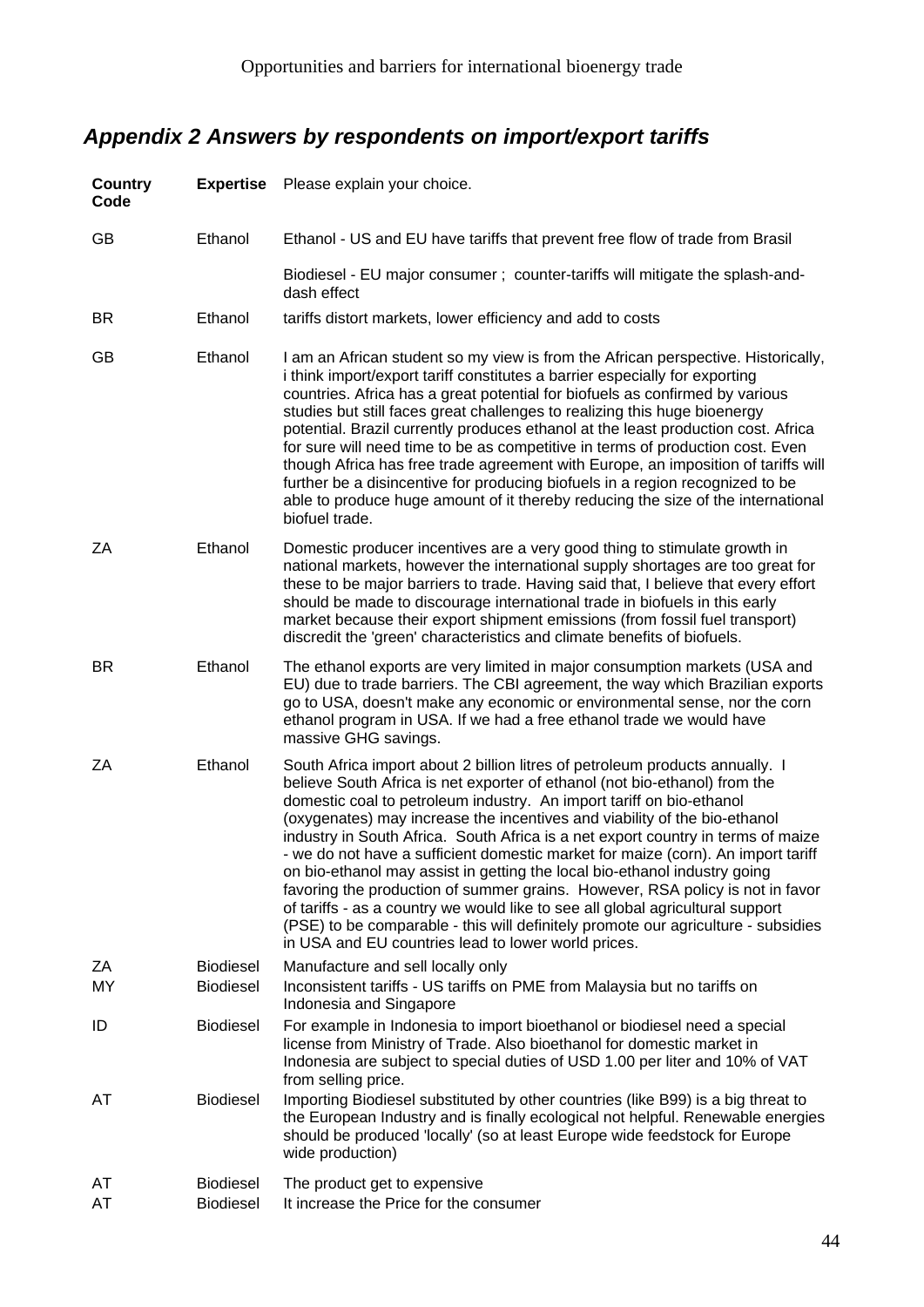| IT       | Biodiesel                            | The case of the US 'splash and dash' practice for biodiesel well explain how<br>export subsidies might affect biofuel international trade. I think that this kind of<br>market distortion should be avoided in order to allow a fair biofuel chain<br>development in all different market. The EU issue to undertake a balanced<br>approach between import and internal production of biofuel should be pursued<br>by means of fair tariff and trade procedures and at the same time by allowing<br>the development of national biofuels chain with a special care for sustainable<br>local agricultural production |
|----------|--------------------------------------|---------------------------------------------------------------------------------------------------------------------------------------------------------------------------------------------------------------------------------------------------------------------------------------------------------------------------------------------------------------------------------------------------------------------------------------------------------------------------------------------------------------------------------------------------------------------------------------------------------------------|
| ML       | Biodiesel                            | i'm working mainly in a topic of bio fuel in term of pure plant oil (PPO) using<br>instead of Diesel in the small village in Mali. the fuel is produced and directly<br>use in the multipurpose plat form for modern energy supply in the rural area.                                                                                                                                                                                                                                                                                                                                                               |
| ΖA<br>AR | <b>Biodiesel</b><br><b>Biodiesel</b> | Exception on all taxes for 5 years for investors<br>The question is bad formulated since import and export tariffs can have two<br>directions. My answer is regarding export taxes that are high in Argentina                                                                                                                                                                                                                                                                                                                                                                                                       |
| DE<br>ΖA | <b>Biodiesel</b><br>Biodiesel        | I don't know<br>In South Africa (and elsewhere in Africa, according to my research) there are<br>no tariff barriers imposed against any of the bio fuel categories in the subject<br>matter.                                                                                                                                                                                                                                                                                                                                                                                                                        |
| ΜY       | <b>Biodiesel</b>                     | By creating Trade Barriers through Import/Export Tariffs, the market for<br>Biodiesel is completely distorted. More expensive and not so environment<br>friendly sources of vegetable oils are used in preference to more cost effective<br>and more environment friendly Biodiesel. In addition when land is scarce for<br>cultivation high yielding crops like Oil Palm have a much better comparative<br>advantage and should be allowed to trade in an open market without trade<br>barriers.                                                                                                                   |
| US       | Biodiesel                            | We had hoped to export US biodiesel to the EU, but the recent trade barriers<br>put a stop to that. I have a producer in the Caribbean who may be able to<br>export to the EU without being subject to the tariff, if I can locate a biodiesel<br>buyer in the EU.                                                                                                                                                                                                                                                                                                                                                  |
| KΕ       | <b>Biodiesel</b>                     | Biodiesel production in Kenya is young (in its infancy). This is because it is only<br>4 years old since its conception. There are no clear policies/strategies on its<br>production, use and marketing. But a Kenya Biodiesel Development<br>Association was formed last year, Green Africa Foundation being one of the<br>stakeholders. This is thought to come up with clear policies, strategies and<br>quidelines on the same.                                                                                                                                                                                 |
| ZM       | <b>Biodiesel</b>                     | it will make the biodiesel especially that coming from the third world countries<br>such as Africa un competitive. However considering the nature of the<br>commodity (energy) which not all nations in the world have the potential of the<br>developing the industry, majority of the countries will relay on imports and very<br>few nations can afford to put imports tariffs.                                                                                                                                                                                                                                  |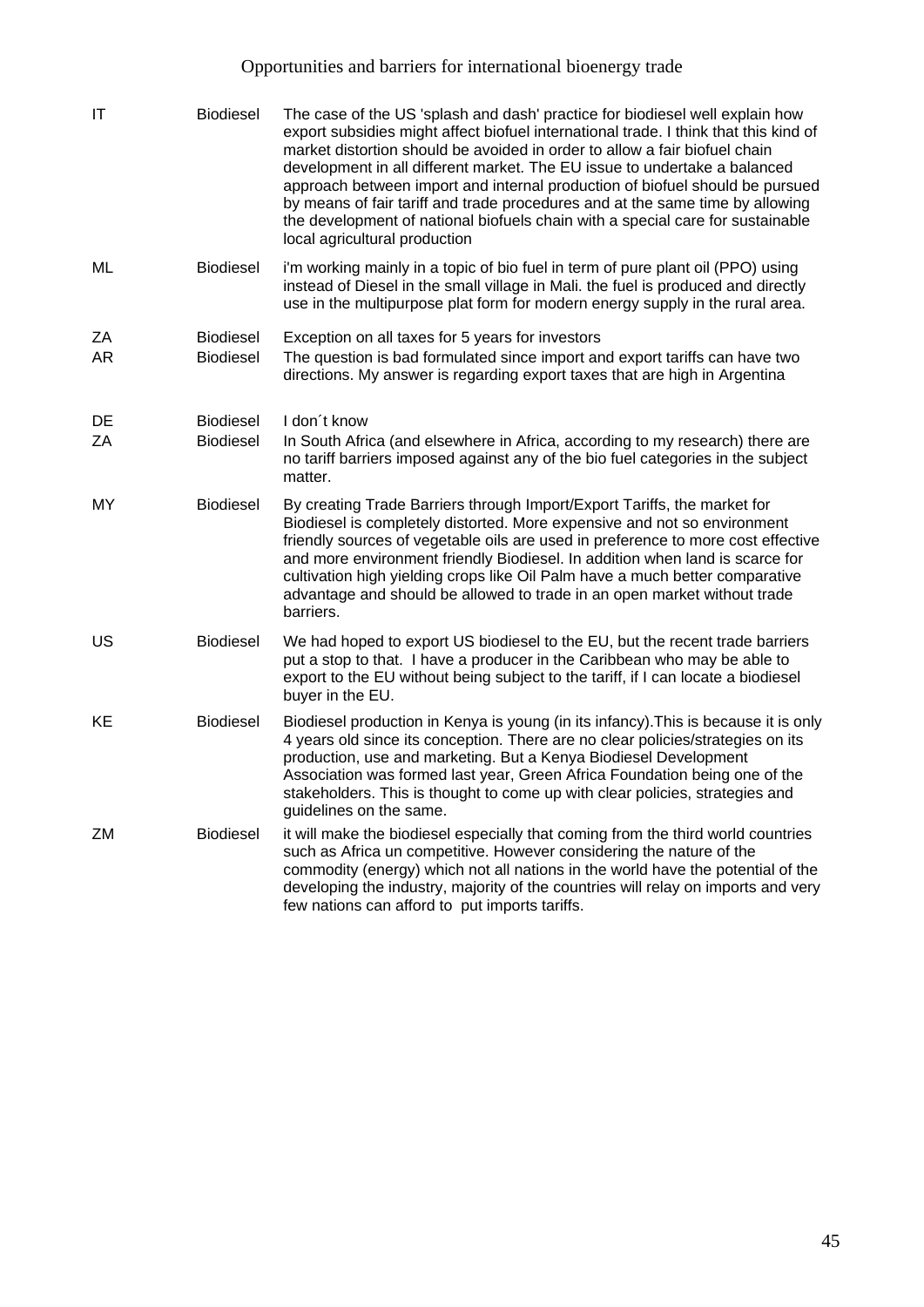BE Biodiesel Here, a single answer cannot be provided. On the one hand, import tariffs for biodiesel do not represent a trade barrier, especially within the EU, where only a 6,5% ad valorem duty is levied on biodiesel imports. The fact that the EU biodiesel market is not overly protected has been clearly illustrated by the surge of so called US "B99" biodiesel exports to the EU in 2007 and 2008. More than 1,05 million tonnes (2007) and almost 2 million tonnes (2008) of heavily subsidized and dumped US biodiesel were exported to the EU, until anti-dumping and countervailing measures were eventually imposed by the EU last March 12th, following the complaints lodged by EBB.

> On the other hand, some trade practices emerging at international level are raising major concerns in terms of fair international trade in biodiesel. This is first of all the case for the US subsidy scheme referred to as "blender's credit" (1\$/gallon = 300\$/tonne) applicable to both biodiesel consumed in the US and exported outside the US. The measures adopted by the EU last March 12th (prolonged for 5 years on July 10th) are of course bringing a major relief for EU producers. These measures against US B99 were not at all a protectionist move but they merely contributed to re-establish the level-playing field that EU biodiesel producers can legitimately enjoy. Yet, it can be feared that the heavily subsidized and dumped US biodiesel will find alternative marketing opportunities, therefore disrupting biodiesel markets in other countries. EBB will therefore remain particularly vigilant against possible attempts to fraudulently circumvent the EU duties via third countries (Canada, Singapore, Mexico, Argentina…).

Equally, the Differential Export Tax scheme applicable in Argentina should raise major concern, as it artificially incentives the processing of soybean oil into biodiesel, which is then massively exported outside the country. Although DETs are not per se contradicting to WTO rules, the EU has consistently promoted the banning of theses measures in the successive WTO rounds. EBB supports the EU Commission in defending this position.

Finally, EBB considers that the tariff preferences currently granted under the EU Generalized System of Preferences (GSP) are particularly questionable in some cases, notably when it comes to Malaysia, Indonesia and Argentina. Under the GSP schemes, these countries are in position to export their biodiesel to the EU under a 0% duty regime. However, the GSP has always been meant to be a development tool, while Malaysia, Indonesia and Argentina are far from being developing countries when it comes to their biodiesel or vegetable oil exports. For instance, only in 2008, the EU has already imported 145 000 tonnes of palm oil biodiesel from Indonesia, some 34 000 tonnes from Malaysia and 66 000 tonnes of soybean methyl ester from Argentina. The volumes imported from these three countries are expected to strongly increase in 2009

The 0% tariff preference granted to Malaysia and Indonesia under the GSP appears all the more inconsistent, considering that the EU is since July 2009 levying a duty on the corresponding raw material coming from the very same countries (5,1% on palm oil from Malaysia and Indonesia imported under CN code 1511 90 91 10).

NO Wood Pellets Price and transport costs are the main barriers. SE Wood Pellets Tariffs will influence trade patterns; make it more difficult to deliver from some regions and make ineffective production and export from other regions possible which otherwise would not have been possible

SE Wood Pellets Their is no one on wood pellets as far as I know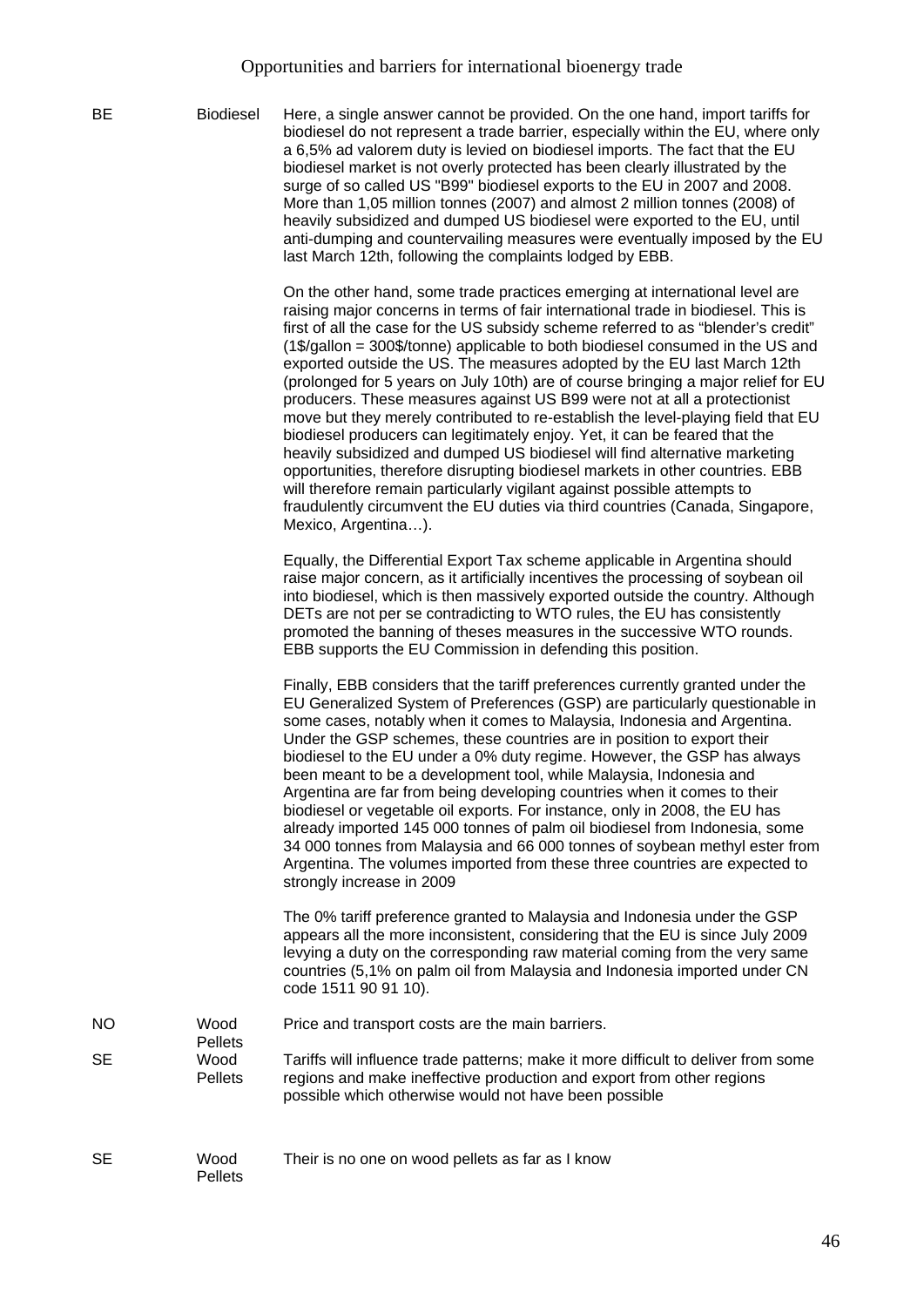| DK        | Wood<br><b>Pellets</b> | Tariffs don't seem to be a barrier at the moment but may be in the future.                                                                                                                                                                                                                                                                                                                                                                                                                         |
|-----------|------------------------|----------------------------------------------------------------------------------------------------------------------------------------------------------------------------------------------------------------------------------------------------------------------------------------------------------------------------------------------------------------------------------------------------------------------------------------------------------------------------------------------------|
| <b>NL</b> | Wood<br>Pellets        | Wood pellets trade volume comprises a minor part of total trade volumes and,<br>regarding import/export tariffs, will not attract much attention from politics for<br>the moment. Also: wood pellets are produced from by-products from other<br>industries, so the economic impact is small in relation to dedicated production<br>industries such as for bioethanol and biodiesel. Subsidies to promote the use<br>of wood pellets as a fuel can however support a growth in wood pellets trade. |
| <b>GB</b> | Wood<br><b>Pellets</b> | I have not experienced any trade barriers specifically relating to wood pellets<br>however there are many and varied costs associated with importing and<br>exporting through ports. I can see no benefit to trade of import or export tariffs.                                                                                                                                                                                                                                                    |
| BE        | Wood<br><b>Pellets</b> | at the moment no barriers exist for woodpellets, but this can change of course                                                                                                                                                                                                                                                                                                                                                                                                                     |
| <b>SE</b> | Wood<br><b>Pellets</b> | The effect should depend on whether the market is short or long. If the former,<br>and barring significant technical or logistical issues, an import tariff should not<br>stop the flow of imports as long as there is a market. If long, then an import<br>tariff should kill off trade. Similarly, if a producer has little or no local market (ie:<br>long), an export tariff will hurt the producer but not kill trade necessarily.                                                            |
| JP        | Wood<br><b>Pellets</b> | In Japan, we don't have tariff barriers for wood pellets. For instance we have<br>no national standards for wood pellets.                                                                                                                                                                                                                                                                                                                                                                          |
| <b>SE</b> | Wood<br><b>Pellets</b> | Free trading should be stimulated also on energy. Otherwise we will never see<br>the development on reducing co2 emissions. If the market is strong enough<br>and the demand og bioenergy is increasing, why hindre it by tariffs?                                                                                                                                                                                                                                                                 |
| CA        | Wood<br><b>Pellets</b> | The market is not yet stable and set, trading biomasses and biofuels as a<br>commodity. Tariffs would make it more difficult to get international trade<br>developing well. We have seen it with countries like Brazil for example<br>(ethanol).                                                                                                                                                                                                                                                   |
| <b>GB</b> | Wood<br><b>Pellets</b> | for pellet producers no import or export tariffs exist at present                                                                                                                                                                                                                                                                                                                                                                                                                                  |
| <b>GB</b> | Wood<br><b>Pellets</b> | There are no barriers for import of product                                                                                                                                                                                                                                                                                                                                                                                                                                                        |
| NL        | Wood<br>Pellets        | demand in several countries exceeds supply and although imported biomass is<br>often rewarded with less support the market is there;                                                                                                                                                                                                                                                                                                                                                               |
| <b>NL</b> | Wood<br>Pellets        | Import/Export taxes would reduce the competitiveness of that particular area in<br>comparison with areas that do not have this.                                                                                                                                                                                                                                                                                                                                                                    |
| <b>NL</b> | Wood<br>Pellets        | There are no import tariffs on pellets                                                                                                                                                                                                                                                                                                                                                                                                                                                             |
|           |                        | There are different tariffs through europe for boi ethanol and biodiesel and also<br>tax differences                                                                                                                                                                                                                                                                                                                                                                                               |
| <b>NL</b> | Wood<br>Pellets        | Imported wood pellets are common in Dutch coal fired power plants. I am not<br>aware of any measure to stimulate the trade. And given Dutch experience, any<br>discouraging measure (if available) surely has limited impact.                                                                                                                                                                                                                                                                      |
| DE        | Wood<br>Pellets        | Negative as disturbing effect on markets and competition                                                                                                                                                                                                                                                                                                                                                                                                                                           |
| NO.       | Wood<br>Pellets        | No tariffs exists                                                                                                                                                                                                                                                                                                                                                                                                                                                                                  |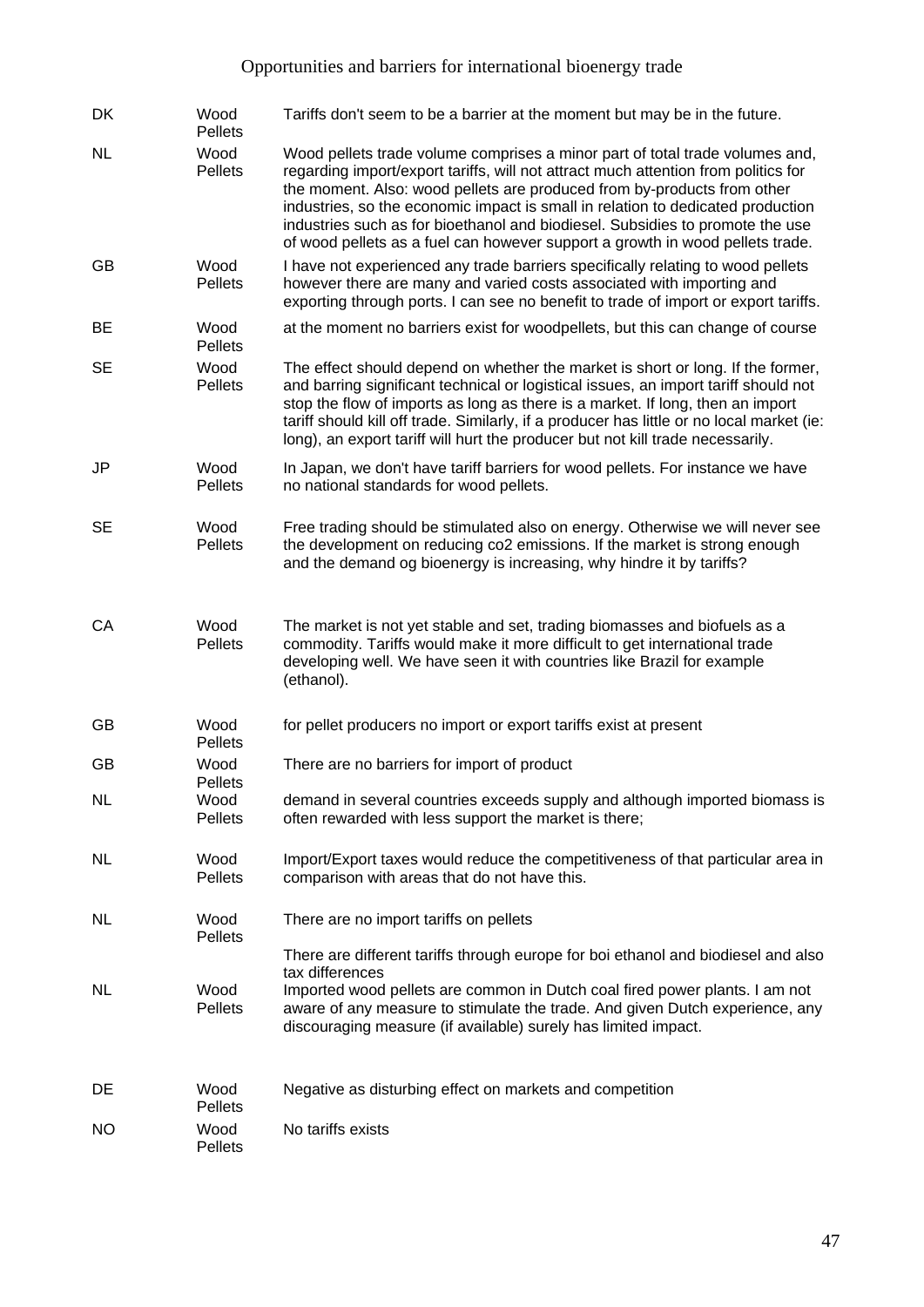| <b>NO</b> | Wood<br>Pellets        | Tariffs (and more generally, taxes) may always be a barrier, but it depends on<br>the level and the relative competitiveness of bioenergy production. The levels<br>listed on the http://www.bioenergytrade.org/tariffbarriers.html seems to be low<br>in the EU and USA.                                                                                                                                                           |
|-----------|------------------------|-------------------------------------------------------------------------------------------------------------------------------------------------------------------------------------------------------------------------------------------------------------------------------------------------------------------------------------------------------------------------------------------------------------------------------------|
| CA        | Wood<br>Pellets        | We still produce only enough ethanol and biodiesel for our own use. We have<br>no tariff problems with pellets.                                                                                                                                                                                                                                                                                                                     |
| <b>RU</b> | Wood<br><b>Pellets</b> | There is no export tariffs for wood pellets in Russia so far                                                                                                                                                                                                                                                                                                                                                                        |
| US        | Wood<br><b>Pellets</b> | I think it is important to stimulate local growth and supply of these markets.<br>tariffs on wood products may foster the use of locally grown wood pellets for<br>energy consumption                                                                                                                                                                                                                                               |
| <b>GB</b> | Wood<br>Pellets        | Trade barriers and protectionist tariffs are always a bad idea, harming the<br>protected country as much as those who are protected against. But there are<br>no significant tariff barriers at the moment to the import of wood pellets to the<br>UK from most relevant countries.                                                                                                                                                 |
| US        | Wood<br><b>Pellets</b> | We have never exported pellets, I don't know of tariffs being any hindrance.                                                                                                                                                                                                                                                                                                                                                        |
| GB        | Wood<br>Pellets        | I am not trying to export and don't think this should happen for wood pellets -<br>they should be used as close as possible to production.                                                                                                                                                                                                                                                                                          |
| <b>US</b> | Wood<br><b>Pellets</b> | Being in the pellet industry there are opportunities to partner with biodiesel and<br>bioethanol plants.                                                                                                                                                                                                                                                                                                                            |
| US        | Wood<br>Pellets        | We are currently not involved in exporting. This is more of an east-coast<br>issue. Our manufacturing is done on the west coast of the USA                                                                                                                                                                                                                                                                                          |
|           | Wood<br><b>Pellets</b> | Pellets are desperately needed in Europe any such taxes only worsens the<br>opportunity to deliver.                                                                                                                                                                                                                                                                                                                                 |
| <b>SE</b> | General<br>expertise   | In general a free market would lead to increased trade flows. The existence of<br>import/export tariffs might increase the more local bioenergy trade.                                                                                                                                                                                                                                                                              |
| AR        | General<br>expertise   | Argentina's biodiesel industry is set up to export. German tariffs adversely and<br>unfairly affecting trade.                                                                                                                                                                                                                                                                                                                       |
| EU        | General<br>expertise   | Especially the development of the Flexifuel car market is strongly inhibited by<br>the customs on sugar cane ethanol in the EU. a lower price on bioethanol<br>would be a greater competitor to gasoline. The EU focus on not competing<br>with European ethanol production, when the focus should be replacing<br>imported oil products                                                                                            |
| <b>GB</b> | General<br>expertise   | We believe in green fuel grown locally, importing and exporting should not be<br>high on the agenda. The main problem we find is unfair duty rebates that do<br>not relate to the reduction of CO2 achieved. Instead of looking at what ways<br>we can more easily import unknown so called green fuel we would be better at<br>giving the local credible ones a leg not an even bigger disadvantage due to<br>cheaper competition. |
| <b>NL</b> | General<br>expertise   | It all depends on the height of the tariffs. Currently, the EU has a substantial<br>tariff on ethanol, a minor one on biodiesel and none on pellets. The significant<br>of any tariff depends on                                                                                                                                                                                                                                    |
|           |                        | - its height as a share of average sales prices of the material                                                                                                                                                                                                                                                                                                                                                                     |
|           |                        | - the share of feedstock costs in total product costs (e.g. liquid fuel, electricity).                                                                                                                                                                                                                                                                                                                                              |
| <b>NO</b> | General<br>expertise   | Biofuels are in general favored compared to fossil fuels.                                                                                                                                                                                                                                                                                                                                                                           |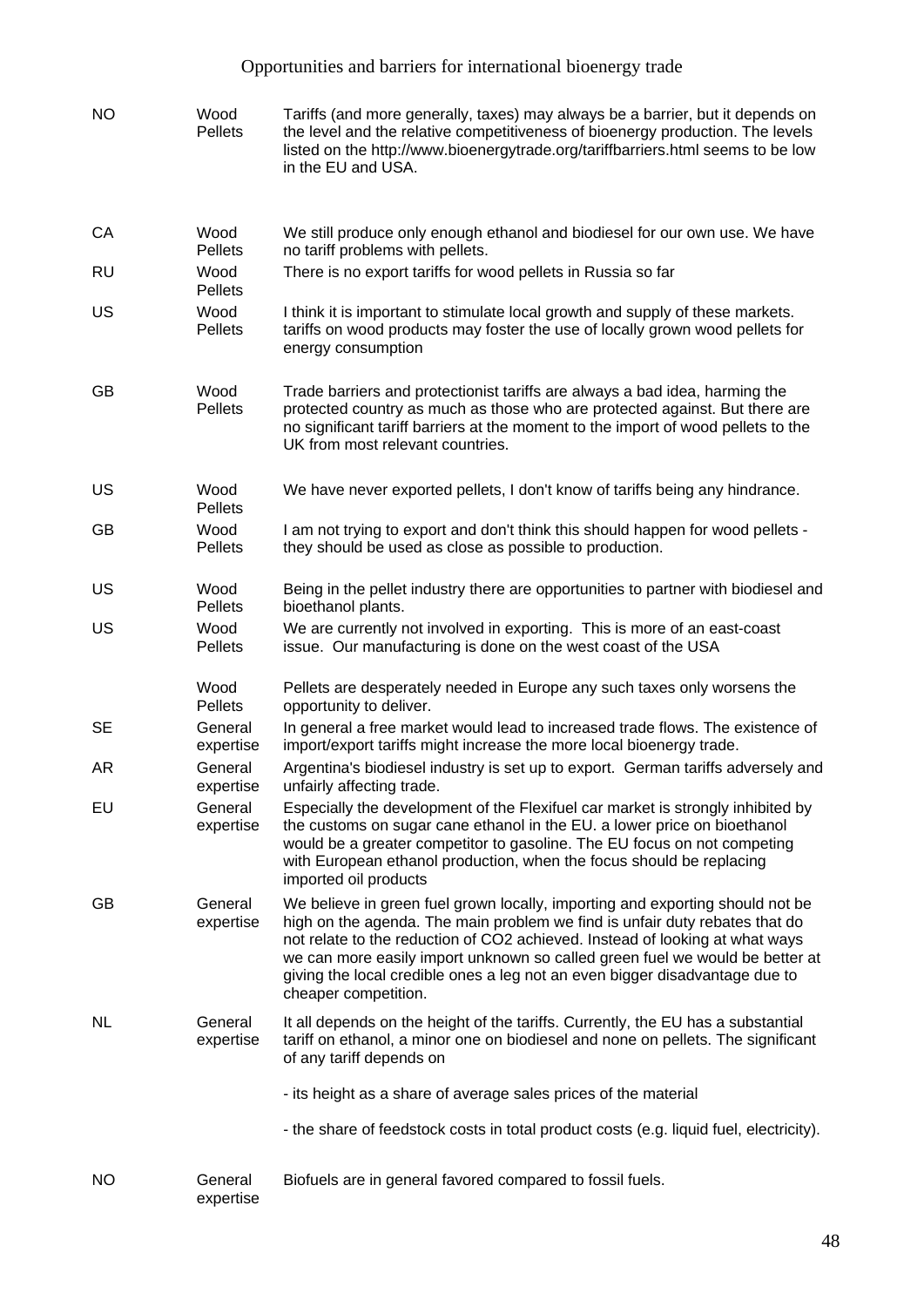BR General expertise According only few studies, only the renewable energy products has been effected by Tariff barriers why? while that, ONLY few companies, countries or investors won a LOT OF money for dirties products, like oil and its products! But they are killing our planet and the government should tax the oil products only few cents/gallon to directioned more credit to production of bio-fuels. They n=have to understand that, if more people works to produce bio-fuels, food and energy they will have more opportunities to have a job and future for their family. Also more development for the degraded region that it was made the mill for ethanol or biodiesel.

> Hope this is the future for medium term for the future of North Korea, Africa, India and China for fuel, home-work and eletric energy, all renevable so best is imposible!

while that, every year the oil companies won billion from a addict and bad energy for the future.

Good luck and God bless all!

US General expertise Tariffs wouldn't be sustained if they didn't help someone. If they are helping or protecting one group, then another group that would benefit from completely free trade will suffer. I think it provides opportunity for those the tariff helps while imposing a barrier on others. I think the political process can mitigate the barriers, thus, I'll judge the tariffs to be minor barriers as I only have one choice. They are also opportunities. I'm not sure that stimulating trade is the same as providing opportunities.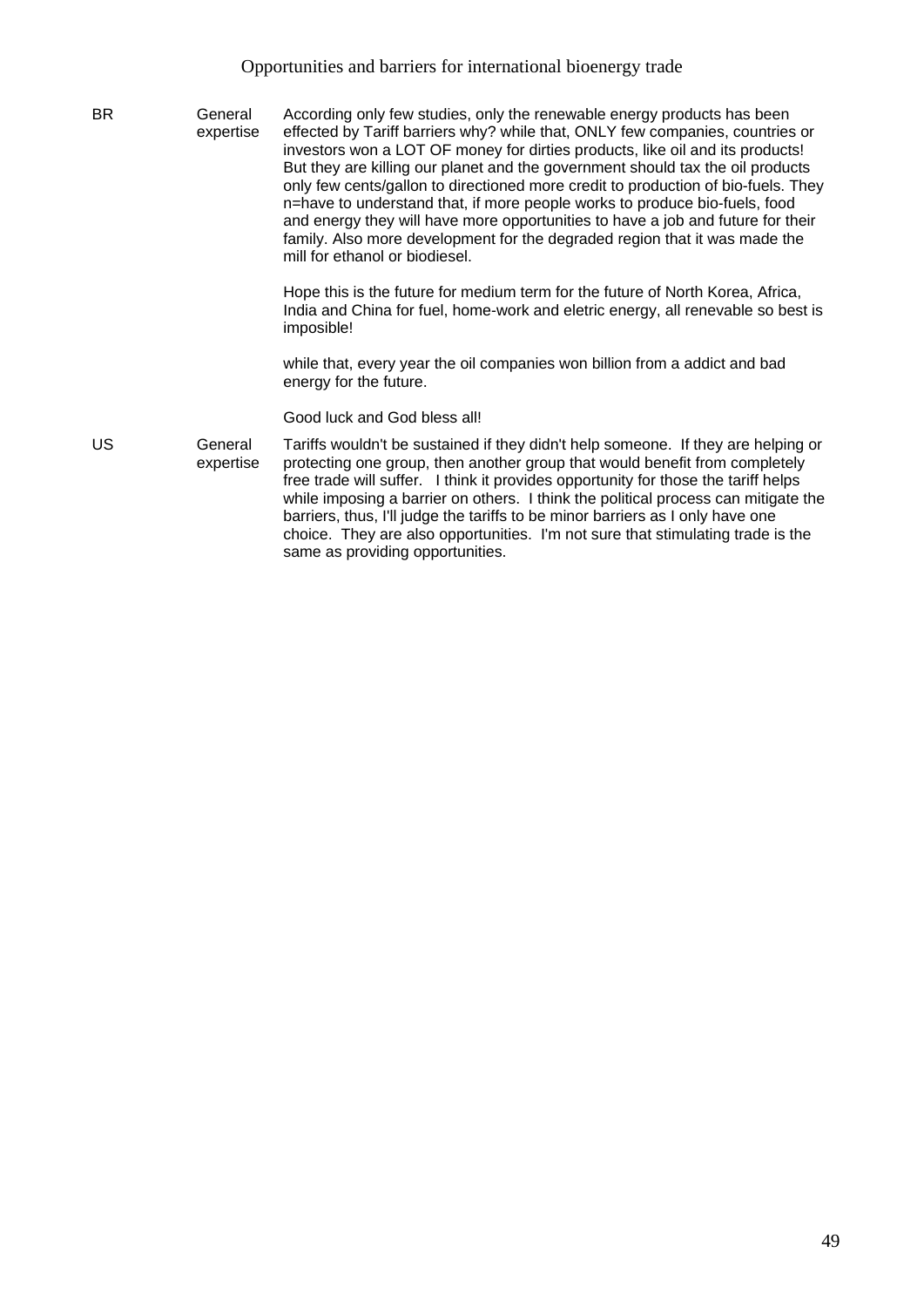# *Appendix 3 Answers by respondents on technical standards*

| Country<br>Code | <b>Expertise</b>                     | View on technical standards                                                                                                                                                                                                                                                                                                                                                                                                                                                                                                                                                                                                                                     |
|-----------------|--------------------------------------|-----------------------------------------------------------------------------------------------------------------------------------------------------------------------------------------------------------------------------------------------------------------------------------------------------------------------------------------------------------------------------------------------------------------------------------------------------------------------------------------------------------------------------------------------------------------------------------------------------------------------------------------------------------------|
| <b>GB</b>       | Ethanol                              | It could be a barrier but this can be overcome through effective technology<br>transfer and cooperation.                                                                                                                                                                                                                                                                                                                                                                                                                                                                                                                                                        |
| ΖA              | Ethanol                              | International standards are necessary with or without trade because the<br>machinery fuelled by biofuels are internationally standardized and require<br>particular grades to be maintained. Of course this facilitates trade options but I<br>foresee most biofuel demand to be local in the near future due to the rising cost<br>of fossil fuels (low cost extraction is practically finished globally). I believe<br>national governments will be inclined to protect domestic supply/production<br>going forward.                                                                                                                                          |
| <b>BR</b>       | Ethanol                              | The EU standard for ethanol is working as a technical barrier, which also<br>makes trade much more limited.                                                                                                                                                                                                                                                                                                                                                                                                                                                                                                                                                     |
| ΖA              | Ethanol                              | Quality is not negotiable and must be globally standardized for vehicles.                                                                                                                                                                                                                                                                                                                                                                                                                                                                                                                                                                                       |
| ΖA              | <b>Biodiesel</b>                     | Common technical grounding will level the playing field and facilitate<br>international trade due to a common commodity being used.                                                                                                                                                                                                                                                                                                                                                                                                                                                                                                                             |
| MY              | <b>Biodiesel</b>                     | EU & US. Some technical standards set to favour biodiesel based on local veg<br>oils to qualify while excluding imported biodiesels based on different veg oil<br>feedstocks. Not based on real technical requirement.                                                                                                                                                                                                                                                                                                                                                                                                                                          |
| DE<br>ID        | <b>Biodiesel</b><br>Biodiesel        | CEN biodiesel standard based mainly on European feedstocks<br>All standard issue by any countries e.q. ASTM (USA), EN (Europe), JIS<br>(Japan), SNI (Indonesia), are helping buyers & sellers to have same<br>understanding about quality of biodiesel or bioethanol they sell or buy. However<br>develop countries must be reasonable to set a standard specifically for<br>products from developing countries, because lack of technology and capital.<br>Unless develop countries share the technology and investment, it will be<br>difficult t for developing countries to produce bioethanol or biodiesel to meet<br>international high quality standard. |
| AT<br><b>NL</b> | <b>Biodiesel</b><br><b>Biodiesel</b> | it guarantees a constant quality<br>We are not producing biodiesel, but SVO (Straight Vegetable Oil) and press<br>cake.                                                                                                                                                                                                                                                                                                                                                                                                                                                                                                                                         |
|                 |                                      | This SVO can be a feedstock for biodiesel or directly as PPO (Pure Plant Oil)<br>or in de CHP. Currently only Germany has got a standard for PPO (which is<br>based on Rape Seed oil)                                                                                                                                                                                                                                                                                                                                                                                                                                                                           |
| IT              | Biodiesel                            | in the case of biodiesel standard, the amendment of the EU standard (in<br>particular 14214) could offer the opportunity to utilize a wider range of<br>feedstock's like soybean, sunflower and so on                                                                                                                                                                                                                                                                                                                                                                                                                                                           |
| ΖA              | <b>Biodiesel</b>                     | Our company has completed the bio fuel act for Zambia. The standards are all<br>in place to start manufacturing. Just need investors and or technology<br>partners/investors                                                                                                                                                                                                                                                                                                                                                                                                                                                                                    |
| AR              | <b>Biodiesel</b>                     | Technical standards can easily be fulfilled by local industry                                                                                                                                                                                                                                                                                                                                                                                                                                                                                                                                                                                                   |
| DE<br>ΖA        | <b>Biodiesel</b><br><b>Biodiesel</b> | In Germany the technical standards are minimal.<br>International trade depends upon the establishment and maintenance of quality<br>standards and technical specifications. These need to be mandatory. There is<br>currently no mandatory imposition of such standards in Africa, to the best of my<br>knowledge.                                                                                                                                                                                                                                                                                                                                              |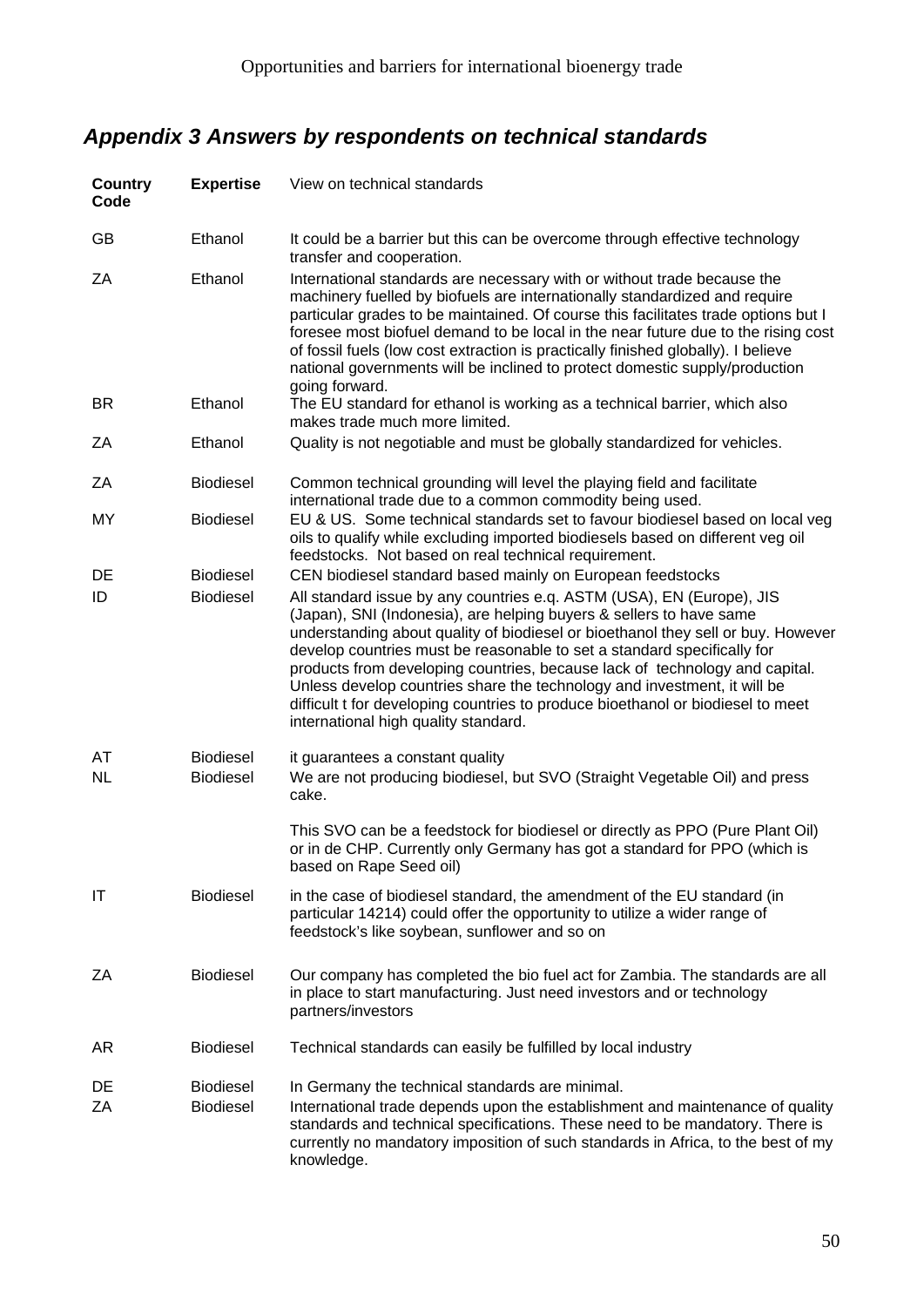| MY        | <b>Biodiesel</b>       | If Technical standards discriminate based on source of Biodiesel based on<br>intrinsic characteristics of vegetable oils used to produce Biodiesel then it can<br>be used as a barrier to free trade.                                                                                                                                                                                                                                                                                                                                                                                                                                  |
|-----------|------------------------|----------------------------------------------------------------------------------------------------------------------------------------------------------------------------------------------------------------------------------------------------------------------------------------------------------------------------------------------------------------------------------------------------------------------------------------------------------------------------------------------------------------------------------------------------------------------------------------------------------------------------------------|
| US        | <b>Biodiesel</b>       | The EN standard for biodiesel (or wood pellets) is not that difficult to meet for<br>North American producers.                                                                                                                                                                                                                                                                                                                                                                                                                                                                                                                         |
| ZM        | <b>Biodiesel</b>       | most of standard developed by countries are within the same specks though<br>the EU standards are still the highest. No nation can develop the standard<br>without looking at the existing international standards. more over even the<br>vehicle manures have the minimum standards for certain blends which acts as<br>a guide.                                                                                                                                                                                                                                                                                                      |
| BE        | <b>Biodiesel</b>       | Technical standards regulating biodiesel quality and specifications in the<br>different regions of the world does not represent an obstacle to trade, despite<br>some regional differences. This has been acknowledged by the EU/US/Brazil<br>Tripartite Task Force in its December 2007 Report on Internationally<br>compatible biofuels standards. More specifically, the report states that "While<br>some methods, test parameters, or parameter limit values are not currently<br>aligned, their non-alignment may not have much of an impact if biodiesel made<br>in one region is destined for use in another region." (p. 24). |
|           |                        | The fact that biodiesel standards do not represent an obstacle to trade has<br>been further evidenced by the fact that US B99 biodiesel has been massively<br>exported to the EU in 2007 and 2008, despite some minor differences between<br>the ASTM and EN biodiesel standards.                                                                                                                                                                                                                                                                                                                                                      |
| <b>SE</b> | Wood<br><b>Pellets</b> | necessary with internationally accepted standards for int'l trade                                                                                                                                                                                                                                                                                                                                                                                                                                                                                                                                                                      |
| <b>SE</b> | Wood<br><b>Pellets</b> | For us is the current standards okay                                                                                                                                                                                                                                                                                                                                                                                                                                                                                                                                                                                                   |
| <b>NO</b> | Wood<br><b>Pellets</b> | cargo classification is a major barrier, imo (international maritime org, (un))<br>have made it harder to ship, as it is classe as dangerous cargo                                                                                                                                                                                                                                                                                                                                                                                                                                                                                     |
| DK        | Wood<br><b>Pellets</b> | There can be a great deal of uncertainty in connection with the origin and<br>content of wood pellets. A strong and commonly used standard may help to<br>remove this uncertainty.                                                                                                                                                                                                                                                                                                                                                                                                                                                     |
| <b>NL</b> | Wood<br><b>Pellets</b> | Traders demand standardized specifications regarding the commodities that<br>they trade. When adequate standardization (like technical specifications) are<br>not available, trade will restricted to Over-The-Counter transactions.                                                                                                                                                                                                                                                                                                                                                                                                   |
| <b>NL</b> | Wood<br>Pellets        | Standards could increase would pellets te become a commodity and they help<br>transparency in the market                                                                                                                                                                                                                                                                                                                                                                                                                                                                                                                               |
| <b>SE</b> | Wood<br><b>Pellets</b> | Standards for pellets can be both a minor barrier and a major advantage to<br>international trade                                                                                                                                                                                                                                                                                                                                                                                                                                                                                                                                      |
| GB        | Wood<br><b>Pellets</b> | A common technical standard for wood pellets would greatly improve the trade<br>in wood pellets.                                                                                                                                                                                                                                                                                                                                                                                                                                                                                                                                       |
| BE        | Wood<br><b>Pellets</b> | Large industrial users usually have their own specific standards tailored to their<br>installations. It is probably only useful to have one common standard for pellets<br>for domestic appliances.                                                                                                                                                                                                                                                                                                                                                                                                                                    |
| <b>SE</b> | Wood<br><b>Pellets</b> | If there are multiple sets of standards which aren't aligned, this should hamper<br>trade and transparency. Pockets of regional markets will do little good if there<br>cannot be trade amongst the markets themselves. If standards are unified, then<br>the question depends on how stringent these are. The stricter the standards,<br>the slower the flow on production and trade in the short-run. But I suspect it<br>would be better for the industry in the longer-run if customers are considered<br>first and foremost.                                                                                                      |
| JP        | Wood<br>Pellets        | If we don't have no technical standards, consumer is not safe for buy pellets. It<br>means we don't creat pellet market in global.                                                                                                                                                                                                                                                                                                                                                                                                                                                                                                     |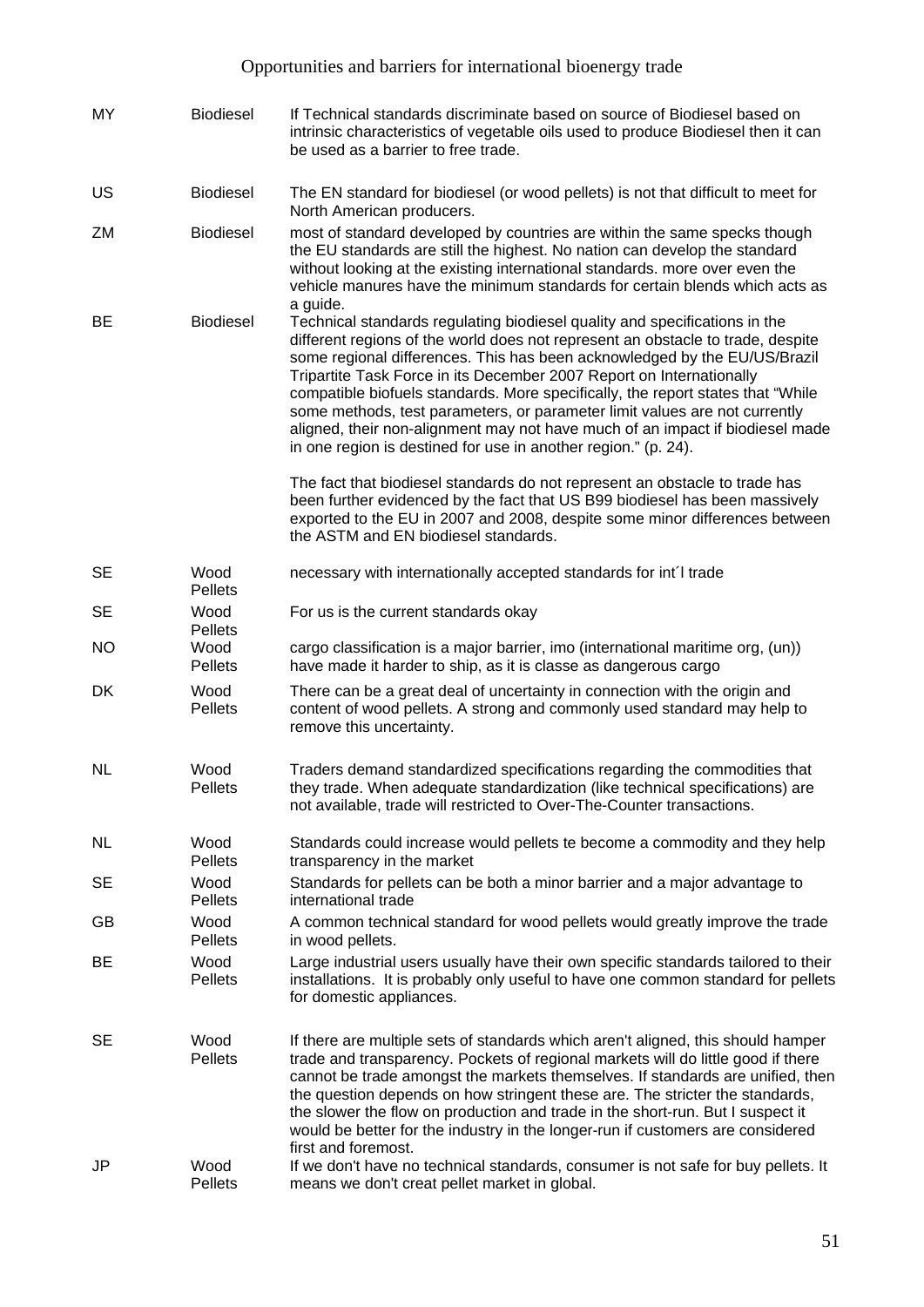| DE        | Wood<br><b>Pellets</b> | For both trading purposes and use of woodpellets I think a standardization<br>would significantly help to develop the market.                                                                                                                                                                                                              |
|-----------|------------------------|--------------------------------------------------------------------------------------------------------------------------------------------------------------------------------------------------------------------------------------------------------------------------------------------------------------------------------------------|
|           |                        | For using woodpellets the major benefit might be in application for<br>environmental permits. When there is a standard spec, governments might be<br>more willing to grant these kind of permits.                                                                                                                                          |
| DE        | Wood<br><b>Pellets</b> |                                                                                                                                                                                                                                                                                                                                            |
| <b>SE</b> | Wood<br><b>Pellets</b> | Fre trading needs a common standard - otherwise we will end up in a mess<br>where customers will suffer and demand slowing down.                                                                                                                                                                                                           |
| CA        | Wood<br><b>Pellets</b> | Standardization is good, so people know what they are getting. For<br>international trade, i don't know how it will be affected.                                                                                                                                                                                                           |
| GB        | Wood<br><b>Pellets</b> | Technical standards will improved confidence in the wood pellet market and<br>should therefore increase trade                                                                                                                                                                                                                              |
| <b>GB</b> | Wood<br><b>Pellets</b> | in the more lucrative market of residential suuply a standard will be beneficial.                                                                                                                                                                                                                                                          |
| <b>GB</b> | Wood<br><b>Pellets</b> | Until wood pellets are understood more in the UK any standards will be of<br>mimor importance                                                                                                                                                                                                                                              |
| <b>NL</b> | Wood<br><b>Pellets</b> | the more unity, the better commodity                                                                                                                                                                                                                                                                                                       |
| <b>NL</b> | Wood<br><b>Pellets</b> | The more standardized, the better. Only then the market can really develop as<br>a 'commodity'. It will improve liquidity in the market.                                                                                                                                                                                                   |
| <b>NL</b> | Wood<br><b>Pellets</b> | every customer has its own technical standart, we have to follow it.                                                                                                                                                                                                                                                                       |
| <b>NL</b> | Wood<br>Pellets        | No Barriers just look at eu specifications.                                                                                                                                                                                                                                                                                                |
|           |                        | The amount of ethanol to be mixed with petrol is not possible in every %                                                                                                                                                                                                                                                                   |
| <b>NL</b> | Wood<br><b>Pellets</b> | A predefined quality for wood pellets, makes combustion of it easier. The<br>prechecks for the quality can be reduced, thereby making use of pellets<br>becomes easier, and thus trade becomes easier.                                                                                                                                     |
| DE        | Wood<br><b>Pellets</b> | Major to minor barrier: if a lot of different standards                                                                                                                                                                                                                                                                                    |
|           |                        | are developed - harmonization of standards would be more efficient                                                                                                                                                                                                                                                                         |
| <b>NO</b> | Wood<br>Pellets        | In a mature marked standards are needed in order to facilitate a efficient trade.<br>However as markets are still in a developing stage, standards might hamper<br>the development by blocking out opportunities.                                                                                                                          |
| <b>NO</b> | Wood<br><b>Pellets</b> | Standards reduce transaction costs (reduce the cost of information) and<br>thereby facilitate trade.                                                                                                                                                                                                                                       |
| СA        | Wood<br><b>Pellets</b> | Our pellets are already seen as marketable in most if not all countries.                                                                                                                                                                                                                                                                   |
| AT        | Wood<br>Pellets        | Standards need to be a major barrier for those not fulfilling the criteria in order<br>to build a market. Hence we do support these barriers which shall also lead to a<br>diversification of product classes                                                                                                                              |
| <b>RU</b> | Wood<br><b>Pellets</b> | Standards are very important in the international trade, they determine the<br>trade                                                                                                                                                                                                                                                       |
| US        | Wood<br>Pellets        | While I am only familiar with standards regarding wood production, I do feel<br>that if we are looking for more sustainable sources of energy, there needs to be<br>a minimum level of environemtal standards of production. For example, the<br>production of wood pellets for energy consumption should begin with certified<br>forests. |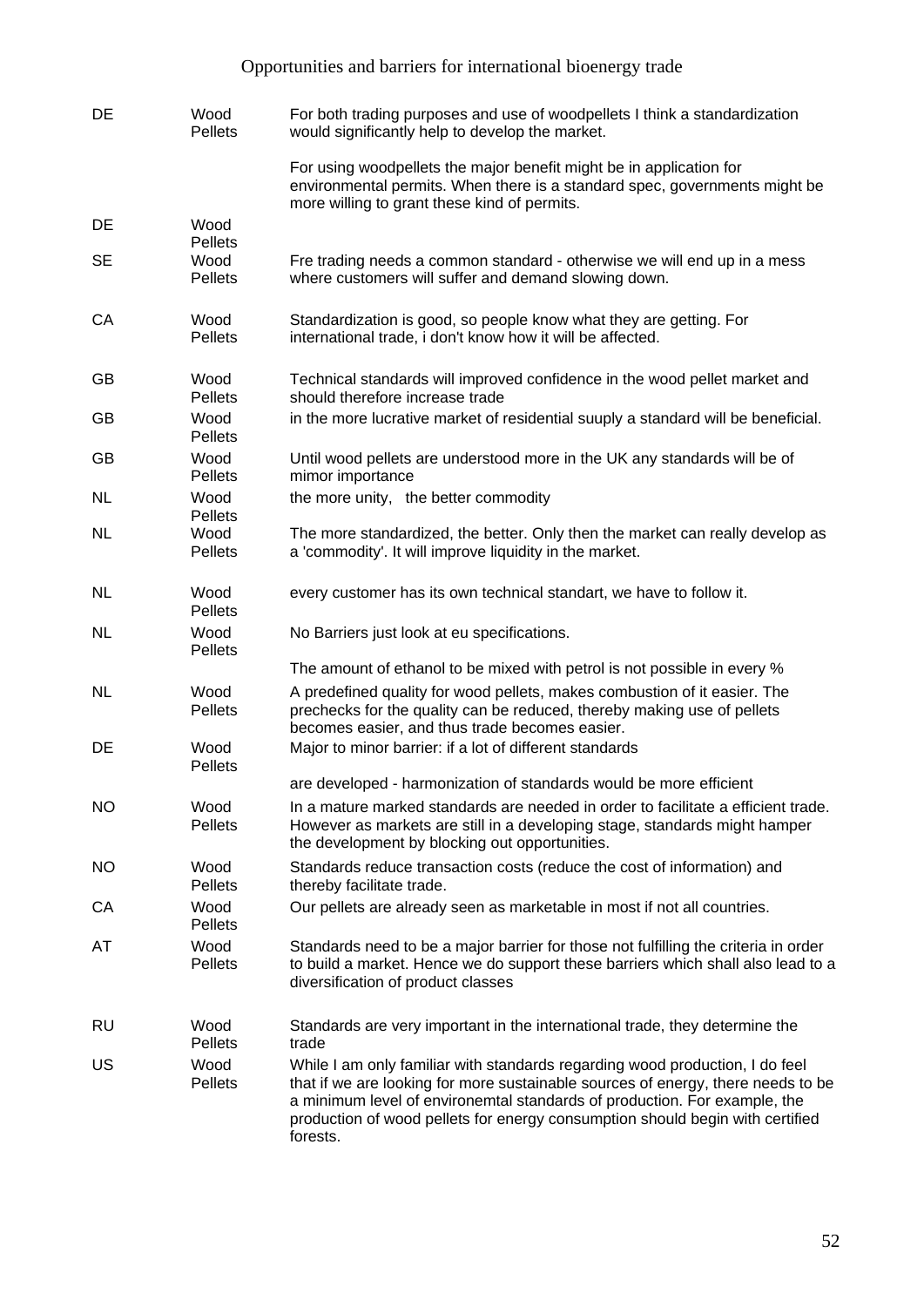| <b>GB</b> | Wood<br><b>Pellets</b> | The standards developed for wood pellets in Austria and Sweden are<br>unnecessarily tight (e.g. with regard to ash content), driving up costs to<br>consumers unnecessarily. This looks likely to be corrected in the new<br>European standards. Attempts by the UK government to regulate boiler<br>standards are pathetically badly-run, out-of-step with European producers who<br>have already proved the quality of their equipment, and (through their<br>unnecessarily high cost) distort the market towards a few players who have the<br>money to put their kit through the process. But that's just par for the course for<br>the UK government and its quangos' interventions in standards and in the<br>market. We'd probably be better off without a government than with the one<br>we've got. |
|-----------|------------------------|--------------------------------------------------------------------------------------------------------------------------------------------------------------------------------------------------------------------------------------------------------------------------------------------------------------------------------------------------------------------------------------------------------------------------------------------------------------------------------------------------------------------------------------------------------------------------------------------------------------------------------------------------------------------------------------------------------------------------------------------------------------------------------------------------------------|
| <b>US</b> | Wood<br><b>Pellets</b> | We have access to species that make a better pellet than what is being<br>exported to Europe.                                                                                                                                                                                                                                                                                                                                                                                                                                                                                                                                                                                                                                                                                                                |
| <b>GB</b> | Wood<br><b>Pellets</b> | Standards are critical for the product toi work properly                                                                                                                                                                                                                                                                                                                                                                                                                                                                                                                                                                                                                                                                                                                                                     |
| <b>US</b> | Wood<br><b>Pellets</b> | To my knowledge we have the best residential pellet made worldwide.                                                                                                                                                                                                                                                                                                                                                                                                                                                                                                                                                                                                                                                                                                                                          |
| US        | Wood<br><b>Pellets</b> | There must be a technical standard so that users of a commodity can place the<br>correct value on the product bases on how much energy will be produced by<br>each quality grade of product.                                                                                                                                                                                                                                                                                                                                                                                                                                                                                                                                                                                                                 |
| <b>US</b> | Wood<br><b>Pellets</b> | The exported pellets are being burned in 'boilers' that are made to burn even<br>the lowest standard of pellets.                                                                                                                                                                                                                                                                                                                                                                                                                                                                                                                                                                                                                                                                                             |
| <b>SE</b> | General<br>expertise   | Standards have the possibility to facilitate the trade since the buyers can<br>specify what they want and the sellers specify what they have. My opinion is<br>that this should stimulate trade. Especially if technical standars also include<br>sustainability aspects they might be important for the future bioenergy trade.                                                                                                                                                                                                                                                                                                                                                                                                                                                                             |
| AR.       | General<br>expertise   | Clear and standardized standards can only help improve trade in the long run.                                                                                                                                                                                                                                                                                                                                                                                                                                                                                                                                                                                                                                                                                                                                |
| EU        | General<br>expertise   | I have been involved in international trade of pellets in my earlier jobs. The<br>international standards are very important for international trade of agreed<br>quality                                                                                                                                                                                                                                                                                                                                                                                                                                                                                                                                                                                                                                    |
| <b>GB</b> | General<br>expertise   | an alround standard which is realistically achievable is great if there is a level<br>playing field. Thoughts for other simular greener products should be taken into<br>account and there charatoristic differences should not be ruled out if they have<br>a greener potential.                                                                                                                                                                                                                                                                                                                                                                                                                                                                                                                            |
| <b>NL</b> | General<br>expertise   | Existing (different) standards for EtOH between e.g. US, EU and Brazil seem to<br>be only a minor barrier, as water content is the critical one and hydrous ethanol<br>can be easily dried. For biodiesel standards partly refer to the fatty acid<br>composition, which is hardly changeable. For wood pellets the development of<br>a (uniform) set of technical standards can greatly facilitate trade.                                                                                                                                                                                                                                                                                                                                                                                                   |
| <b>US</b> | General<br>expertise   | Depends on importing nations standards                                                                                                                                                                                                                                                                                                                                                                                                                                                                                                                                                                                                                                                                                                                                                                       |
| US        | General<br>expertise   | Imposing standards is designed to impose barriers on materials which do not<br>meet those standards. At the same time, it gives a huge opportunity to those<br>who find ways to effectively meet the standards. Unfortunately, as far as trade<br>goes, it may mean that inferior product remains in the area of development<br>while the superior product is traded internationally.                                                                                                                                                                                                                                                                                                                                                                                                                        |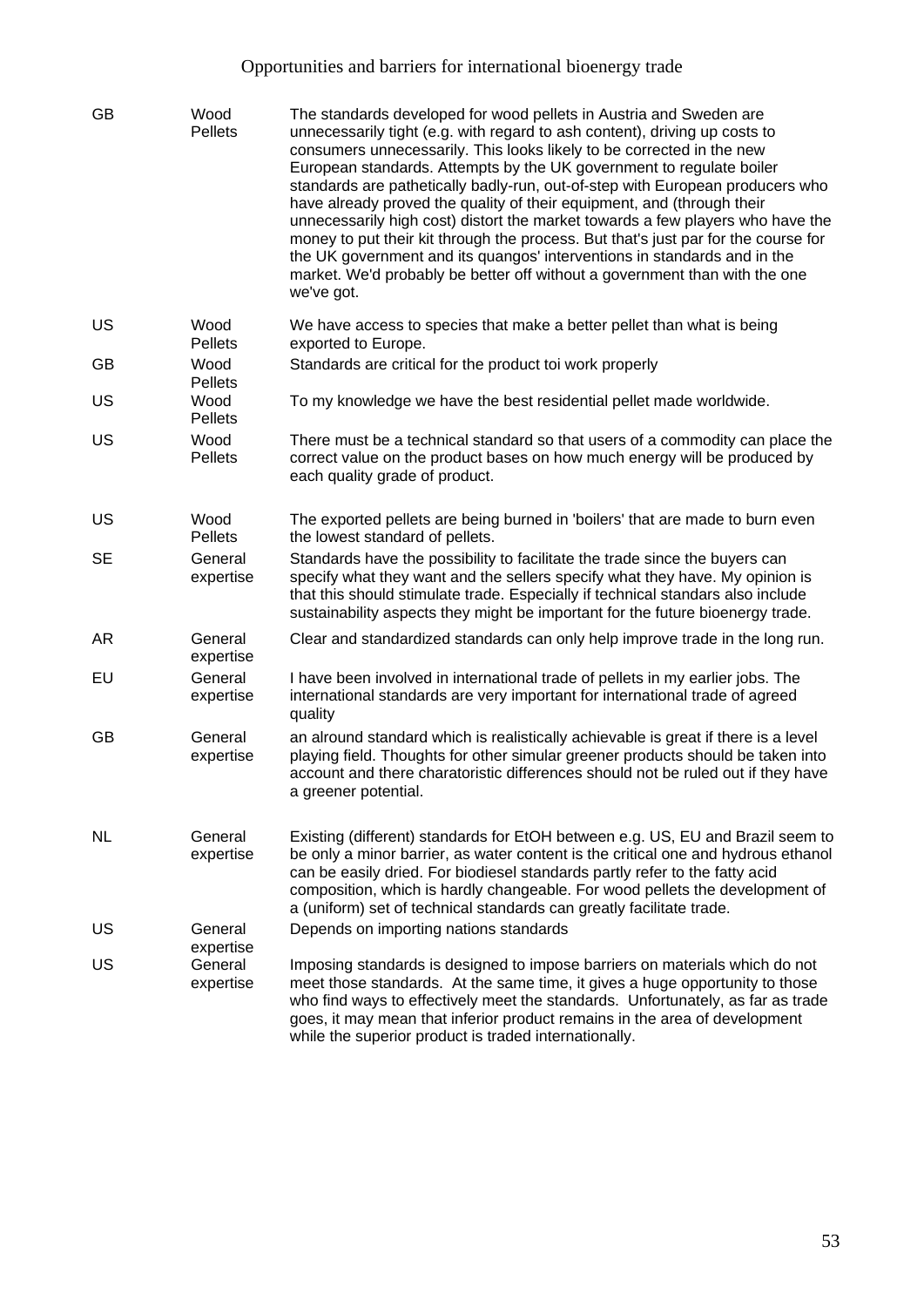## *Appendix 4 Answers by respondents on sustainability criteria*

| Country<br>Code | <b>Expertise</b>                     |                                                                                                                                                                                                                                                                                                                                                                                                                                                                                                                                |
|-----------------|--------------------------------------|--------------------------------------------------------------------------------------------------------------------------------------------------------------------------------------------------------------------------------------------------------------------------------------------------------------------------------------------------------------------------------------------------------------------------------------------------------------------------------------------------------------------------------|
| <b>GB</b>       | Ethanol                              | Sustainability criteria COULD be used as a non-trade barrier if regulated in that<br>direction. If fairly applied across the board they will level up the playing field and<br>create major opportunities.                                                                                                                                                                                                                                                                                                                     |
| BR.             | Ethanol                              | As long as there is no uniform, global standard for sustainability, any act to enforce<br>these standards, are per se a trade barrier and contribute to protectionism                                                                                                                                                                                                                                                                                                                                                          |
| <b>GB</b>       | Ethanol                              | It depends. Sustainability criteria are meant to protect from misuse and abuse. At<br>the same time, it can be used as a weapon for marginalization.                                                                                                                                                                                                                                                                                                                                                                           |
| ΖA              | Ethanol                              | In developed countries, sustainability criteria are going to increase in importance<br>whether the biofuel is locally produced or imported (supply chain). This will be a<br>minor barrier to trade. What is more significant is the future insistence by the<br>consumer on sustainability criteria (in particular, climate change & GHG emissions),<br>which will be a major influence on trade as a barrier. Consumers and particularly<br>the youth will drive the sustainability & climate change agenda in coming years. |
| <b>BR</b>       | Ethanol                              | The sustainability criteria is not working yet as a major trade barrier, since the<br>criteria is not yet clear to most brazilian producers and EU is still buying on loose<br>'sustainable' principles. But as soon as the Energy directive comes in line, we might<br>have a major trade barrier but, at the same time, helping the producers to have a<br>cleaner production line. This might be a necessary evil.                                                                                                          |
| ΖA              | Ethanol                              | In order to trade the production of biofuels should be sustainable in the domestic<br>country - if not trade is also not viable.                                                                                                                                                                                                                                                                                                                                                                                               |
| MY              | Biodiesel                            | Complexity. Sustainabilit Standards required of Biofuels not required of other trade<br>commodities with environmental, social and GHG impacts. Continuing future<br>uncertainty due to ongoing review provisions of EU Renewable Energy Directive.<br>Unclear which Standards, Cetification and Chain of Custody proceedures will be<br>applied. Will be used as non-tariff barriers.                                                                                                                                         |
| DE              | <b>Biodiesel</b>                     | Answer depends on short term or medium term influence and also extent and<br>implementation of sustainability criteria. In all cases sust. criteria may change trade<br>flows and provide opportunities for producers which can provide evidence of<br>sustainable biomass production.                                                                                                                                                                                                                                         |
| ID              | <b>Biodiesel</b>                     | We are facing a major global warming problem and we have to put extra effort to<br>make sure each drop of bioethanol or biodiesel must be from a sustainable<br>business activity. Meaning not cutting forest, not using chemical fertilizers, treat all<br>processes/plant waste properly will help us reducing the emission globally.                                                                                                                                                                                        |
|                 |                                      | Also by managing this industry to be environmentally friendly we will have<br>opportunity from carbon credit (CDM) as another potential source of revenue                                                                                                                                                                                                                                                                                                                                                                      |
| AT              | <b>Biodiesel</b>                     | With sustainability criteria a lot of 'bad behavior' in the industry can be reduced and<br>we will arrive at a biodiesel production that makes sense ecological and economical                                                                                                                                                                                                                                                                                                                                                 |
| AT<br><b>NL</b> | <b>Biodiesel</b><br><b>Biodiesel</b> | it's a good arument for the sales<br>Our plantation is setup with the Dutch Cramer criteria in mind. So the Dutch<br>sustainability rules are applicable to our products.                                                                                                                                                                                                                                                                                                                                                      |
| GB              | <b>Biodiesel</b>                     | Will be settled by European regulations; will then not be an issue.                                                                                                                                                                                                                                                                                                                                                                                                                                                            |
| AR              | <b>Biodiesel</b>                     | Specially LUC and iLUC can be critical in the future                                                                                                                                                                                                                                                                                                                                                                                                                                                                           |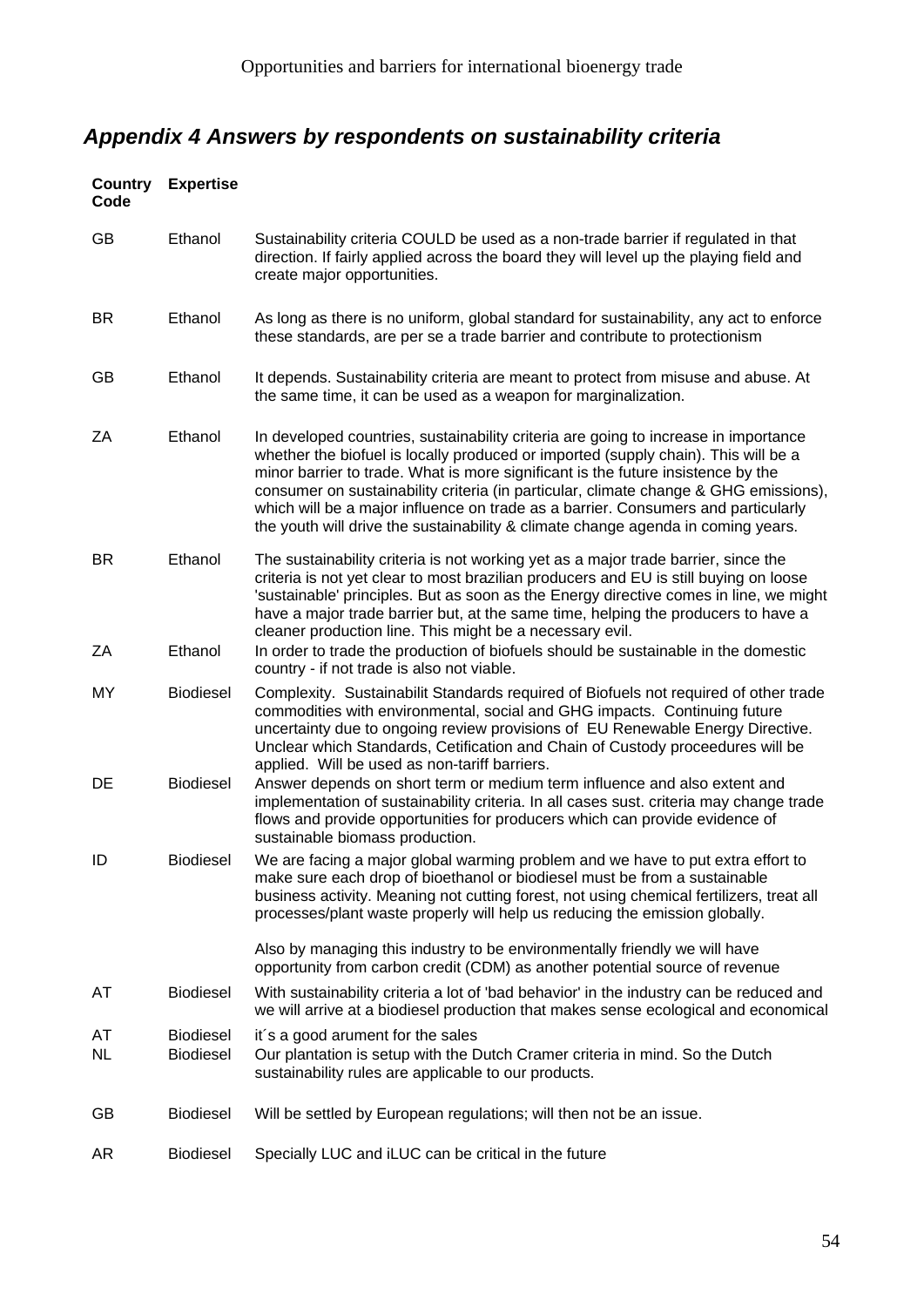- ZA Biodiesel Sustainability enables both supply and quality. The absence of sustainability poses a threat to continuity of supply and standards. My choice of 'minor barrier' was a difficult one, sice it really borders upon 'major barrier'.
- MY Biodiesel Biodiesel from Tropical Oils should not be discriminiated on the assumption that it is not environment friendly. The rigour of sustainability standards should be the same for Biodiesel from all sources.
- ZM Biodiesel its to early to say whether it would a barrier or not though it has been said by the majority that it negative effect especially for companies from third world countries.
- BE Biodiesel While ensuring the sustainability of bioenergy and biomass production is a legitimate concern, the way in which sustainability requirements are implemented at international level can represent a significant barrier to fair international trade. This is why we assess the impact of sustainability criteria as ranging from "neutral" to "major barrier".

In the view of EBB, the bottom line is that sustainability criteria should be implemented in a transparent, horizontal, cost-effective and WTO-compatible way.

More specifically, the following adverse impacts of sustainability criteria should be avoided:

- Creating unjustified burdens for individual operators: sustainability criteria should be designed in a way that is workable for operators, especially considering that biofuels are commodities traded on a world-wide basis. Here, the efforts should be focused on drawing clear rules for the chain of custody and balances reporting requirements for individual operators (producers, traders, end-users…)

*Due to a technical problem, the remainder of the EEB response was lost.*

- NO Wood Pellets Sustainability issues/uncertainties affects demand.
- SE Wood Pellets It is absolutely necessary to have these criteria for the bioenergy trade, that is the basis for bioenergy. However, if it is a barrier or opportrunity is probably different from country to country and for different producers.
- SE Wood Pellets Wood pellets is mainly produced of waste from sawmills or other industry
- NL Wood Pellets Sustainability will be a major condition to market and sell biofuels. Traders will need standardization, for instance transparent certification schemes.
- NL Wood Pellets Good criteria will increase acceptance of biomass as a sustainable energy source plus it will stimulate professional production (small one-day-flies will be eliminated from the market)
- GB Wood Pellets There needs to be a common consensus on exactly what 'sustainability' means. Before going to full sustainability criteria I would recommend a form of carbon accounting certificates be developed.
- BE Wood Pellets It is getting increasingly difficult to conform to or 'slalom through' the ever expanding patchwork of 'sustainability concepts'.

It is insufficiently realised and accepted that every activity of man on a meaningful scale has downsides next to the intended upsides. Contributing an out of proportion weigtht to the downsides, will eventually make it impossible to do anything 'right' or 'sustainable'.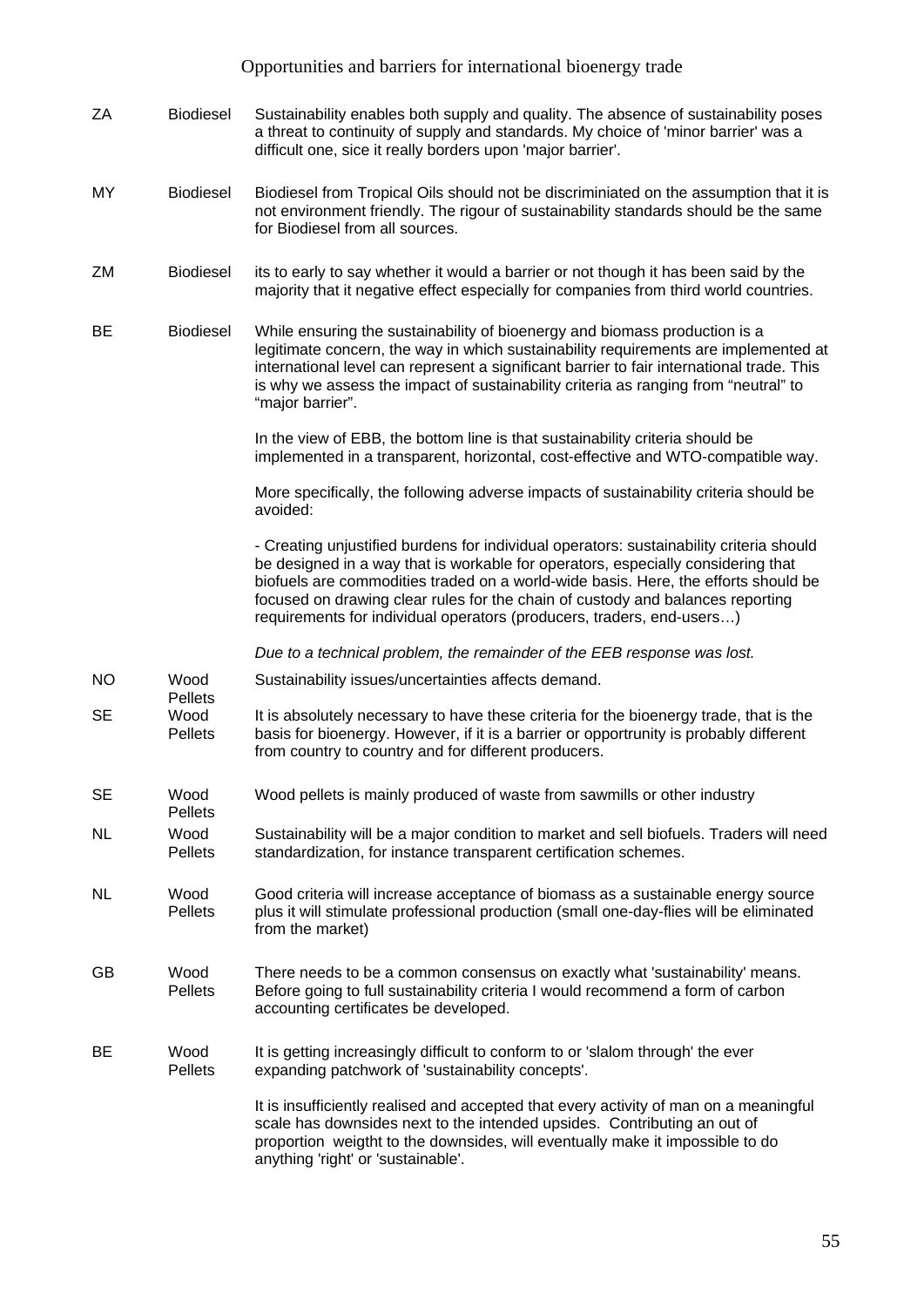| <b>SE</b> | Wood<br><b>Pellets</b> | Like standardization, the less unified the sustainability criteria between certifying<br>bodies - be it industrial or governmental or even across regions - the stronger the<br>barrier to trade. The lack of transparency will force producers to produce to the<br>most stringent level of criteria if it wants to have the widest market possible.<br>Otherwise, they'll be beholden to the pockets of markets where their production<br>meet those markets' criteria, and not others. However, it's clear that sustainability<br>criteria need to exist, as long as there is consistency between competing criteria. |
|-----------|------------------------|--------------------------------------------------------------------------------------------------------------------------------------------------------------------------------------------------------------------------------------------------------------------------------------------------------------------------------------------------------------------------------------------------------------------------------------------------------------------------------------------------------------------------------------------------------------------------------------------------------------------------|
| JP        | Wood<br><b>Pellets</b> | Wood pellets always compete with wood chips, so it have to be cheap. When we<br>think about cost of pellets, raw material is important. That's why many of raw<br>materials from saw mills. It means by-products. I think it is very difficult and it cost<br>too much to prove sustainability.                                                                                                                                                                                                                                                                                                                          |
| DE        | Wood<br><b>Pellets</b> | Governments are reluctant at this time to subsidize the use of woodpellets because<br>of sustainability issues. A standard or certification might help in this case.                                                                                                                                                                                                                                                                                                                                                                                                                                                     |
|           |                        | Major users for sure will only use pellets that are (internationally) certified, for both<br>trading reasons and for corporate social responsibility reasons, and for getting<br>subsidies.                                                                                                                                                                                                                                                                                                                                                                                                                              |
| DE        | Wood<br><b>Pellets</b> | Perhaps a bit more clarity on sustainability would actually boost biofuels trade; at<br>the moment, the lack of an agreement on what's sustainable and what's not is<br>hampering the development and use of new products.                                                                                                                                                                                                                                                                                                                                                                                               |
| <b>SE</b> | Wood<br><b>Pellets</b> | Bioenergy and sustainabilty belongs to each other - how on earth can we be<br>trustworthy without sustainaqbility criteria?                                                                                                                                                                                                                                                                                                                                                                                                                                                                                              |
| CA        | Wood<br><b>Pellets</b> | industry would be more certain of what they are buying.                                                                                                                                                                                                                                                                                                                                                                                                                                                                                                                                                                  |
| CA        | Wood<br><b>Pellets</b> | Sustainability criteria could make it very difficult for the producers of pellets to<br>comply with at the short run. It's another regulation where they have to worry about<br>and this is very time consuming to sort out. This hinders the continuousity of trade.                                                                                                                                                                                                                                                                                                                                                    |
| <b>GB</b> | Wood<br><b>Pellets</b> | Sustainability criteria will be a major opportunity to increase the use of pellets in<br>domestic and public sectors. They may put off industrial users if they have an<br>affect on price.                                                                                                                                                                                                                                                                                                                                                                                                                              |
| <b>GB</b> | Wood<br><b>Pellets</b> | Under new European rules the UK has to report on sustainbility of imported and UK<br>produced biomass                                                                                                                                                                                                                                                                                                                                                                                                                                                                                                                    |
| <b>NL</b> | Wood<br><b>Pellets</b> | it could work-out two ways, bad or good                                                                                                                                                                                                                                                                                                                                                                                                                                                                                                                                                                                  |
| <b>NL</b> | Wood<br>Pellets        | Certifying and monitoring sustainability criteria costs money per ton woodpellets<br>traded. Unless linked to subsidies, this will result in less buying power from EU.                                                                                                                                                                                                                                                                                                                                                                                                                                                  |
| <b>NL</b> | Wood<br><b>Pellets</b> | political choice                                                                                                                                                                                                                                                                                                                                                                                                                                                                                                                                                                                                         |
| <b>NL</b> | Wood<br>Pellets        | The sustainability of bioethanol and biodiesel prohibit certain 'unsustainable'<br>sources which can play a role in performance of biodiesel and the price of the<br>source of bioethanol                                                                                                                                                                                                                                                                                                                                                                                                                                |
| <b>NL</b> | Wood<br>Pellets        | Sustainability criteria might limit the potential of bioenergy, thus a minor barrier.<br>Otherwise, sustainability criteria only raises the costs of bioenergy, which might<br>reduce trade also in a minor way.                                                                                                                                                                                                                                                                                                                                                                                                         |
| DE        | Wood<br>Pellets        | Effect is highly depending on sustainability criteria applied / utilized and<br>practicability and harmonization                                                                                                                                                                                                                                                                                                                                                                                                                                                                                                         |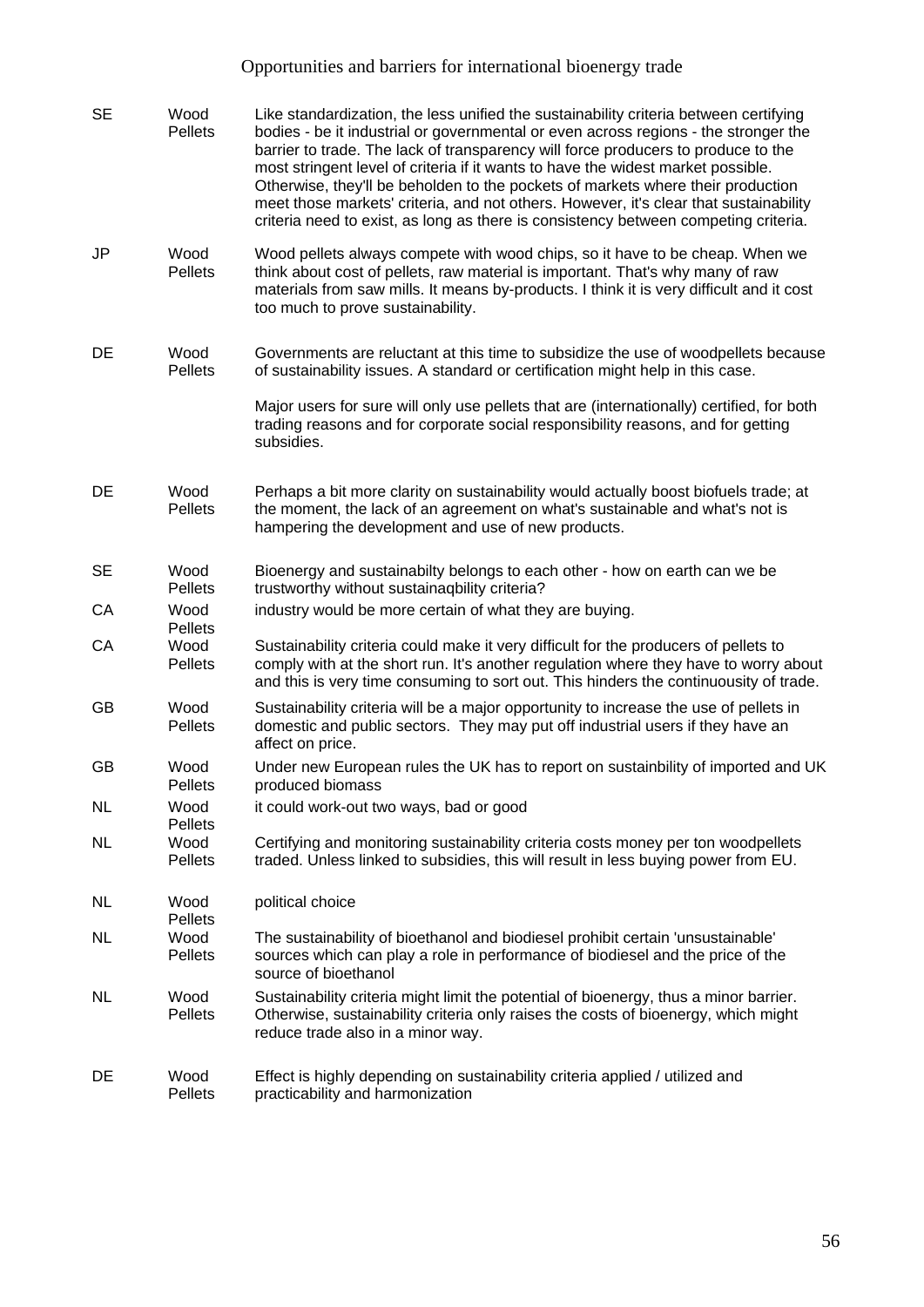- NO Wood Pellets To much focus on sustainability criteria for bioenergy might give an unbalanced view of the overall sustainability of bioenergy compared to other agricultural and forestry production. It might hamper the development of bioenergy as a conventional commodity.
- NO Wood Pellets There has been controversies over the 'sustainability' of biofuels. This is certainly linked to information and sustainability criteria may be a major opportunity (as long as the different bioenergy commodities turn out to meet the sustainability criteria).
- CA Wood Pellets Although we regard our wood and grain practices to be sustainable, there are still major questions about what sustainability actually is. Mistakes have been made and may again. As an example, to make things simple the Dutch government included sustainable pyrolysis oil in with unsustainable palm oil in their legislation for feed-in-tariffs, providing a clear advantage to pellets, which is half as energy dense as pyrolysis oil.
- AT Wood **Pellets** Proof of sustainability of the chain will help wood pellets to be distinguished from other biofuels which have in the past led to major concerns of the sustainability of biomass in general
- RU Wood it is hard to produce pellets out of certified forests.

Pellets

- US Wood Pellets As stated before, sustainability criteria should be mandatory for all bio energy production systems. Trade is impacted positively because customers want to know they are doing the right thing. minimum sustainability criteria provide an objective framework for assessing whether the production of a bioenergy feedstock is done in a responsible way.
- GB Wood Pellets CSR, the triple bottom line, and sustainability definitions that incorporate social and human-rights aspects for which there is no satisfactory standard or metric are philosophically and practically misguided. We should internalize environmental externalities through a rational carbon price (which means tax, not cap-and-trade), and leave social and human-rights issues to NGOs to expose and consumers to judge. The large energy consumers are more worried about contaminating their brand than they are about bureaucratic exercises - they rather like the latter because it provides a barrier to entry for smaller businesses who cannot carry the overheads so easily, and thereby protects their margins.
- US Wood Pellets In our area there have been many sawmills permanently shut down. I do not think there will be a problem with sustainability in this area for some time.
- GB Wood Pellets If the overall sustainability of a particular energy choice is made clear including transport miles then the end user is able to make an informed choice, which should favour local production, not importing.
- US Wood Pellets The cost of oil will need to increase dramatically for bioethanol and biodiesel to be a viable source of energy. How many crops can we dedicate to fuel and can they figure out how to economically use wood fiber. In the short term there will continue to be more interest in pellets. After oil increases, our market is driven by the cost of natural gas, which typically follows oil.
- US Wood Pellets Sustainability is hard to quantify...what is sustainable is one country may not be in another country. Depending on what stage of development the country is in with regards to their own conservation, fertility, and agrinomic practices, determines what is sustainable there.

#### Wood Pellets There is a world wide shortage each heating season for wood pellets. GB Wood Pellets In Scotland many local authorities are choosing not to consider wood pellet fuel because of a concern that they are not sustainable and a desire to make use of local wood supplies in the form of wood chip.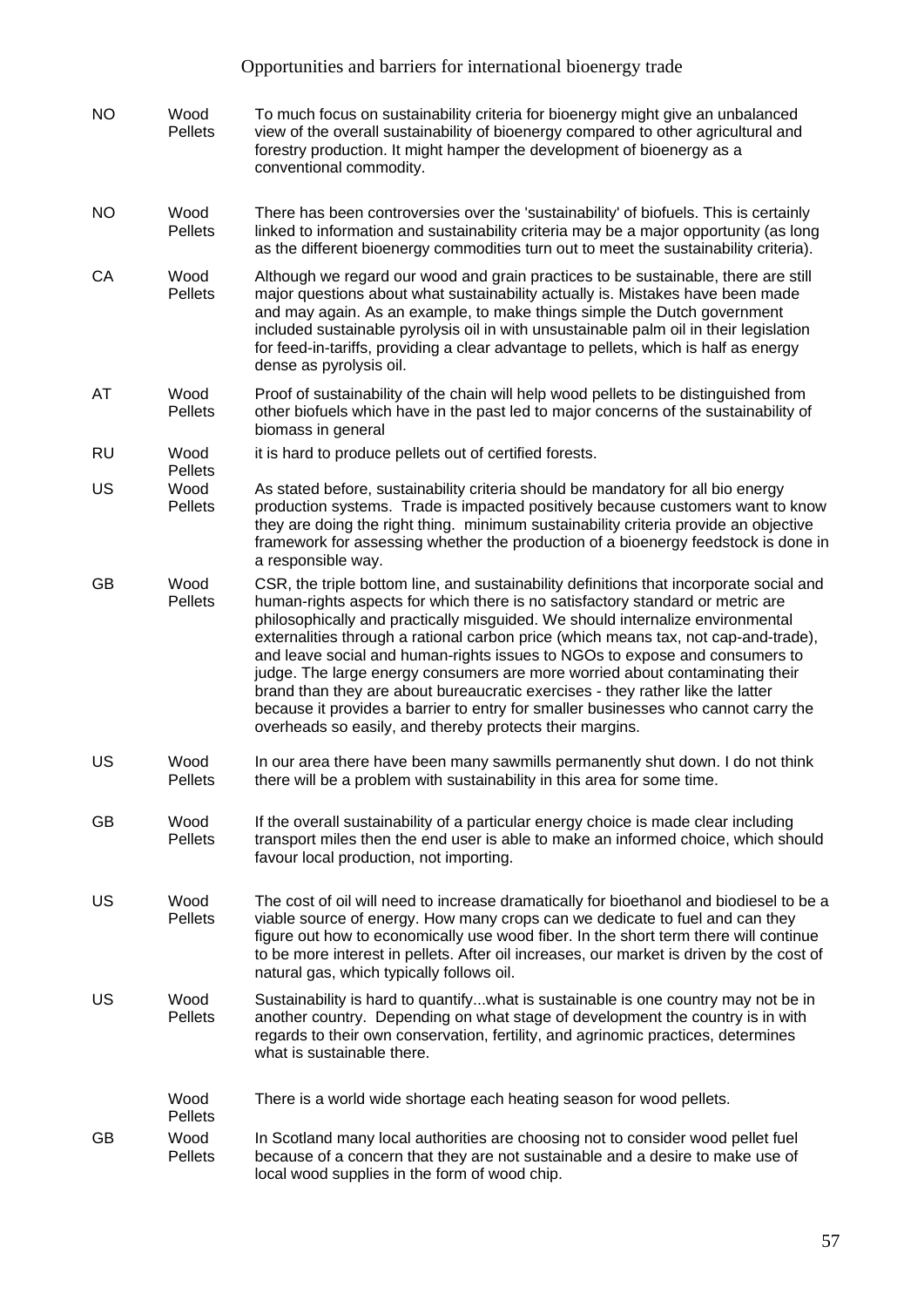- SE General expertise I think this question depends on the time perspective, so I chose I don´t know. In the short term I think sustainability criteria might act as a barrier since very few bioenergy products will fulfill the critera. However in the more long run I think it will increase the bioenergy trade and then represent an opportunity.
- AR General expertise An important consideration; however, must be established by working jointly with the Emerging Market countries. Until now, most of it is being imposed on them.
- EU General expertise Depending on how the criteria is constructed there is a risk that the criteria is used to protect domestic markets. We prefer definition of non go areas and the same rules both for food and bioenergy production
- GB General expertise If these products are not green and sustainable there is no point them being on the market
- NL General expertise Everything here depends on the complexity of the sustainability criteria and how difficult it will be to meet the standards. Additionally, the accounting method will affect the amount of administrative costs related to prove compliance.
- NO General expertise There is some uncertainty about sustainability for liquid biofuels. Wood pellets is not questioned.
- US General expertise Again, this has to do with values. Some will experience barriers; others major opportunities. And it depends on the credibility of the sustainability criteria. Certainly, reasonable sustainability criteria will benefit our overall long term viability; although in the short term it may cause disruption. The key is to base the criteria on credible, measureable, scientifically authenticated and peer-reviewed systems, information and data.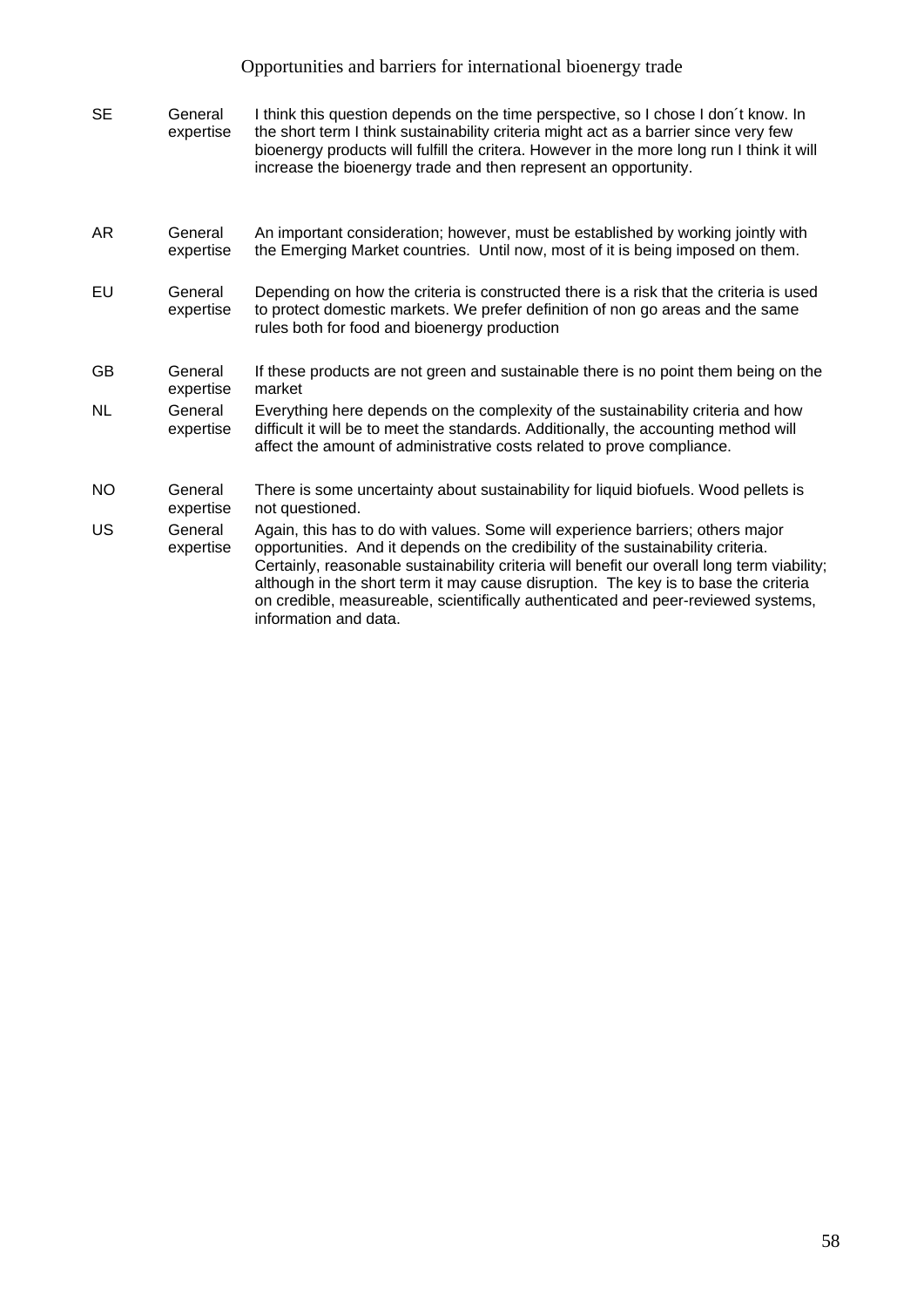# *Appendix 5 Answers by respondents on logistical barriers*

| Country   | <b>Expertise</b>       |                                                                                                                                                                                                                                                                                                                                                                                                                                                                                                                                                                   |
|-----------|------------------------|-------------------------------------------------------------------------------------------------------------------------------------------------------------------------------------------------------------------------------------------------------------------------------------------------------------------------------------------------------------------------------------------------------------------------------------------------------------------------------------------------------------------------------------------------------------------|
| GB        | Ethanol                | Creation and operation of infrastructure will be a commercial opportunity                                                                                                                                                                                                                                                                                                                                                                                                                                                                                         |
| <b>BR</b> | Ethanol                | logistical costs are a relative smaller part of the total cost structure; however<br>differences in logistic costs between exporting countries may have a negative<br>impact on building a global biofuel/pellet market;                                                                                                                                                                                                                                                                                                                                          |
| GB        | Ethanol                | This should be an opportunity for other sectors like shipping, logistics company.                                                                                                                                                                                                                                                                                                                                                                                                                                                                                 |
| ΖA        | Ethanol                | In South Africa the deterioration of our infrastructure is a major threat to maize<br>exports - should be the same for any commodity.                                                                                                                                                                                                                                                                                                                                                                                                                             |
| ΖA        | Biodiesel              | Poor logistical networks within Southern Africa allow for more varied fuel pricing<br>and higher prices in more inaccessable areas. This lends support to the concept of<br>growing and using a biofuel in an immediate radius area rather than growing it in<br>one area and then transporting it for use in another                                                                                                                                                                                                                                             |
| ID        | <b>Biodiesel</b>       | Logistic are very important role to this business chain of bioethanol and biodisel.<br>Quality, volume and time delivery can be damage easily if the logistic and<br>infrastructure are not manage properly. For example in Indonesia many businesses<br>are prefer to deal international trade base on FOB basis, because the lack of<br>infrastructure from road, trucks, ports, storaging & vessels. In other hand many<br>buyers overseas are required CNF basis of commodity they are trade, and<br>because of this many business deals can not be finalize. |
| AT        | Biodiesel              | its just a challenge                                                                                                                                                                                                                                                                                                                                                                                                                                                                                                                                              |
| <b>NL</b> | Biodiesel              | As these products are new, the infrastructure is at many place in a poor state.                                                                                                                                                                                                                                                                                                                                                                                                                                                                                   |
| ΖA        | <b>Biodiesel</b>       | Zambia's road and rail infrastructure is up to standard for bulk carriers and rail<br>shipments to nearest harbor                                                                                                                                                                                                                                                                                                                                                                                                                                                 |
| AR        | <b>Biodiesel</b>       | Depends from the distance of production areas to the ports                                                                                                                                                                                                                                                                                                                                                                                                                                                                                                        |
| FI.       | <b>Biodiesel</b>       | Logistics chains must be transparent. Consumers must know in details the whole<br>production chain like in food production                                                                                                                                                                                                                                                                                                                                                                                                                                        |
| ΖA        | Biodiesel              | The issues surrounding transport of biomass (raw materials) is a far broader one,<br>not restricted to fuel. It should always be more viable to process art source, at least<br>to some extent. The movement of high mass, low value product poses major<br>economic barriers.                                                                                                                                                                                                                                                                                    |
| MY        | <b>Biodiesel</b>       | In the major producing countries it is not considered a major barrier                                                                                                                                                                                                                                                                                                                                                                                                                                                                                             |
| ZM        | <b>Biodiesel</b>       | infrastructure is critical when it comes to trade. whether international or local. surly<br>developing countries will face major challenges in trading internationally in<br>biodiesel as their logistics bottlenecks are so high. all these would result in the<br>fuels from developing countries so expensive and un competitive.                                                                                                                                                                                                                              |
| <b>NO</b> | Wood<br><b>Pellets</b> | Harbor facilities and storage facilities affects size of ships and hences costs.                                                                                                                                                                                                                                                                                                                                                                                                                                                                                  |
| <b>SE</b> | Wood<br>Pellets        | efficient logistics are of crucial importance                                                                                                                                                                                                                                                                                                                                                                                                                                                                                                                     |
| <b>SE</b> | Wood<br>Pellets        | Wood pellets is mostly easy to transport but there could be some problems with<br>storing and reload ex. from boat to truck etc. how maybe could effect the quality                                                                                                                                                                                                                                                                                                                                                                                               |
| NO.       | Wood<br><b>Pellets</b> | imo are a problem                                                                                                                                                                                                                                                                                                                                                                                                                                                                                                                                                 |
| AT        | Wood<br>Pellets        | Train transportation is still to unattractive for wood pellets and not used. There are<br>not enough storage capacities for Wood Pellets and still there is a lack of know<br>how in transport and storage.                                                                                                                                                                                                                                                                                                                                                       |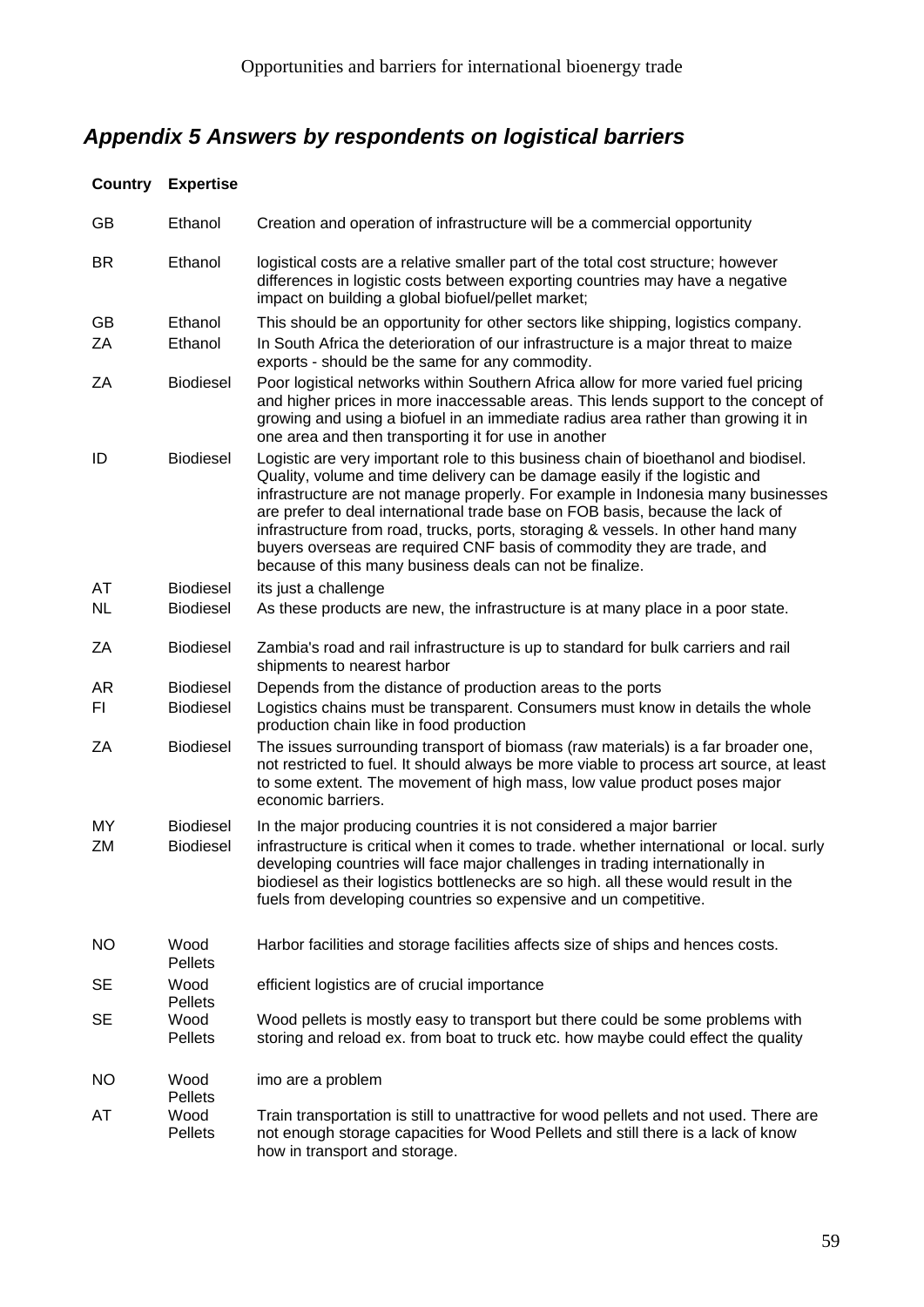NL Wood Pellets Port transshipment capacity of wood pellets will not really be an issue, as all existing dry bulk transshipment terminals will be able to do this. (The lack of) storage capacity on the other hand can be an issue to support further growth in wood pellets use. Also transport capacity to ports or to the hinterland can be a limiting factor, as expansion of this capacity can cost a lot of money. GB Wood Pellets Generally if the price is right logistical problems can be easily overcome. It is important for suppliers to recognize this when they offer wood pellets and other biomass. DE Wood Pellets Permits for storage of wood pellets are for instance in the Rotterdam area very difficult to obtain. This seriously limits the large scale usage of wood pellets. CA Wood Pellets Without an efficient and sufficient logistical network a growth in biomass trade is not possible. GB Wood Pellets This is not perceived to be the main barrier in the UK at the present time - market forces would have to increase the demand for pellets before this was seen as an issue. GB Wood Pellets without good logistics the movement of pellets would fail and the trade would be restricted to own country. GB Wood Pellets Port facilties are designed of the import of high value goods and bulk commodities such as coal. sensitive material such as wood pellets are difficult to handle and manage without proper infrastructure. NL Wood Pellets WP is a low value commodity, every handling or km transport decreases the value even more NL Wood Pellets Logistics are a cost factor and therewith reduce the competitiveness of producers that are located in areas not close to export ports. Export becomes only interesting for these producers, if wood pellet prices are high enough to pay back the logistics. For us as a logistics-and trading company this is an opportunity: we believe market will be short, therefore prices go up, and since we are good at logistics, it is an opportunity for us to buy from producers that are not easy to reach. NL Wood Pellets logistics are the main factor in some cases the transport is more than the value of pellets. NL Wood Pellets Depending on the certification system which will be chosen mass balance is of benefit for diesel and petrol NL Wood **Pellets** It depends on the location. For the Netherlands, the logistical issues are a major opportunity. For other countries, it is a major barrier. The wish of large power plants to be located near the coast (mostly due to cooling water issues), nicely coincides with the logistical requirements for imported wood pellets. NO Wood Pellets Bioenergy goods have much the same physical conditions as other agricultural and forestry products which are traded and handled widely. However since bioenergy in many ways are marginal products with a marginal price potential compared to conventional energy commodities it is important to make all links in the value chain as efficient as possible. CA Wood **Pellets** The massive increase in pellet production in BC has exposed several logistical bottlenecks in the supply chain, that will only get worse unless addressed. AT Wood Pellets If only costs of transport would remain constant. Hence my answer is describing todays situation but would have been very different a year ago US Wood Pellets Given the large start up costs with new infrastructure it would be important t get these things right the first time. I would also add poor site selection for facilities to the list.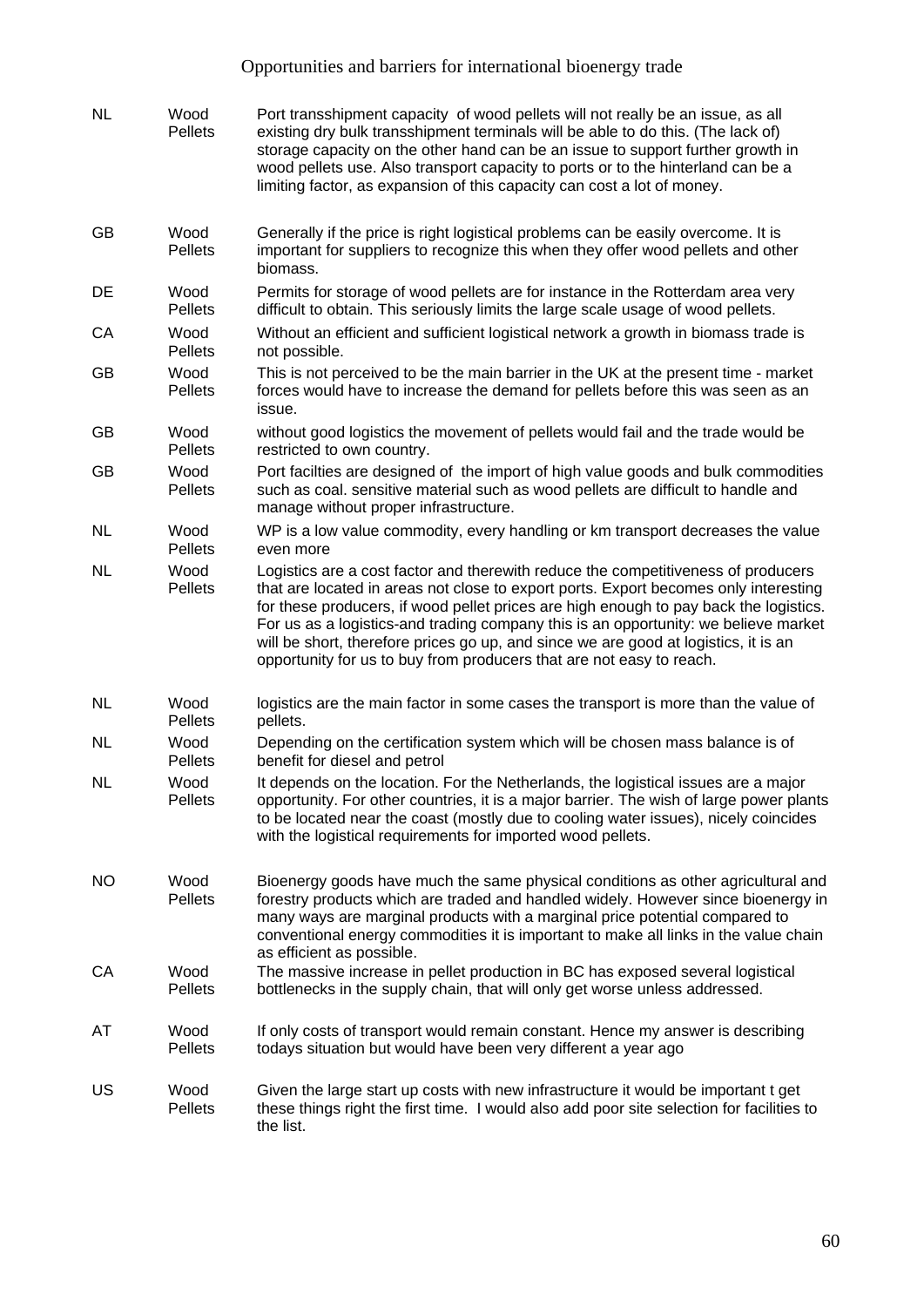- GB Wood Pellets UK biomass is dependant on logistics, because of its paucity of native biomass resource. The UK's infrastructure (ports, motorways, etc) is adequate, although investment is required in storage, depots and specialist haulage vehicles for wood pellets. However, the relative costs of transport (very high) and energy (very low) in the UK means that logistics provide the most significant, unintentional, economic barrier to wider deployment of wood-pellet boilers.
- BE Wood Pellets The choice of a production site is the most crucial part to avoid major barriers for logistics. On the other side it is still very difficult to find for example train connections between different countries for the transport of commodities like wood.
	- Wood Pellets Major port export problems along the great lakes interior of the US
- SE General expertise Logistical problems should be less of a barrier for liquid fuels than solid ones since we are used to trade in liquid fuels like oil/petrol.
- GB General best to use local and not rely on imports
- expertise NL General expertise Logistical issues can always be solved, see al other bulk commodities that are currently traded. This is a very conventional challenge, so to say.
- NO General expertise Liquids are commonly traded, wood pellets is coming, but costs is to some extent a barrier.
- US General expertise Larger economies of scale
- US General expertise The mass of biomass is definitely a problem. A 'follow the crop' system as described by Atlantic Biomass Conversions, Inc., in an application for US ARPA-E funding will address may of these problems. Currently, however, logistics are a major barrier. Even with the 'Follow-the-Crop' system, other logistical barriers will require equally transformative solutions.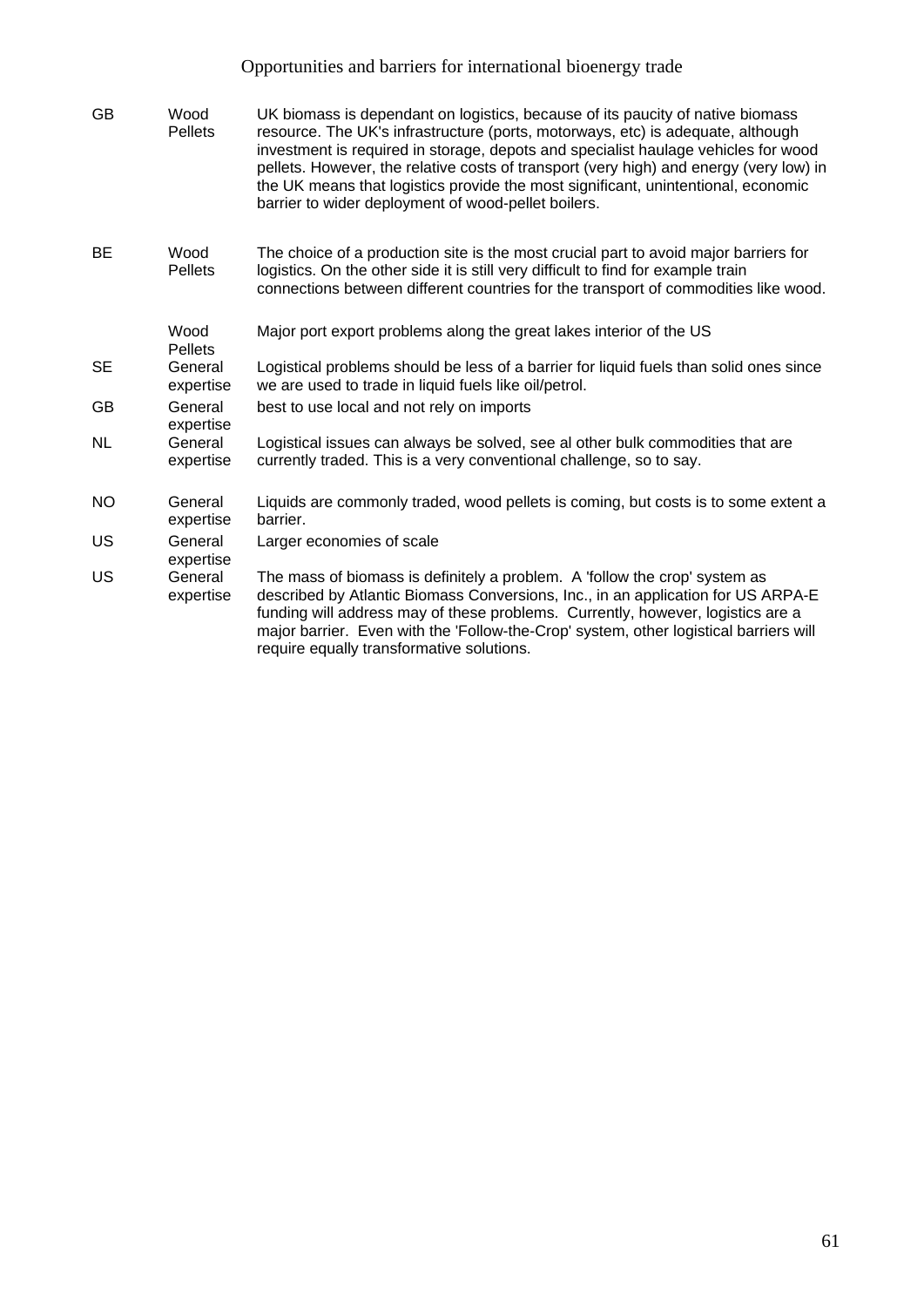# *Appendix 5 Answers by respondents on Phytosanitary measures*

| <b>Countr</b><br>у | <b>Expertise</b>       |                                                                                                                                                                                                                                                                                                                                                                                           |
|--------------------|------------------------|-------------------------------------------------------------------------------------------------------------------------------------------------------------------------------------------------------------------------------------------------------------------------------------------------------------------------------------------------------------------------------------------|
| GB                 | Ethanol                | Minor opportunity for feedstocks that are unsuitable for the food chain to be<br>converted into biofuel                                                                                                                                                                                                                                                                                   |
| <b>BR</b>          | Ethanol                | it depends on the perspective; SPS measures may inhibit some producers to export<br>their biomass/feedstock; however this may create an opportunity for others; this is<br>how markets work                                                                                                                                                                                               |
| ΖA                 | Ethanol                | We can expect that biofuel-products will have particular certification standards but<br>this is normal market expectation and so I do not forsee this being influential on<br>trade.                                                                                                                                                                                                      |
| ΖA                 | Ethanol                | Should have no effect - raw material is processed into a non-viable commodity.                                                                                                                                                                                                                                                                                                            |
| ID                 | <b>Biodiesel</b>       | We never facing any problems on the SPS, only when exporting or importing raw<br>material (e.g. jatropha seeds), then SPS need to be in place to protect the<br>destination country from potential harm.                                                                                                                                                                                  |
| ΖA                 | <b>Biodiesel</b>       | Currently we do not use any pestcides to grow our trees. We don't have any<br>problems with bugs or insects that needs to be sprayed with any pesticides.                                                                                                                                                                                                                                 |
| FI                 | <b>Biodiesel</b>       | In many countries like in Germany energy utilities are cheating authorities and<br>burning other kind of biomass than agreed to optimize incomes /tariff fees.<br>Without gapless control of biomaterial flows many kinds of illegal phenomenon will<br>arise. That's why origin tracing is crucial for development of whole above mentioned<br>industries.                               |
| ΖA                 | <b>Biodiesel</b>       | In Africa this is irrelevant internally. However, the export of feedstocks to the<br>developed world will require standards of pest or pathogen control which may be<br>impossible of compliance, or at least very difficult in the third world environment.                                                                                                                              |
| AT                 | Wood<br><b>Pellets</b> | I do not know about PS measures for pellets, but there are some for wood<br>PALLETS, they may also become important for overseas trade of Pellets.                                                                                                                                                                                                                                        |
| <b>NL</b>          | Wood<br><b>Pellets</b> | Aspect that can be of importance is the possible existence of pests in woody<br>materials. Don't know if pests are effectively removed in the production proces of<br>wood pellets.                                                                                                                                                                                                       |
| <b>GB</b>          | Wood<br><b>Pellets</b> | I am not aware of any SPS measures that have to be taken for wood pellets however<br>wood chips have to be fumigated.                                                                                                                                                                                                                                                                     |
| JP                 | Wood<br><b>Pellets</b> | In Japan, we have phytosanitary measures for wood chips (for pulp), but not for<br>wood pellets. Because pellets are compressed with high pressure and heat.                                                                                                                                                                                                                              |
| GВ                 | Wood<br>Pellets        | Never heard of this being an issue for wood pellets                                                                                                                                                                                                                                                                                                                                       |
| GB                 | Wood<br><b>Pellets</b> | None as they are heat treated in process                                                                                                                                                                                                                                                                                                                                                  |
| DE                 | Wood<br>Pellets        | Currently there are no public/governmental regulations                                                                                                                                                                                                                                                                                                                                    |
| <b>US</b>          | Wood<br><b>Pellets</b> | for imports to use pesticide/fungicide residues for wood pellets.<br>With the projections of the EU needs for pellets there might be opportunities for<br>export.                                                                                                                                                                                                                         |
| GB                 | General<br>expertise   | treating fuel to simular standards as food is only a good thing. It does not seem right<br>plastering green fuels with chemicals. Storing and transporting them them should<br>adopt stringent tracebilty controls to avoid contamination.                                                                                                                                                |
| NL.                | General<br>expertise   | I'm sorry, I have no expertise in this issue.                                                                                                                                                                                                                                                                                                                                             |
| US                 | General<br>expertise   | Although there are no SPS measures for wood pellets, I can more readily imagine<br>pesticide residues remaining with them than with bioethanol or biodiesel. These are<br>fuels for goodness sake. They are by nature poisonous. I think the problem of<br>residues is more likely to arise with animal feed co-products that have chemical<br>residues from the fuel production process. |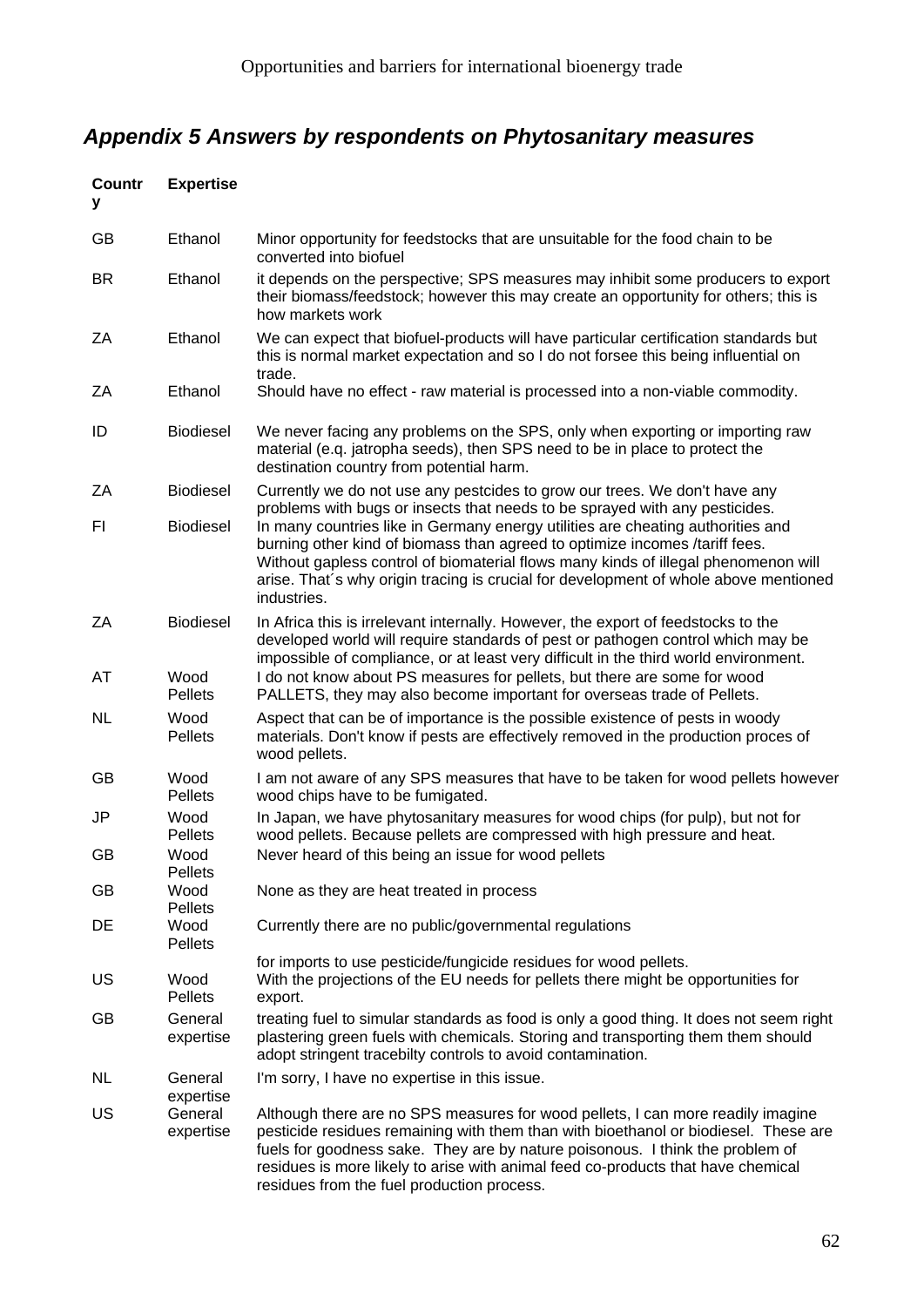Appendix 6 Answers by respondents on lack of global classification and clear bioenergy trade statistics

| <b>Country</b>  | <b>Expertise</b>       | Please explain your choice.                                                                                                                                                                                                                                                                                                                                                                                                                                                                                                                                                                                                                                                                                                                   |  |
|-----------------|------------------------|-----------------------------------------------------------------------------------------------------------------------------------------------------------------------------------------------------------------------------------------------------------------------------------------------------------------------------------------------------------------------------------------------------------------------------------------------------------------------------------------------------------------------------------------------------------------------------------------------------------------------------------------------------------------------------------------------------------------------------------------------|--|
| GB<br><b>BR</b> | Ethanol<br>Ethanol     | This sort of issues will be dealt in the short term by regulators<br>These problems inhibit the building up of a global market, but are of minor<br>importance relative to the others altready mentioned                                                                                                                                                                                                                                                                                                                                                                                                                                                                                                                                      |  |
| GB              | Ethanol                | A clarification of trade statistics is needed to guide an unbiased international<br>trade rules. It is a minor barrier and can be worked on.                                                                                                                                                                                                                                                                                                                                                                                                                                                                                                                                                                                                  |  |
| ΖA              | Ethanol                | In an immature market many unforseen implications haven't been addressed yet<br>and so there may be minor opportunities to take advantage of these naiveities<br>until issues arise and are solved.                                                                                                                                                                                                                                                                                                                                                                                                                                                                                                                                           |  |
| ΖA              | Ethanol                | In a free market, raw material (feedstock) for bio-ethanol and biodiesel compete<br>with prices in the food market and is not comparable. The better quality<br>commodity flows to the higher prices in the food market and the lessor quality<br>should go to the biofuels market. In the case of commodities such as maize<br>(corn) prices lower because of the abundance of feedstock available. But prices<br>of food should always trade higher than the price of feedstock for the biofuels<br>industry. The increase of raw material production for biofuel purposes could<br>only favour lower food prices. We saw a structural changes in agricultural prices<br>globally and in general because they were too low for a long time. |  |
| DE              | <b>Biodiesel</b>       | Better classification and statistics is certainly desirable, however the impact on<br>real trade may be limited and can be positive and negative, depending on<br>commodity and country.                                                                                                                                                                                                                                                                                                                                                                                                                                                                                                                                                      |  |
| ID              | <b>Biodiesel</b>       | We need to have an update for classification to make the export import activities<br>and tariff setting are clear to all parties.                                                                                                                                                                                                                                                                                                                                                                                                                                                                                                                                                                                                             |  |
| ΖA              | <b>Biodiesel</b>       | Because we use the out grower scheme, goverment have approved incentives<br>to all participating farmers. Currently we have 23 650 contracted farmers<br>planting Jatropha trees.                                                                                                                                                                                                                                                                                                                                                                                                                                                                                                                                                             |  |
| ΖA              | Biodiesel              | See www.menergycorp.com for further details<br>The main issue is one of maintaining the 'status quo'. There is no consistency of<br>approach at present at an international level, nor are there guarantees of any<br>consistency in future. This has a negative impact on confidence and investment.                                                                                                                                                                                                                                                                                                                                                                                                                                         |  |
| BE              | Biodiesel              | Until 2008, there was no specific CN code at EU level for biodiesel imports. This<br>made the tracking of biodiesel imports before 2007 rather difficult. Now that a<br>specific CN code 3824 90 91 has been provided to cover imports of biodiesel<br>(FAME), there is still a concern that some traders may still be using the residual<br>code 3824 90 97 when entering biodiesel in the EC, notably to circumvent the<br>EU duties on US biodiesel.                                                                                                                                                                                                                                                                                       |  |
|                 |                        | More generally, it should be noted that the customs definition/classification of<br>biodiesel, be it at EU or World Customs Organization level, covers only currently<br>traded biodiesel ("fatty acid methyl ester"). Therefore, next generation biodiesel<br>technologies (BtL, hydrodiesel) remain classified in chapter 27 of the<br>harmonized nomenclature. It seems particularly important that future<br>negotiations on biodiesel customs classification takes into account the latest<br>technological developments (also for instance algae biodiesel) and promotes a<br>classification/definition that takes full account of                                                                                                      |  |
| <b>NL</b>       | Wood<br><b>Pellets</b> | Due to a technical problem, the remainder of the EEB response was lost.<br>When trade statistics are lacking, it's difficult to interest potential investors to pay<br>attention to the wood pellets trade market.                                                                                                                                                                                                                                                                                                                                                                                                                                                                                                                            |  |
| GB              | Wood<br>Pellets        | There are a few tax issues associated with classification of some forms of<br>biomass but I am not aware of any issues of this type that relate to wood pellets.                                                                                                                                                                                                                                                                                                                                                                                                                                                                                                                                                                              |  |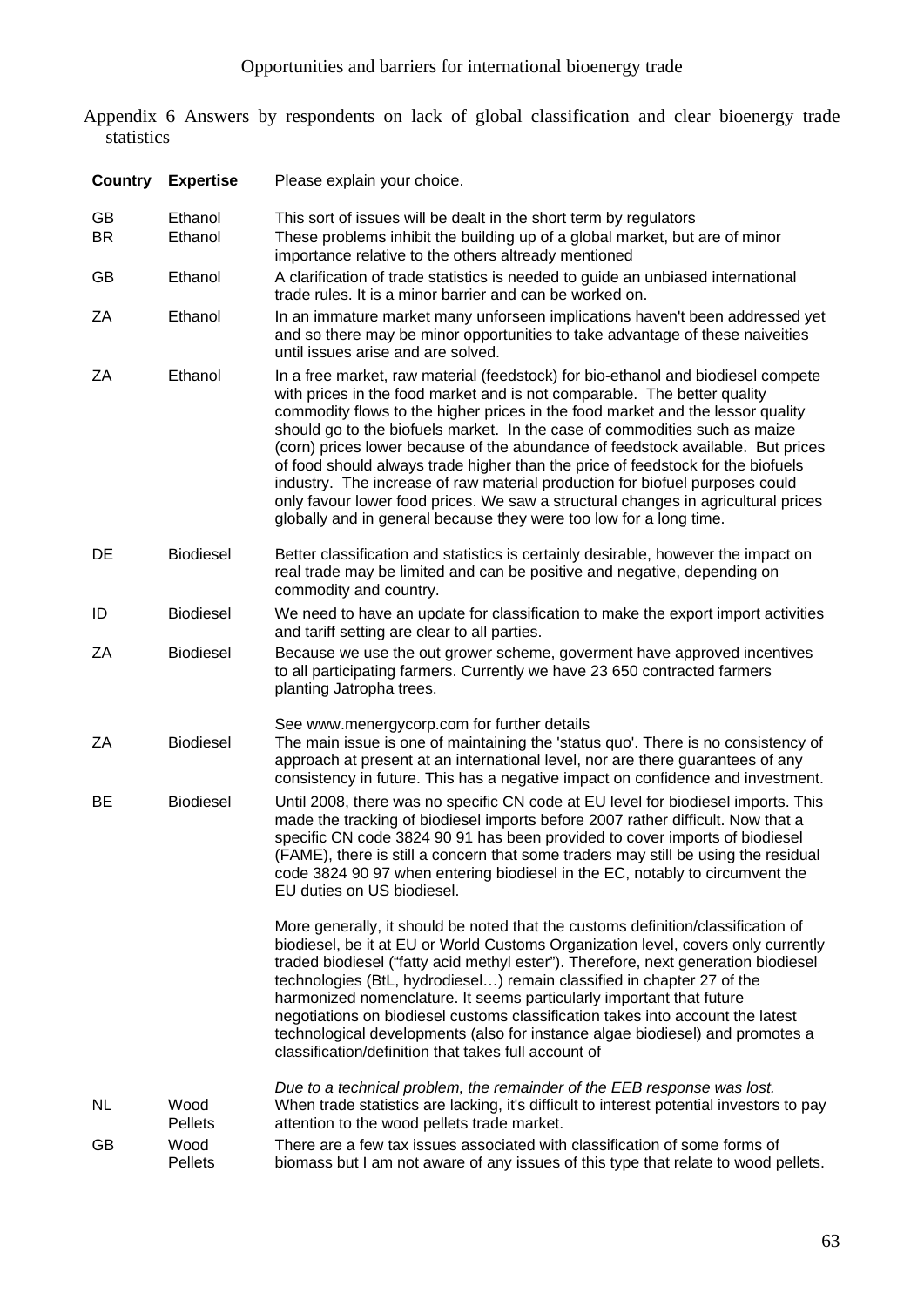| <b>SE</b> | Wood<br><b>Pellets</b> | Clearly the lack of statistics will be a barrier because without fundamental<br>market information, market activity will continue to be an intransparent game and<br>decision-making will be riskier. Capital flows into the sector will be hampered if<br>market information is limited, because investors are less willing to base their<br>decisions on hearsay.     |
|-----------|------------------------|-------------------------------------------------------------------------------------------------------------------------------------------------------------------------------------------------------------------------------------------------------------------------------------------------------------------------------------------------------------------------|
| JP        | Wood<br><b>Pellets</b> | When we create biomass market in order to prevent global warming,<br>international classification and statistics is very very important. It is also<br>important for global business.                                                                                                                                                                                   |
| CA        | Wood<br><b>Pellets</b> | Through misunderstanding or unclear description of fuel it is sometimes difficult<br>to predict whether changes in composition are allowed, for instance creating a<br>torrefied wood pellet.                                                                                                                                                                           |
| <b>GB</b> | Wood<br><b>Pellets</b> | It is incredibly difficult for prospective traders and manufacturers to get statistics<br>on the use or demand of pellets - which makes it very difficult to make a<br>commercially sound decision whether to get into this market (and raise finance).                                                                                                                 |
| GB        | Wood<br><b>Pellets</b> | Not important at the moment                                                                                                                                                                                                                                                                                                                                             |
| <b>GB</b> | Wood<br><b>Pellets</b> | international homogenous classification would improve (scientific) research on<br>development                                                                                                                                                                                                                                                                           |
| <b>NL</b> | Wood<br><b>Pellets</b> | Level playing field for ethanol not achieved (USA support)                                                                                                                                                                                                                                                                                                              |
| <b>NL</b> | Wood<br><b>Pellets</b> | This question has some relation with a previous question, regarding the quality<br>of biomass.                                                                                                                                                                                                                                                                          |
| DE        | Wood<br><b>Pellets</b> | It might be an important topic especially if wood                                                                                                                                                                                                                                                                                                                       |
| <b>NO</b> | Wood<br><b>Pellets</b> | plantations will become a major pellet fuel source.<br>Both to show the potential and in order to develop necessary measures statistics<br>are crucial. Without any prove in numbers and reliable data it will become<br>difficult to continue to develop policies for increased production and use of<br>bioenergy in competition with other renewable energy sources. |
| <b>NO</b> | Wood<br><b>Pellets</b> | In the long run, increasing energy demand will be more important then<br>classification. In the short run it may be an opportunity if bioenergy is classified<br>as ag. product and there is an import tariff in place.                                                                                                                                                 |
| US        | Wood<br><b>Pellets</b> | Different organizations may have different ideological reasons for why or why<br>not they would like some feedstocks labeled in certain ways. While an<br>internationally accepted definition would help, I am not sure this is a possibilty.                                                                                                                           |
| <b>GB</b> | Wood<br><b>Pellets</b> | Better classification might help find suppliers and customers on database (e.g.<br>OJEU and equivalent). But not a major obstacle to date.                                                                                                                                                                                                                              |
| US        | Wood<br><b>Pellets</b> | With statistics out there where everyone can see how the EU uses pellets, it<br>would stimulate the use of pellets domestically                                                                                                                                                                                                                                         |
| US        | Wood<br><b>Pellets</b> | No one can afford import or export problems with a shipment of bio energy<br>products. Financial companies will not participate such transactions that have<br>risk of dispute.                                                                                                                                                                                         |
|           | Wood<br><b>Pellets</b> | Need a world wide classification on wood pellets as an agricultural product as<br>soon tree farms will be popping up and of course this would be considered an<br>agricultural crop.                                                                                                                                                                                    |
| <b>SE</b> | General<br>expertise   | For the trade as such I do not consider the lack of data being a barrier. However<br>to keep track of the trade it is frustrating.                                                                                                                                                                                                                                      |
| GB        | General<br>expertise   | non clarification can lead to spend in one direction and then the tables turning.<br>Although there may be some very good short term gains whilst in the mist it is<br>very risky when the fog clears.                                                                                                                                                                  |
| <b>NL</b> | General<br>expertise   | As a researcher, I'm frequently frustrated by the absence of clear classifications<br>and statistics. However, for trade itself, lack of statistics may not be an essential<br>barrier (classification might be).                                                                                                                                                       |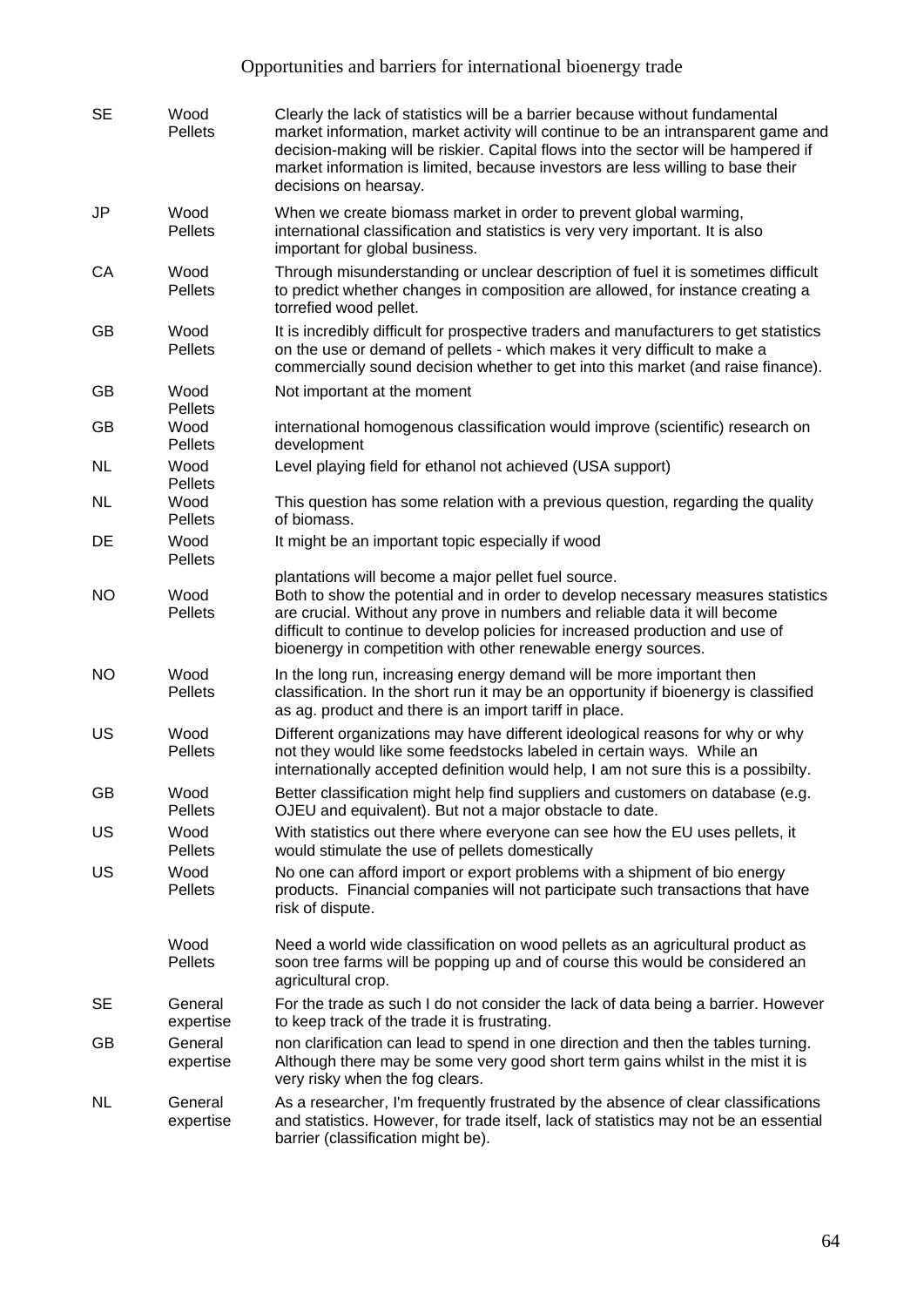### *Appendix 7 Answers by respondents on other barriers for bioenergy trade*

| Country         | <b>Expertise</b>   |                                                                                                                                                                                                                                                                                                                                                                                                                                                             |
|-----------------|--------------------|-------------------------------------------------------------------------------------------------------------------------------------------------------------------------------------------------------------------------------------------------------------------------------------------------------------------------------------------------------------------------------------------------------------------------------------------------------------|
| <b>GB</b>       | Ethanol            | More involvement of the oil industry; the cost of externalities (for fossil fuels it is<br>often ignored) high cost of the feedstock                                                                                                                                                                                                                                                                                                                        |
| GB              | Ethanol            | Global methodologies for a practical application of a chain of custody verification.<br>Lack of a globally accepted Green House Gas (GHG) methodology.                                                                                                                                                                                                                                                                                                      |
|                 |                    | Multiplicity of sustainability standards could end up being an effective barrier for<br>economic operators to move product between geographies.                                                                                                                                                                                                                                                                                                             |
| <b>BR</b>       | Ethanol            | Bioenergy trade faces geopolitical barriers due to the role of some countries that<br>are distorting markets by perverse subsidies. The US is the example at this<br>moment. There is no justification for another subsidy scheme next to all these<br>schemes that agricultural is already facing globally.                                                                                                                                                |
| AT              | Ethanol            | missing blends with a higher admixture of bioethanol                                                                                                                                                                                                                                                                                                                                                                                                        |
| <b>GB</b><br>US | Ethanol<br>Ethanol | Institutional barriers.<br>The classification of carbon dioxide as a pollutant will place limitations on the use of<br>any carbon-based energy source.                                                                                                                                                                                                                                                                                                      |
| ΖA              | Ethanol            | Border carbon adjustments (BCAs) have been proposed both by Bills in the US<br>Senate and the EU to level the international trading field between developed<br>countries (who have mandatory GHG emission reduction targets and therefore<br>higher production costs) and developing countries (that do not have mandatory<br>carbon emission caps and therefore lower production costs). These BCAs will have<br>an effect on trade between North & South. |
| CA              | Ethanol            | biomass logistics                                                                                                                                                                                                                                                                                                                                                                                                                                           |
| ΖA              | Ethanol            | It is not specifically a barrier to trade but the lack of a sensible national biofuels<br>industrial strategy to get the biofuels industry in South Africa going in terms of<br>government support e.g. compulsory blending is a barrier to domestic development.<br>Without the latter, barriers for bio-energy trade is actually an irrelevant debate for<br>South Africa - in terms of our policies we are not there yet!                                |
| ΖA              | <b>Biodiesel</b>   | In theory, the maximum benefit of biofuels comes to the fore when they are<br>produced and consumed within the immediate area. The concept of producing<br>biofuels in one part of the world and then consuming huge amounts of energy by<br>transporting them to the other side of the world for use negates much of the benefit<br>derived from biofuels                                                                                                  |
| MY              | <b>Biodiesel</b>   | There is another major barrier. Some countries restrict to use some kind of<br>feedstock. Even the products are compliance but feedstock are not then it creates<br>another barrier.                                                                                                                                                                                                                                                                        |
| MY              | <b>Biodiesel</b>   | Sustainability objectives include use of marginal lands and income generation<br>opportunities for impoverished farmers, however, sustainability standards,<br>certification and chain of custody requirements are substantial cost and<br>administrative barriers to smallholder production of biofuel feedstocks in the<br>marginal lands in developing countries.                                                                                        |
| DE              | <b>Biodiesel</b>   | Protective attitude of countries, especially in highly subsidised markets. Sometimes<br>justified with security of supply arguments                                                                                                                                                                                                                                                                                                                         |
| GB              | <b>Biodiesel</b>   | A lack of universal certification scheme would be one of the reasons why biofuels<br>development has been hindered recently, even though we care observing strong<br>supports from some parts of the words. That certification scheme should be able to<br>guarantee sustainable production of biofuels as well as all the benefits of biofuels<br>supply and even distribution.                                                                            |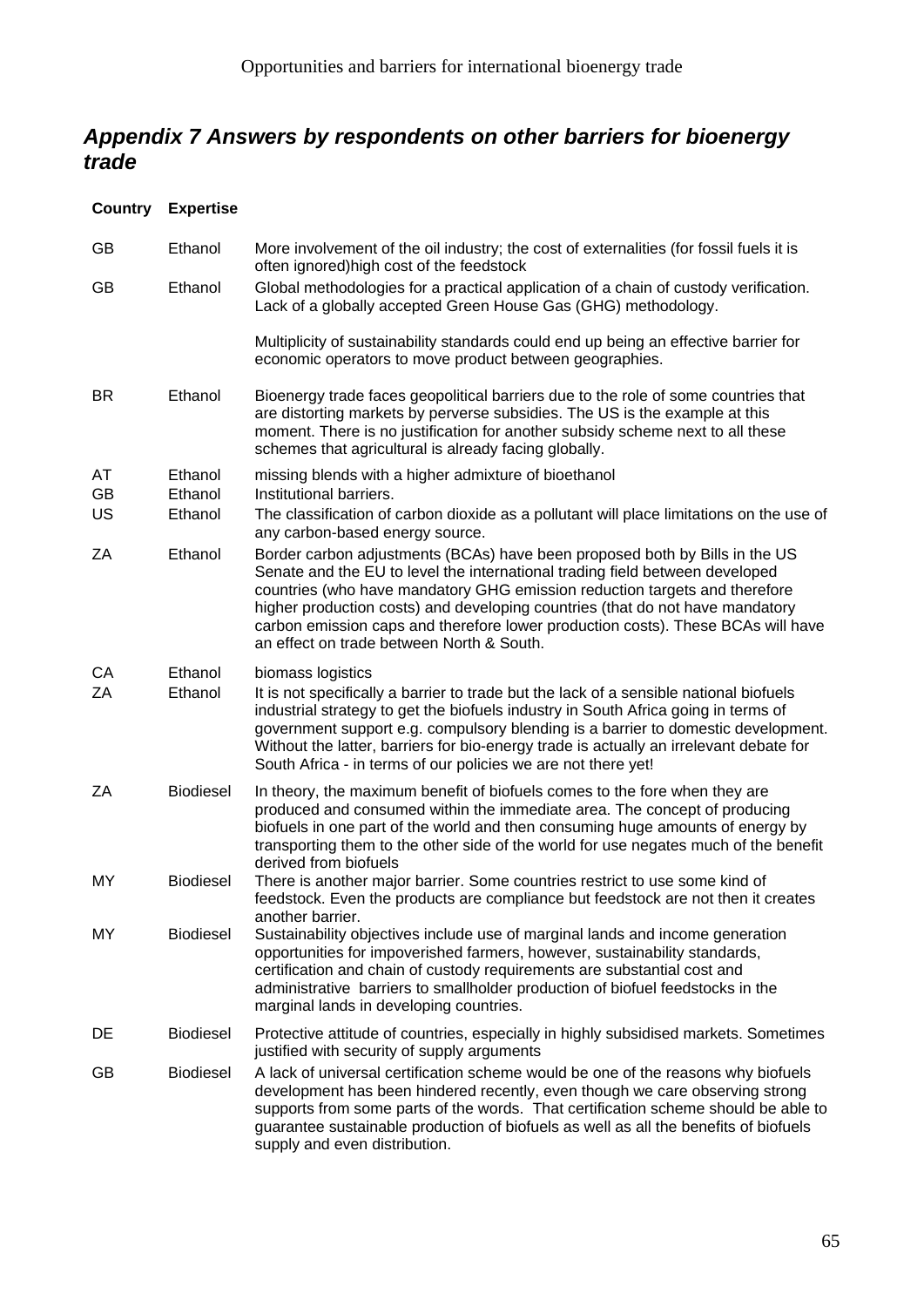| ID              | <b>Biodiesel</b>                     | We are all understand that fossil fuel reserve are decline and consumption are<br>increased from time to time. Adding to the fuel crisis, we have major issues of<br>global warming & environmental destruction (deforestation, non-recycle materials,<br>chemical products, etc) and we need a global effort to fight the above by promoting<br>more production and application of bioenergy in the future. I think we all need to be<br>in one perception and same pace for the standard, regulations and tariffs. More<br>incentives from government bodies and or NGO's will help to increase activities on<br>this field.                                                                                                  |
|-----------------|--------------------------------------|---------------------------------------------------------------------------------------------------------------------------------------------------------------------------------------------------------------------------------------------------------------------------------------------------------------------------------------------------------------------------------------------------------------------------------------------------------------------------------------------------------------------------------------------------------------------------------------------------------------------------------------------------------------------------------------------------------------------------------|
| AT<br><b>NL</b> | <b>Biodiesel</b><br>Biodiesel        | more and more redtapism<br>Uncertain government rules, criteria. In order to produce sustainable biomass, there<br>is a need for a stable market to develop this branch.                                                                                                                                                                                                                                                                                                                                                                                                                                                                                                                                                        |
| ML<br>ΖA        | <b>Biodiesel</b><br><b>Biodiesel</b> | country legislation on biofuel production<br>The main barrier that we have experienced is finding the correct business<br>partner/investor or technology partner/investor to start one of the biggest bio fuel<br>projects in Africa                                                                                                                                                                                                                                                                                                                                                                                                                                                                                            |
| AR              | <b>Biodiesel</b>                     | There is a need to clearly separate energy crops from the use of byproducts of food<br>crops. This is the case of soybean oil in Argentina the main export biofuel of the<br>country.                                                                                                                                                                                                                                                                                                                                                                                                                                                                                                                                           |
| US              | <b>Biodiesel</b>                     | Local control of export transactions by multinational entities such as Cargil,<br>Monsanto, Bunge, etc especially in Buenos Aires ports. Small scale producers see<br>themselves forced to sell their product to major biofuels producers because they<br>cannot find a way out of the port to sell their product without abiding to<br>multinationals' export regulations and restrictions.                                                                                                                                                                                                                                                                                                                                    |
| DE<br>FI.       | Biodiesel<br>Biodiesel               | Informations must be supported by the government.<br>Infrastructure like shape of roads is a major barrier. In some countries 60 tons<br>weight limit is allowed but in most European countries only 40 tons. Transportation<br>costs may cause differences between countries.                                                                                                                                                                                                                                                                                                                                                                                                                                                  |
| ΖA              | <b>Biodiesel</b>                     | The obvious barrier to biofuel trade in the volatile price of crude oil which often<br>makes biofuel production uneconomical, and creates great investment risk. The<br>lack of government interest in providing meaningful investment and tax incentives is<br>another major barrier in most African countries.                                                                                                                                                                                                                                                                                                                                                                                                                |
| US              | <b>Biodiesel</b>                     | Ability to locate buyers of biodiesel or wood pellets in various regions of the world: it<br>is difficult to find potential buyers.                                                                                                                                                                                                                                                                                                                                                                                                                                                                                                                                                                                             |
| <b>SE</b>       | Wood<br>Pellets                      | misunderstanding of what bioenergy/biofuels are I.e. here in this study other solid<br>biofuels like wood products apart from wood chips are lacking!!                                                                                                                                                                                                                                                                                                                                                                                                                                                                                                                                                                          |
| <b>SE</b>       | Wood<br><b>Pellets</b>               | Transportation costs in general for wood-pellets                                                                                                                                                                                                                                                                                                                                                                                                                                                                                                                                                                                                                                                                                |
| <b>SE</b>       | Wood<br><b>Pellets</b>               | National regulations are in some cases changed too often and are in some cases<br>also quite difficult to interpret.                                                                                                                                                                                                                                                                                                                                                                                                                                                                                                                                                                                                            |
| <b>NO</b>       | Wood<br><b>Pellets</b>               | biomass should be standarized internationally                                                                                                                                                                                                                                                                                                                                                                                                                                                                                                                                                                                                                                                                                   |
| AT              | Wood<br><b>Pellets</b>               | Wood Pellets are vulnerable to water, therefore they need to be handled with much<br>care. Torrification can be a solution. Another solution could be impregnation with<br>palm oil, this increases energy density and makes pellets water resistant. The<br>process is simple. The problem is standardisation. This solutions create new fuels<br>which need specific standards and markets.                                                                                                                                                                                                                                                                                                                                   |
| <b>NL</b>       | Wood<br><b>Pellets</b>               | Certification:<br>Certificates for wood pellets are national (DINplus). Therefore they depend on<br>national profit oriented organisations. This can hamper international trade, because<br>the availability of certificates is limited in some countries. for example the barrier to<br>get a dinplus certificate is much higher in Canada or Russia then in Germany or<br>Austria. But the certificate is very often needed to enter the market. The solution<br>would be international certification systems.<br>Uncertainty regarding political developments (subsidies, environmental,<br>sustainability) and uncertainty regarding (the advance of) technological<br>developments can be a barrier regarding investments. |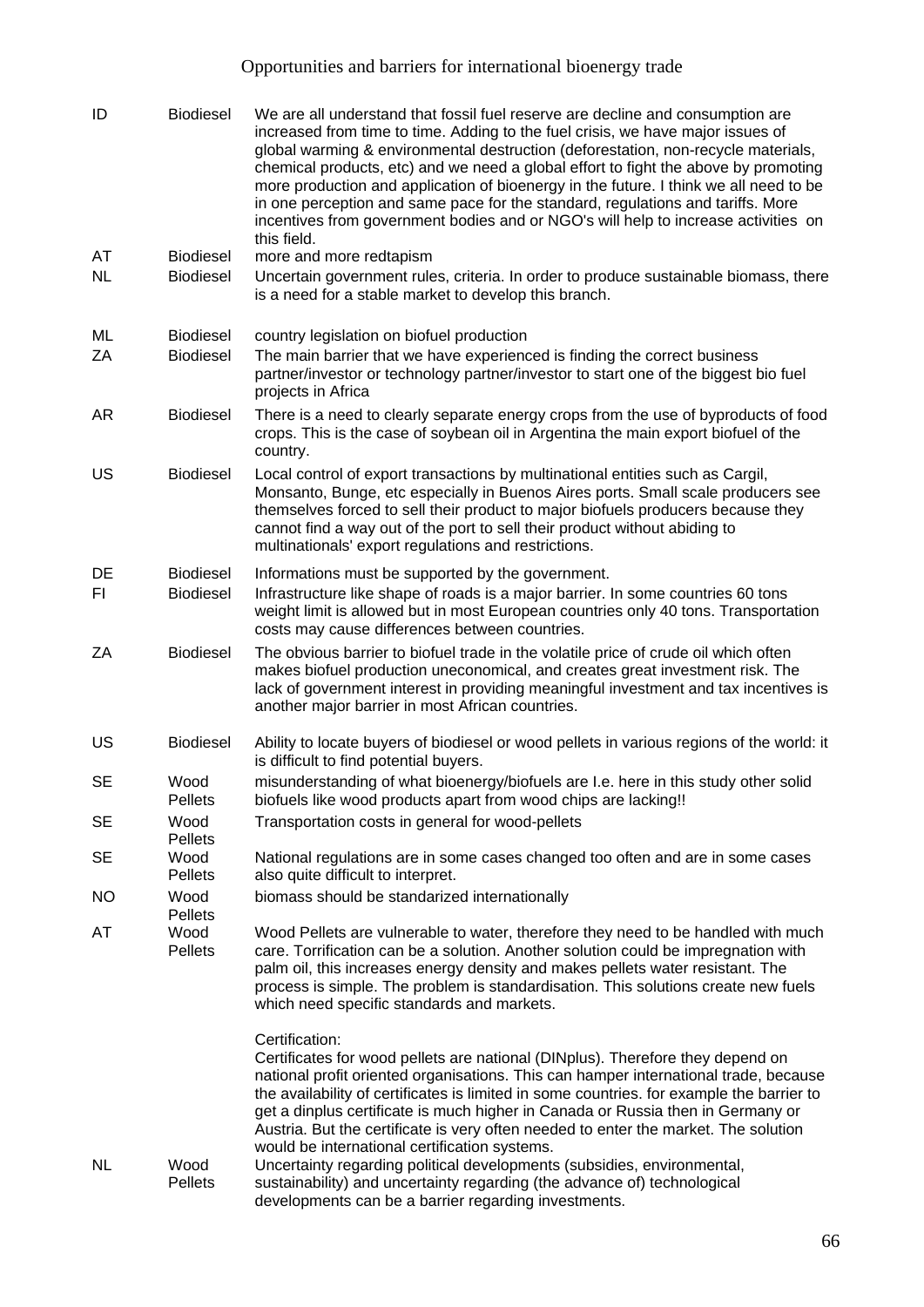| <b>SE</b> | Wood<br><b>Pellets</b> | For wood pellets, the lack of price transparency must be emphasized.                                                                                                                                                                                                                                                                                                                                                                                             |
|-----------|------------------------|------------------------------------------------------------------------------------------------------------------------------------------------------------------------------------------------------------------------------------------------------------------------------------------------------------------------------------------------------------------------------------------------------------------------------------------------------------------|
| LV        | Wood<br>Pellets        | Lack of overall information about sellers and buyers of pellets is a barrier                                                                                                                                                                                                                                                                                                                                                                                     |
| <b>SE</b> | Wood<br><b>Pellets</b> | laws and regulations in different countries, support schemes                                                                                                                                                                                                                                                                                                                                                                                                     |
| <b>SE</b> | Wood<br><b>Pellets</b> | Different support schemes in different parts of the world.                                                                                                                                                                                                                                                                                                                                                                                                       |
| GB        | Wood<br><b>Pellets</b> | Different port charge structures and levels for different ports in different countries.                                                                                                                                                                                                                                                                                                                                                                          |
| <b>SE</b> | Wood<br><b>Pellets</b> | When it comes to the pellets industry, limited capital inflows from the private sector<br>will forever be a barrier to trade unless the industry does a good job of marketing to<br>the investment community. I'm constantly amazed at how much mind space is<br>taken up by other forms of renewable energy instead of pellets or other solid<br>biomass trade - which I consider to be a lower-hanging fruit when it comes to<br>meeting climate change goals. |
| <b>JP</b> | Wood<br>Pellets        | Sometimes, movement for 'local production for local consumption' is a barrier, when<br>we introduce foreign pellets for local market.                                                                                                                                                                                                                                                                                                                            |
| DE        | Wood<br><b>Pellets</b> | - lack of level playing field in different countries, because of different incentive<br>scheme's. Price is set by the country with the highest subsidy/penalty.                                                                                                                                                                                                                                                                                                  |
| DE        | Wood<br><b>Pellets</b> | The main barrier to the development of an international bioenergy trade is a<br>psychological one; all actors involved -corporate and governmental- should be less<br>political and more business oriented. Ultimately that is the only way a self<br>sustainable biofuels market will develop, without the need for subsidies.                                                                                                                                  |
| CA        | Wood<br><b>Pellets</b> | Instability in Energy Policy. For instance, most Canadian suppliers are dependent<br>on European Policy and related subsidies. That makes future very unpredictable<br>and impedes further expansion.                                                                                                                                                                                                                                                            |
| FI        | Wood<br><b>Pellets</b> | The daily rated eur price per ton, per quality class is not provided in any public<br>market places.                                                                                                                                                                                                                                                                                                                                                             |
| GB        | Wood<br>Pellets        | There is a lack of openness about world pellet prices, although data for Europe is<br>currently being collect through the Pellets@las project - www.pelletcentre.info                                                                                                                                                                                                                                                                                            |
| GB        | Wood<br>Pellets        | There is an overall general lack of understanding of biomass and in particular the<br>sustainability issues that surround biomass production. There is a general<br>perception that biomass is freely available world wide without due consideration for<br>indigenous use or the effect on the environment. This is generally the case with<br>biomass traders and end users looking for biomass.                                                               |
| <b>NL</b> | Wood<br><b>Pellets</b> | uniform international support schemes will lead to more and uniform trade                                                                                                                                                                                                                                                                                                                                                                                        |
| NL.       | Wood<br><b>Pellets</b> | A barrier is the unclear position of governments on providing subsidy for biomass<br>as a fuel for electricity production. This creates uncertainty for investments in<br>biomass-to-power plants as well as wood pellet production plants.                                                                                                                                                                                                                      |
| <b>NL</b> | Wood<br><b>Pellets</b> | All depends on the stability of politics rules and the structural buying and stability<br>price range for the Power plants                                                                                                                                                                                                                                                                                                                                       |
| <b>NL</b> | Wood<br>Pellets        | Financial incentives are present in different parts of the bioenergy value chain.<br>Subsidizing schemes for bioenergy crops can be followed by for example<br>subsidizing the biofuel production. Country by country differences influence the end<br>price and the flow of fuel to the highest bidder. Some countries even keep their<br>borders closed for competitors (Belgium)                                                                              |
| DE        | Wood<br><b>Pellets</b> | liquidity of the market<br>(major barrier, no liquidity nowadays, small market --> no functioning price index                                                                                                                                                                                                                                                                                                                                                    |
| BE        | Wood                   | due to small market volume)<br>- The raw material availability                                                                                                                                                                                                                                                                                                                                                                                                   |
|           | Pellets                |                                                                                                                                                                                                                                                                                                                                                                                                                                                                  |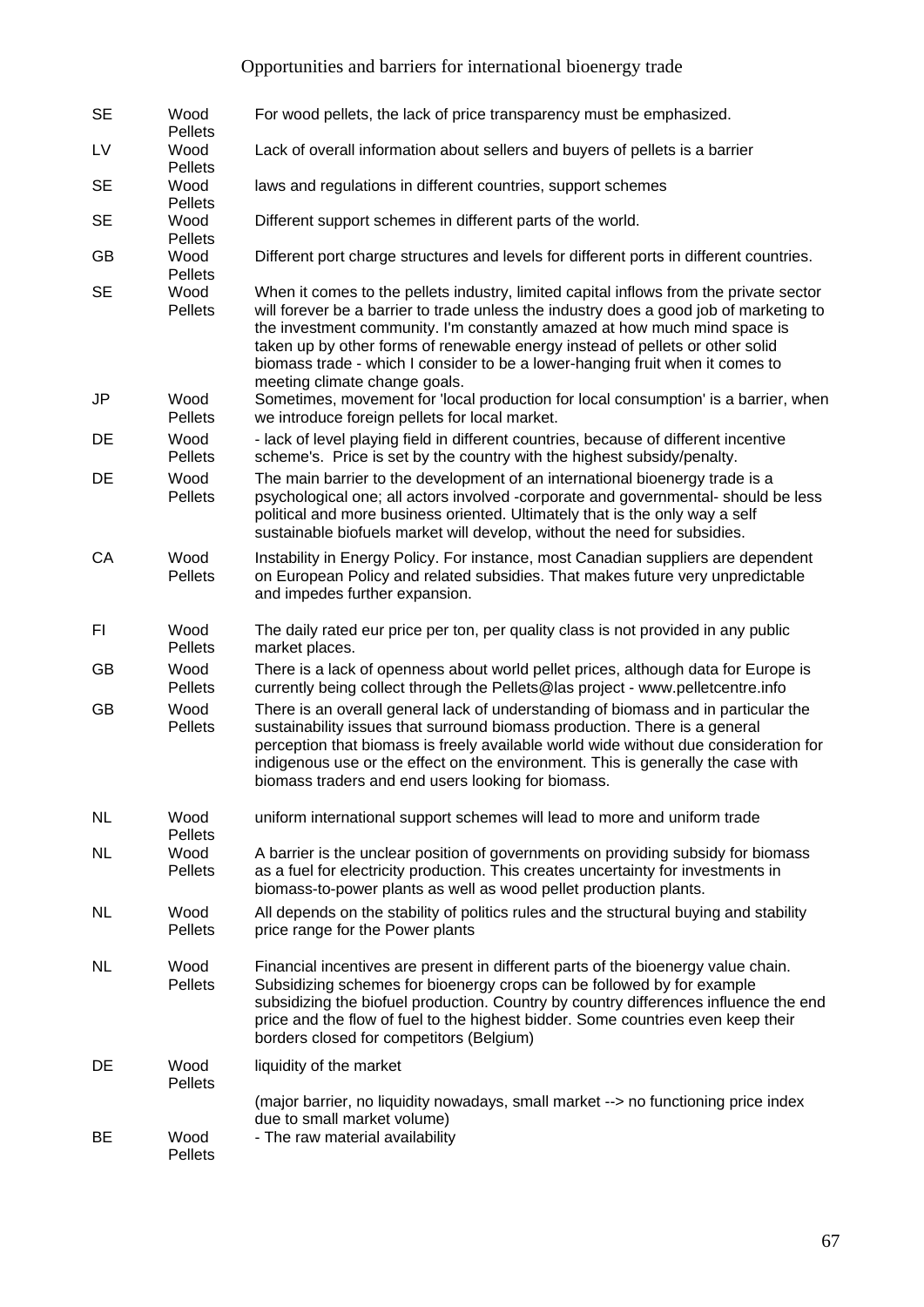NO Wood Pellets National policies and national targets linked to other challenges in society than energy issues will hamper the development of bioenergy. Competition from developed industries will also become a larger barrier as bioenergy develops as a true competitor. AT Wood Pellets a)insufficient transparency and missing of INEICES or other means to form basis for risk hedging tools b) reluctancy of financiers to provide investment and trade finance c) disquilibrium between number of producers and number of non private consumers RU Wood Pellets price secret which a lot of companies don't tell the exact price which is important for Russia, small amounts of produces biofuel by each plant and some other GB Wood Pellets PRICE!!!!! INCENTIVES. TAX POLICIES. Why do all bureaucrats and academics think that price is somehow irrelevant? It is everything. Energy prices in the UK are too low, and support for green heat too non-existent, for wood pellets to be viable in most instances at the moment. If one compares the EU-15 countries, there is a strong correlation between the differential between the price of wood pellets and the price of the dominant fossil heating-fuel, and the extent to which biomass heating has been developed. A difference of 20 EUR/MWh is the minimum needed to see much meaningful development. A difference of 30 EUR/MWh will see a massive expansion of installed capacity. KE Wood Pellets Financial constraints, lack of community engagement at all levels, political influence, social -cultural influence GB Wood Pellets The major barrier to the international bioenergy trade is that it is inherently unsustainable if the biofuel can be supplied from within a country. If it can't then many other questions about the alternatives need to be addressed before importing biofuels can be justified. There may be circumstances where it can - in stimulating market growth for instance, as is happening in the wood pellet market in the UK; but ultimately pellets should be made and supplied from within the same area as the end user to fully benefit from the sustainability credentials of pellets. US Wood Pellets Costs: With all of the mill closures our raw material costs have doubled in the last two years. Freight to the port, port fee and shipping US Wood Pellets In the USA, the current discussion of Indirect Land Use relating to the production of feedstocks is a major issue. First how can one determine, in advance, what someone will do with their land resources a half world away or in another hemisphere. Sustainable land use is not determined by what can I sell, but by locally is the purchase of this land a good value. Now that I own the land what is it best use for profit and sustainability. Wood Pellets Very high cost of transportation to Europe, need subsidies to get wood pellet fuel to Europe successfully. Low price paid in Europe for high price shipping is nuts! SE General expertise Other national policies focusing on national use of domestic biomass which influences the interest in international bioenergy trade but which might increase the local/regional trade Less ambitious CO2 policies or biofuel polices, decreasing the demand for bioenergy GB General expertise Barriers to PPO (pure plant oil) due to taxation Lack of ready infrastructure to adopt rape meal pellets as a high energy green fuel as manufacturers of boilers only use the spec of low energy wood pellets. BE General expertise legislation and subsidies NL General expertise Security of demand, i.e. demand fluctuations also induced by changing policies, can also be a trade barrier. NO General expertise Lack of information, traditionally local markets, too low volumes to make efficient logistics including marketing and distribution. US General expertise Financial Barriers, seeking the proper guarantees that the goods will be paid for.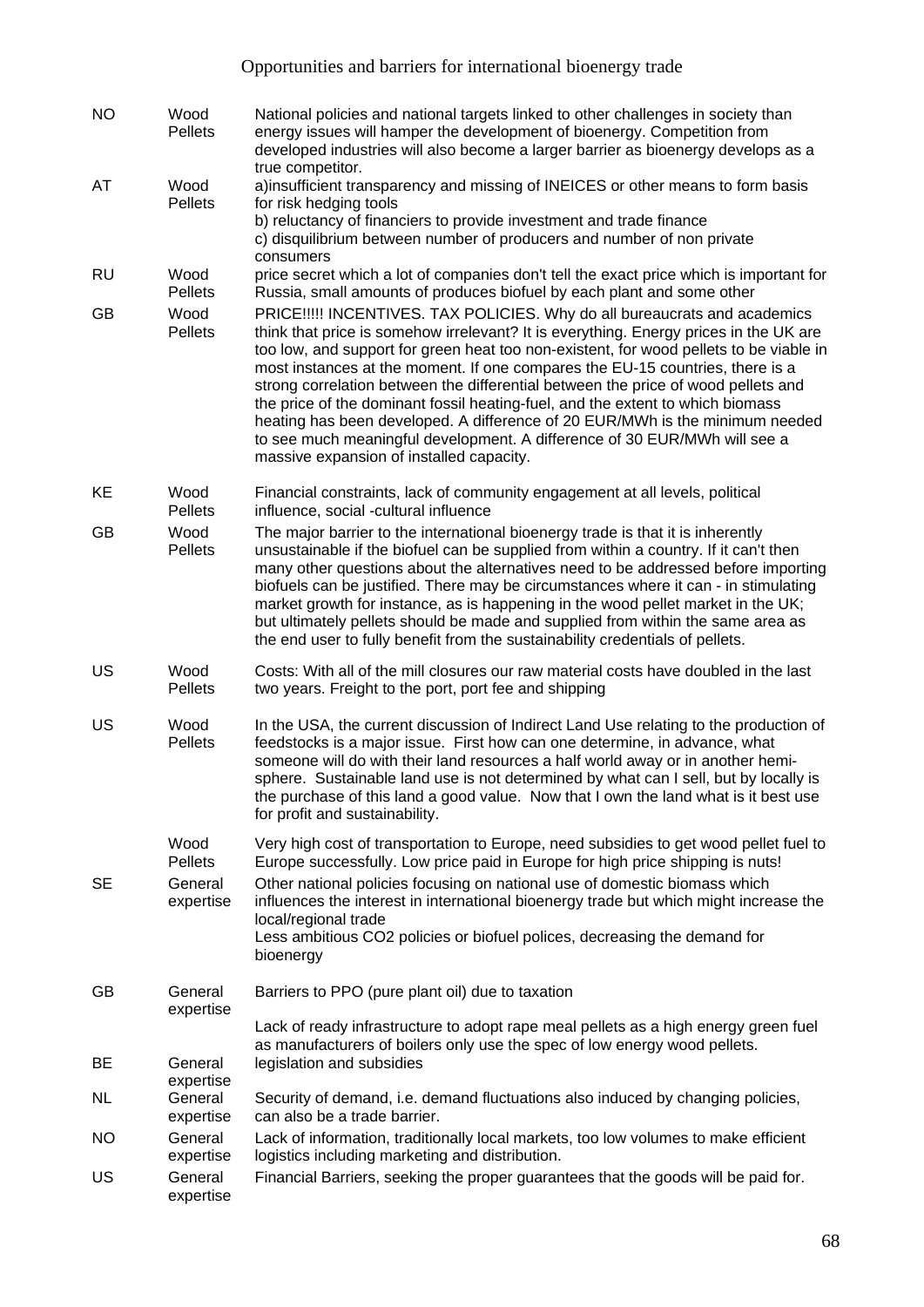### *Appendix 8 Answers by respondents on opportunities for bioenergy trade*

| <b>Country</b><br>Code | <b>Expertise</b>                  |                                                                                                                                                                                                                                                                                                                                                                                                                                                                                                                                                                                                                                                                                                                                                                                                                                                                 |
|------------------------|-----------------------------------|-----------------------------------------------------------------------------------------------------------------------------------------------------------------------------------------------------------------------------------------------------------------------------------------------------------------------------------------------------------------------------------------------------------------------------------------------------------------------------------------------------------------------------------------------------------------------------------------------------------------------------------------------------------------------------------------------------------------------------------------------------------------------------------------------------------------------------------------------------------------|
| GB<br><b>GB</b>        | Ethanol<br>Ethanol                | Give better support to cofiring in power plants<br><b>Financial incentives</b>                                                                                                                                                                                                                                                                                                                                                                                                                                                                                                                                                                                                                                                                                                                                                                                  |
| ΖA                     | Ethanol                           | Development of vehicles to take higher blends of biofuels<br>1. Domestic supportive policies that favor biofuel demand is an absolute necessity<br>to develop domestic development. This will bring the production of feedstock,<br>necessary supply chain development and infrastructure (adaptation of the transport<br>fleets) in line for domestic supply and demand. As a result of growing demand<br>global trade will come into play. However, South Africa favors a global environment<br>without any support - this will benefit our industries to develop optimally. Currently<br>the subsidized products from developed nations enter our markets at lower prices<br>squeezing our industries out of production irrespective of the normal acceptable<br>efficiencies of these industries. Global trade of subsidised commodities are hurting<br>us. |
| MY                     | <b>Biodiesel</b>                  | Accelerating climate change will eventual increase awareness of urgent need for<br>reduced fossil fuel consumption. More farming lands will become marginal due to<br>changing weather patterns. Biofuel feedstock crops may play an important part in<br>marginal land protection.                                                                                                                                                                                                                                                                                                                                                                                                                                                                                                                                                                             |
| AT                     | <b>Biodiesel</b>                  | I don't think that real global trade will be fruitful for sustainable biodiesel development                                                                                                                                                                                                                                                                                                                                                                                                                                                                                                                                                                                                                                                                                                                                                                     |
| <b>NL</b>              | Biodiesel                         | Sustainability criteria for energy use.                                                                                                                                                                                                                                                                                                                                                                                                                                                                                                                                                                                                                                                                                                                                                                                                                         |
| ΖA                     | Biodiesel                         | To secure food by intercropping and out grower schemes. By this uplifting the rural<br>communities and their farmers. Provide a further income instead of one crop per<br>year, they now have 3 crops, meaning three times their income per year.                                                                                                                                                                                                                                                                                                                                                                                                                                                                                                                                                                                                               |
| FI.                    | Biodiesel                         | Labour politics when domestic resources are favored                                                                                                                                                                                                                                                                                                                                                                                                                                                                                                                                                                                                                                                                                                                                                                                                             |
| ΖA                     | <b>Biodiesel</b>                  | Meaningful tax and investment incentives from governments.                                                                                                                                                                                                                                                                                                                                                                                                                                                                                                                                                                                                                                                                                                                                                                                                      |
| <b>NL</b>              | Wood<br><b>Pellets</b>            | For wood pellets: developments regarding combustion (and gasification) technology.<br>For all commodities: standardization of trade information.                                                                                                                                                                                                                                                                                                                                                                                                                                                                                                                                                                                                                                                                                                                |
| <b>SE</b>              | Wood<br><b>Pellets</b>            | Transportation fuel from cellulose will, together with wood pellet market growth<br>contribute to new markets for wood residues.                                                                                                                                                                                                                                                                                                                                                                                                                                                                                                                                                                                                                                                                                                                                |
| GB                     | Wood<br><b>Pellets</b>            | Stable and consistent government policy within trading blocks.                                                                                                                                                                                                                                                                                                                                                                                                                                                                                                                                                                                                                                                                                                                                                                                                  |
| DE                     | Wood<br><b>Pellets</b>            | Increasing energy demand; electricity shortages; development of microgrids;<br>liberalisation of electricy markets.                                                                                                                                                                                                                                                                                                                                                                                                                                                                                                                                                                                                                                                                                                                                             |
| СA                     | Wood<br><b>Pellets</b>            | strongly fluctuating coal and oil prices, as well as policies for biofuels coming into<br>play.                                                                                                                                                                                                                                                                                                                                                                                                                                                                                                                                                                                                                                                                                                                                                                 |
| <b>NL</b>              | Wood<br><b>Pellets</b>            | In addition to the above, also freight and currency markets both have a huge impact<br>on the feasibility of import/export of any kind of biomass (agriwaste or wood pellets).<br>Unfortunately one cannot influence them. But at least we can understand and<br>anticipate.                                                                                                                                                                                                                                                                                                                                                                                                                                                                                                                                                                                    |
|                        |                                   | Many agricultural waste projects seem interesting as potential source for biomass.<br>However, simple calculations show that this is far from feasible, mainly due to high<br>freight costs. Even despite the favorable ROC system and ROC being at 50 pounds,<br>and freight being low in comparison to the past years.                                                                                                                                                                                                                                                                                                                                                                                                                                                                                                                                        |
| <b>NL</b>              | Wood                              | In addition, the impact of 'new technologies' can be big as well.<br>please make the rules simple and act consequent.                                                                                                                                                                                                                                                                                                                                                                                                                                                                                                                                                                                                                                                                                                                                           |
| DE                     | <b>Pellets</b><br>Wood<br>Pellets | High and strongly fluctuating natural gas prices                                                                                                                                                                                                                                                                                                                                                                                                                                                                                                                                                                                                                                                                                                                                                                                                                |
| <b>US</b>              | Wood<br>Pellets                   | payment for ecosystem services would hopefully drive less conversion of forest or ag<br>land to development. bioenergy feedstocks could be one form of a payment for                                                                                                                                                                                                                                                                                                                                                                                                                                                                                                                                                                                                                                                                                            |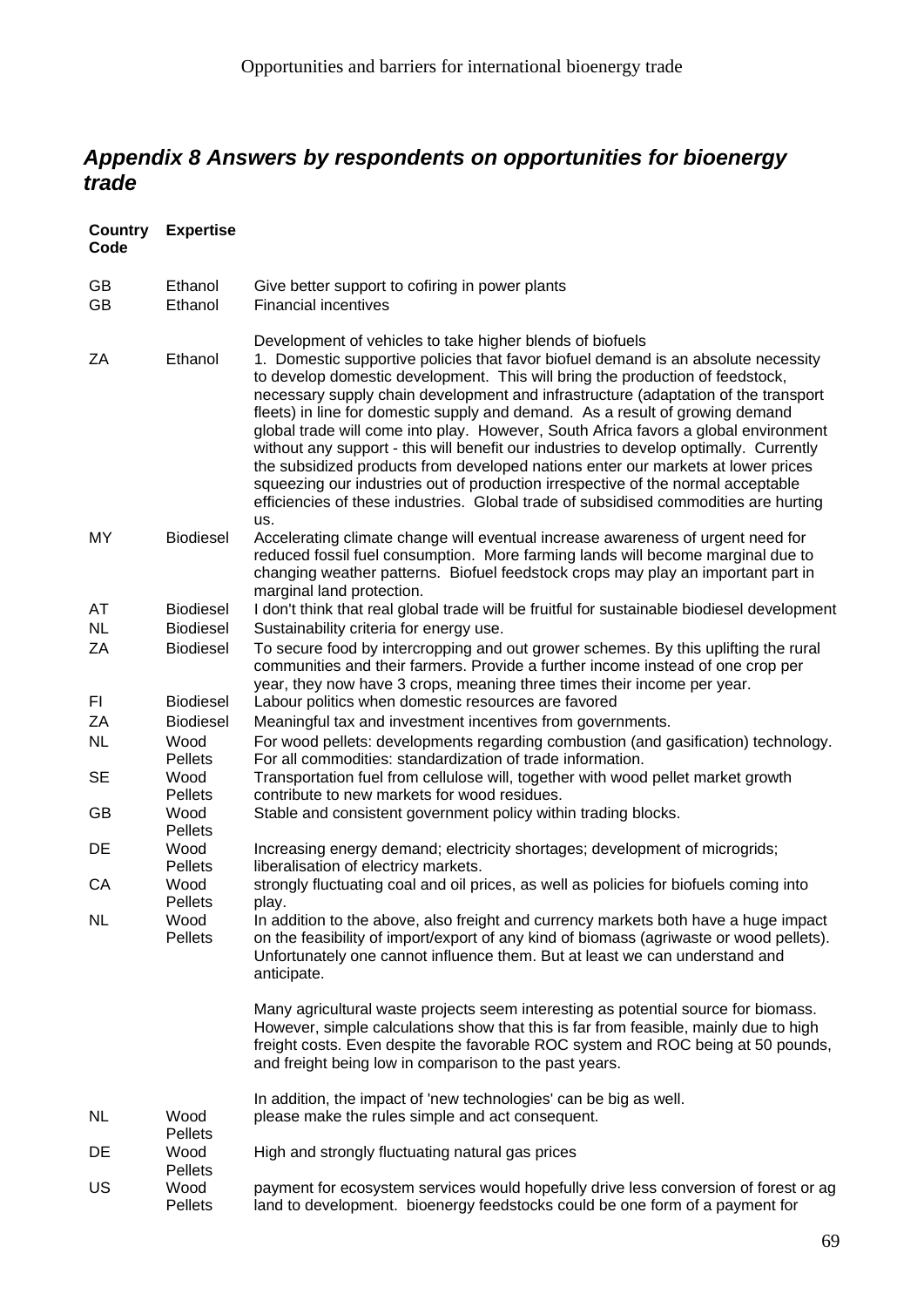ecosystem service.

| <b>GB</b> | Wood<br><b>Pellets</b>                           | Carbon tax. Scrapping EU-ETS and the rest of the nonsense that passes for<br>environment and energy policy at the moment. Not repeating the mistakes of Kyoto<br>in Kyoto 2. Cap-and-trade is a bad way of pricing carbon and always will be. Most<br>economists know that, but politicians don't want something more effective. I hope the<br>USA, China and/or India will hold out against further stupidity at Copenhagen. |
|-----------|--------------------------------------------------|-------------------------------------------------------------------------------------------------------------------------------------------------------------------------------------------------------------------------------------------------------------------------------------------------------------------------------------------------------------------------------------------------------------------------------|
| GB        | Wood<br><b>Pellets</b>                           | Rising gas prices                                                                                                                                                                                                                                                                                                                                                                                                             |
| US        | Wood<br><b>Pellets</b>                           | There are so many opportunities with the Soviets, if they would just realize them.                                                                                                                                                                                                                                                                                                                                            |
|           |                                                  | As the costs for fossil fuels climb and the want for less green house gases continues<br>the some countries (US and Canada) will export less. Where as Africa, South<br>America, Australia, New Zealand and Southeast Asia will continue to increase                                                                                                                                                                          |
| US        | Wood<br><b>Pellets</b><br>Wood<br><b>Pellets</b> | Local rural jobs are created by decentralized feedstock production and processing,<br>injecting capital into the base of the countries economy.<br>Proper port facilities constructed to accommodate new bio fuels.                                                                                                                                                                                                           |
| <b>SE</b> | General<br>expertise                             | The concept of Sustainable development in general might be seen as a possible<br>driver                                                                                                                                                                                                                                                                                                                                       |
| <b>GB</b> | General<br>expertise                             | Level playing field on taxation reduction related to CO2 reduction                                                                                                                                                                                                                                                                                                                                                            |
|           |                                                  | The use of ROCs (looks a workable policy)                                                                                                                                                                                                                                                                                                                                                                                     |
| <b>NO</b> | General                                          | RTFOs currently a complete mess and probably more of a hinderance than a help.<br>Increasing prices for biofuels, lower shipping costs.                                                                                                                                                                                                                                                                                       |
|           | expertise                                        |                                                                                                                                                                                                                                                                                                                                                                                                                               |
| US        | General<br>expertise                             | Price of Carbon world wide                                                                                                                                                                                                                                                                                                                                                                                                    |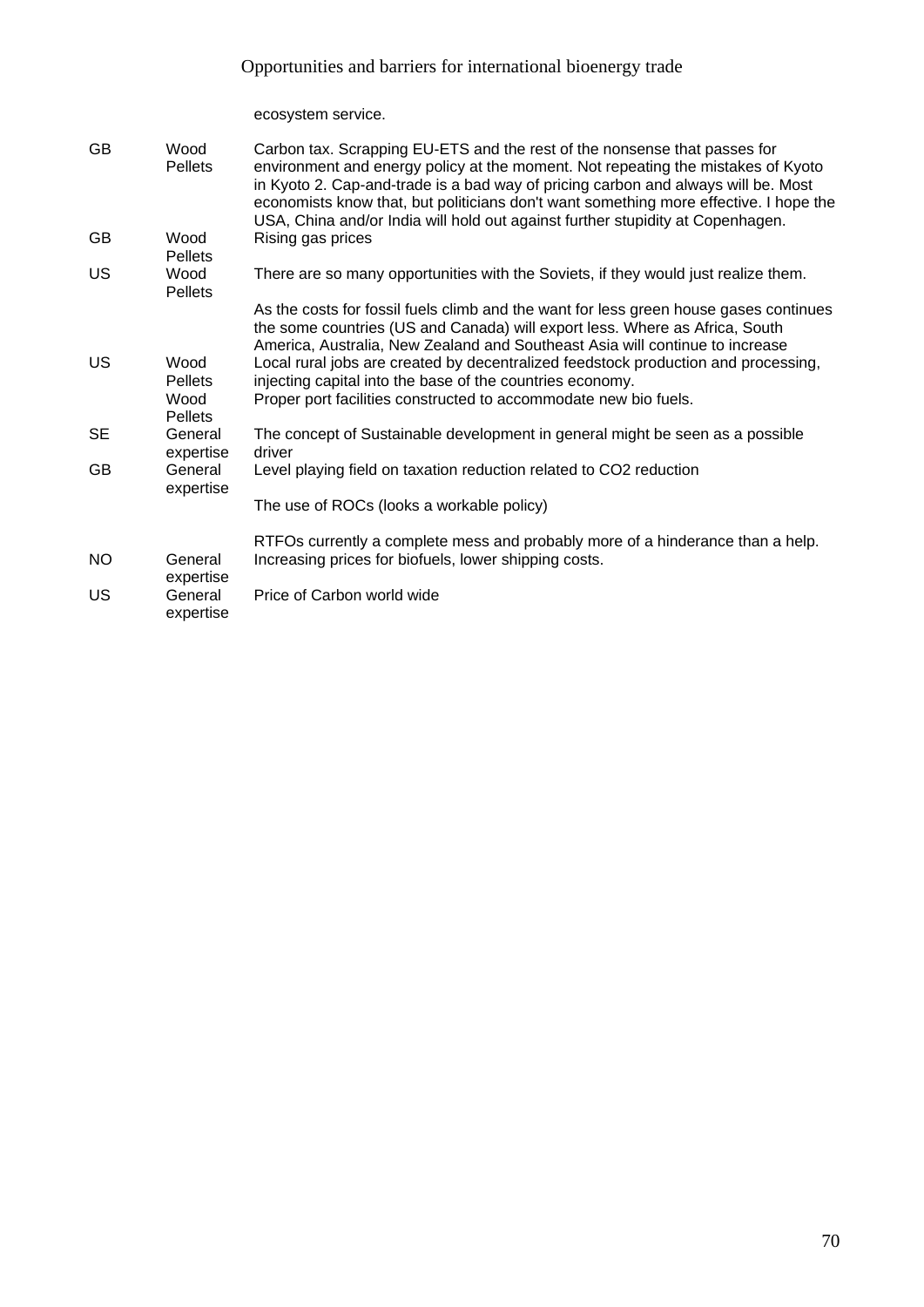## *Appendix 9 Questionnaire*

On the following pages, a copy of the questionnaire is shown. The questionnaire was online between February  $12^{th}$  and July  $24^{th}$  2009.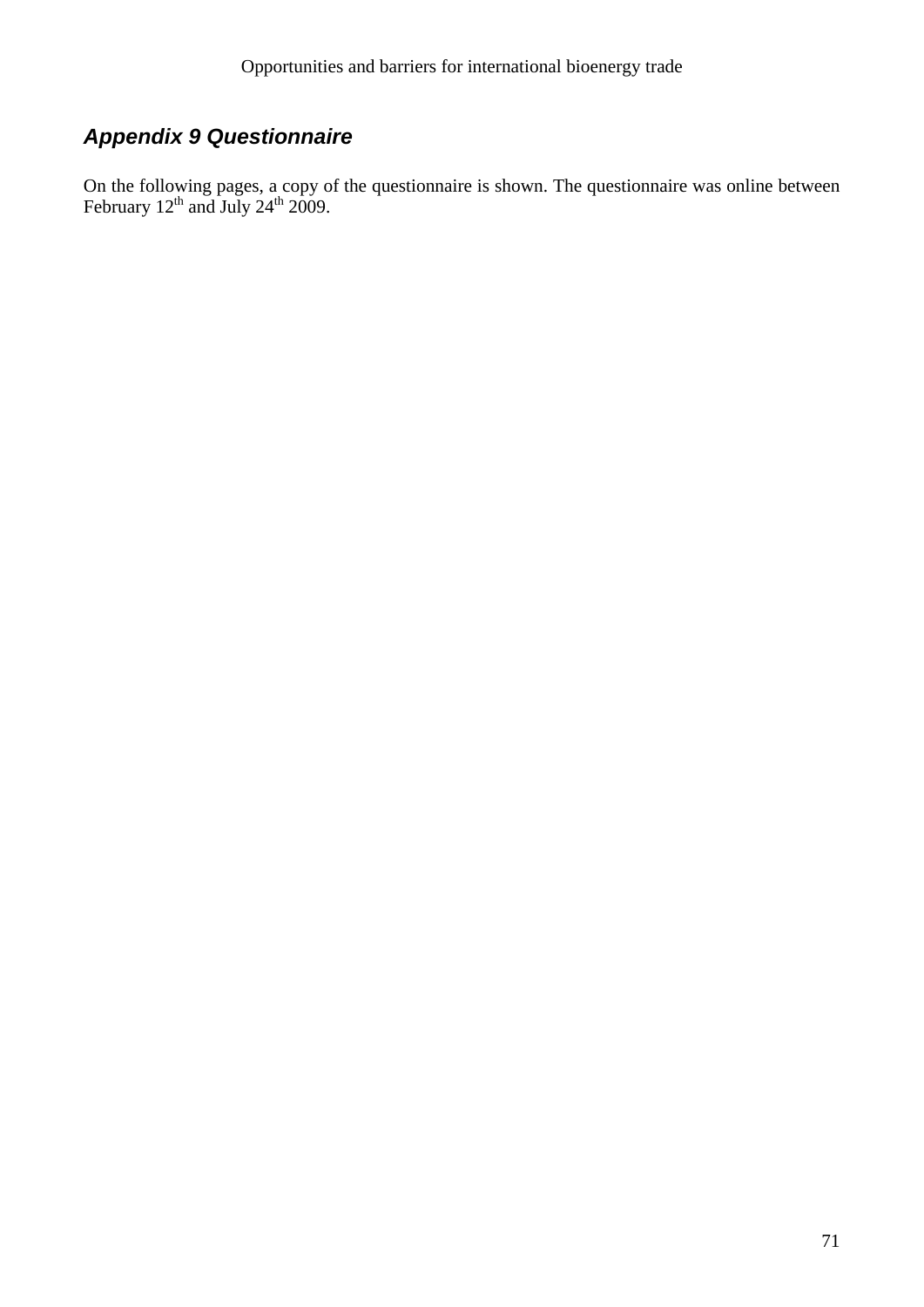#### Questions marked with a \* are required

IEA Bioenergy Task 40 / UNCTAD / UNIDO survey on barriers and opportunities for international bioenergy trade

Dear Madam, Sir,

We would like to invite you to participate in a joint survey of IEA Bioenergy Task 40, UNCTAD and UNIDO.

The aim is to get an up-to-date overview of what market actors currently perceive as major opportunities and trade barriers for the current and future development international bioenergy trade for three internationally-traded bioenergy commodities: 1) bioethanol 2) biodiesel 3) wood pellets.

It will take **approximately 10 minutes** to complete the questionnaire. Participation is possible until the 12th of April 2009.

Your participation in this study is completely voluntary. However, if you feel uncomfortable answering any questions, you can skip (most) questions or withdraw from the survey at any point.

**Your survey responses will be treated as confidential** and data from this research will be reported only in the aggregate. Your information provided in the multiple-choice questions will be coded and will remain confidential. All answers provided to open questions may be quoted, but always anonymously, unless you allow us explicitly to quote you.

If you provide your contact details, and provide intriguing answers, we may contact you for the possibility of an interview to elaborate further on your views. If you have questions about the survey or the procedures, you may contact Martin Junginger at +31-30-2537613 or by email at the email address specified below.

Thank you very much for your time and support. Please start with the survey now by clicking on the **Continue** button below.

### **1. Your background**

Please provide your name (voluntary)

Please provide the name of your institution (voluntary)

| Please choose the country in which (the head office of) your organisation is situated. (Choice is mandatory) * |  |
|----------------------------------------------------------------------------------------------------------------|--|
| l -- Select --                                                                                                 |  |

What kind of an organization are you representing? (Choice is mandatory) \*

| Industry |  |
|----------|--|
|----------|--|

- $\circ$ NGO
- $\subset$ Government
- $\circ$ Academia
- $\bigcirc$ **Other**

Are you a: (choice is mandatory) \*

- C Producer of biomass or biofuels
- € Trader of biomass or biofuels
- Large-scale user of biomass or biofuels  $\circ$ **Other**
- In this survey, we focus on three spcific bioenergy commodities: 1) Bioethanol 2) Biodiesel and 3) Wood pellets. Please choose one of these commodities as your main area of expertise. This choice is mandatory.

If you do not have a special area of expertise, please indicate so as well. In this case, for all following questions, please motivate for which biomass commodity/commodities you deem a specific barrier relevant.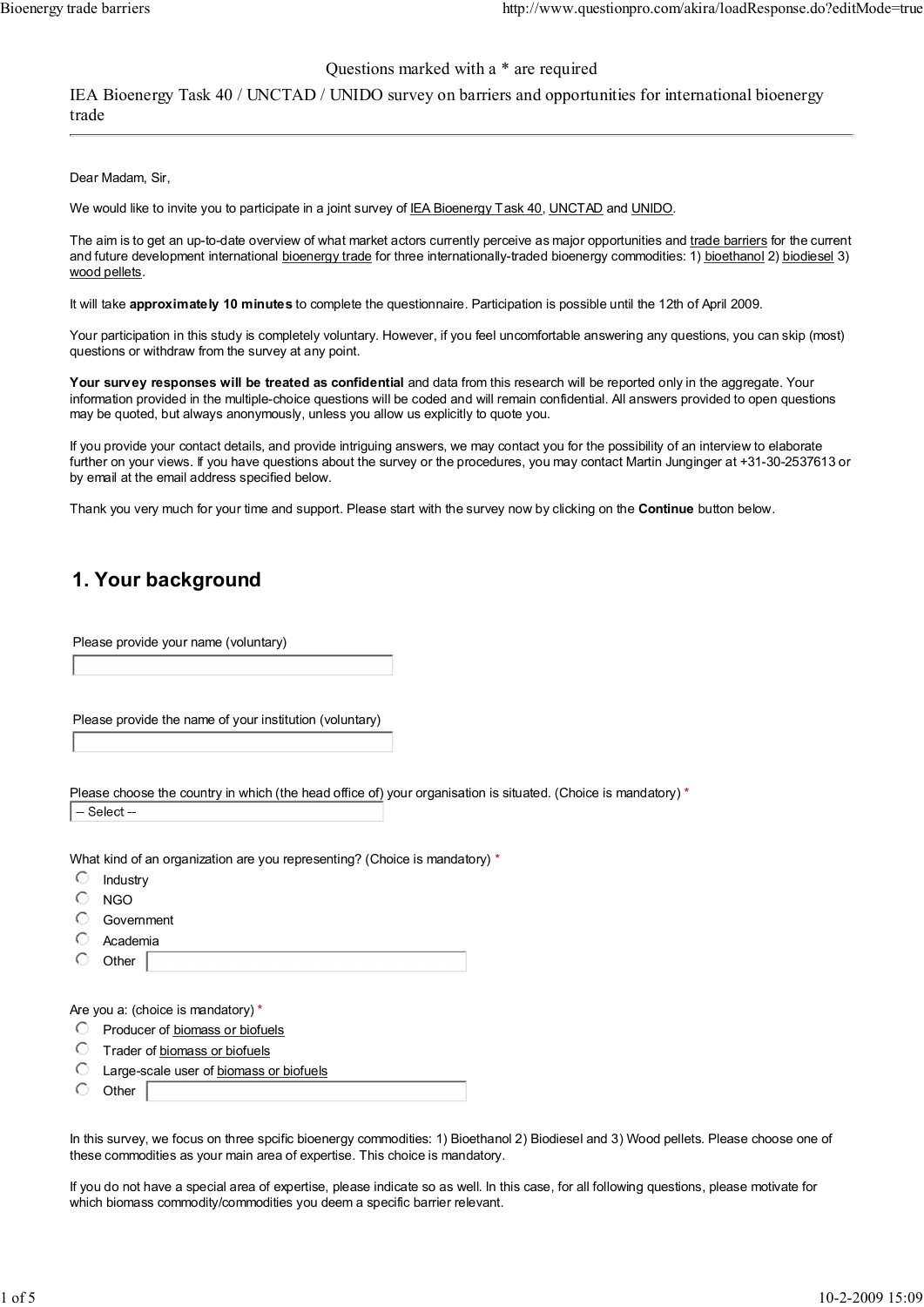What is the main commodity you are involved with / your main area of expertise ? (choose 1, choice is mandatory) \*

- Bioethanol
- Biodiesel
- Wood pellets
- $\circ$ None of the above / general expertise

#### **2. Barriers to international bioenergy trade**

In this section we will ask your view on the importance of different kinds of (possible) barriers for the international trade of bioenergy. In case you are not familiar with a category, please follow the link provided to read a short explanation.

#### **2.1.Tariff barriers**

Tariff barriers (import or export taxes of specific goods) and other policy measures designed to protect domestic markets can be a barrier to international trade. For an overview of known issues for bioenergy trade and tariffs, click here. Do you think that tariffs are (or can be) a barrier for the bioethanol, biodiesel or wood pellets. Are there cases where they may also stimulate trade?

|                                           | Major<br>Barrier | Minor<br><b>Barrier</b> | Neutral | Minor<br>Opportunity | Maior<br>Opportunity | l don't<br>know | Not applicable or<br>relevant |
|-------------------------------------------|------------------|-------------------------|---------|----------------------|----------------------|-----------------|-------------------------------|
| Import/export tariffs for<br>bioethanol   |                  |                         |         |                      |                      |                 |                               |
| Import/export tariffs for biodiesel       |                  |                         |         |                      |                      |                 |                               |
| Import/export tariffs for wood<br>pellets |                  |                         |         |                      |                      |                 |                               |

Please explain your choice.

### **2.2 Technical standards**

Currently, for different biomass commodities (bioethanol, biodiesel, wood pellets), various technical standards are being developed - for a short overview, click here. How can these standards in your view impede or facilitate international trade?

|                                         | Major<br><b>Barrier</b> | Minor<br><b>Barrier</b> | Neutral | Minor<br>Opportunity | Major<br>Opportunity | l don't<br>know | Not applicable or<br>relevant |
|-----------------------------------------|-------------------------|-------------------------|---------|----------------------|----------------------|-----------------|-------------------------------|
| Technical standards for<br>bioethanol   |                         |                         |         |                      |                      |                 |                               |
| Technical standards for biodiesel       |                         |                         |         |                      |                      |                 |                               |
| Technical standards for wood<br>pellets |                         |                         |         |                      |                      |                 |                               |

Please explain your choice.

#### **2.3 Sustainability criteria and certification**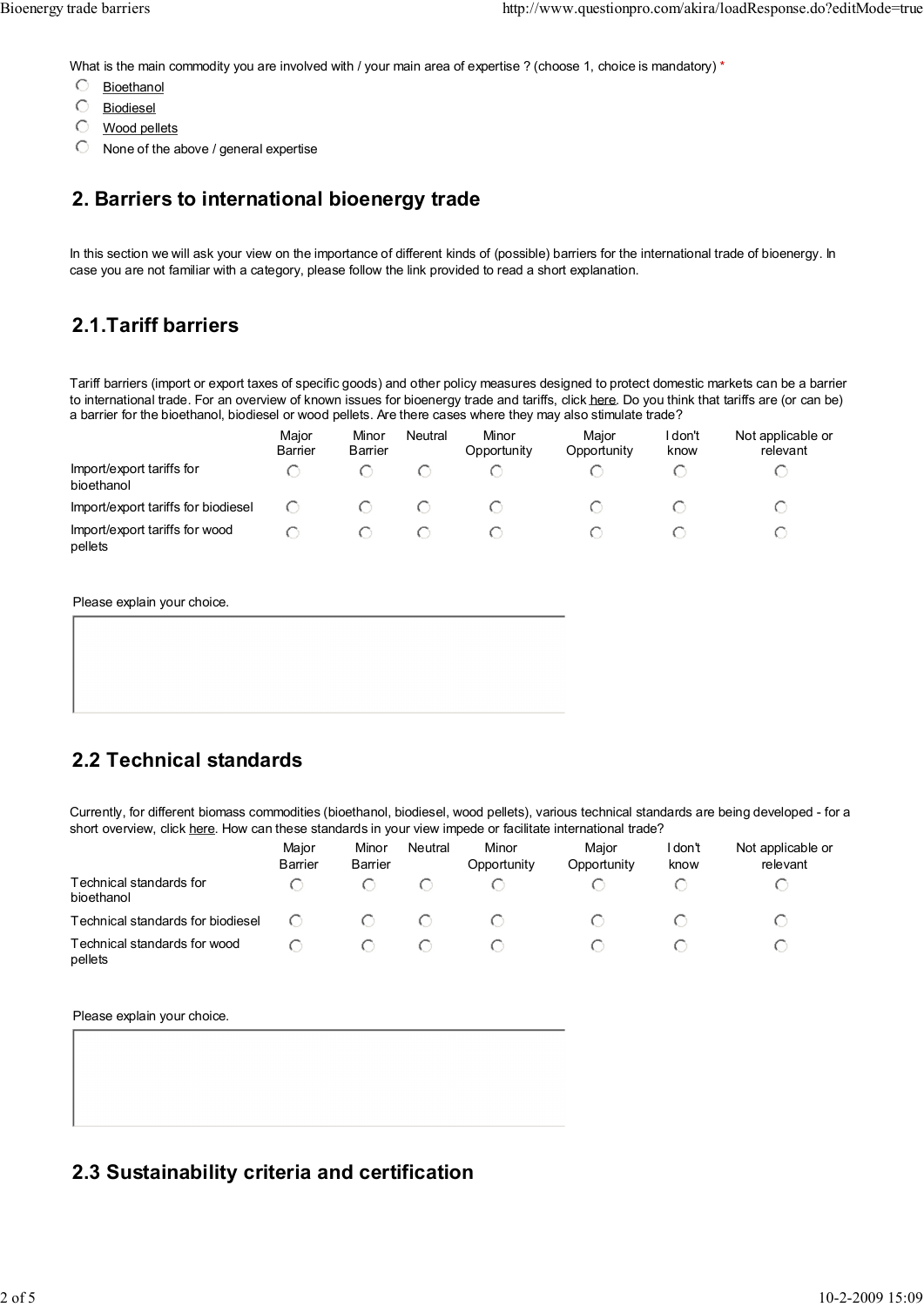How could sustainability criteria for bioenergy commodities influence bioenergy trade? If you would like to know more about sustainability criteria, click here.

|                                             | Major<br>Barrier | Minor<br><b>Barrier</b> | Neutral | Minor<br>Opportunity | Maior<br>Opportunity | l don't<br>know | Not applicable or<br>relevant |
|---------------------------------------------|------------------|-------------------------|---------|----------------------|----------------------|-----------------|-------------------------------|
| Sustainability criteria for<br>bioethanol   |                  |                         |         |                      |                      |                 |                               |
| Sustainability criteria for biodiesel       |                  |                         |         |                      |                      |                 |                               |
| Sustainability criteria for wood<br>pellets |                  |                         |         |                      |                      |                 |                               |

Please explain your choice.

## **2.4 Logistical barriers**

Biomass logistics may play a pivotal role in international trade. Issues such as bad infrastructure, inadequate harbour facilities (e.g. handling equipment or lack of storage capacity) or the lack of appropriate pretreatment technologies may seriously hamper the further growth of international bioenergy trade. For more examples, click here. How important do you think are logistical barriers?

|                                         | <b>Major Barrier</b> | <b>Minor Barrier</b> | Neutral | Minor Opportunity | Major Opportunity | I don't know | Not applicable or<br>relevant |
|-----------------------------------------|----------------------|----------------------|---------|-------------------|-------------------|--------------|-------------------------------|
| Logistical barriers<br>for bioethanol   |                      |                      |         |                   |                   |              |                               |
| Logistical barriers<br>for biodiesel    |                      |                      |         |                   |                   |              |                               |
| Logistical barriers<br>for wood pellets |                      |                      |         |                   |                   |              |                               |

(1) While we do not expect that logistical bottlenecks can in any way act as an opportunity for biomass/biofuels trade, we have included these options for consistency reasons. If you do choose them, please explain your choice below.

Please explain your choice.

### **2.5 Sanitary and phytosanitary measures**

Sanitary and phytosanitary (SPS) measures mainly affect feedstocks which, because of their biological origin, can carry pests or pathogens. One of the most common form of SPS measure is a limit on pesticide residues. For an overview of bioenergy commodityrelated issues, click here. Do you know of SPS measures for ethanol, biodiesel or wood pellets that may act as an barrier (or opportunity) for bioenergy trade?

|                                                         | Major<br>Barrier | Minor<br>Barrier | Neutral | Minor<br>Opportunity | Maior<br>Opportunity | don't<br>know | Not applicable or<br>relevant |
|---------------------------------------------------------|------------------|------------------|---------|----------------------|----------------------|---------------|-------------------------------|
| Sanitary and phytosanitary measures for<br>bioethanol   |                  |                  |         |                      |                      |               |                               |
| Sanitary and phytosanitary measures for<br>biodiesel    |                  |                  |         |                      |                      |               |                               |
| Sanitary and phytosanitary measures for<br>wood pellets |                  |                  |         |                      |                      |               |                               |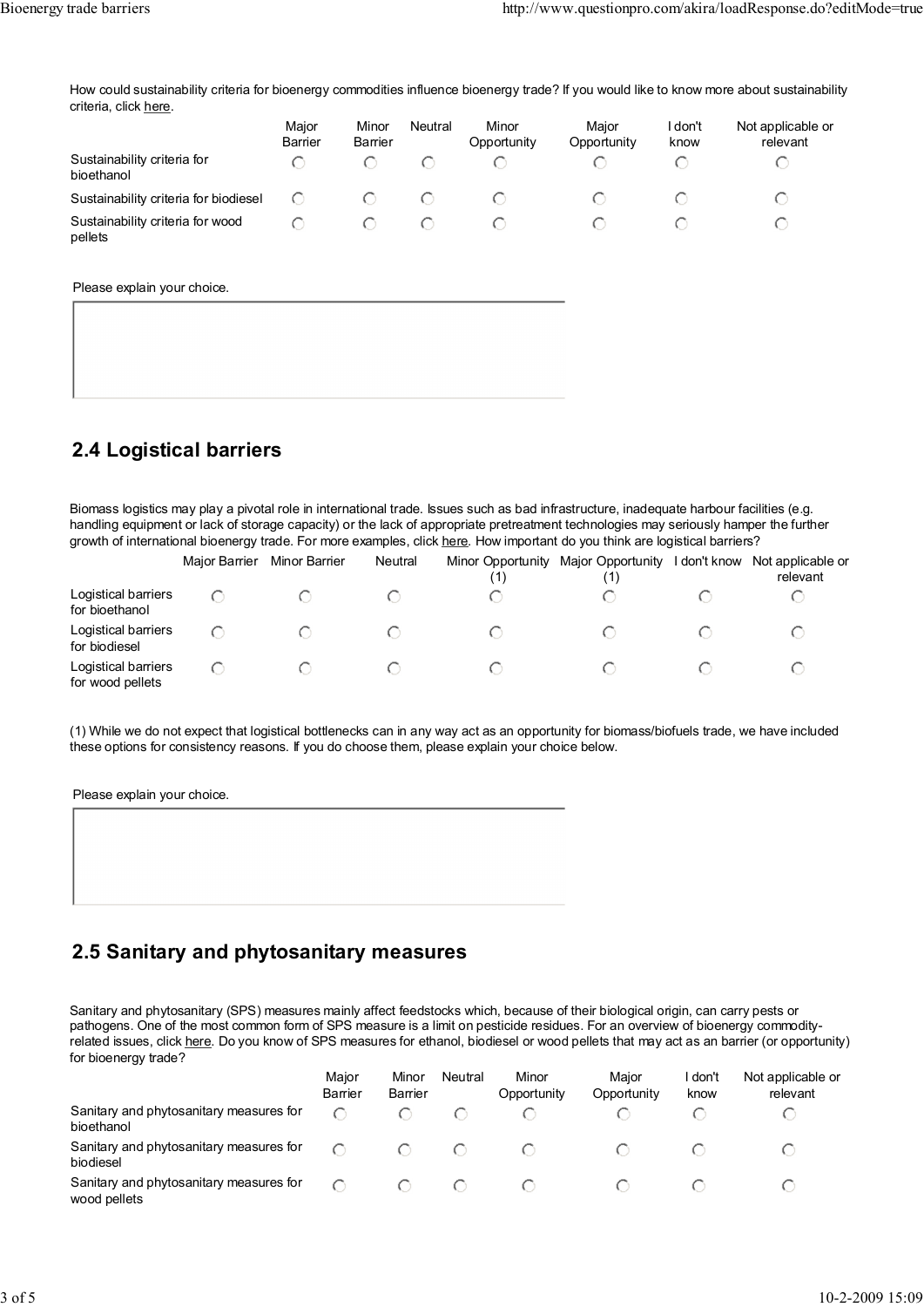|  | Please explain your choice. |  |
|--|-----------------------------|--|
|--|-----------------------------|--|

### **2.6. Lack of global classification and clear bioenergy trade statistics**

There is a lack of a clear classification and statistics for biomass commodities within the multilateral trading system. In some cases, it is not known whether biomass fuels should be considered as an agricultural or industrial good. Trade classification may have important implications for countries' tariff reduction commitments as well as the national support schemes they can apply. For more information, click here.

|                             | How do you perceive the lack of clear classification and trade statistics for: |                      |         |   |                                                                    |   |          |
|-----------------------------|--------------------------------------------------------------------------------|----------------------|---------|---|--------------------------------------------------------------------|---|----------|
|                             | <b>Major Barrier</b>                                                           | <b>Minor Barrier</b> | Neutral |   | Minor Opportunity Major Opportunity I don't know Not applicable or |   | relevant |
| Bioethanol                  | ○                                                                              | O                    |         | O | ◯                                                                  | O | О        |
| <b>Biodiesel</b>            | €                                                                              | Ο                    |         | O | Ο                                                                  | O | O        |
| Wood pellets                | O                                                                              | O                    | O       | O | O                                                                  | O | $\circ$  |
|                             |                                                                                |                      |         |   |                                                                    |   |          |
| Please explain your choice. |                                                                                |                      |         |   |                                                                    |   |          |
|                             |                                                                                |                      |         |   |                                                                    |   |          |
|                             |                                                                                |                      |         |   |                                                                    |   |          |
|                             |                                                                                |                      |         |   |                                                                    |   |          |

### **2.7 Other barriers for bioenergy trade**

Next to the barrier categories described before, we are very interested in your perception of possible other barriers for international bioenergy trade. Please use the room below to indicate what further barriers may be relevant.

### **3. Opportunities for international bioenergy trade**

What do you deem the most important driver(s) for the growing international trade in the three selected bionergy commodities? You can select more than one driver.

|                                                                       | Bioethanol | <b>Biodiesel</b> | Wood pellets |
|-----------------------------------------------------------------------|------------|------------------|--------------|
| High (and strongly fluctuating) oil<br>prices                         |            |                  |              |
| High (and strongly fluctuating) coal<br>prices                        |            |                  |              |
| Strong global policies on<br>Greenhouse gas emission<br>reductions    |            |                  |              |
| Strong policies for the use of<br>biomass for heating and electricity |            |                  |              |
| Strong policies on the use of<br>biofuels for transportation          |            |                  |              |